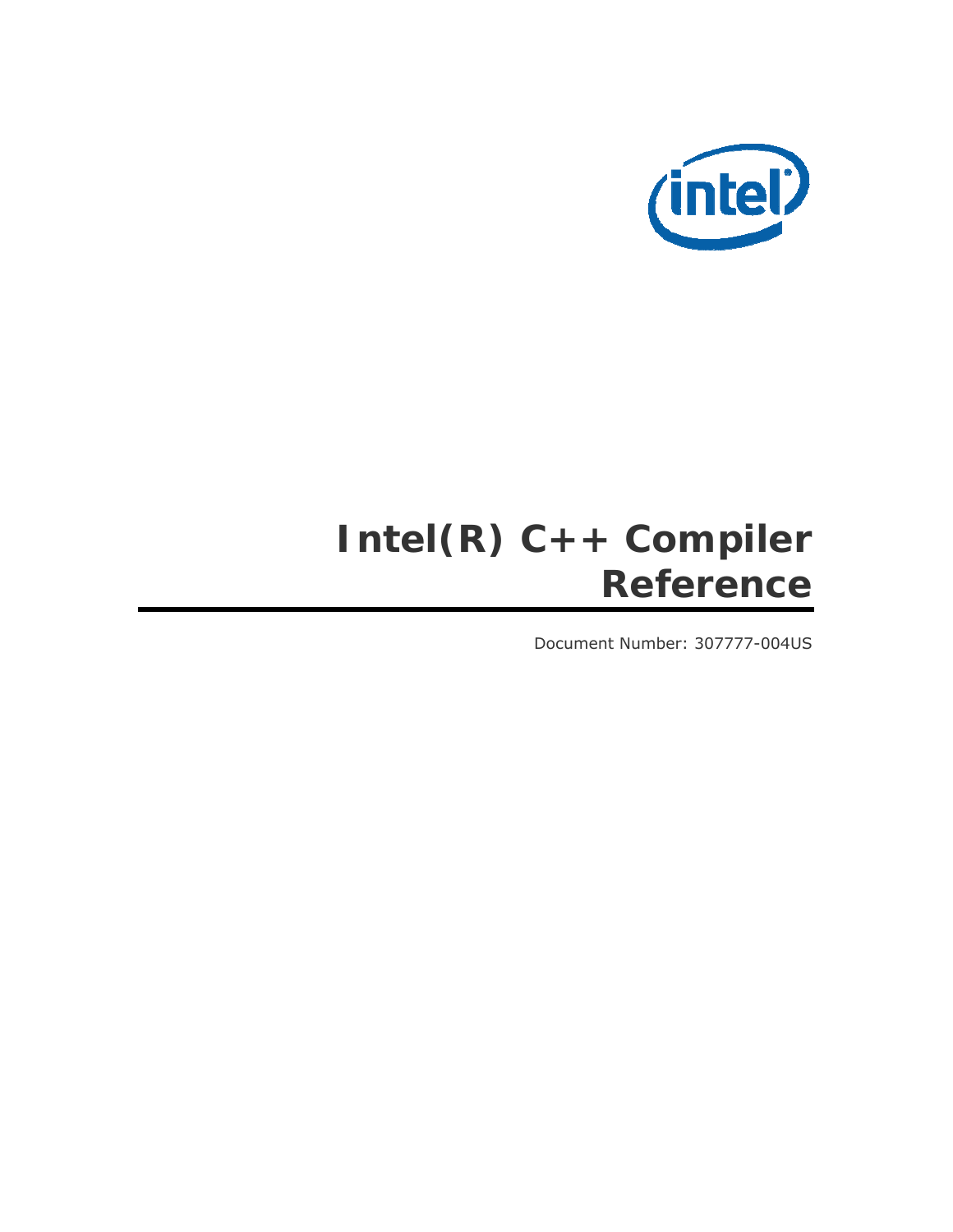## Disclaimer and Legal Information

INFORMATION IN THIS DOCUMENT IS PROVIDED IN CONNECTION WITH INTEL® PRODUCTS. NO LICENSE, EXPRESS OR IMPLIED, BY ESTOPPEL OR OTHERWISE, TO ANY INTELLECTUAL PROPERTY RIGHTS IS GRANTED BY THIS DOCUMENT. EXCEPT AS PROVIDED IN INTEL'S TERMS AND CONDITIONS OF SALE FOR SUCH PRODUCTS, INTEL ASSUMES NO LIABILITY WHATSOEVER, AND INTEL DISCLAIMS ANY EXPRESS OR IMPLIED WARRANTY, RELATING TO SALE AND/OR USE OF INTEL PRODUCTS INCLUDING LIABILITY OR WARRANTIES RELATING TO FITNESS FOR A PARTICULAR PURPOSE, MERCHANTABILITY, OR INFRINGEMENT OF ANY PATENT, COPYRIGHT OR OTHER INTELLECTUAL PROPERTY RIGHT.

UNLESS OTHERWISE AGREED IN WRITING BY INTEL, THE INTEL PRODUCTS ARE NOT DESIGNED NOR INTENDED FOR ANY APPLICATION IN WHICH THE FAILURE OF THE INTEL PRODUCT COULD CREATE A SITUATION WHERE PERSONAL INJURY OR DEATH MAY OCCUR.

Intel may make changes to specifications and product descriptions at any time, without notice. Designers must not rely on the absence or characteristics of any features or instructions marked "reserved" or "undefined." Intel reserves these for future definition and shall have no responsibility whatsoever for conflicts or incompatibilities arising from future changes to them. The information here is subject to change without notice. Do not finalize a design with this information. The products described in this document may contain design defects or errors known as errata which may cause the product to deviate from published specifications. Current characterized errata are available on request.

Contact your local Intel sales office or your distributor to obtain the latest specifications and before placing your product order. Copies of documents which have an order number and are referenced in this document, or other Intel literature, may be obtained by calling 1-800-548-4725, or by visiting [Intel's Web Site.](http://www.intel.com/)

Intel processor numbers are not a measure of performance. Processor numbers differentiate features within each processor family, not across different processor families. See [http://www.intel.com/products/processor\\_number](http://www.intel.com/products/processor_number) for details.

BunnyPeople, Celeron, Celeron Inside, Centrino, Centrino logo, Core Inside, FlashFile, i960, InstantIP, Intel, Intel logo, Intel386, Intel486, Intel740, IntelDX2, IntelDX4, IntelSX2, Intel Core, Intel Inside, Intel Inside logo, Intel. Leap ahead., Intel. Leap ahead. logo, Intel NetBurst, Intel NetMerge, Intel NetStructure, Intel SingleDriver, Intel SpeedStep, Intel StrataFlash, Intel Viiv, Intel vPro, Intel XScale, IPLink, Itanium, Itanium Inside, MCS, MMX, Oplus, OverDrive, PDCharm, Pentium, Pentium Inside, skoool, Sound Mark, The Journey Inside, VTune, Xeon, and Xeon Inside are trademarks of Intel Corporation in the U.S. and other countries.

\* Other names and brands may be claimed as the property of others.

Copyright (C) 1996–2007, Intel Corporation. All rights reserved.

Portions Copyright (C) 2001, Hewlett-Packard Development Company, L.P.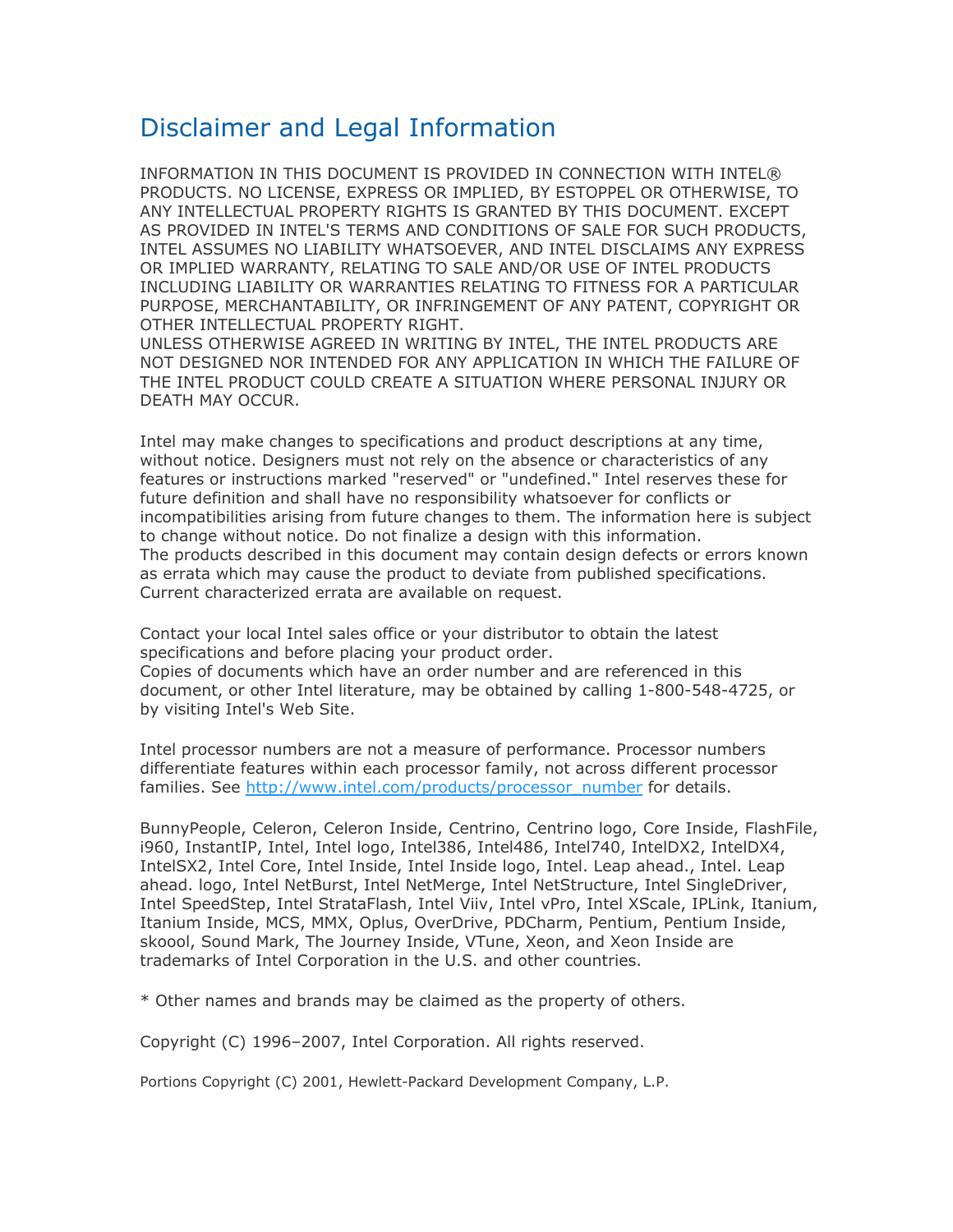## **Table Of Contents**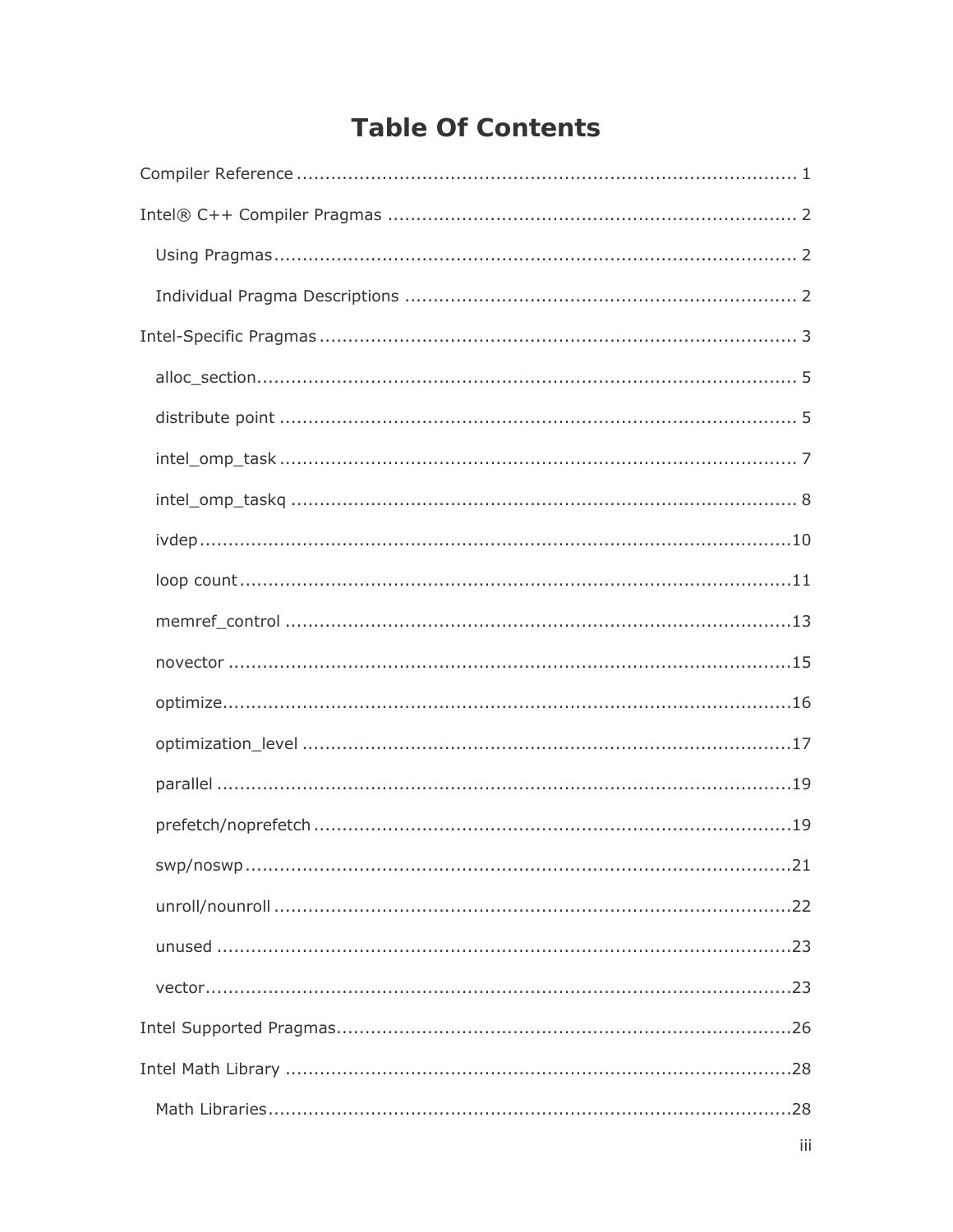| sincos d |
|----------|
|          |
|          |
|          |
|          |
|          |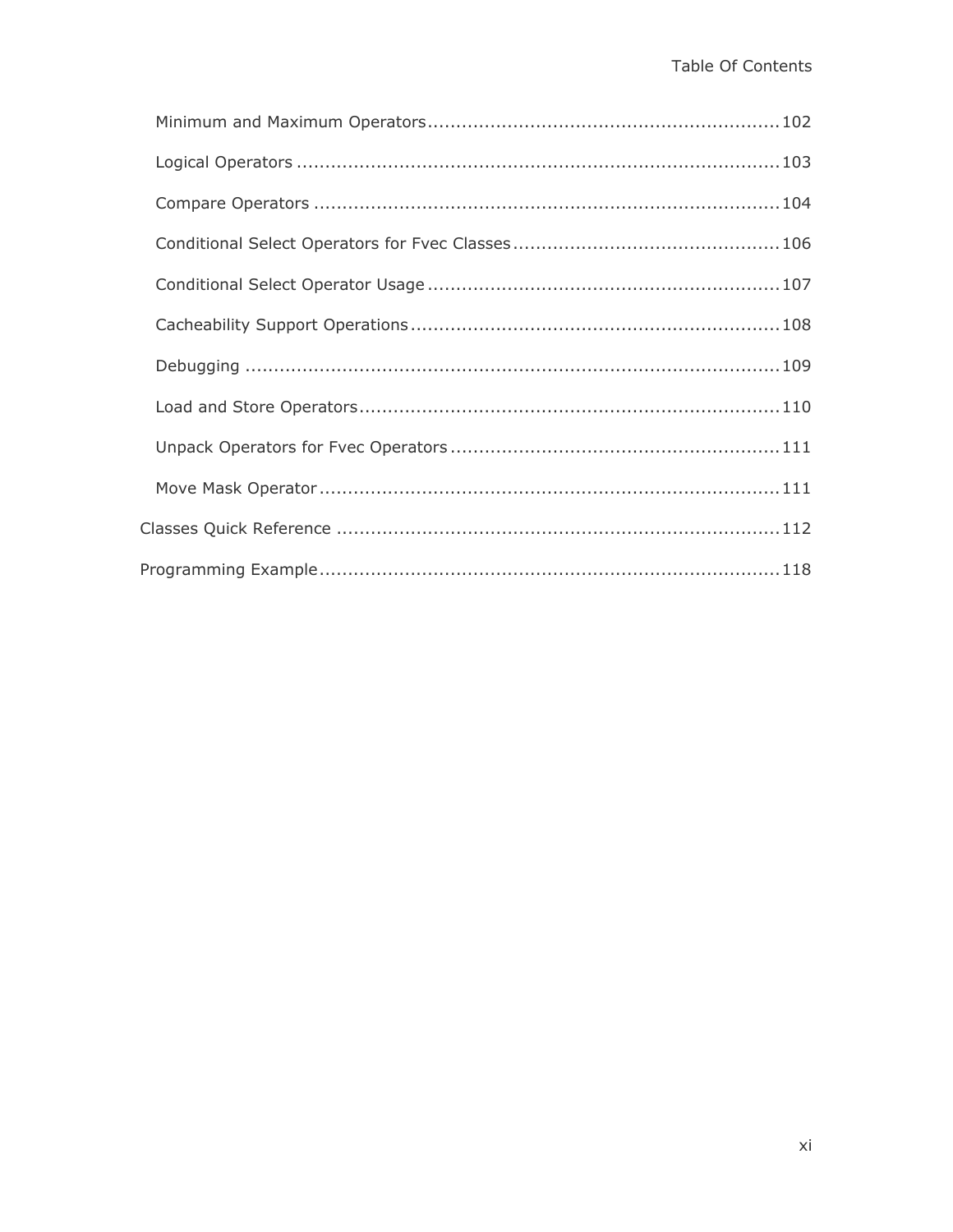## <span id="page-11-0"></span>Compiler Reference

This reference for the Intel® C++ Compiler includes the following sections:

- Intel C++ Compiler Pragmas
- Intel Math Library
- $\bullet$  Intel C++ Class Libraries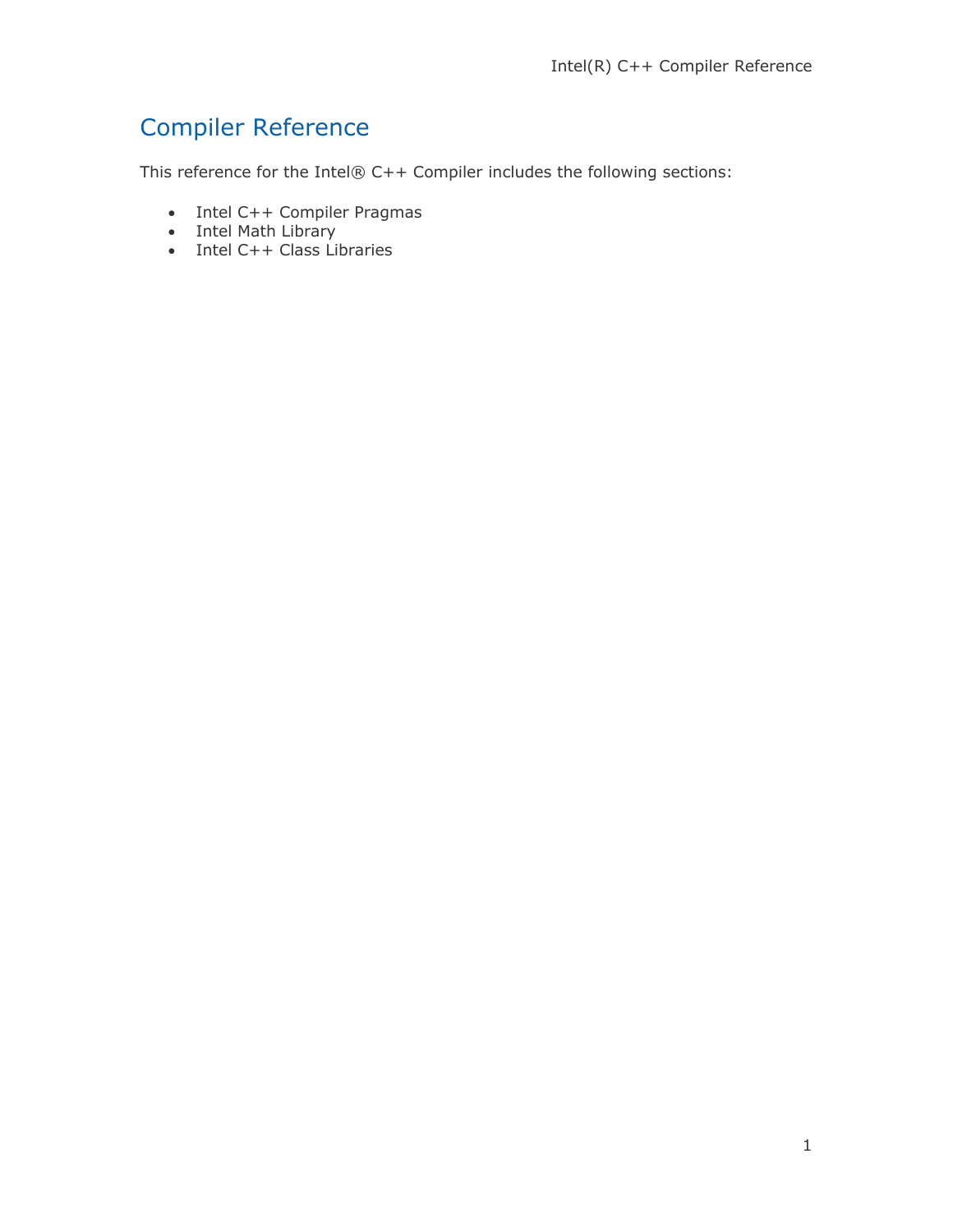## <span id="page-12-0"></span>Intel® C++ Compiler Pragmas

Pragmas are directives that provide instructions to the compiler for use in specific cases. For example, you can use the novector pragma to specify that a loop should never be vectorized. The keyword #pragma is standard in the C++ language, but individual pragmas are machine-specific or operating system-specific, and vary by compiler.

Some pragmas provide the same functionality as do compiler options. Pragmas override behavior specified by compiler options.

The Intel® C++ Compiler pragmas are categorized as follows:

- Intel-Specific Pragmas pragmas developed or modified by Intel to work specifically with the Intel® C++ Compiler
- Intel Supported Pragmas pragmas developed by external sources that are supported by the Intel® C++ Compiler for compatibility reasons

## Using Pragmas

You enter pragmas into your C++ source code using the following syntax:

#pragma <pragma name>

## Individual Pragma Descriptions

Each pragma description has the following details:

| <b>Section</b>                     | <b>Description</b>                                         |  |
|------------------------------------|------------------------------------------------------------|--|
| <b>Short</b><br><b>Description</b> | Contains a brief description of what the<br>pragma does    |  |
| <b>Syntax</b>                      | Contains the pragma syntax                                 |  |
| <b>Arguments</b>                   | Contains a list of the arguments with<br>descriptions      |  |
| <b>Description</b>                 | Contains a detailed description of what<br>the pragma does |  |
| <b>Example</b>                     | Contains typical usage example/s                           |  |
| <b>See Also</b>                    | Contains links to other pragmas or related<br>topics       |  |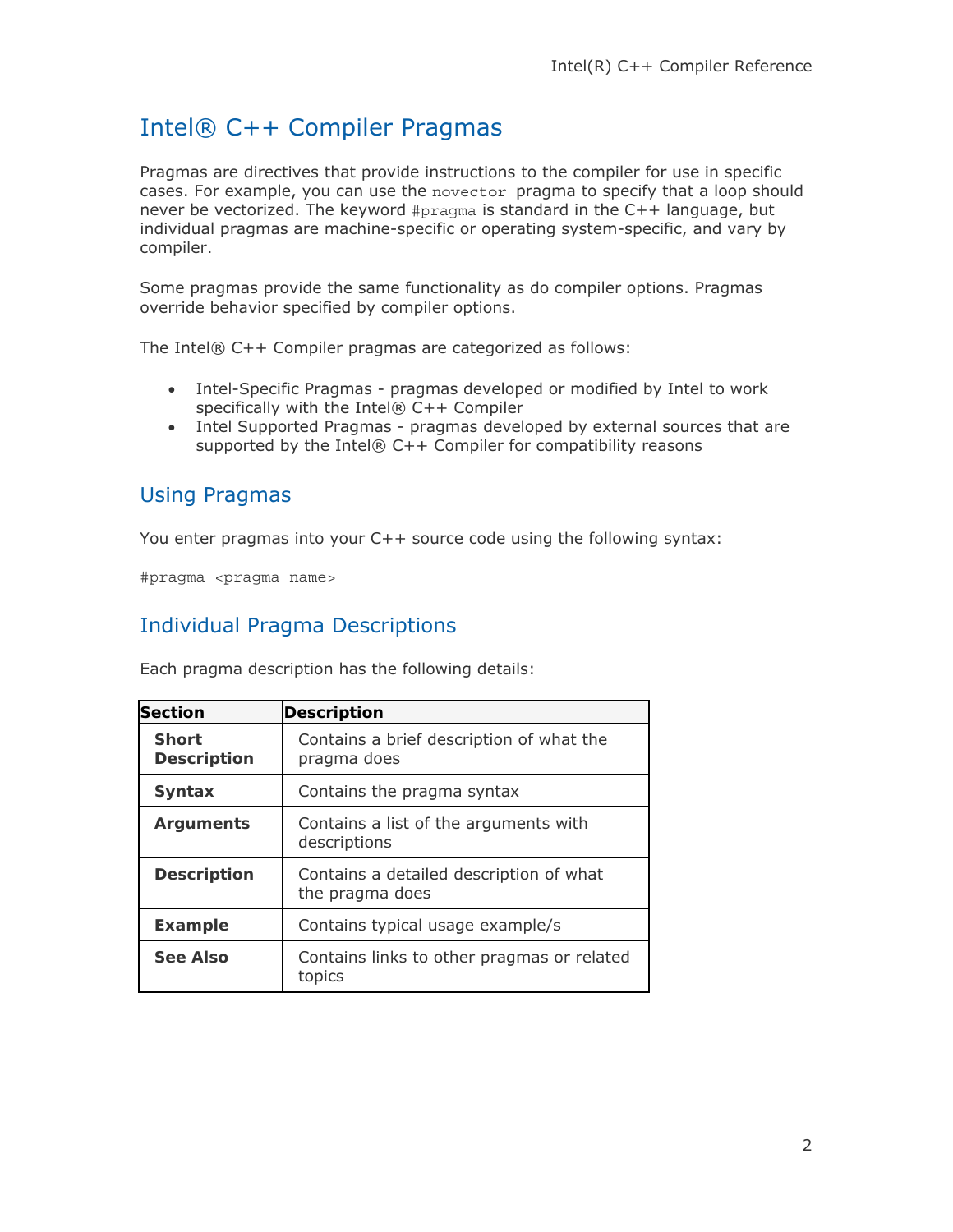## <span id="page-13-0"></span>Intel-Specific Pragmas

The Intel-specific C++ compiler pragmas are listed below. Click on the pragmas for a more detailed description.

| Pragma              | <b>Description</b>                                                                                                                                       |
|---------------------|----------------------------------------------------------------------------------------------------------------------------------------------------------|
| alloc section       | allocates variable in specified section                                                                                                                  |
| distribute point    | instructs the compiler to prefer loop distribution at the<br>location indicated                                                                          |
| intel_omp_task      | specifies a unit of work, potentially executed by a<br>different thread                                                                                  |
| intel_omp_taskq     | specifies a unit of work, potentially executed by a<br>different thread                                                                                  |
| ivdep               | instructs the compiler to ignore assumed vector<br>dependencies                                                                                          |
| loop count          | indicates the loop count is likely to be an integer                                                                                                      |
| memref control      | provides a method for controlling load latency at the<br>variable level                                                                                  |
| novector            | specifies that the loop should never be vectorized                                                                                                       |
| optimize            | enables or disables optimizations for specific functions;<br>provides some degree of compatibility with Microsoft's<br>implementation of optimize pragma |
| optimization level  | enables control of optimization for a specific function                                                                                                  |
| parallel            | parallelizes a loop when it is safe to do so                                                                                                             |
| prefetch/noprefetch | asserts that the data prefetches are generated or not<br>generated for some memory references                                                            |
| swp/noswp           | swp indicates preference for loops to be software<br>pipelined; noswp indicates the loops not to be software<br>pipelined                                |
| unroll/nounroll     | instructs the compiler the number of times to unroll/not<br>to unroll a loop                                                                             |
| unused              | describes variables that are unused (warnings not<br>qenerated)                                                                                          |
| vector              | indicates to the compiler that the loop should be<br>vectorized according to the arguments:<br>always/aligned/unaligned/nontemporal                      |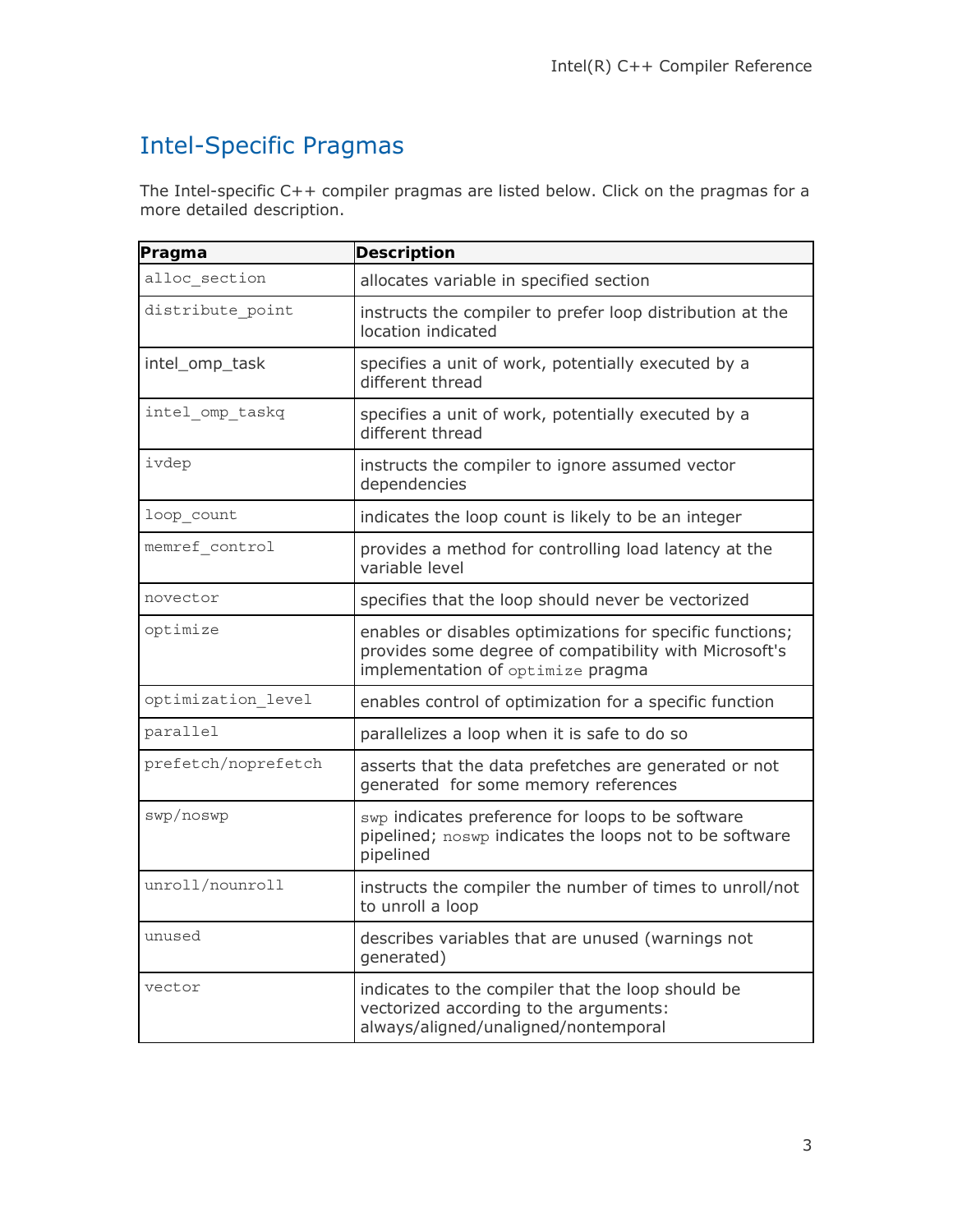| Pragma                | <b>Description</b>                                                                                                               |
|-----------------------|----------------------------------------------------------------------------------------------------------------------------------|
| point                 | suggests point for loop distribution                                                                                             |
| file                  | SCO pragma; similar to ident pragma; puts an<br>arbitrary string in the . comment section of the object file                     |
| intrin limited domain | floating-Point pragma; sets the<br>intrin limited domain floating-point attribute on or<br>off                                   |
| linkage               | specifies linkage types; linkage type specifies how a<br>function uses a set of registers; HP compatible                         |
| count                 | estimates trip count (vectorization hint)                                                                                        |
| maintain errno        | floating-Point pragma; sets the maintain errno<br>floating-point attribute on or off                                             |
| noparallel            | OpenMP pragma; disables auto-parallelization for an<br>immediately following DO loop                                             |
| options               | GCC-compatible (MacOS) pragma; sets the alignment<br>of fields in structures                                                     |
| pointer size          | HP-compatible; controls pointer size allocation for<br>references and pointer/function/array declarations;<br>pragma is DISABLED |
| compute               | software-based speculative pre-computation (SSP)<br>pragma;                                                                      |
| speculate             | SSP pragma; enables SSP for the code block marked<br>with SPECULATE                                                              |
| thread                | SSP pragma;                                                                                                                      |
| system header         | GCC-compatible; causes the rest of the code in the<br>current file to be treated as if it came from a system<br>header           |
| tail dup              | turns on/off tail duplication for loops                                                                                          |
| use linkage           | HP-compatible; associates a specified linkage with a<br>function                                                                 |
| working directory     | SCO pragma; similar to file pragma                                                                                               |

The following Intel-specific C++ compiler pragmas are also available.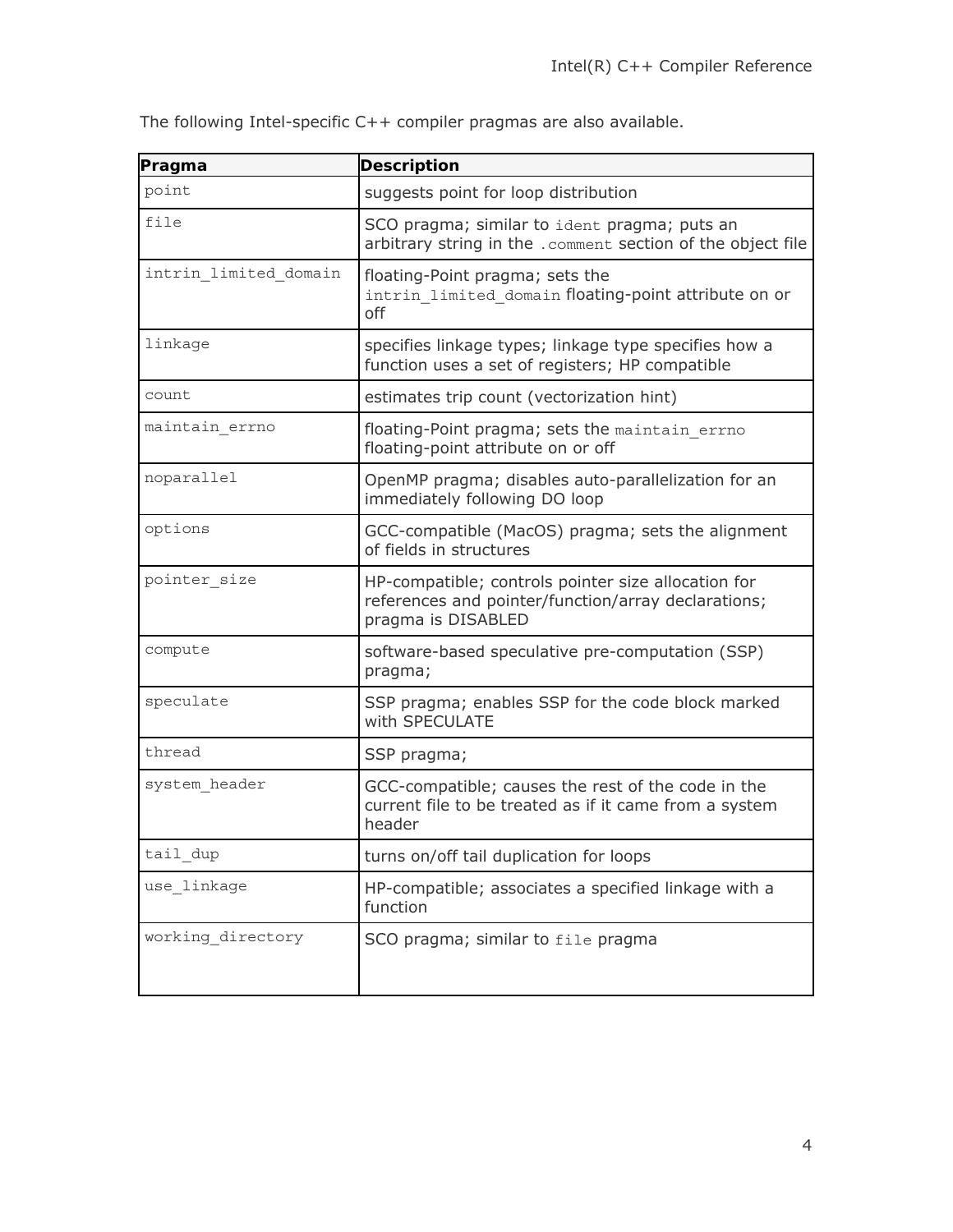## <span id="page-15-0"></span>alloc\_section

Allocates variable in specified section. Controls section attribute specification for variables.

#### **Syntax**

```
#pragma alloc_section(var, "attribute-list")
```
#### **Arguments**

| <b>Argument</b>  | <b>Description</b>                                                               |
|------------------|----------------------------------------------------------------------------------|
| var              | variable that can be used to define a symbol in the<br>section                   |
| "attribute-list" | a comma-separated list of attributes; defined values<br>are: 'short' and 'long'. |

#### **Description**

The alloc section pragma controls section attribute specification for variables. The compiler to decides whether the variable as defined by var should go to a "data" or "bss" or "rdata" section.

#### **Example**

The following example illustrates how to use the pragma.

#### **Example**

```
#pragma alloc section(var1, "short")
int var1 = 20;
#pragma alloc_section(var2, "short") 
extern int var2;
```
## distribute point

Instructs the compiler to prefer loop distribution at the location indicated.

#### **Syntax**

```
#pragma distribute point
```
#### **Arguments**

None

#### **Description**

This pragma is used to suggest to the compiler to split large loops into smaller ones; this is particularly useful in cases where optimizations like software-pipelining (SWP) or vectorization cannot take place due to excessive register usage.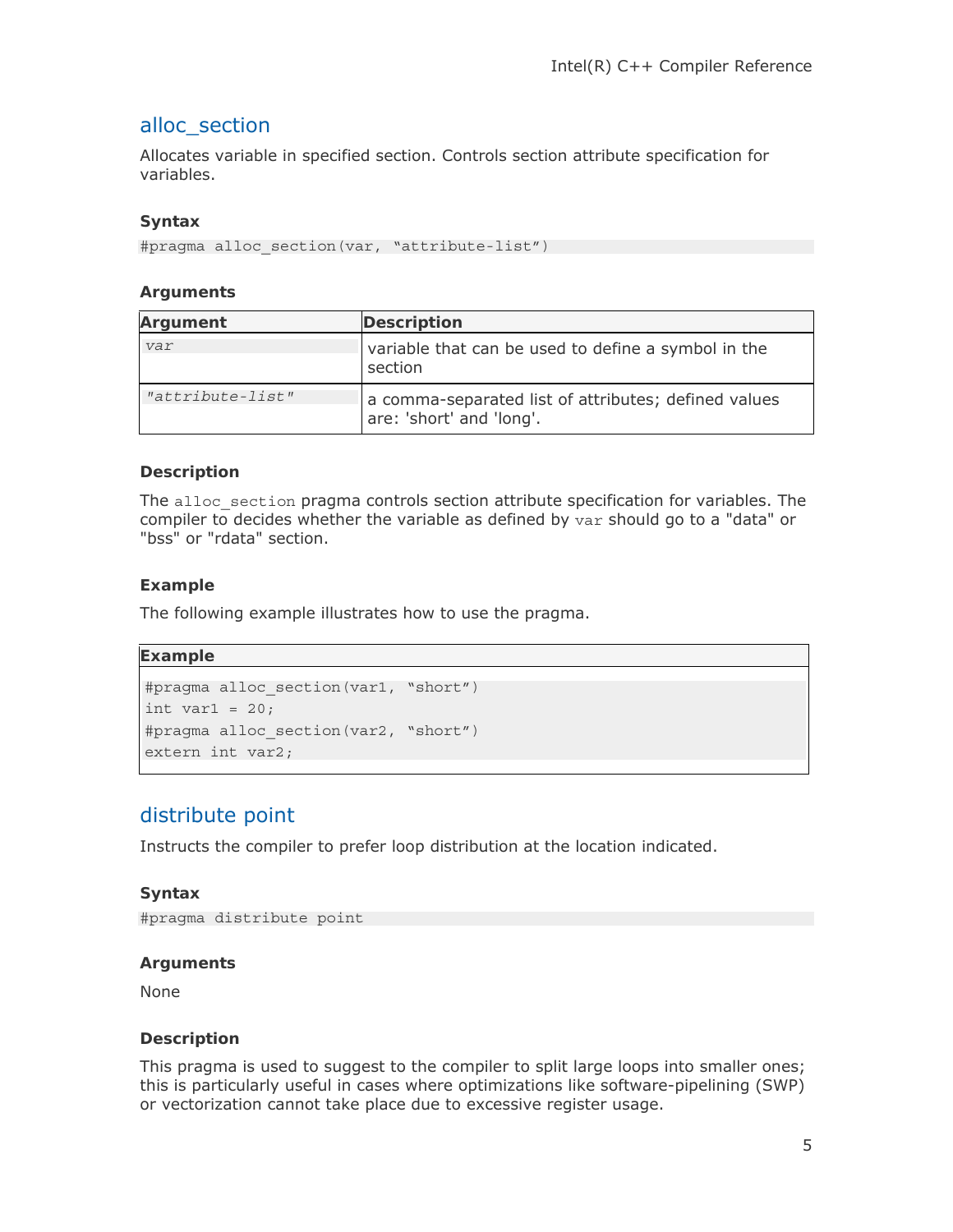Using distribute point pragma for a loop distribution strategy enables software pipelining for the new, smaller loops in the IA-64 architecture. By splitting a loop into smaller segments, it is possible to get each smaller loop or at least one of the smaller loops to SWP or vectorize.

- When the pragma is placed inside a loop, the compiler distributes the loop at that point. All loop-carried dependencies are ignored.
- When inside the loop, pragmas cannot be placed within an if statement.
- When the pragma is placed outside the loop, the compiler distributes the loop based on an internal heuristic. The compiler determines where to distribute the loops and observes data dependency. If the pragmas are placed inside the loop, the compiler supports multiple instances of the pragma.

#### **Example 1**

The following example uses the distribute point pragma outside the loop.

```
Example 
#define NUM 1024 
void loop_distribution_pragma1( 
 double a[NUM], double b[NUM], double c[NUM], 
double x[NUM], double y[NUM], double z[NUM])
{ 
   int i; 
   // Before distribution or splitting the loop 
   #pragma distribute point 
  for (i=0; i< NUM; i+i) {
    a[i] = a[i] + i;b[i] = b[i] + i;c[i] = c[i] + i;x[i] = x[i] + i;y[i] = y[i] + i;\bar{z}[\bar{i}] = \bar{z}[\bar{i}] + i; } 
}
```
#### **Example 2**

The following example uses the distribute point pragma inside the loop. **Example** 

```
#define NUM 1024 
void loop_distribution_pragma2( 
 double a[NUM], double b[NUM], double c[NUM], 
double x[NUM], double y[NUM], double z[NUM])
{ 
  int i; 
   // After distribution or splitting the loop. 
 for (i=0; i< NUM; i++)a[i] = a[i] + i;b[i] = b[i] + i;c[i] = c[i] + i; #pragma distribute point 
\bar{x}[i] = x[i] +i;
y[i] = y[i] + i;Z[i] = Z[i] + i;\qquad \qquad}
```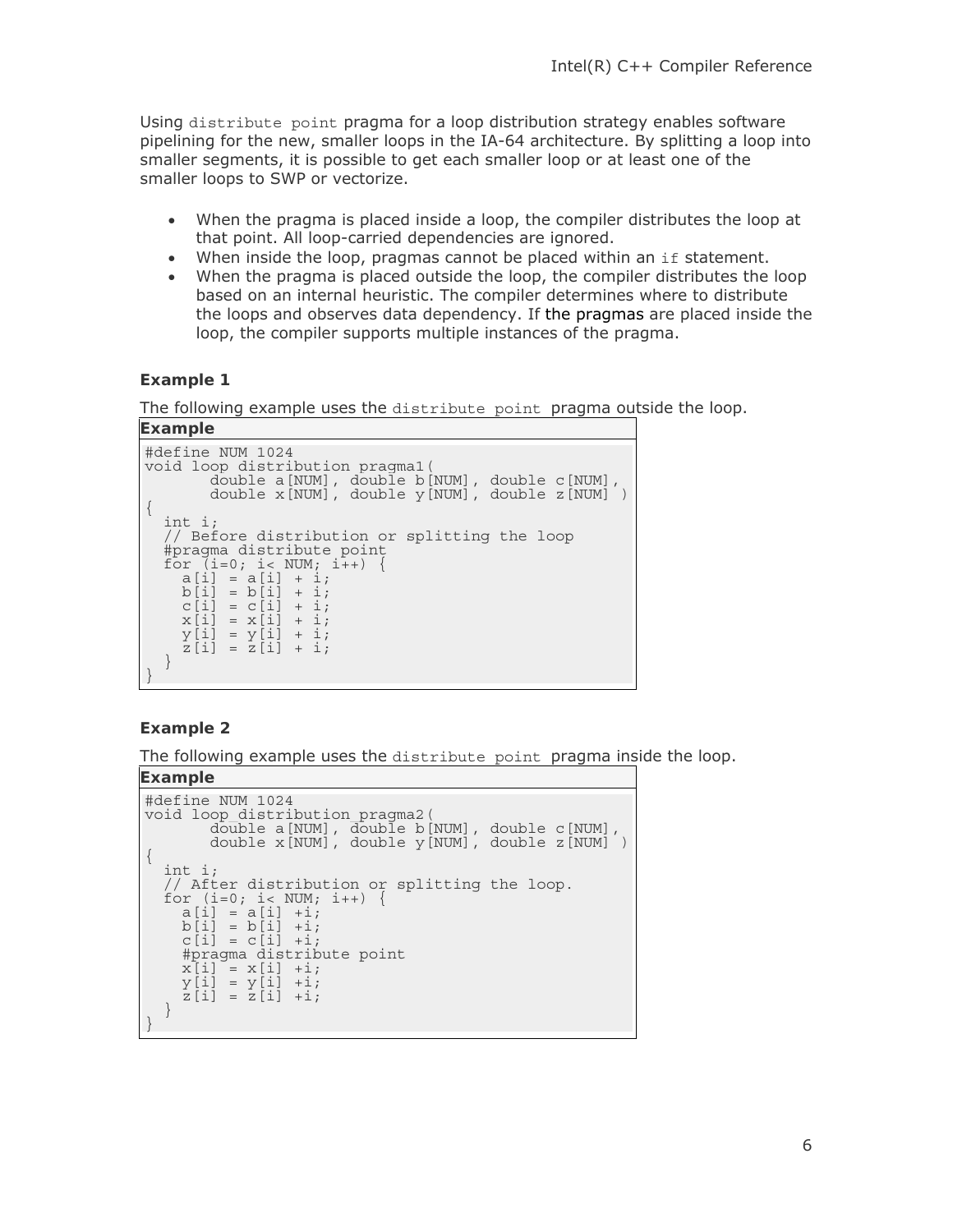#### <span id="page-17-0"></span>**Example 3**

The following example shows how to use the distribute point pragma, first outside the loop and then inside the loop.

```
Using distribute point pragma 
void dist1(int a[], int b[], int c[], int d[])
{ 
   #pragma distribute point 
// Compiler will automatically decide where to
1/ distribute. Data dependency is observed.
\int for (int i=1; i<1000; i++) \intb[i] = a[i] + 1;c[i] = a[i] + b[i];d[i] = c[i] + 1;\qquad \qquad} 
void dist2(int a[], int b[], int c[], int d[])
{ 
for (int i=1; i<1000; i++) {
b[i] = a[i] + 1; #pragma distribute point 
// Distribution will start here, 
// ignoring all loop-carried dependency. 
C[i] = a[i] + b[i];d[i] = c[i] + 1; } 
}
```
## intel\_omp\_task

Specifies a unit of work, potentially executed by a different thread.

#### **Syntax**

```
#pragma intel omp task 
[clause[[,]clause]...] 
structured-block
```
where clause can be any of the following:

- private( *variable-list* )
- captureprivate( *variable-list* )

#### **Arguments**

| <b>Argument (clause)</b> | <b>Description</b>                                                                                                                                                                                                                                                                                                                                                       |
|--------------------------|--------------------------------------------------------------------------------------------------------------------------------------------------------------------------------------------------------------------------------------------------------------------------------------------------------------------------------------------------------------------------|
| private (variable-list)  | The private clause creates a private, default-<br>constructed version for each object in variable-list<br>for the task. The original object referenced by the<br>variable has an indeterminate value upon entry to the<br>construct, must not be modified within the dynamic<br>extent of the construct, and has an indeterminate<br>value upon exit from the construct. |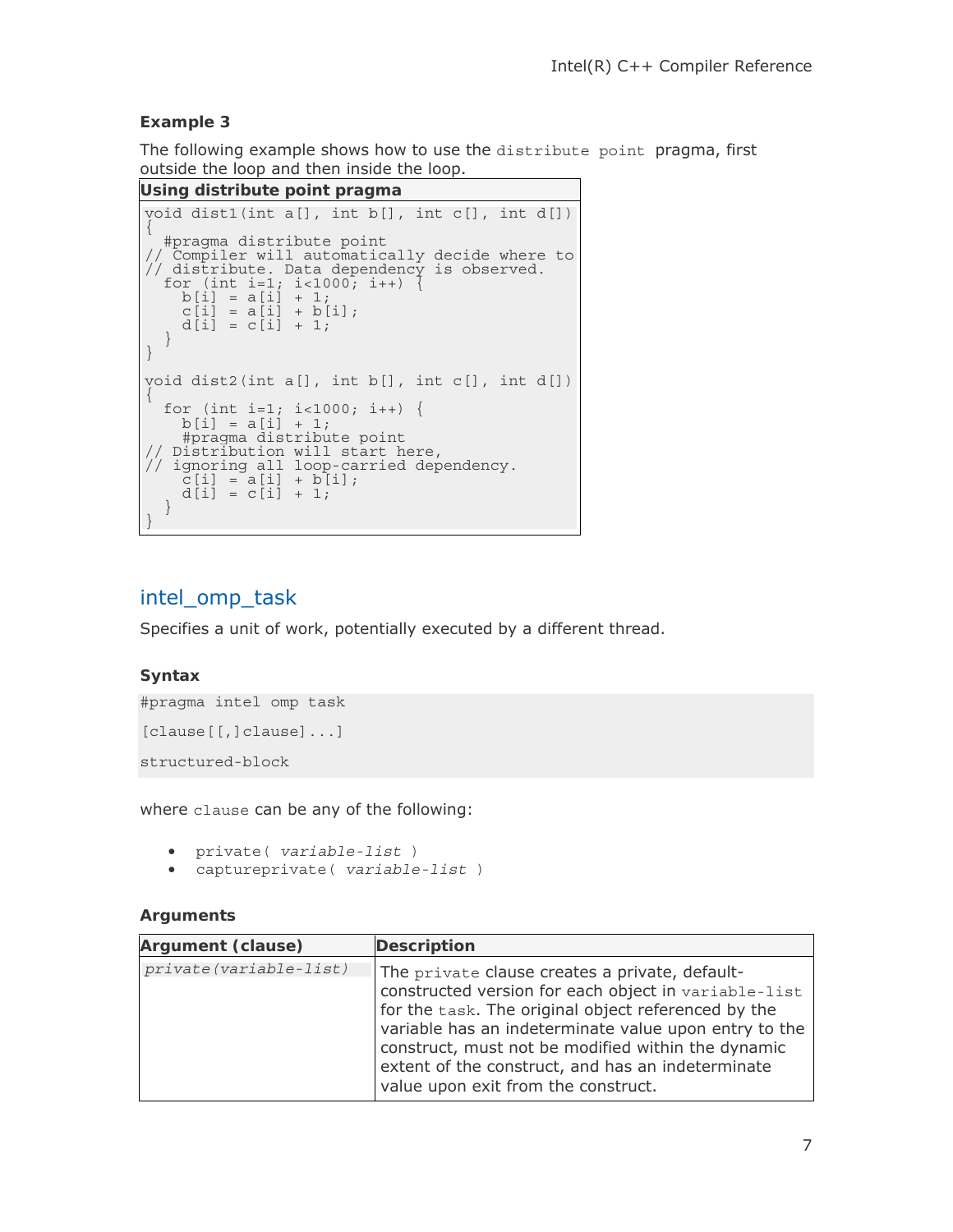<span id="page-18-0"></span>

| $_{list}$ | captureprivate (variable- The captureprivate clause creates a private, copy-<br>constructed version for each object in variable-list<br>for the task at the time the task is enqueued. The<br>original object referenced by each variable retains its<br>value but must not be modified within the dynamic |
|-----------|------------------------------------------------------------------------------------------------------------------------------------------------------------------------------------------------------------------------------------------------------------------------------------------------------------|
|           | extent of the task construct.                                                                                                                                                                                                                                                                              |

#### **Description**

The task pragma specifies a unit of work, potentially executed by a different thread.

#### **Example**

For an example on how to use task pragma see topic Workqueuing Example Function.

#### **See Also**

Workqueing Constructs

## intel omp taskq

Specifies an environment for the while loop in which to enqueue the units of work specified by the enclosed task pragma.

#### **Syntax**

```
#pragma intel omp taskq 
[clause[[,]clause]...]
structured-block
```
where clause can be any of the following:

- private (*variable-list*)
- firstprivate (*variable-list*)
- lastprivate (*variable-list*)
- reduction (operator : *variable-list*)
- ordered
- nowait

#### **Arguments**

| <b>Argument (clause)</b> | <b>Description</b>                                                                                                                                                                                                                                                                                                                      |
|--------------------------|-----------------------------------------------------------------------------------------------------------------------------------------------------------------------------------------------------------------------------------------------------------------------------------------------------------------------------------------|
| private (variable-list)  | The private clause creates a private, default-<br>constructed version for each object in variable-list<br>for the taskq. It also implies captureprivate on each<br>enclosed task. The original object referenced by each<br>variable has an indeterminate value upon entry to the<br>construct, must not be modified within the dynamic |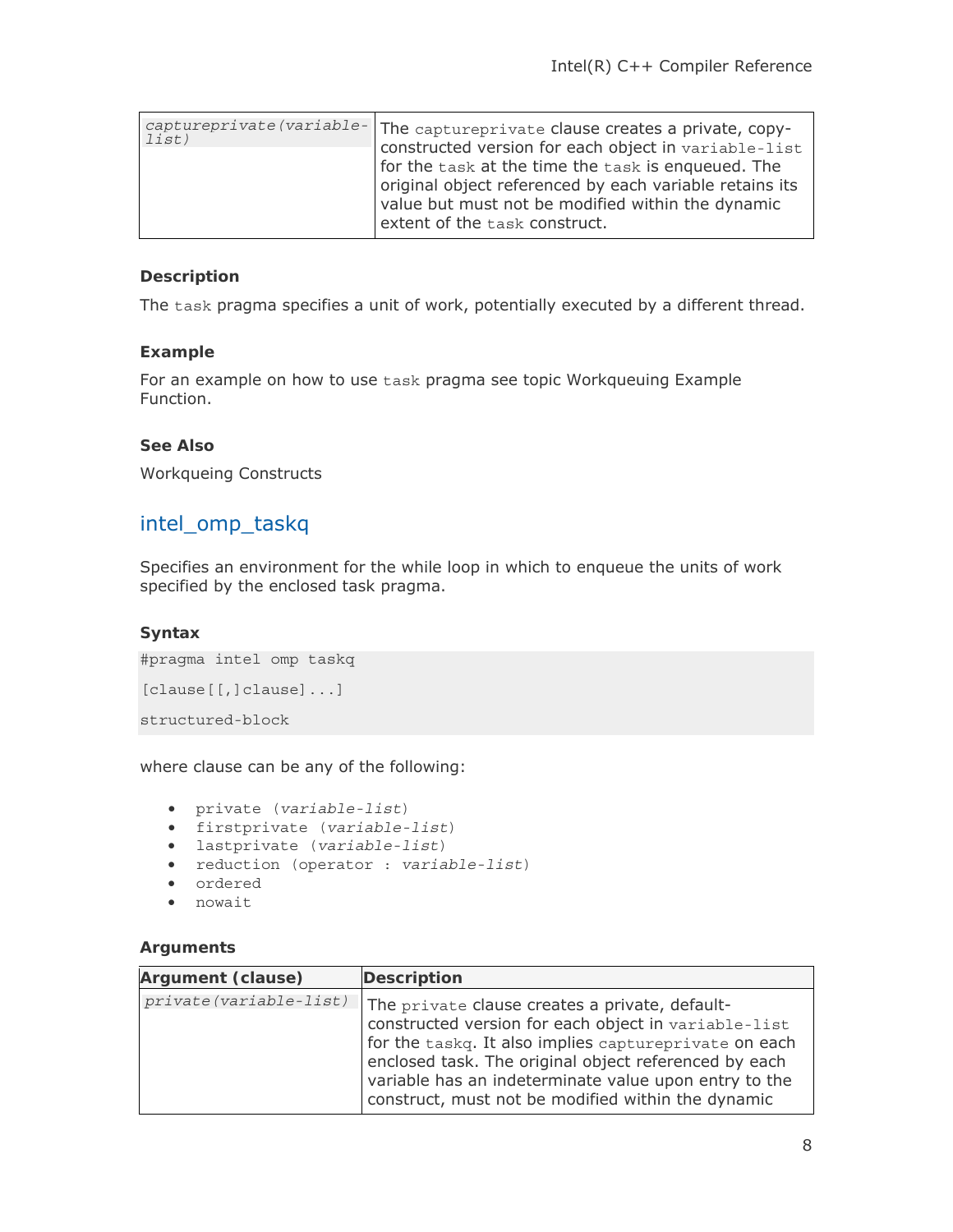|                                         | extent of the construct, and has an indeterminate value<br>upon exit from the construct.                                                                                                                                                                                                                                                                                                                                                                                                    |
|-----------------------------------------|---------------------------------------------------------------------------------------------------------------------------------------------------------------------------------------------------------------------------------------------------------------------------------------------------------------------------------------------------------------------------------------------------------------------------------------------------------------------------------------------|
| firstprivate (variable-<br>list)        | The firstprivate clause creates a private, copy-<br>constructed version for each object in variable-list<br>for the taskq. It also implies captureprivate on each<br>enclosed task. The original object referenced by each<br>variable must not be modified within the dynamic<br>extent of the construct and has an indeterminate value<br>upon exit from the construct.                                                                                                                   |
| lastprivate (variable-<br>list)         | The lastprivate clause creates a private, default-<br>constructed version for each object in variable-list<br>for the taskq. It also implies captureprivate on each<br>enclosed task. The original object referenced by each<br>variable has an indeterminate value upon entry to the<br>construct, must not be modified within the dynamic<br>extent of the construct, and is copy-assigned the value<br>of the object from the last enclosed task after that task<br>completes execution. |
| reduction (operator :<br>variable-list) | The reduction clause performs a reduction operation<br>with the given operator in enclosed task constructs for<br>each object in variable-list. operator and<br>variable-list are defined the same as in the OpenMP<br>Specifications.                                                                                                                                                                                                                                                      |
| ordered                                 | The ordered clause performs ordered constructs in<br>enclosed task constructs in original sequential<br>execution order. The taskq directive, to which the<br>ordered is bound, must have an ordered clause<br>present.                                                                                                                                                                                                                                                                     |
| nowait                                  | The nowait clause removes the implied barrier at the<br>end of the taskq. Threads may exit the taskq<br>construct before completing all the task constructs<br>queued within it.                                                                                                                                                                                                                                                                                                            |

#### **Description**

The taskq pragma specifies the environment within which the enclosed units of work (tasks) are to be executed. From among all the threads that encounter a taskq pragma, one is chosen to execute it initially.

Conceptually, the taskq pragma causes an empty queue to be created by the chosen thread, and then the code inside the taskq block is executed single-threaded. All the other threads wait for work to be enqueued on the conceptual queue.

The task pragma specifies a unit of work, potentially executed by a different thread. When a task pragma is encountered lexically within a taskq block, the code inside the task block is conceptually enqueued on the queue associated with the taskq. The conceptual queue is disbanded when all work enqueued on it finishes, and when the end of the taskq block is reached.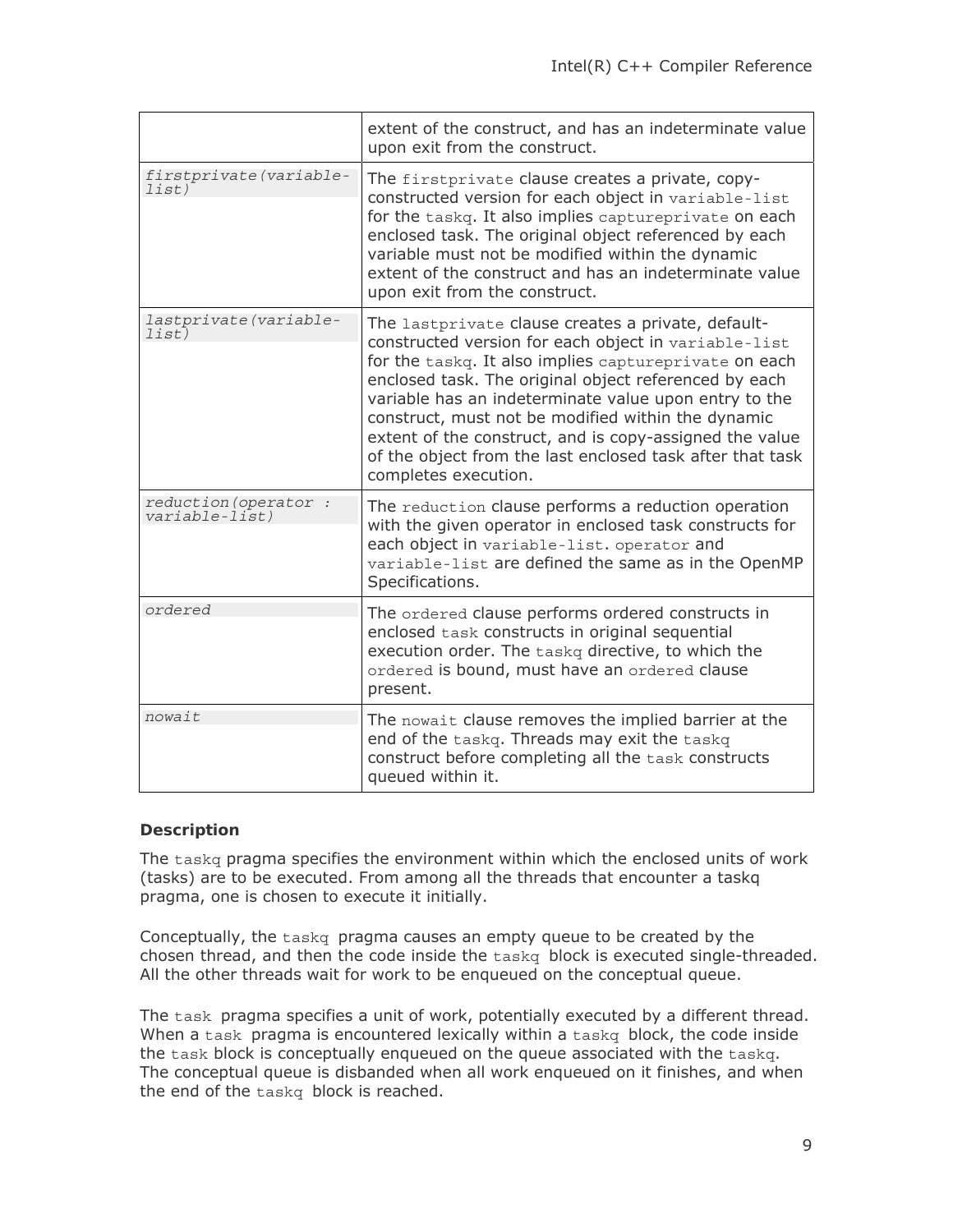#### <span id="page-20-0"></span>**Example**

For an example on how to use taskq pragma see the topic Workqueuing Example Function.

#### **See Also**

Workqueing Constructs

### ivdep

Instructs the compiler to ignore assumed vector dependencies.

#### **Syntax**

#pragma ivdep

#### **Arguments**

None

#### **Description**

The ivdep pragma instructs the compiler to ignore assumed vector dependencies. To ensure correct code, the compiler treats an assumed dependence as a proven dependence, which prevents vectorization. This pragma overrides that decision. Only use this when you know that the assumed loop dependences are safe to ignore.

## **Note**

The proven dependences that prevent vectorization are not ignored, only assumed dependences are ignored.

When an ivdep pragma is specified for applications designed to run on IA-64 architectures, the -ivdep-parallel (Linux\*) or /Qivdep-parallel (Windows\*) option indicates there is no loop-carried memory dependency in the loop. This technique is useful for some sparse matrix applications. See Example 2.

#### **Example 1**

The loop in this example will not vectorize without the  $i$ <sub>vdep</sub> pragma, since the value of  $k$  is not known; vectorization would be illegal if  $k < 0$ .

**Example 1** 

```
void ignore vec dep(int *a, int k, int c, int m)
{ 
  #pragma ivdep 
for (int i = 0; i < m; i++)a[i] = a[i + k] * c;}
```
The pragma binds only the  $for$  loop contained in current function. This includes a for loop contained in a sub-function called by the current function.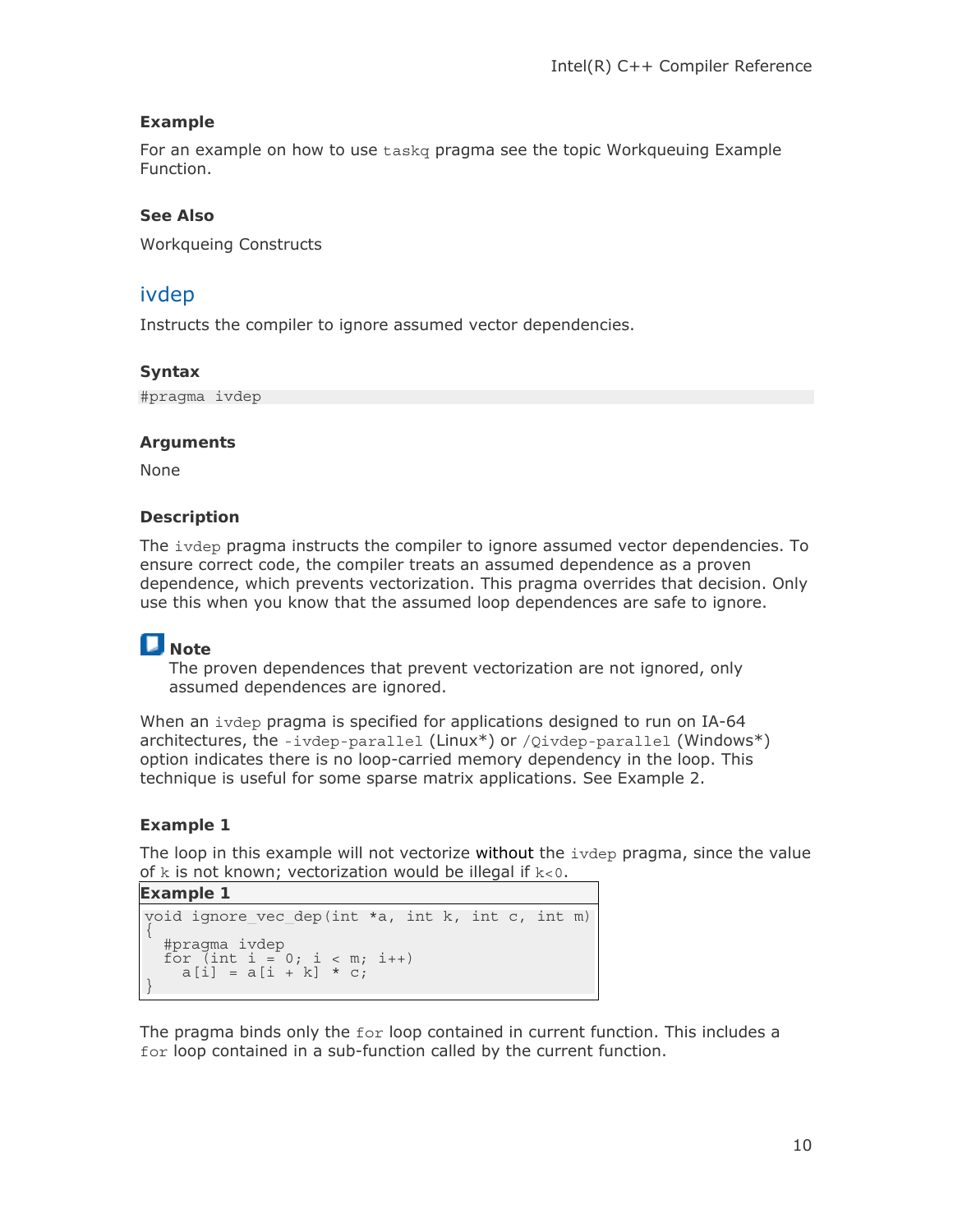#### <span id="page-21-0"></span>**Example 2**

The following loop requires the parallel option in addition to the ivdep pragma to indicate there is no loop-carried dependencies:

#### **Example 2**

```
#pragma ivdep 
for (i=1; i<n; i++){ 
e[ix[2][i]] = e[ix[2][i]]+1.0;e[ix[3][i]] = e[ix[3][i]] + 2.0;}
```
#### **Example 3**

The following loop requires the parallel option in addition to the ivdep pragma to ensure there is no loop-carried dependency for the store into  $a()$ .

```
Example 3
```

```
#pragma ivdep 
for (j=0; j< n; j++){ 
 a[b[j]] = a[b[j]] + 1;}
```
#### **See Also**

In addition to the ivdep pragma, the vector pragma can be used to override the efficiency heuristics of the vectorizer. See vector pragma

novector pragma

### loop count

Specifies the iterations for the for loop.

#### **Syntax**

The syntax for this pragma supports the following variations:

```
#pragma loop count (n) 
#pragma loop count = n
or 
#pragma loop count (n1[, n2]...) 
#pragma loop count = n1[, n2]... 
or 
#pragma loop count min(n), max(n), avg(n) 
#pragma loop count min=n, max=n, avg=n
```
#### **Arguments**

The syntax variations support the following arguments: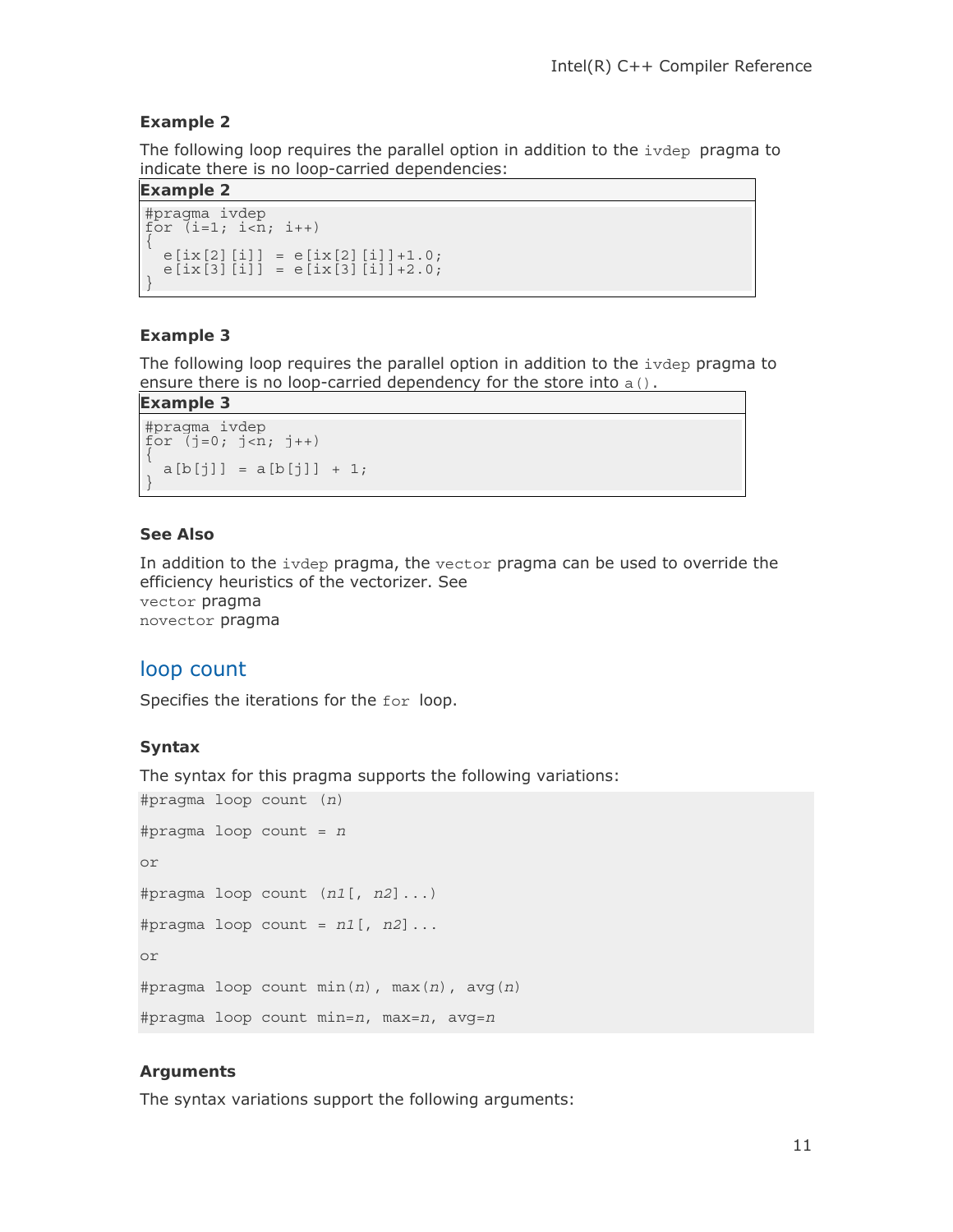| <b>Argument</b>                                                     | <b>Description</b>                                                                                                                                                                                                                                                                                                   |
|---------------------------------------------------------------------|----------------------------------------------------------------------------------------------------------------------------------------------------------------------------------------------------------------------------------------------------------------------------------------------------------------------|
| $(n)$ or $=n$                                                       | Non-negative integer value. The compiler will attempt<br>to iterate the next loop the number of times specified in<br>n; however, the number of iterations is not quaranteed.                                                                                                                                        |
| $(n1[, n2], \ldots)$<br>or<br>$= n1[, n2].$                         | Non-negative integer values. The compiler will attempt<br>to iterate the next loop the number of time specified by<br>n1 or n2, or some other unspecified number of times.<br>This behavior allows the compiler some flexibility in<br>attempting to unroll the loop. The number of iterations<br>is not quaranteed. |
| $min(n)$ , $max(n)$ , $avg(n)$<br>or<br>$min=n$ , $max=n$ , $avg=n$ | Non-negative integer values. Specify one or more in<br>any order without duplication. The compiler insures the<br>next loop iterates for the specified maximum,<br>minimum, or average number (n1) of times. The<br>specified number of iterations is quaranteed for min<br>and max.                                 |

#### **Description**

The loop count Pragma affects heuristics in vectorization, loop-transformations, and software pipelining (IA-64 architecture). The pragma specifies the minimum, maximum, or average number of iterations for a for loop. In addition, a list of commonly occurring values can be specified to help the compiler generate multiple versions and perform complete unrolling.

You can specify more than one pragma for a single loop; however, do not duplicate the pragma.

#### **Example 1**

The following example illustrates how to use the pragma to iterate through the loop and enable software pipelining on IA-64 architectures.

#### **Example 1: Using Loop Count (n)**

```
void loop_count(int a[], int b[]) 
{ 
#pragma loop count (10000) 
for (int i=0; i<1000; i++) 
a[i] = b[i] + 1.2;}
```
#### **Example 2**

The following example illustrates how to use the pragma to iterate through the loop a minimum of three, a maximum of ten, and average of five times.

```
Example 2: Using Loop Count min, max, avg
```

```
#include <stdio.h> 
int i; 
int main() 
{ 
#pragma loop count min(3), max(10), avg(5) 
for (i=1;\overline{i}<=15;i++) {
 printf("i=%d\n",i);
```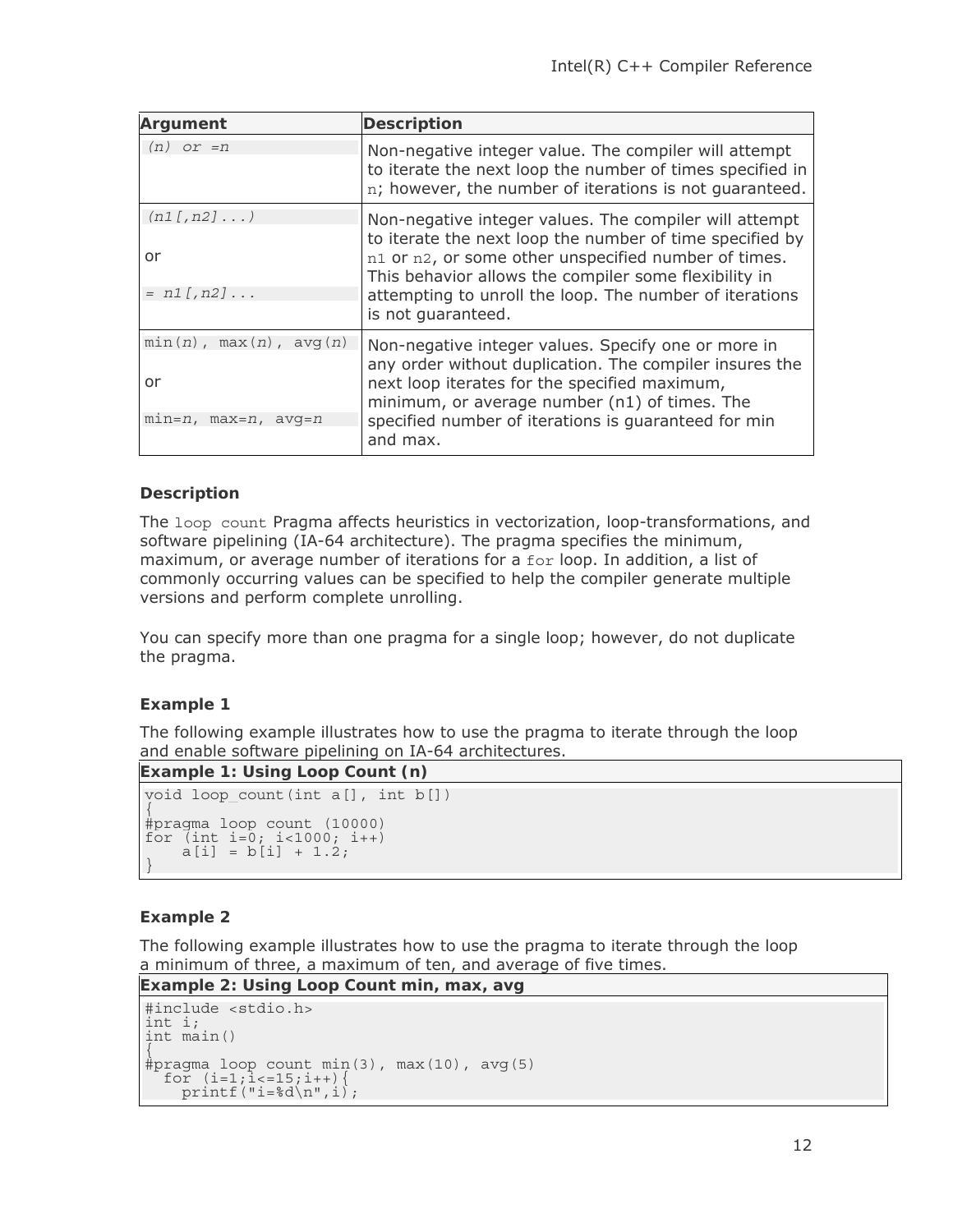<span id="page-23-0"></span>}

## memref\_control

Provides a method to control load latency and temporal locality at the variable level.

#### **Syntax**

#pragma memref\_control [*name1*[:<*locality*>[:<*latency*>]],[*name2*...]

#### **Arguments**

The following table lists the supported arguments.

| <b>Argument</b> | <b>Description</b>                                                                                                                                                                                                                                                                                  |
|-----------------|-----------------------------------------------------------------------------------------------------------------------------------------------------------------------------------------------------------------------------------------------------------------------------------------------------|
| name1, name2    | Specifies the name of array or pointer. You must specify at least<br>one name; however, you can specify names with associated<br>locality and latency values.                                                                                                                                       |
| locality        | An optional integer value that indicates the desired cache level to<br>store data for future access. This will determine the load/store hint<br>(or prefetch hint) to be used for this reference. The value can be<br>one of the following:<br>• $11 = 0$<br>• $ 2 = 1$<br>• $ 3 = 2$<br>$m$ em = 3 |
|                 | To use this argument, you must also specify name.                                                                                                                                                                                                                                                   |
| latency         | An optional integer value that indicates the load (or the latency<br>that has to be overlapped if a prefetch is issued for this address).<br>The value can be one of the following:<br>$\bullet$ 11_latency = 0<br>• $12$ latency = 1<br>• $13$ latency = 2<br>$mem$ _latency = 3                   |
|                 | To use this argument, you must also specify name and locality.                                                                                                                                                                                                                                      |

#### **Description**

The memref control pragma is supported on Itanium® processors only. This pragma provides a method for controlling load latency and temporal locality at the variable level. The memref control pragma allows you to specify locality and latency at the array level. For example, using this pragma allows you to control the following:

• The location (cache level) to store data for future access.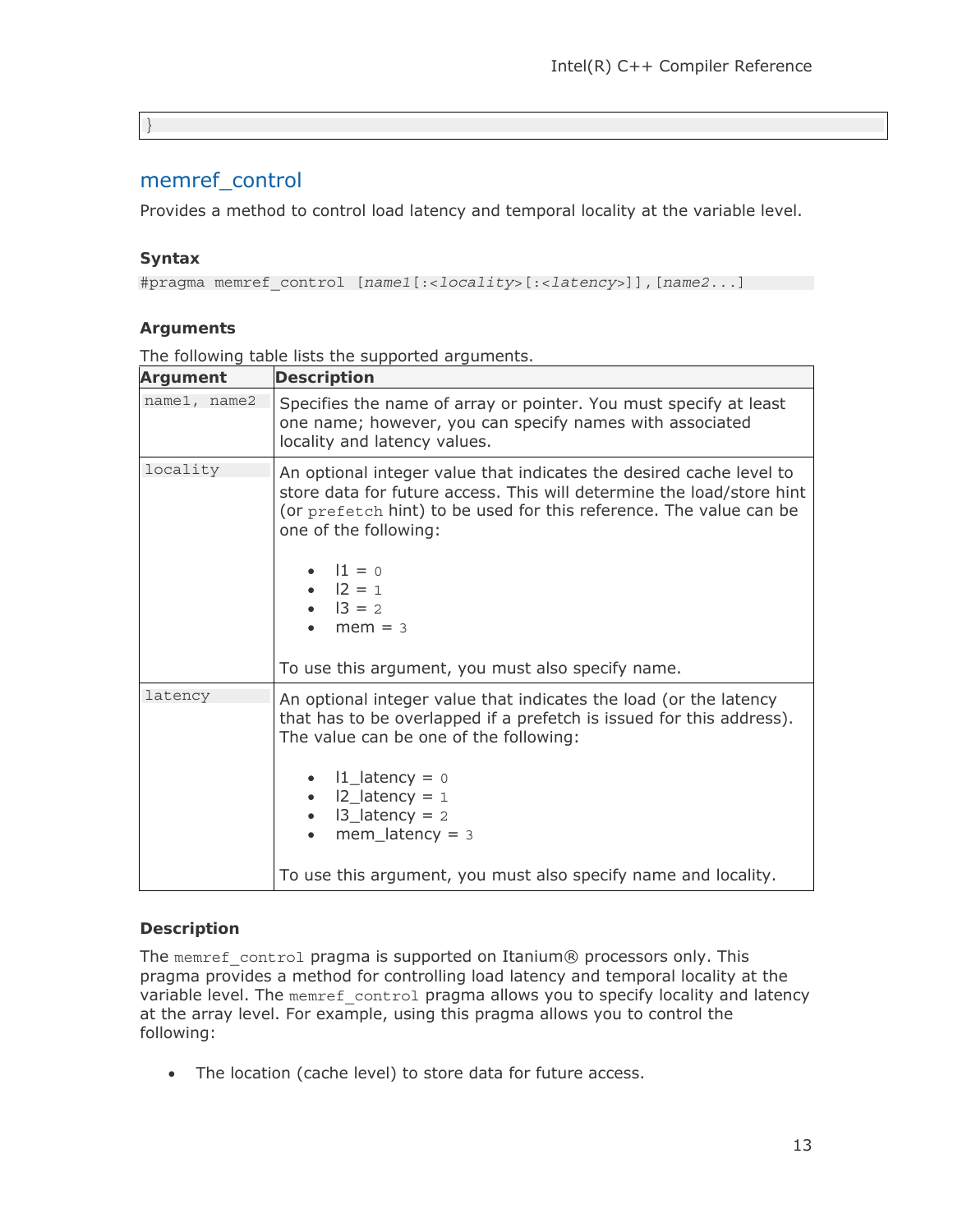• The most appropriate latency value to be used for a load, or the latency that has to be overlapped if a prefetch is issued for this reference.

When you specify source-level and the data locality information at a high level for a particular data access, the compiler decides how best to use this information. If the compiler can prefetch profitably for the reference, then it issues a prefetch with a distance that covers the specified latency specified and then schedules the corresponding load with a smaller latency. It also uses the hints on the prefetch and load appropriately to keep the data in the specified cache level.

If the compiler cannot compute the address in advance, or decides that the overheads for prefetching are too high, it uses the specified latency to separate the load and its use (in a pipelined loop or a Global Code Scheduler loop). The hint on the load/store will correspond to the cache level passed with the locality argument.

You can use this with the prefetch and noprefetch to further tune the hints and prefetch strategies. When using the memref\_control with noprefetch, keep the following guidelines in mind:

- Specifying noprefetch along with the memref control causes the compiler to not issue prefetches; instead the latency values specified in the memref control is used to schedule the load.
- There is no ordering requirement for using the two pragmas together. Specify the two pragmas in either order as long as both are specified consecutively just before the loop where it is to be applied. Issuing a prefetch with one hint and loading it later using a different hint can provide greater control over the hints used for specific architectures.
- memref control is handled differently from the prefetch or noprefetch. Even if the load cannot be prefetched, the reference can still be loaded using a non-default load latency passed to the latency argument.

#### **Example 1**

The following example illustrates a case where the address is not known in advance, so prefetching is not possible. The compiler, in this case, schedules the loads of the tab array with an L3 load latency of 15 cycles (inside a software pipelined loop or GCS loop).

```
Example 1: gather
```

```
#pragma memref_control tab : l2 : l3_latency 
for (i=0; i<n; i++){ 
  x = <qenerate 64 random bits inline>;
  dum += tab [x&mask]; x>>=6;
dum += tab[x&mask]; x>>=6;
dum += tab [x\&max]; x>>=6;
}
```
#### **Example 2**

The following example illustrates one way of using memref control, prefetch, and noprefetch together.

| Example 2: sparse matrix |  |
|--------------------------|--|
| if $(size = 1000)$       |  |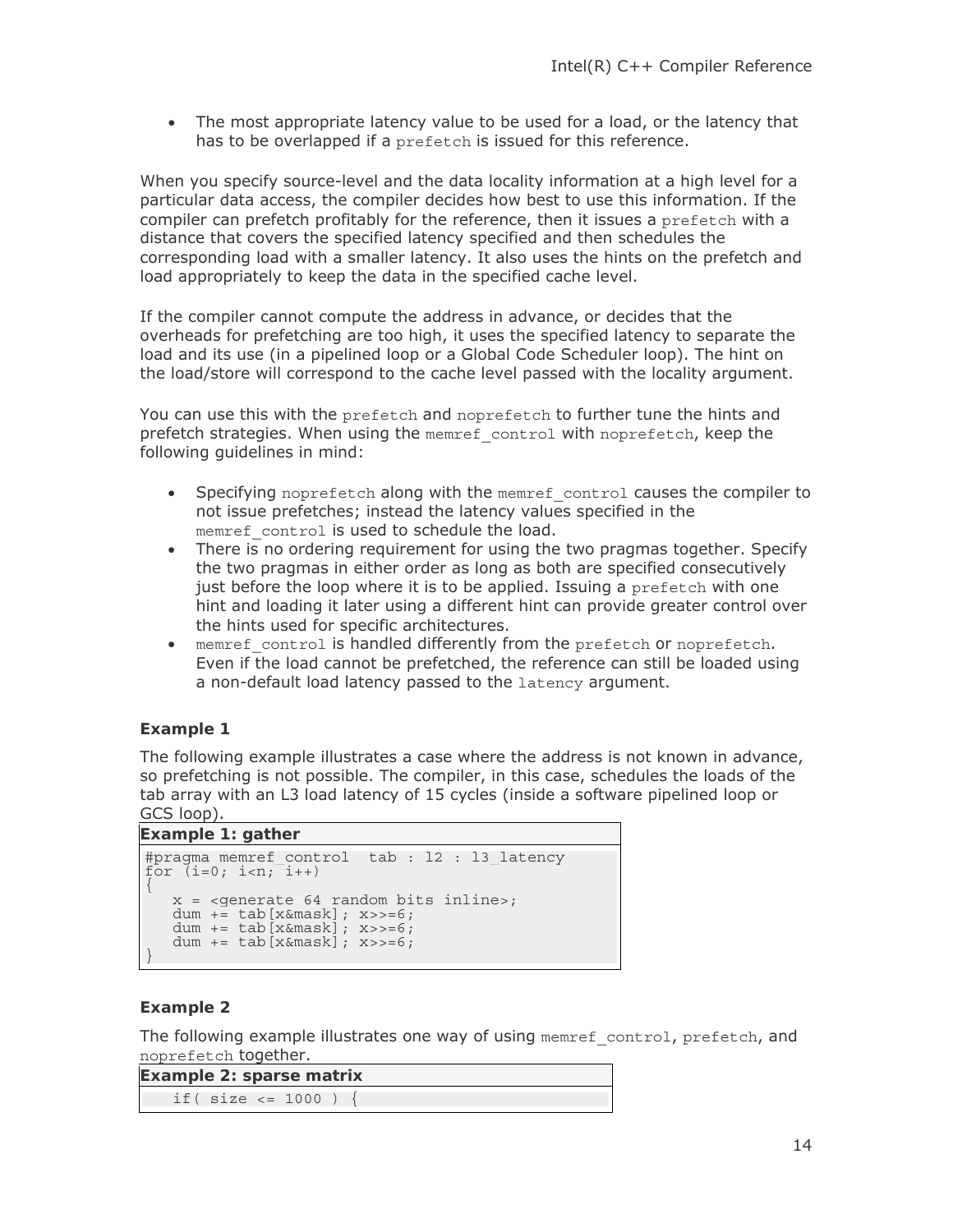```
#pragma noprefetch cp, vp 
#pragma memref_control x:l2:l3_latency 
#pragma noprefetch yp, bp, rp 
#pragma noprefetch xp 
  for (iii=0; iiicrag1m0; iii++) {
    if( ip < rag2 )
      sum = vp[ip]*x[cp[ip]];\begin{cases} ip++;\\ else \end{cases} } else { 
\exp[i] = \text{sum*yp}[i];i++;sum = bp[i];rag2 = rp[i+1];
\left\{\begin{array}{c}1\\1\end{array}\right\} } 
  xp[i] = sum * yp[i];} else { 
#pragma prefetch cp, vp 
#pragma memref_control x:12:mem_latency
#pragma prefetch yp, bp, rp 
#pragma noprefetch xp 
for (iii=0; iii<rag1m0; iii++) {
if( ip < rag2 ) \{sum = vp[ip]*x[cp[ip]];ip++; } else { 
xp[i] = sum * yp[i];i++;<br>sum
             = bp[i];
        rag2 = rp[i+1];
\left\{\begin{array}{c}1\\1\end{array}\right\} } 
  xp[i] = sum * yp[i];}
```
### novector

Specifies that the loop should never be vectorized.

#### **Syntax**

#pragma novector

#### **Arguments**

None

#### **Description**

The novector pragma specifies that a particular loop should never be vectorized, even if it is legal to do so. When avoiding vectorization of a loop is desirable (when vectorization results in a performance regression rather than improvement), the novector pragma can be used in the source text to disable vectorization of a loop. This behavior is in contrast to the vector always pragma.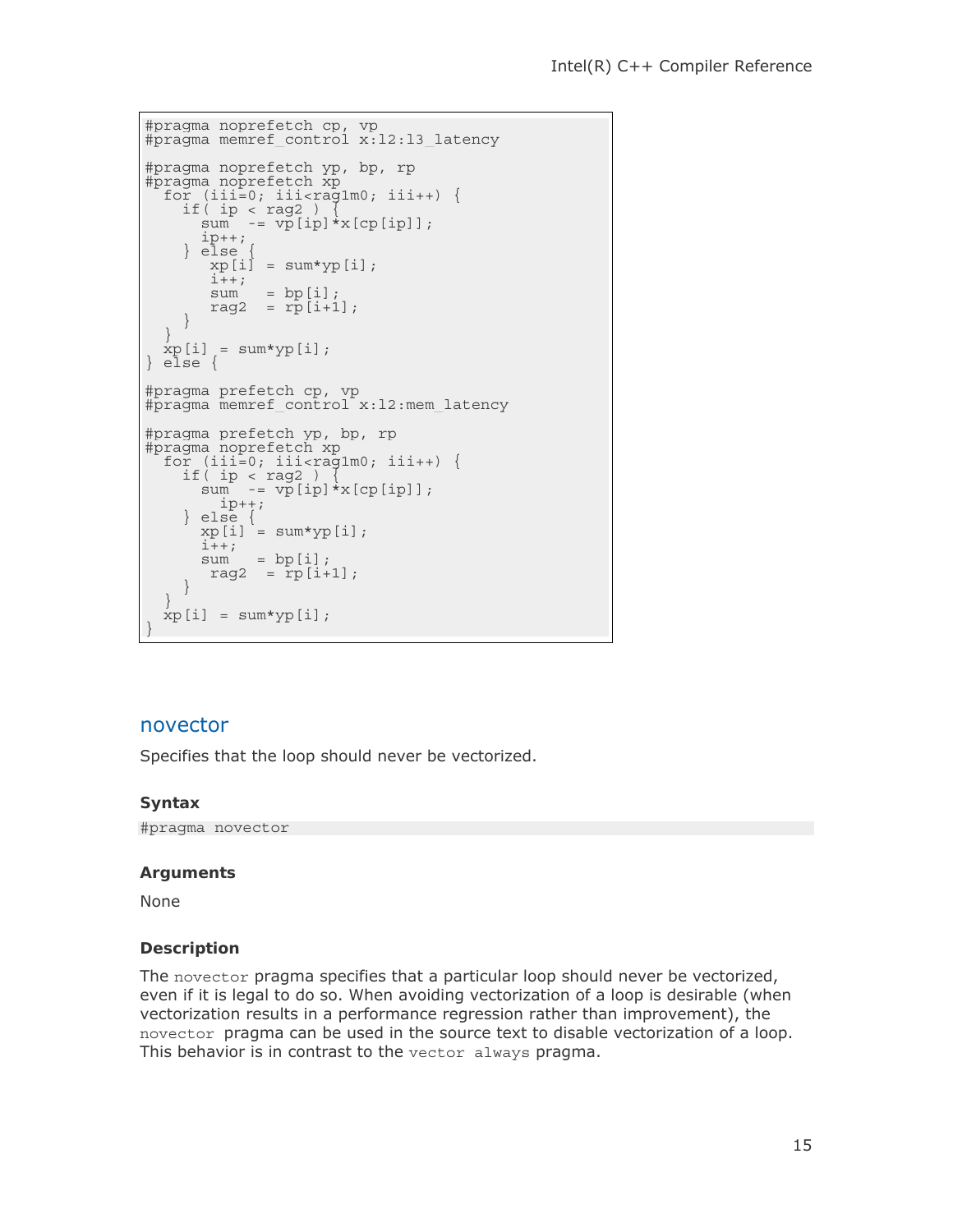#### <span id="page-26-0"></span>**Example**

When you know the trip count (ub - lb) is too low to make vectorization worthwhile, you can use novector to tell the compiler not to vectorize, even if the loop is considered vectorizable.

#### **Example: novector pragma**

```
void foo(int lb, int ub) 
{ 
  #pragma novector 
 for(j=1b; j< u, j++)\{a[j]=a[j]+b[j]; } 
}
```
#### **See Also**

vector pragma

### optimize

Enables or disables optimizations for specific functions.

#### **Syntax**

#pragma optimize("", on|off)

#### **Arguments**

The compiler ignores first argument values. Valid second arguments for optimize are:

| Argument | <b>Description</b>    |
|----------|-----------------------|
| off      | disables optimization |
| on       | enables optimization  |

#### **Description**

The optimize pragma is used to enable or disable optimizations for specific functions. Specifying #pragma optimize("", off)disables optimization until either the compiler finds a matching #pragma optimize("", on) statement or until the compiler reaches the end of the translation unit.

#### **Example 1**

In the following example, optimizations are disabled for the alpha() function but not for omega().

```
Example 1: Disabling optimization for a single function
```

```
#pragma optimize("", off) 
alpha() { 
... 
} 
#pragma optimize("", on) 
omega()...
```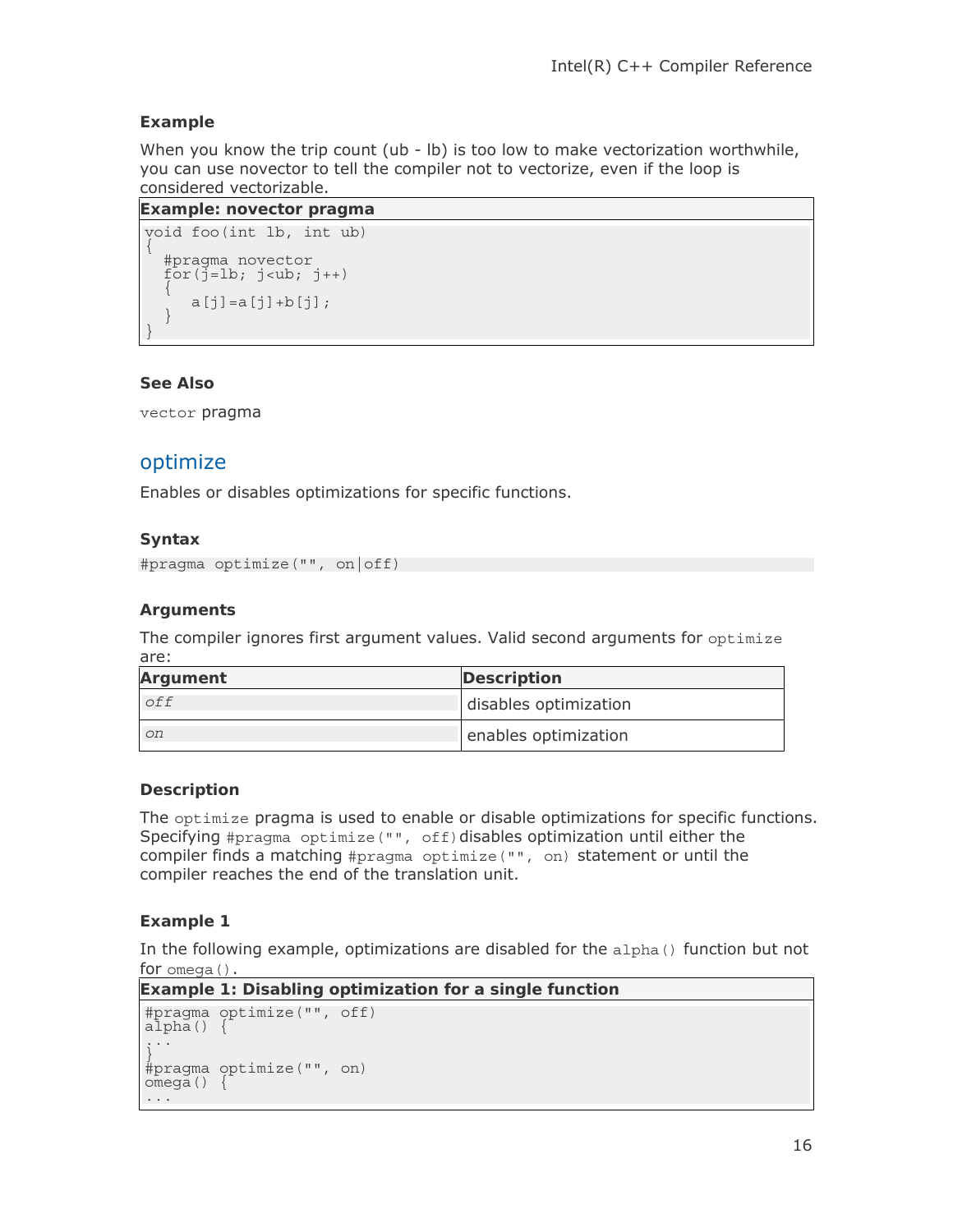<span id="page-27-0"></span>}

#### **Example 2**

In the following example, optimizations are disabled for both the alpha() and omega() functions.

```
Example 2: Disabling optimization for all functions 
#pragma optimize("", off) 
alpha() {
 ... 
} 
omega() { 
 ... 
}
```
## optimization\_level

Controls optimization for one function or all functions after its first occurrence.

#### **Syntax**

#pragma [intel|GCC] optimization\_level *n*

#### **Arguments**

| <b>Argument</b> | <b>Description</b>                                                                                                                                                                               |
|-----------------|--------------------------------------------------------------------------------------------------------------------------------------------------------------------------------------------------|
| intel GCC       | indicates the interpretation to use                                                                                                                                                              |
| n               | an integer value specifying an optimization level; valid values are:<br>0 same optimizations as -00<br>1 same optimizations as -01<br>2 same optimizations as -02<br>3 same optimizations as -03 |

## $\blacksquare$  Note

For more information on the optimizations levels, see Enabling Automatic Optimizations.

#### **Description**

The optimization level pragma is used to restrict optimization for a specific function while optimizing the remaining application using a different, higher optimization level. For example, if you specify -O3 (Linux and Mac OS) for the application and specify #pragma optimization level 1, the marked function will be optimized at the -O1 option level, while the remaining application will be optimized at the higher level.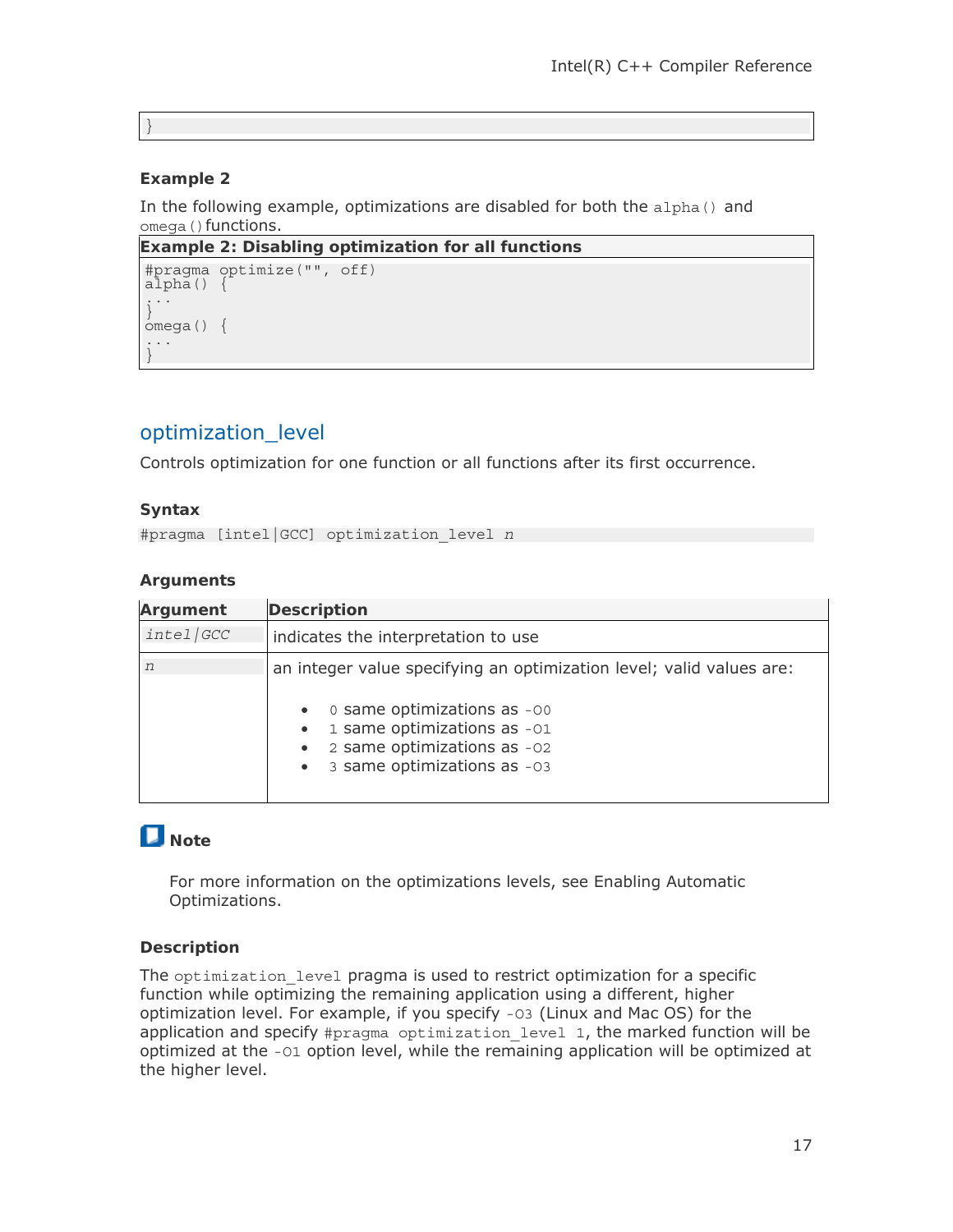In general, the pragma optimizes the function at the level specified as *n*; however, certain compiler optimizations, like Inter-procedural Optimization (IPO), are not enabled or disabled during translation unit compilation. For example, if you enable IPO and a specific optimization level, IPO is enabled even for the function targeted by this pragma; however, IPO might not be fully implemented regardless of the optimization level specified at the command line. The reverse is also true.

#### **Scope of optimization restriction**

On Linux\* and Mac OS\*, the scope of the optimization restriction can be affected by arguments passed to the -pragma-optimization-level compiler option as explained in the following table.

| <b>Syntax</b>                             | <b>Behavior</b>                                                                                                                                                           |
|-------------------------------------------|---------------------------------------------------------------------------------------------------------------------------------------------------------------------------|
| #pragma intel<br>optimization level n     | Applies pragma only to the next function, using<br>the specified optimization level, regardless of the<br>argument passed to the -pragma-optimization-<br>level option.   |
| #praqma GCC<br>optimization level n<br>or | Applies pragma to all subsequent functions, using<br>the specified optimization level, regardless of the<br>argument passed to the -pragma-optimization-<br>level option. |
| #praqma GCC<br>optimization level reset   | Specifying reset reverses the effect of the most<br>recent #pragma GCC optimization level<br>statement, by returning to the optimization level<br>previously specified.   |
| #pragma optimization level<br>$\eta$      | Applies either the intel or GCC interpretation.<br>Interpretation depends on argument passed to<br>the -pragma-optimization-level option.                                 |

On Windows\*, the pragma always uses the intel interpretation; the pragma is applied only to the next function.

#### **Using the intel interpretation of the pragma**

Place the pragma immediately before the function being affected. See Example below.

#### **Using the GCC interpretation of the pragma**

Place the pragma in any location prior to the functions being affected.

#### **Example**

| Example: intel interpretation of pragma                               |  |
|-----------------------------------------------------------------------|--|
| #pragma intel optimization level 1<br>qamma()<br>$\ddot{\phantom{a}}$ |  |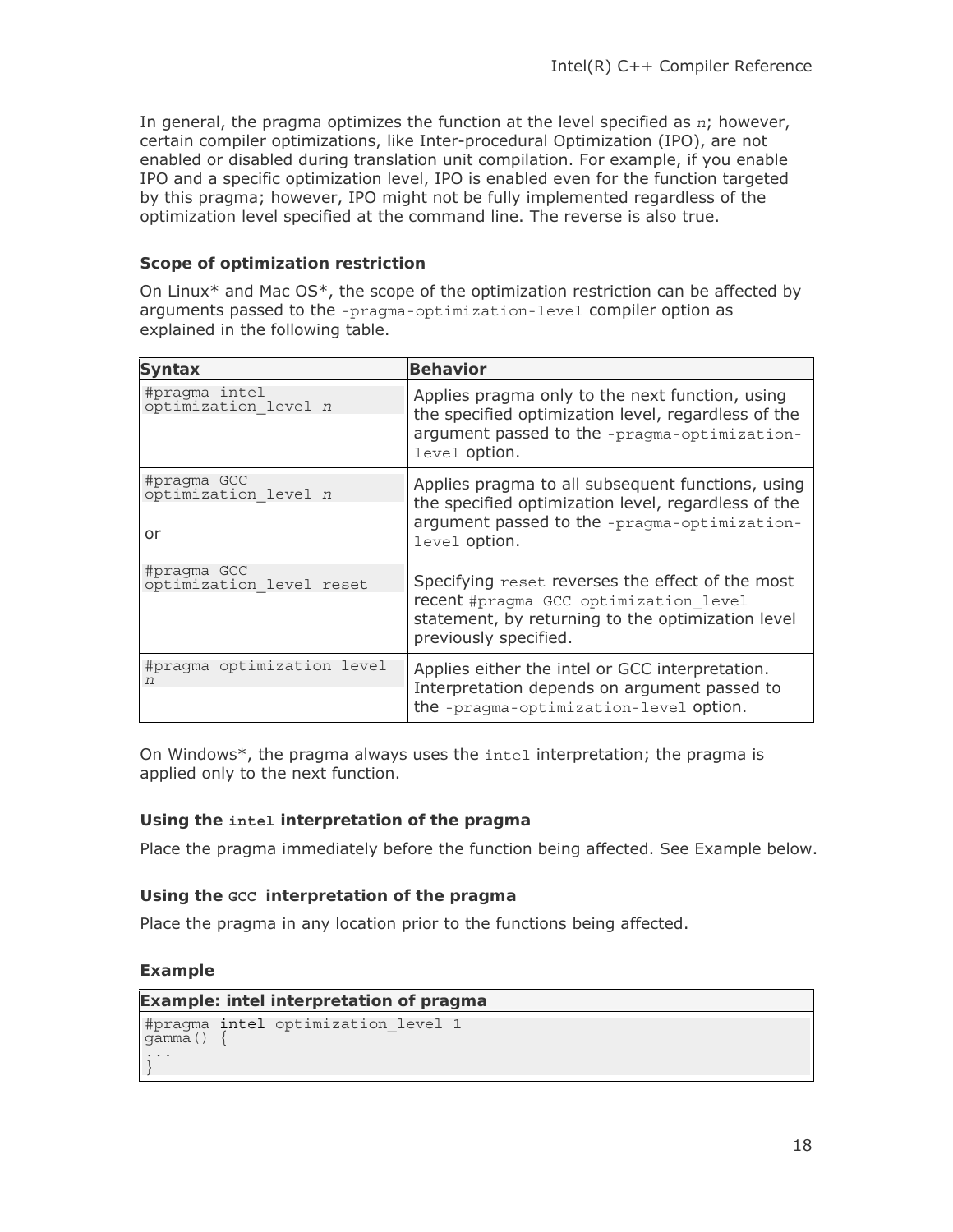### <span id="page-29-0"></span>parallel

Instructs the compiler to parallelize the loop.

#### **Syntax**

#pragma parallel

#### **Arguments**

None

#### **Description**

The parallel pragma is used to instruct the compiler to parallelize the loop when parallelizing a particular loop is safe and potential aliases can be ignored.

#### **Example**

The following example illustrates how to use the pragma...

```
Example
```

```
void add(int k, float *a, float *b) 
{ 
 #pragma parallel 
for (int i = 0; i < 10000; i++)a[i] = a[i+k] + b[i];}
```
#### **See Also**

Programming for Multithread Platform Consistency

## prefetch/noprefetch

Affect the heuristics used in the compiler by asserting that data prefetches are generated.

#### **Syntax**

The general syntax for the pragma pair is shown below:

#pragma prefetch

```
#pragma prefetch a,b
```
#pragma noprefetch

#### **Arguments**

| Argument | <b>Description</b>    |
|----------|-----------------------|
| а        | data to be prefetched |
|          | data to be prefetched |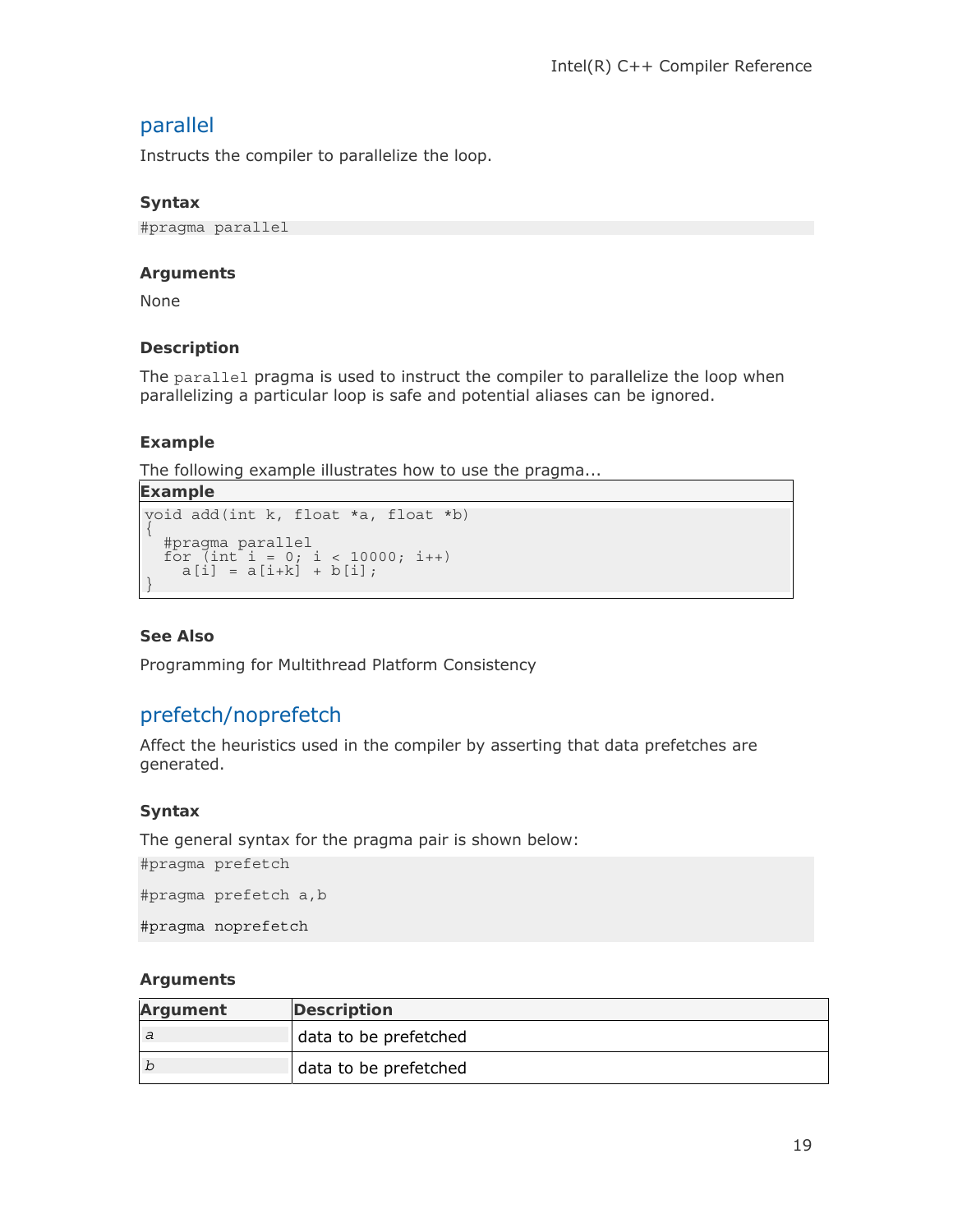#### **Description**

The prefetch pragma is supported by Itanium® processors only. The pragma asserts that the data prefetches are generated for some memory references. This affects the heuristics used in the compiler.

If the loop includes expression  $A(j)$ , placing prefetch A in front of the loop, instructs the compiler to insert prefetches for  $A(j + d)$  within the loop. d is the number of iterations ahead to prefetch the data and is determined by the compiler.

The prefetch pragma is supported only when option  $-03$  (Linux\*) or  $/03$ (Windows\*) is on. These directives are also supported when you specify options -01 and  $-02$  (Linux) or /01 and /02 (Windows). Remember that  $-02$  or /02 is the default optimization level.

The noprefetch pragma is supported by Itanium® processors only. The pragma asserts that data prefetches are not generated for some memory references. This affects the heuristics used in the compiler.

#### **Example 1**

The following example demonstrates how to use the noprefetch and prefetch pragmas together:

#### **Example 1: using noprefetch and prefetch pragmas**

```
#pragma noprefetch b 
#pragma prefetch a 
for(\vec{i} = 0; \vec{i} < m; \vec{i} + \vec{j}) {
a[i]=b[i]+1;}
```
#### **Example 2**

The following is yet another example of how to use the noprefetch and prefetch pragmas:

```
Example 2: using noprefetch and prefetch pragmas
```

```
for (i=i0; i!=i1; i+=is) {
float sum = b[i];
int ip = srow[i];
int c = col[ip];#pragma noprefetch col 
#pragma prefetch value:1:80 
#pragma prefetch x:1:40
for(; ip<srow[i+1]; c=col[++ip]) 
sum -\frac{1}{2} value [ip] * x [c];
 y[i] = sum;}
```
#### **Example 3**

The following example, which is for IA-64 architecture only, demonstrates how to use the prefetch, noprefetch, and memref control pragmas together:

**Example 3: using noprefetch, prefetch, memref\_control pragmas**

#define SIZE 10000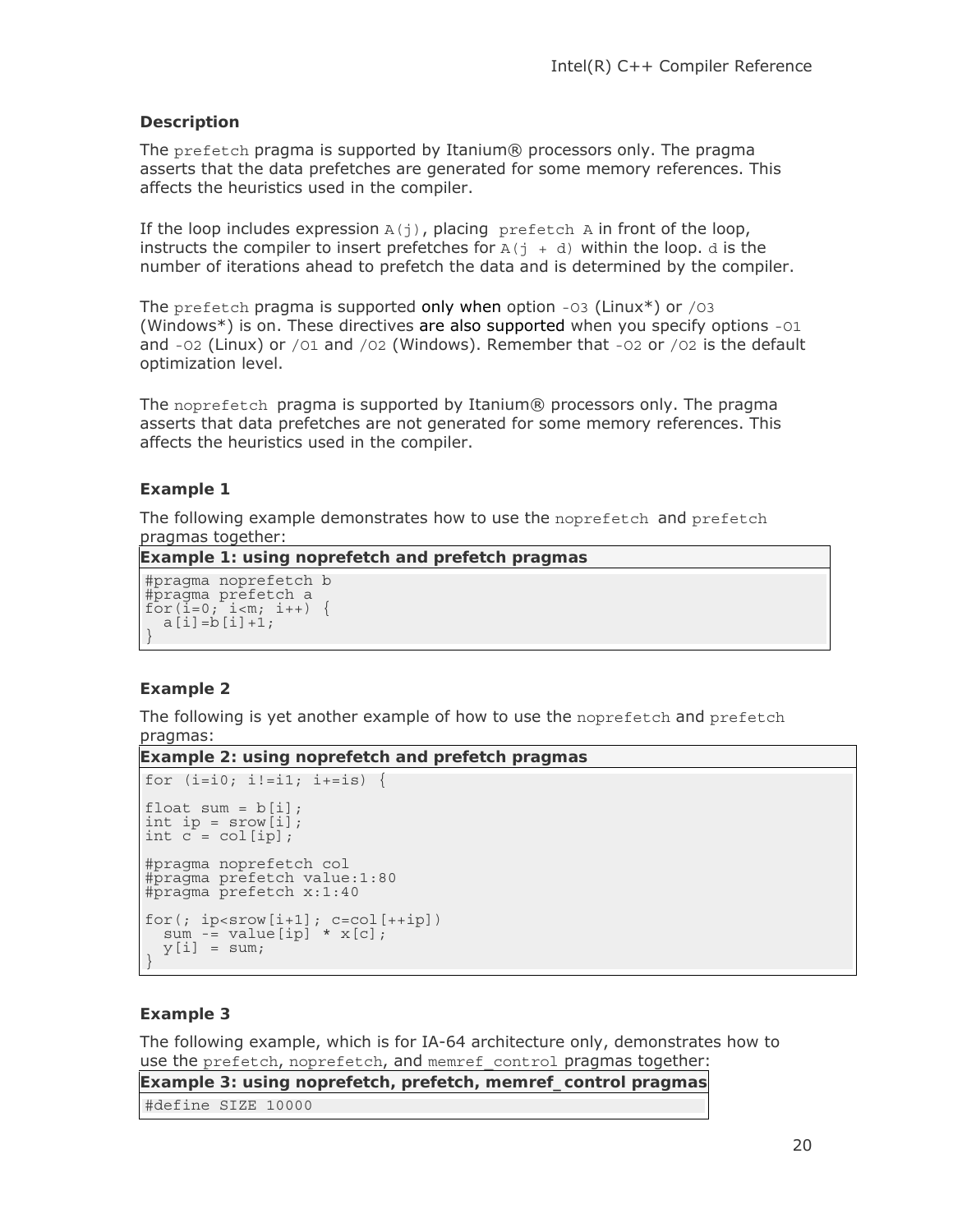```
int prefetch(int *a, int *b){ 
  int i, sum = 0;
  #pragma memref control a:12
   #pragma noprefetch a 
   #pragma prefetch b 
for (i = 0; i < SIZE; i++)sum_{+} = a[i] * b[i]; return sum; 
} 
#include <stdio.h> 
int main(){ 
 int i, arr1[SIZE], arr2[SIZE]; 
for (i = 0; i < SIZE; i++) {
    arr1[i] = i;arr2[i] = i; } 
 printf("Demonstrating the use of prefetch, noprefetch,\n" 
      "and memref control pragma together.\langle n" \rangle;
   prefetch(arr1, arr2); 
  return 0; 
  }
```
#### **See Also**

memref control pragma

#### swp/noswp

Indicates a preference for loops to be software pipelined or not pipelined.

#### **Syntax**

The syntax for this pragma pair is shown below:

#pragma swp

#pragma noswp

#### **Arguments**

None

#### **Description**

The swp pragma indicates a preference for loops to be software pipelined. The pragma does not help data dependency, but overrides heuristics based on profile counts or unequal control flow.

The software pipelining optimization triggered by the swp pragma applies instruction scheduling to certain innermost loops, allowing instructions within a loop to be split into different stages, allowing increased instruction-level parallelism.

This strategy can reduce the impact of long-latency operations, resulting in faster loop execution. Loops chosen for software pipelining are always the innermost loops that do not contain procedure calls that are not inlined. Because the optimizer no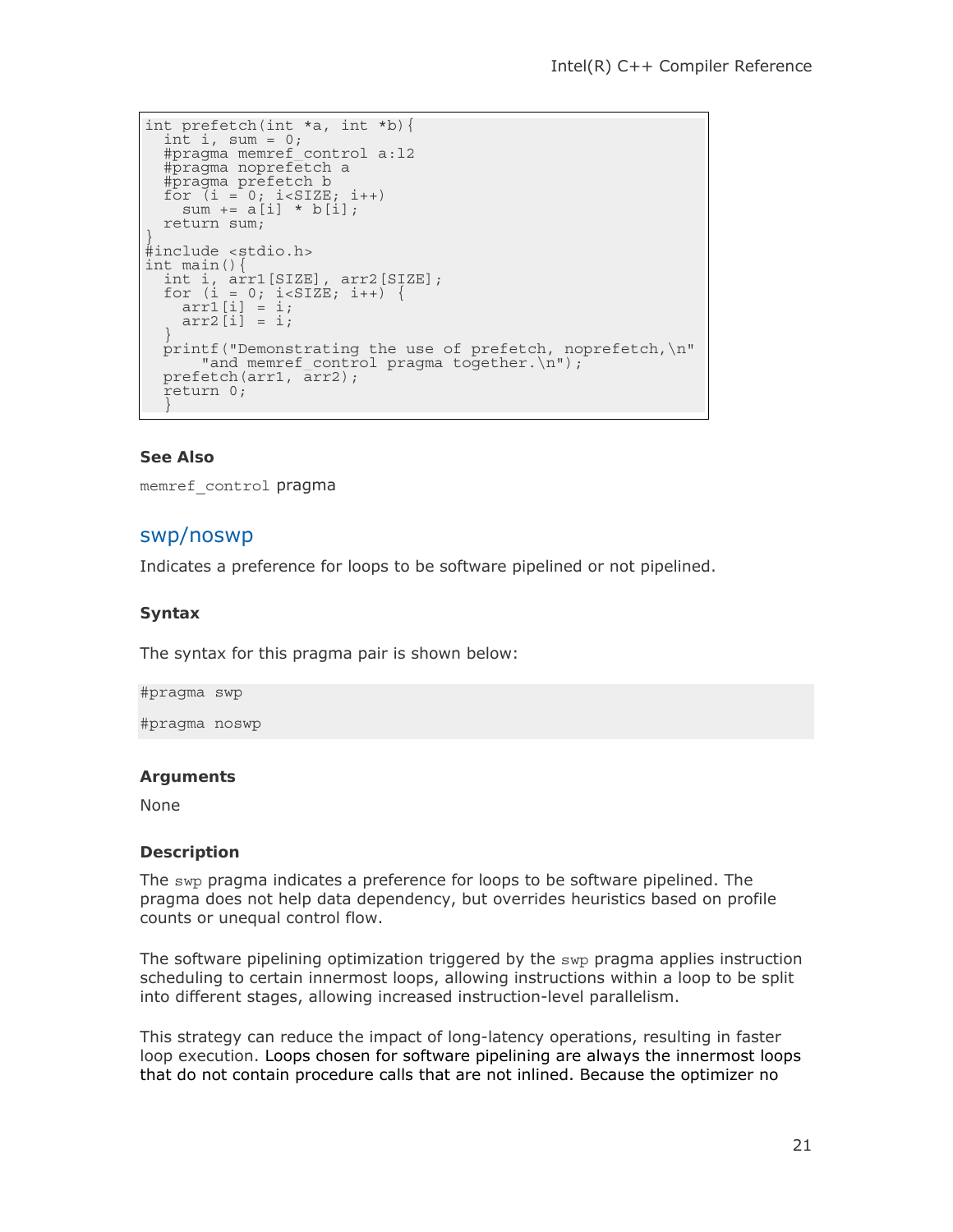<span id="page-32-0"></span>longer considers fully unrolled loops as innermost loops, fully unrolling loops can allow an additional loop to become the innermost loop.

The noswp pragma is used to instruct the compiler not to software pipeline that loop. This may be advantageous for loops that iterate few times, as pipelining introduces overhead in executing the prolog and epilog code sequences.

#### **Example**

The following example demonstrates one way of using the pragma to instruct the compiler to attempt software pipeling.

**Example: using swp pragma** 

```
void swp(int a[], int b[]) 
{ 
  #pragma swp 
for (int i = 0; i < 100; i++)if (a[i] == 0)b[i] = a[i] + 1; else 
     b[i] = a[i] * 2;}
```
#### **See Also**

Loop unrolling options Optimizer Report Generation

### unroll/nounroll

Indicates to the compiler to unroll or not to unroll a counted loop.

#### **Syntax**

The general syntax for this pragma is shown below:

#pragma unroll

#pragma unroll(*n*)

#pragma nounroll

#### **Arguments**

| Argument | <b>Description</b>                           |
|----------|----------------------------------------------|
|          | is an integer constant from 0 through<br>255 |

#### **Description**

The  $unroll[n]$  pragma tells the compiler how many times to unroll a counted loop.

The unroll pragma must precede the FOR statement for each FOR loop it affects. If *n* is specified, the optimizer unrolls the loop *n* times. If *n* is omitted or if it is outside the allowed range, the optimizer assigns the number of times to unroll the loop.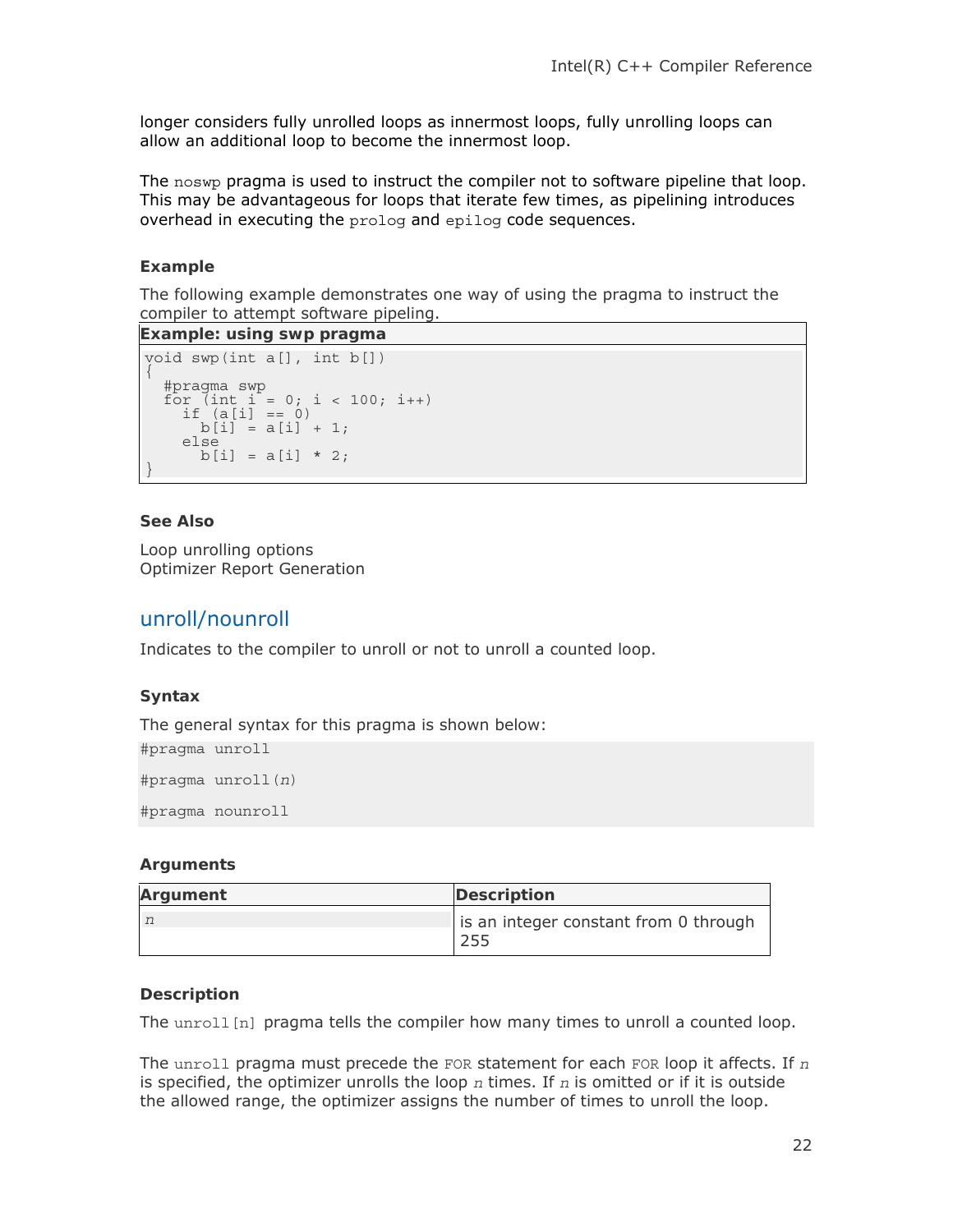<span id="page-33-0"></span>This pragma is supported only when option  $-03$  (Linux\* and Mac OS\*) or  $/03$ (Windows\*) is used. The unroll pragma overrides any setting of loop unrolling from the command line.

Currently, the pragma can be applied only for the innermost loop nest. If applied to the outer loop nests, it is ignored. The compiler generates correct code by comparing *n* and the loop count.

When unrolling a loop increases register pressure and code size it may be necessary to prevent unrolling of a loop. In such cases, use the nounroll pragma. The nounroll pragma instructs the compiler not to unroll a specified loop.

#### **Example**

```
Example: using unroll pragma 
void unroll(int a[], int b[], int c[], int d[]) {
   #pragma unroll(4) 
for (int i = 1; i < 100; i++) {
b[i] = a[i] + 1;d[i] = c[i] + 1; } 
}
```
#### **See Also**

Loop unrolling options Optimizer Report Generation Applying Optimization Strategies

#### unused

Describes variables that are unused (warnings not generated).

#### **Syntax**

#pragma unused

#### **Arguments**

None

#### **Description**

The unused pragma is implemented for compatibility with Apple\* implementation of GCC.

#### vector

Indicates to the compiler that the loop should be vectorized according to the argument keywords always/aligned/unaligned/nontemporal.

#### **Syntax**

```
#pragma vector {always | aligned | unaligned | nontemporal}
```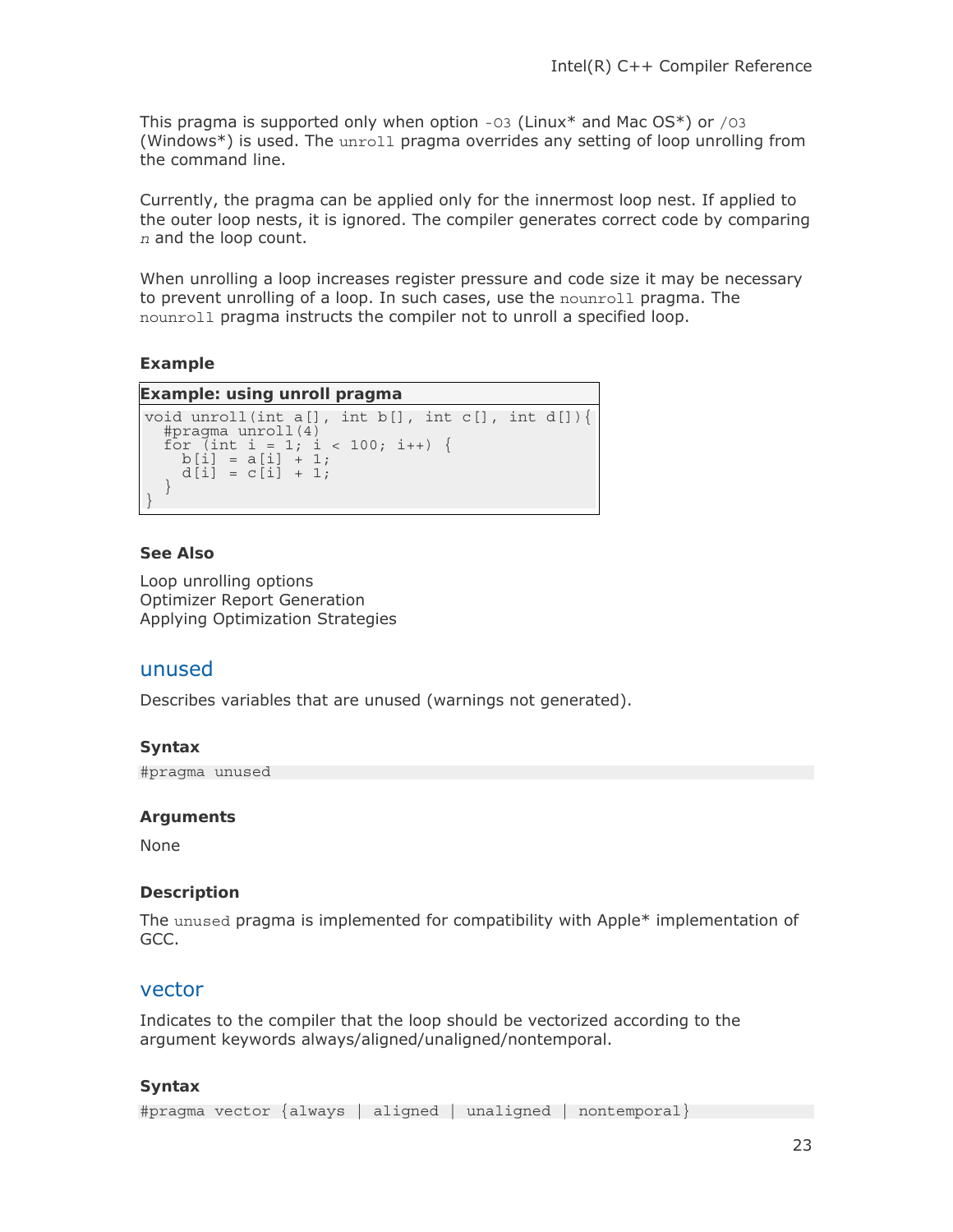#### **Arguments**

| <b>Argument keywords</b> | <b>Description</b>                                                                                                                                                                                                                                  |  |
|--------------------------|-----------------------------------------------------------------------------------------------------------------------------------------------------------------------------------------------------------------------------------------------------|--|
| always                   | instructs the compiler to override any efficiency heuristic<br>during the decision to vectorize or not, and vectorize<br>non-unit strides or very unaligned memory accesses;<br>controls the vectorization of the subsequent loop in the<br>program |  |
| aligned                  | instructs compiler to use aligned data movement<br>instructions for all array references when vectorizing                                                                                                                                           |  |
| unaligned                | instructs compiler to use unaligned data movement<br>instructions for all array references when vectorizing                                                                                                                                         |  |
| nontemporal              | instructs the compiler to implement streaming stores on<br>systems based on IA-32 architecture.                                                                                                                                                     |  |

#### **Description**

The vector pragma indicates that the loop should be vectorized, if it is legal to do so, ignoring normal heuristic decisions about profitability. The vector pragma takes several argument keywords to specify the kind of loop vectorization required. These keywords are aligned, unaligned, always, and nontemporal.

When the aligned/unaligned argument keyword is used with this pragma, it indicates that the loop should be vectorized using aligned/unaligned data movement instructions for all array references. Specify only one argument keyword: aligned or unaligned.

## **A** Caution

If you specify aligned as an argument, you must be sure that the loop is vectorizable using this instruction. Otherwise, the compiler generates incorrect code.

When the always argument keyword is used, the pragma controls the vectorization of the subsequent loop in the program. As the compiler does not apply the vector pragma to nested loops, each nested loop needs a preceding pragma statement. Place the pragma before the loop control statement.

## **Note**

The pragma  $vector{\{always\}}$  aligned unaligned should be used with care. Overriding the efficiency heuristics of the compiler should only be done if the programmer is absolutely sure the vectorization will improve performance. Furthermore, instructing the compiler to implement all array references with aligned data movement instructions will cause a run-time exception in case some of the access patterns are actually unaligned.

The vector nontemporal pragma results in streaming stores on systems based on IA-32 architecture.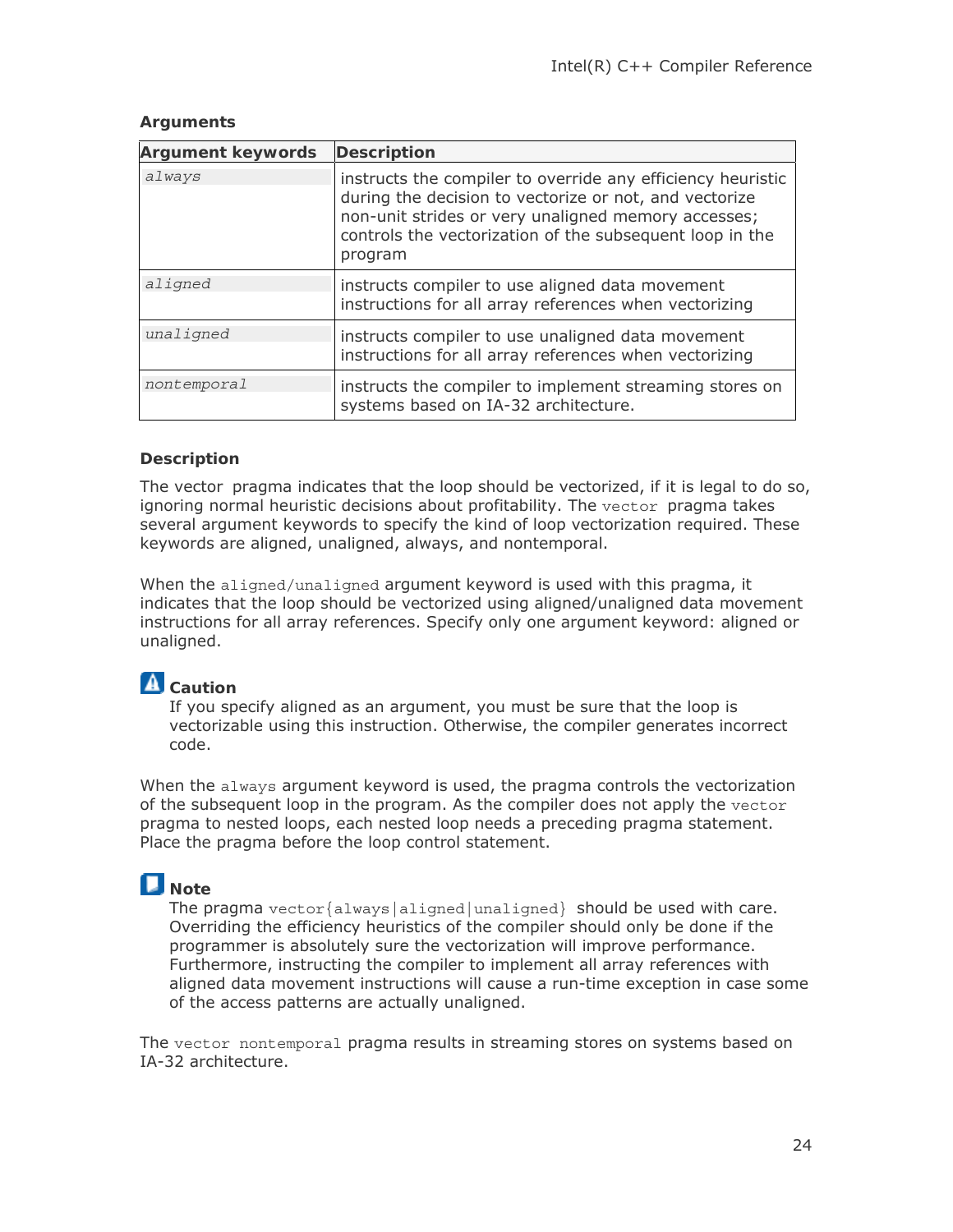#### **Example 1**

The loop in the following example uses the aligned argument keyword to request that the loop be vectorized with aligned instructions, as the arrays are declared in such a way that the compiler could not normally prove this would be safe to do so.

#### **Example 1: vector aligned pragma**

```
void vec_aligned(float *a, int m, int c) 
{ 
  int i; 
   // Instruct compiler to ignore assumed vector dependencies. 
  #pragma vector aligned 
for (i = 0; i < m; i++)a[i] = a[i] * c; // Alignment unknown but compiler can still align. 
for (i = 0; i < 100; i++)a[i] = a[i] + 1.0f;}
```
#### **Example 2**

The following example illustrates how to use the vector always pragma.

**Example 2: vector always pragma** 

```
void vec always(int *a, int *b, int m)
{ 
 #pragma vector always 
for(int i = 0; i \le m; i++)a[32*1] = b[99*1];}
```
#### **Example 3**

A float-type loop together with the generated assembly are shown in the following example. For large N, significant performance improvements result on Pentium 4 systems over a non-streaming implementation.

**Example 3: vector nontemporal pragma** 

```
#pragma vector nontemporal 
for (i = 0; i < N; i++)a[i] = 1; .B1.2: 
movntps XMMWORD PTR a[eax], xmm0
movntps XMMWORD PTR a[eax+16], xmm0
add eax, 32 
cmp eax, 4096 
jl .B1.2
```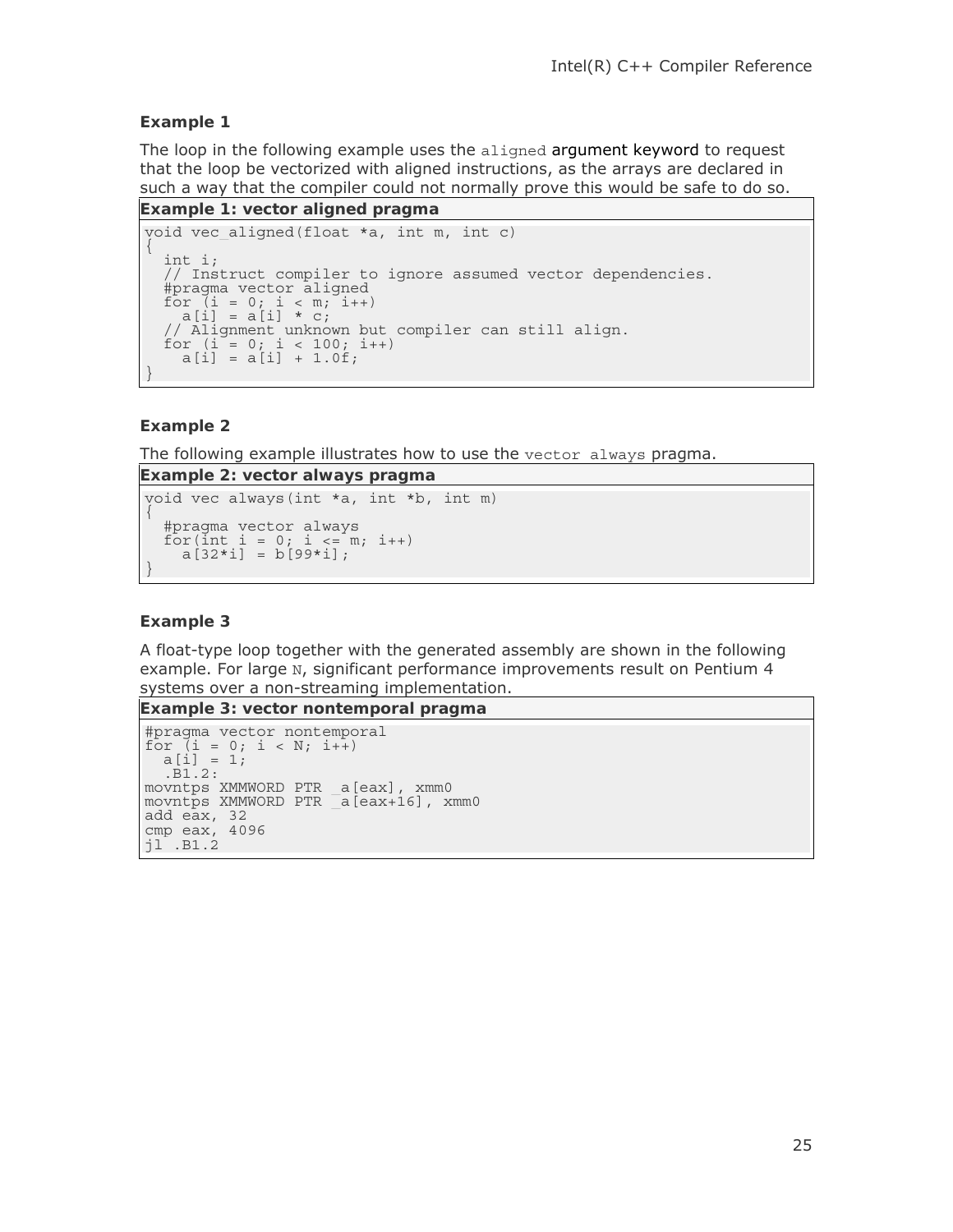# Intel Supported Pragmas

Please also see Intel-specific Pragmas. The Intel® C++ Compiler supports the following pragmas:

| Pragma            | <b>Description</b>                                                                                                                                                                                 |  |
|-------------------|----------------------------------------------------------------------------------------------------------------------------------------------------------------------------------------------------|--|
| alloc text        | names the code section where the specified function<br>definitions are to reside                                                                                                                   |  |
| auto inline       | excludes any function defined within the range where off is<br>specified from being considered as candidates for automatic<br>inline expansion                                                     |  |
| bss seg           | indicates to the compiler the segment where uninitialized<br>variables are stored in the .obj file                                                                                                 |  |
| check stack       | on argument indicates that stack checking should be<br>enabled for functions that follow and off argument<br>indicates that stack checking should be disabled for<br>functions that follow.        |  |
| code seg          | specifies a code section where functions are to be allocated                                                                                                                                       |  |
| comment           | places a comment record into an object file or executable<br>file                                                                                                                                  |  |
| component         | controls collecting of browse information or dependency<br>information from within source files                                                                                                    |  |
| conform           | specifies the run-time behavior of the /Zc: forScope<br>compiler option                                                                                                                            |  |
| const_seg         | specifies the segment where functions are stored in<br>the .obj file                                                                                                                               |  |
| data seg          | specifies the default section for initialized data                                                                                                                                                 |  |
| deprecated        | indicates that a function, type, or any other identifier may<br>not be supported in a future release or indicates that a<br>function, type, or any other identifier should not be used<br>any more |  |
| poison            | labels the identifiers you want removed from your program;<br>an error results when compiling a "poisoned" identifier;<br>#pragma POISON is also supported.                                        |  |
| float control     | specifies floating-point behavior for a function                                                                                                                                                   |  |
| fp contract       | allows or disallows the implementation to contract<br>expressions                                                                                                                                  |  |
| include_directory | appends the string argument to the list of places to search<br>for #include files; HP compatible pragma                                                                                            |  |
| init seg          | specifies the section to contain C++ initialization code for                                                                                                                                       |  |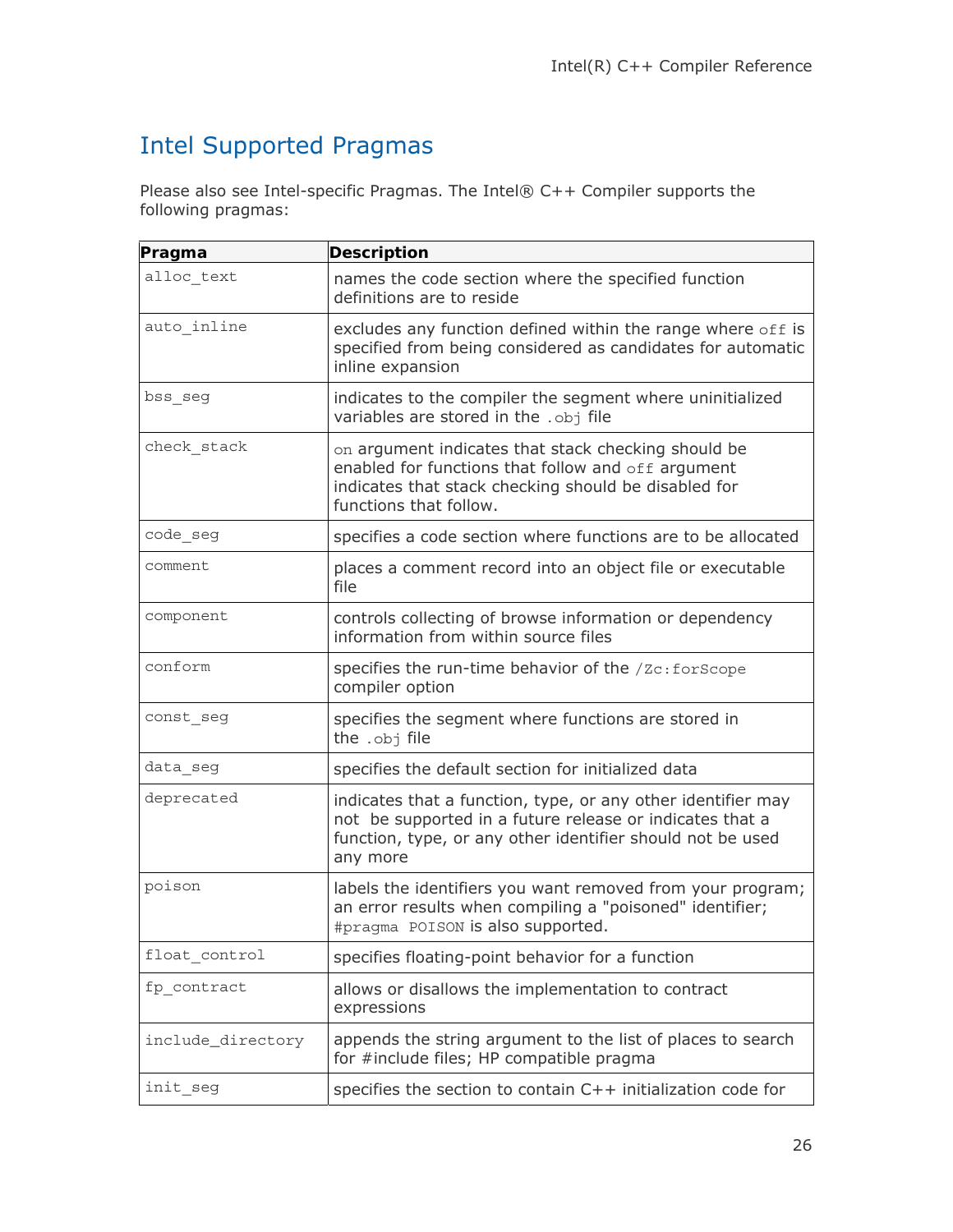|                     | the translation unit                                                                                                                                                                                 |  |
|---------------------|------------------------------------------------------------------------------------------------------------------------------------------------------------------------------------------------------|--|
| message             | displays the specified string literal to the standard output<br>device                                                                                                                               |  |
| optimize            | specifies optimizations to be performed on a function-by-<br>function basis; implemented to partly support Microsoft's<br>implementation of same pragma; click here for Intel's<br>implementation    |  |
| pointers to members | specifies whether a pointer to a class member can be<br>declared before its associated class definition and is used to<br>control the pointer size and the code required to interpret<br>the pointer |  |
| pop_macro           | sets the value of the macro_name macro to the value on<br>the top of the stack for this macro                                                                                                        |  |
| push macro          | saves the value of the macro_name macro on the top of the<br>stack for this macro                                                                                                                    |  |
| region/endregion    | specifies a code segment in the Microsoft Visual Studio*<br>2005 Code Editor that expands and contracts by using the<br>outlining feature                                                            |  |
| section             | creates a section in an . obj file. Once a section is defined,<br>it remains valid for the remainder of the compilation                                                                              |  |
| start map region    | used in conjunction with the stop_map_region pragma                                                                                                                                                  |  |
| stop map region     | used in conjunction with the start map region pragma                                                                                                                                                 |  |
| fenv access         | informs an implementation that a program may test status<br>flags or run under a non-default control mode                                                                                            |  |
| vtordisp            | on argument enables the generation of hidden vtordisp<br>members and off disables them                                                                                                               |  |
| warning             | allows selective modification of the behavior of compiler<br>warning messages                                                                                                                        |  |
| weak                | declares symbol you enter to be weak                                                                                                                                                                 |  |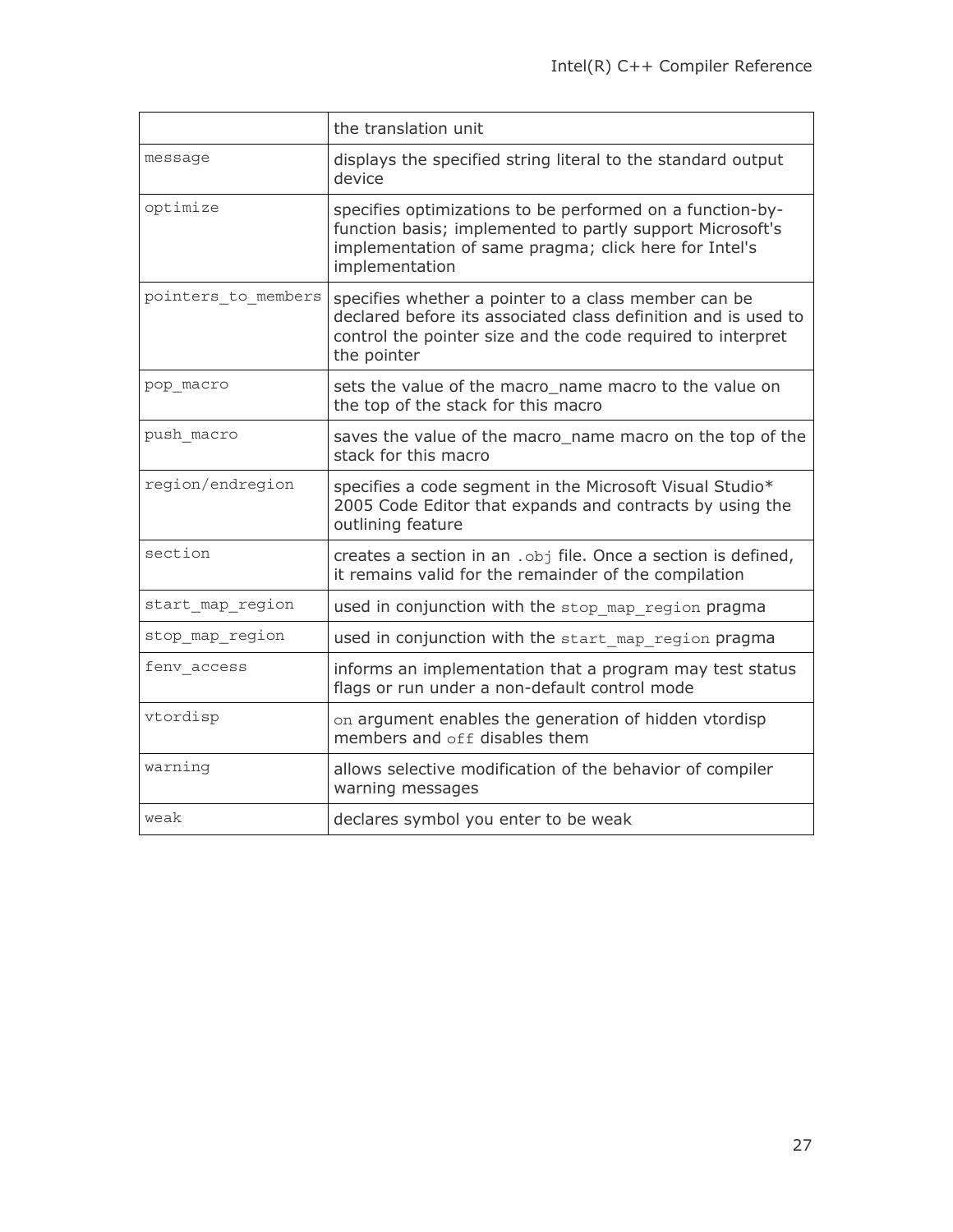# Intel Math Library

The Intel® C++ Compiler includes a mathematical software library containing highly optimized and very accurate mathematical functions. These functions are commonly used in scientific or graphic applications, as well as other programs that rely heavily on floating-point computations. Support for C99 Complex data types is included by using the -std=c99 compiler option. The mathimf.h header file includes prototypes for the library functions. See Using the Intel Math Library. For a complete list of the functions available, refer to the Function List in this section.

# Math Libraries

The math library linked to an application depends on the compilation or linkage options specified.

| Library  | Description                              |
|----------|------------------------------------------|
| libimf.a | Default static math library.             |
|          | libimf.so   Default shared math library. |

# Using the Intel Math Library

To use the Intel math library, include the header file, mathimf.h, in your program. Here are two example programs that illustrate the use of the math library.

# Example Using Real Functions

```
// real_math.c 
#include <stdio.h> 
#include <mathimf.h> 
int main() { 
float fp32bits; 
double fp64bits; 
long double fp80bits; 
long double pi by four = 3.141592653589793238/4.0;
// pi/4 radians is about 45 degrees. 
fp32bits = (float) pi by four; // float approximation to pi/4<br>fp64bits = (double) pi by four; // double approximation to pi/
fp64bits = (double) pi by four; // double approximation to pi/4
fp80bits = pi by four; // long double (extended)
approximation to pi/4 
// The sin(pi/4) is known to be 1/sqrt(2) or approximately .7071067
printf("When x = $8.8f, sinf(x) = $8.8f \n", fp32bits,
sinf(fp32bits)); 
printf("When x = $16.16f, sin(x) = $16.16f \n\vert, fp64bits,
sin(fp64bits)); 
printf("When x = $20.20Lf, sinl(x) = 20.20f \n\pi, fp80bits,
sinl(fp80bits));
```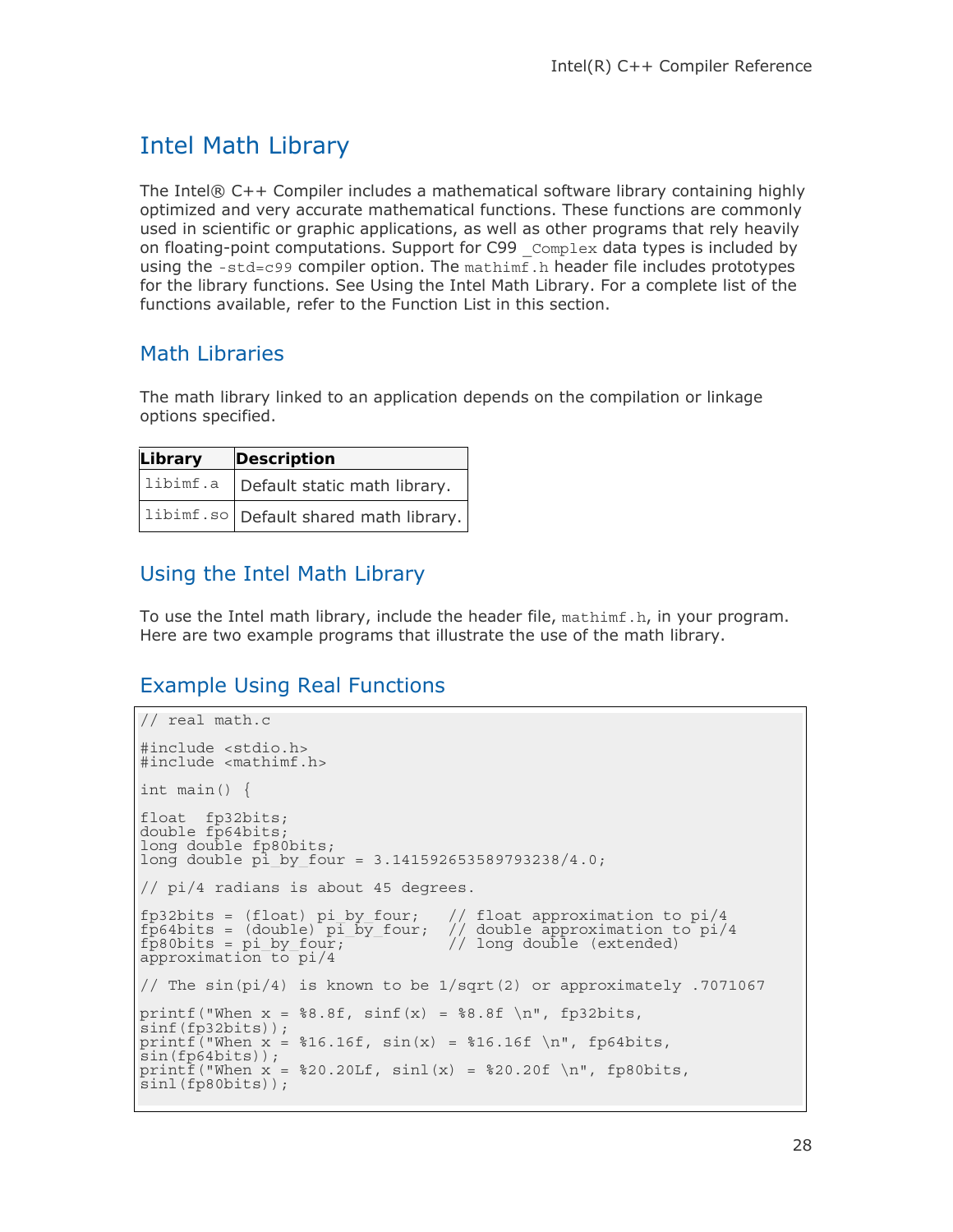return 0; }

Compiling real math.c:

prompt>**icc real\_math.c**

The output of a.out will look like this:

```
When x = 0.78539816, sinf(x) = 0.70710678When x = 0.7853981633974483, sin(x) = 0.7071067811865475When x = 0.78539816339744827900, sinl(x) = 0.70710678118654750275
```
# Example Using Complex Functions

```
// complex_math.c 
#include <stdio.h> 
#include <complex.h> 
int main() 
{ 
float Complex c32in,c32out;
double Complex c64in,c64out;
double pi_by_four= 3.141592653589793238/4.0; 
c64in = 1.0 + I^* pi by four;
// Create the double precision complex number 1 + (pi/4) * i\sqrt{7} where I is the imaginary unit.
c32in = (float Complex) c64in;// Create the float complex value from the double complex value. 
c64out = cexp(c64in);c32out = cexpf(c32in);// Call the complex exponential, 
\sqrt{7} cexp(z) = cexp(x+iy) = e^ (x + i y) = e^x * (cos(y) + i sin(y))
printf("When z = 87.7f + 87.7f i, cexpf(z) = 87.7f + 87.7f i \n"
,crealf(c32in),cimagf(c32in),crealf(c32out),cimagf(c32out)); 
printf("When z = 212.12f + 212.12f i, cexp(z) = 212.12f + 212.12f i
\ln"
,creal(c64in),cimag(c64in),creal(c64out),cimagf(c64out)); 
return 0; 
}
```
prompt>**icc -std=c99 complex\_math.c**

The output of a.out will look like this:

```
When z = 1.0000000 + 0.7853982 i, cexpf(z) = 1.9221154 + 1.9221156 i
When z = 1.0000000000000 + 0.785398163397 i, cexp(z) = 1.922115514080 +1.922115514080 i
```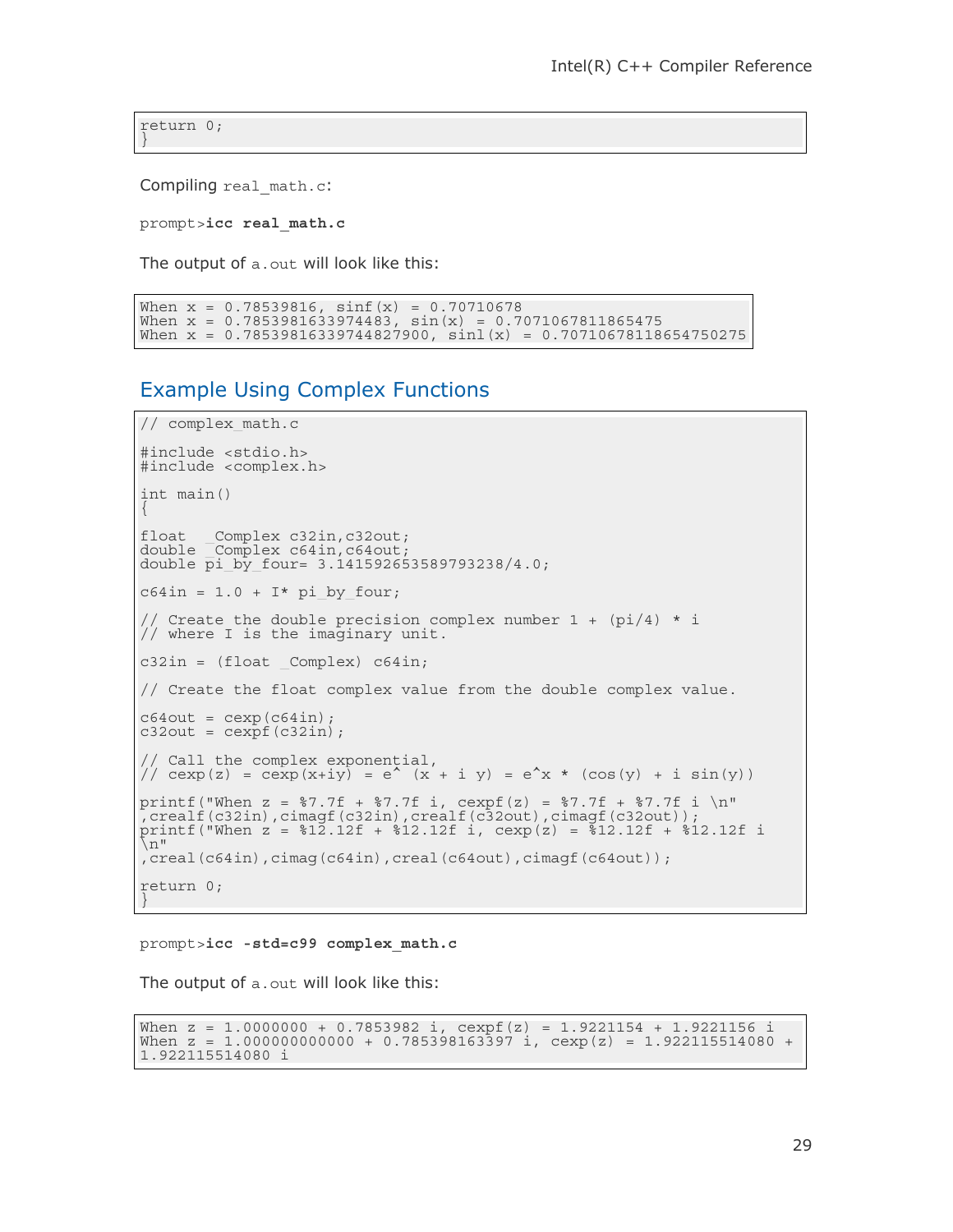**Note**

\_Complex data types are supported in C but not in C++ programs.

# **Exception Conditions**

If you call a math function using argument(s) that may produce undefined results, an error number is assigned to the system variable errno. Math function errors are usually domain errors or range errors.

**Domain errors** result from arguments that are outside the domain of the function. For example, acos is defined only for arguments between -1 and +1 inclusive. Attempting to evaluate  $a\cos(-2)$  or  $a\cos(3)$  results in a domain error, where the return value is ONAN.

**Range errors** occur when a mathematically valid argument results in a function value that exceeds the range of representable values for the floating-point data type. Attempting to evaluate  $\exp(1000)$  results in a range error, where the return value is INF.

When domain or range error occurs, the following values are assigned to errno:

- domain error (EDOM): errno = 33
- range error (ERANGE): errno = 34

The following example shows how to read the errno value for an EDOM and ERANGE error.

```
// errno.c 
#include <errno.h> 
#include <mathimf.h> 
#include <stdio.h> 
int main(void) 
{ 
    double neg_one=-1.0; 
    double zero=0.0; 
    // The natural log of a negative number is considered a domain 
error - EDOM 
   printf("log(%e) = %e and errno(EDOM) = %d 
\n", neg one, log(neg one), errno);
    // The natural log of zero is considered a range error - ERANGE 
 printf("log(%e) = %e and errno(ERANGE) = %d 
\n",zero,log(zero),errno); 
}
```
The output of errno.c will look like this:

 $log(-1.000000e+00)$  = nan and errno(EDOM) = 33  $log(0.000000e+00)$  =  $-inf$  and errno(ERANGE) = 34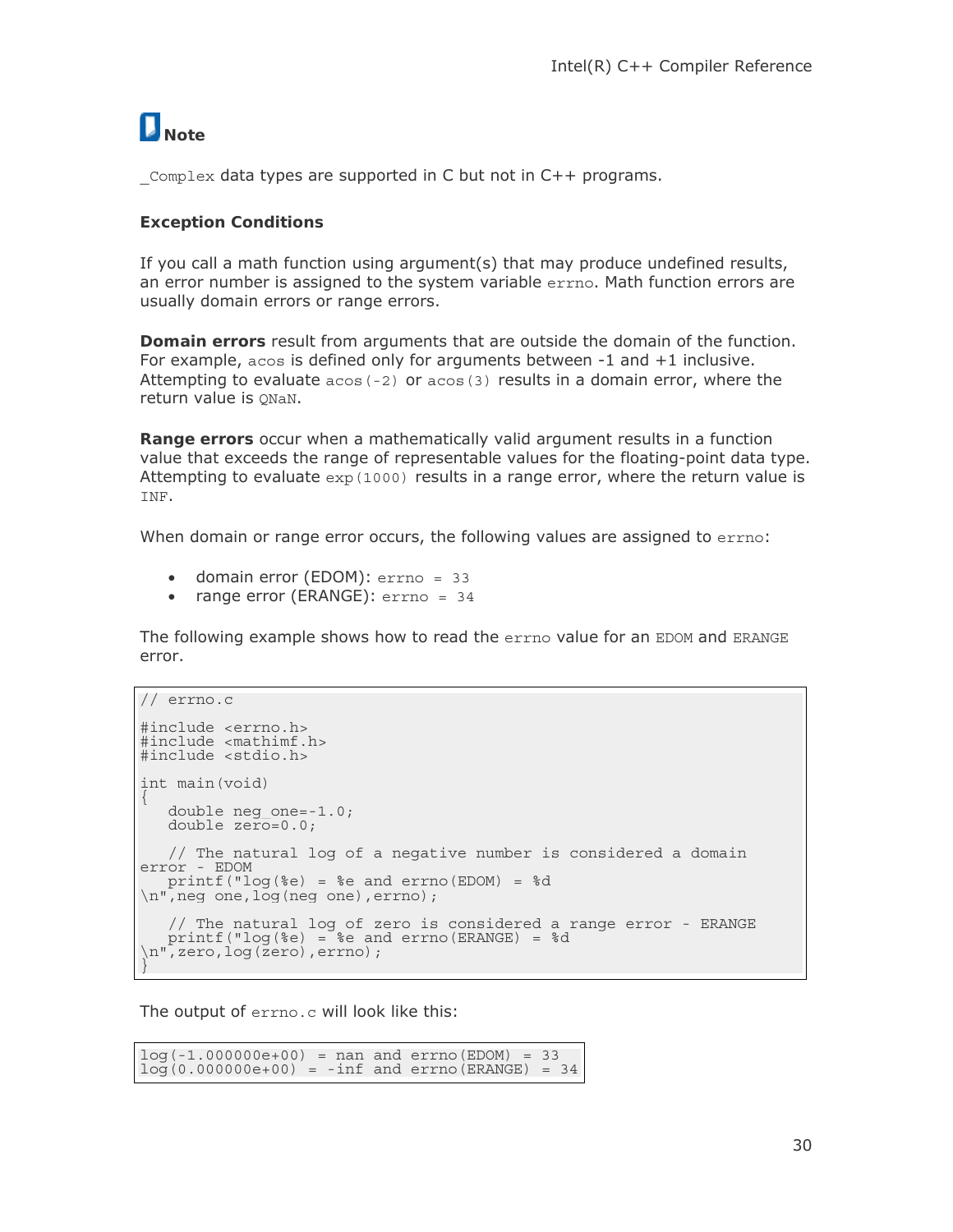For the math functions in this section, a corresponding value for errno is listed when applicable.

### **Other Considerations**

Some math functions are inlined automatically by the compiler. The functions actually inlined may vary and may depend on any vectorization or processor-specific compilation options used. For more information, see Criteria for Inline Expansion of Functions.

A change of the default precision control or rounding mode may affect the results returned by some of the mathematical functions. See Floating-point Arithmetic Precision.

It's necessary to include the -std=c99 compiler option when compiling programs that require support for Complex data types.

# Math Function List

The Intel Math Library functions are listed here by function type.

| <b>Function Type</b>           | <b>Name</b> |
|--------------------------------|-------------|
| <b>Trigonometric Functions</b> | acos        |
|                                | acosd       |
|                                | asin        |
|                                | asind       |
|                                | atan        |
|                                | atan2       |
|                                | atand       |
|                                | atand2      |
|                                | COS         |
|                                | cosd        |
|                                | cot         |
|                                | cotd        |
|                                | sin         |
|                                | sincos      |
|                                | sincosd     |
|                                | sind        |
|                                | tan         |
|                                | tand        |
| <b>Hyperbolic Functions</b>    | acosh       |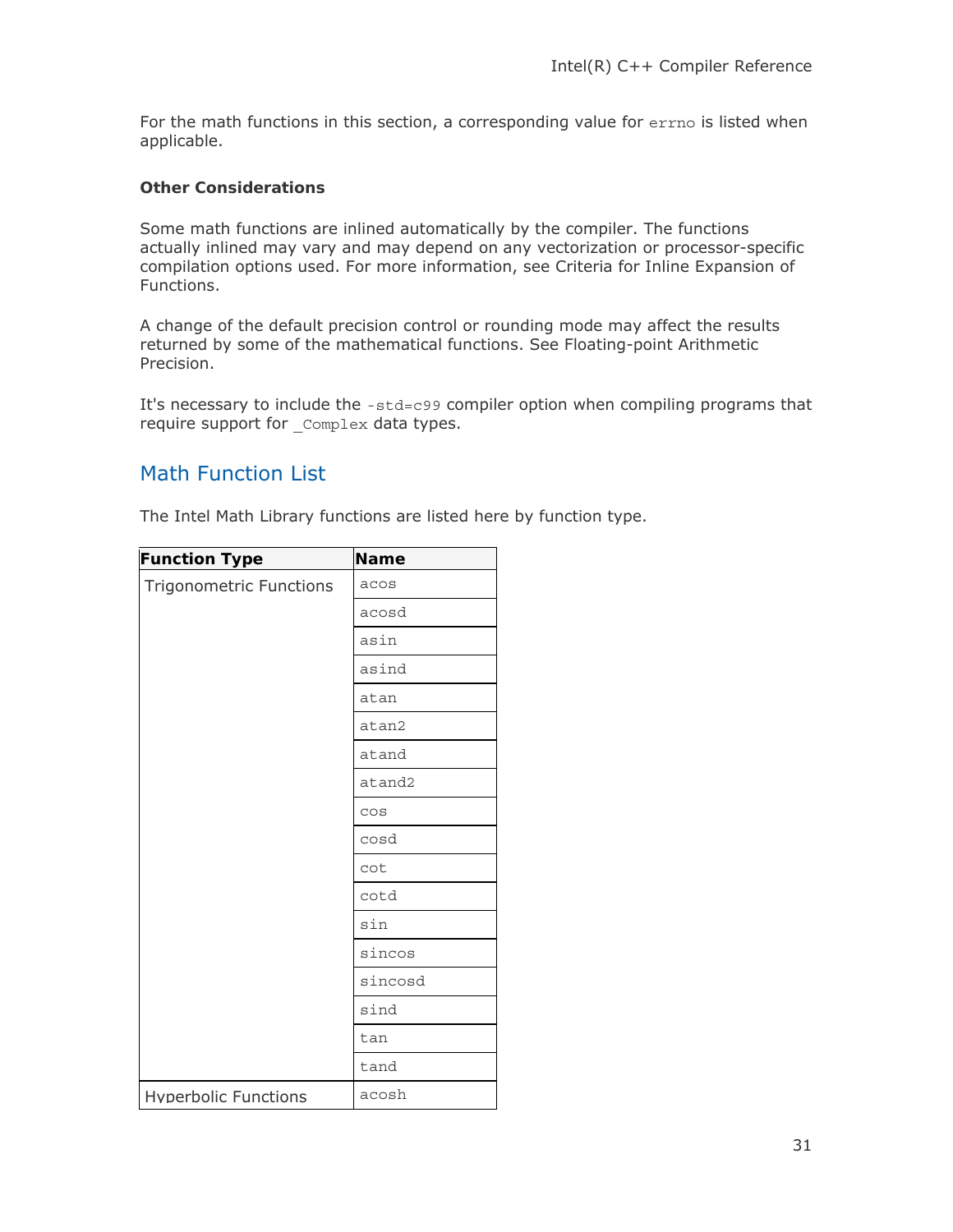|                              | asinh    |
|------------------------------|----------|
|                              | atanh    |
|                              | cosh     |
|                              | sinh     |
|                              | sinhcosh |
|                              | tanh     |
| <b>Exponential Functions</b> | cbrt     |
|                              | exp      |
|                              | exp10    |
|                              | exp2     |
|                              | expm1    |
|                              | frexp    |
|                              | hypot    |
|                              | invsqrt  |
|                              | ilogb    |
|                              | ldexp    |
|                              | log      |
|                              | log10    |
|                              | log1p    |
|                              | log2     |
|                              | logb     |
|                              | pow      |
|                              | scalb    |
|                              | scalbln  |
|                              | scalbn   |
|                              | sqrt     |
| <b>Special Functions</b>     | annuity  |
|                              | compound |
|                              | erf      |
|                              | erfc     |
|                              | erfinv   |
|                              | gamma    |
|                              | gamma r  |
|                              | j0       |
|                              | j1       |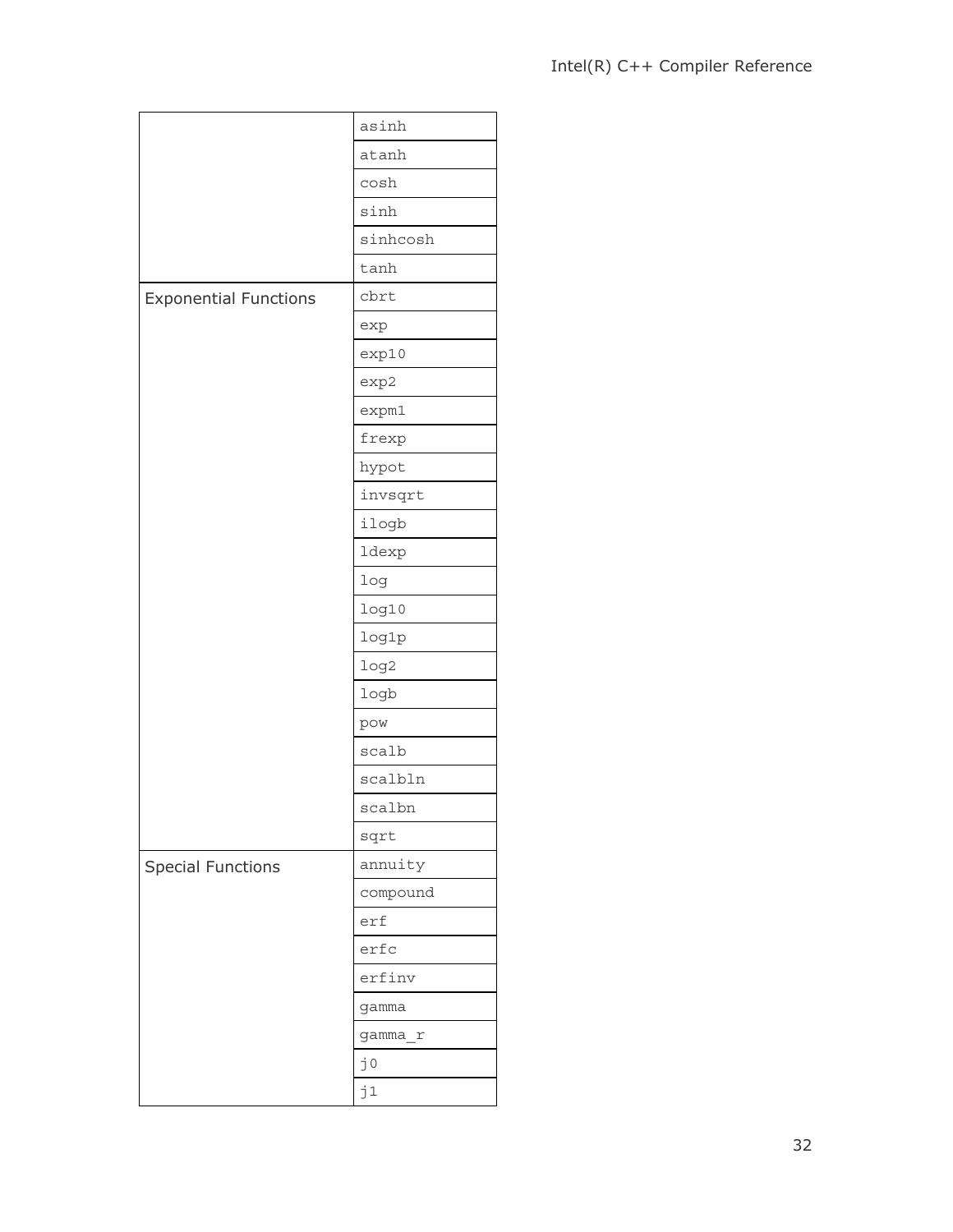|                            | jn             |
|----------------------------|----------------|
|                            | lgamma         |
|                            | lgamma r       |
|                            | tgamma         |
|                            | y0             |
|                            | y1             |
|                            | yn             |
| Nearest Integer Functions  | ceil           |
|                            | floor          |
|                            | llrint         |
|                            | llround        |
|                            | <b>lrint</b>   |
|                            | <b>lround</b>  |
|                            | modf           |
|                            | nearbyint      |
|                            | rint           |
|                            | round          |
|                            | trunc          |
| <b>Remainder Functions</b> | fmod           |
|                            | remainder      |
|                            | remquo         |
| Miscellaneous Functions    | copysign       |
|                            | fabs           |
|                            | fdim           |
|                            | finite         |
|                            | fma            |
|                            | fmax           |
|                            | fmin           |
|                            | fpclassify     |
|                            | isfinite       |
|                            | isgreater      |
|                            | isgreaterequal |
|                            | isinf          |
|                            | isless         |
|                            | islessequal    |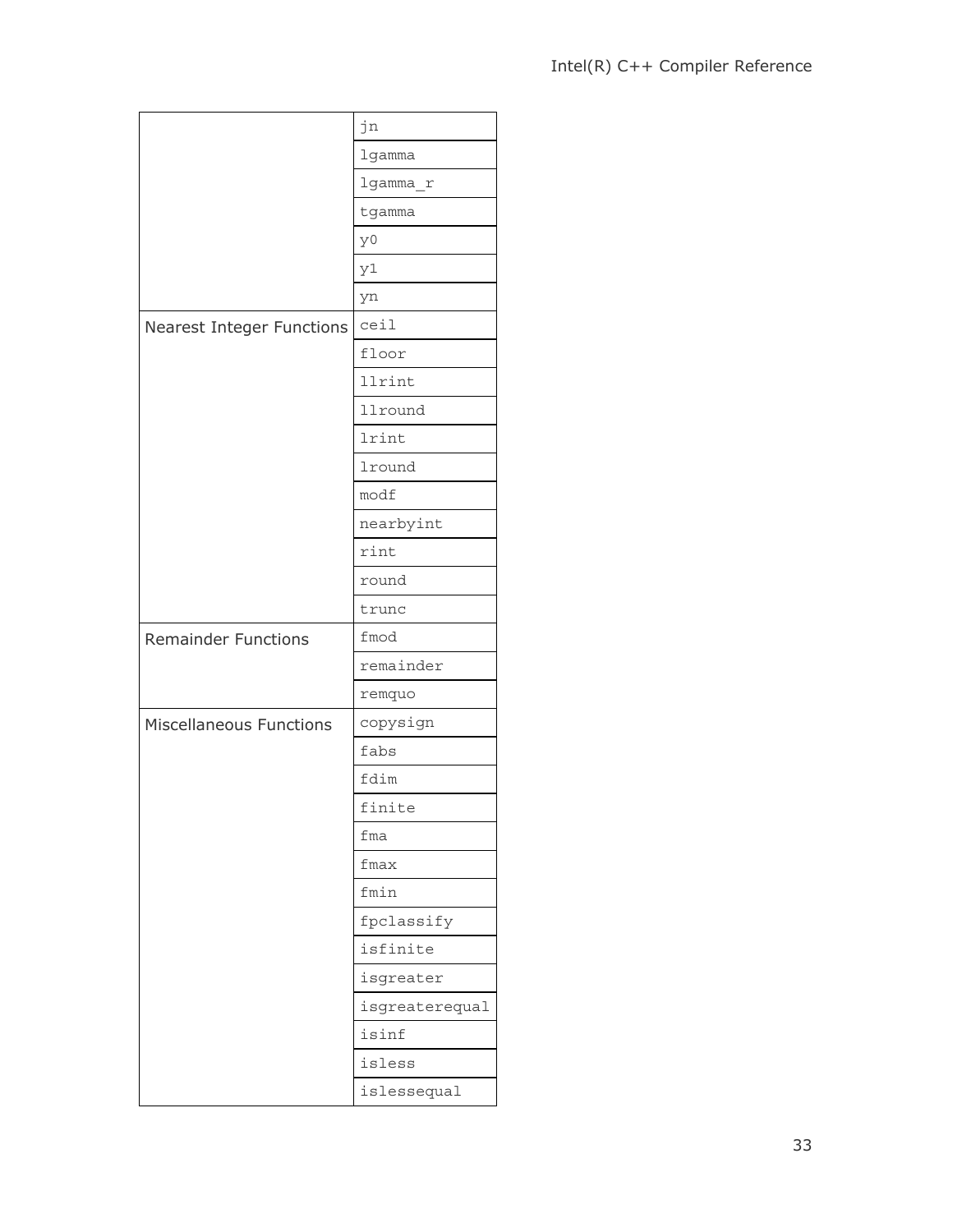| isnan<br>isnormal<br>isunordered<br>nextafter<br>nexttoward<br>signbit<br>significand<br>cabs<br><b>Complex Functions</b><br>cacos<br>cacosh<br>carg<br>casin<br>casinh<br>catan<br>catanh<br>CCOS<br>cexp<br>cexp2<br>cimag<br>cis<br>clog<br>clog10<br>conj<br>ccosh<br>cpow<br>cproj<br>creal<br>csin<br>csinh<br>csqrt<br>ctan<br>ctanh | islessgreater |
|---------------------------------------------------------------------------------------------------------------------------------------------------------------------------------------------------------------------------------------------------------------------------------------------------------------------------------------------|---------------|
|                                                                                                                                                                                                                                                                                                                                             |               |
|                                                                                                                                                                                                                                                                                                                                             |               |
|                                                                                                                                                                                                                                                                                                                                             |               |
|                                                                                                                                                                                                                                                                                                                                             |               |
|                                                                                                                                                                                                                                                                                                                                             |               |
|                                                                                                                                                                                                                                                                                                                                             |               |
|                                                                                                                                                                                                                                                                                                                                             |               |
|                                                                                                                                                                                                                                                                                                                                             |               |
|                                                                                                                                                                                                                                                                                                                                             |               |
|                                                                                                                                                                                                                                                                                                                                             |               |
|                                                                                                                                                                                                                                                                                                                                             |               |
|                                                                                                                                                                                                                                                                                                                                             |               |
|                                                                                                                                                                                                                                                                                                                                             |               |
|                                                                                                                                                                                                                                                                                                                                             |               |
|                                                                                                                                                                                                                                                                                                                                             |               |
|                                                                                                                                                                                                                                                                                                                                             |               |
|                                                                                                                                                                                                                                                                                                                                             |               |
|                                                                                                                                                                                                                                                                                                                                             |               |
|                                                                                                                                                                                                                                                                                                                                             |               |
|                                                                                                                                                                                                                                                                                                                                             |               |
|                                                                                                                                                                                                                                                                                                                                             |               |
|                                                                                                                                                                                                                                                                                                                                             |               |
|                                                                                                                                                                                                                                                                                                                                             |               |
|                                                                                                                                                                                                                                                                                                                                             |               |
|                                                                                                                                                                                                                                                                                                                                             |               |
|                                                                                                                                                                                                                                                                                                                                             |               |
|                                                                                                                                                                                                                                                                                                                                             |               |
|                                                                                                                                                                                                                                                                                                                                             |               |
|                                                                                                                                                                                                                                                                                                                                             |               |
|                                                                                                                                                                                                                                                                                                                                             |               |
|                                                                                                                                                                                                                                                                                                                                             |               |
|                                                                                                                                                                                                                                                                                                                                             |               |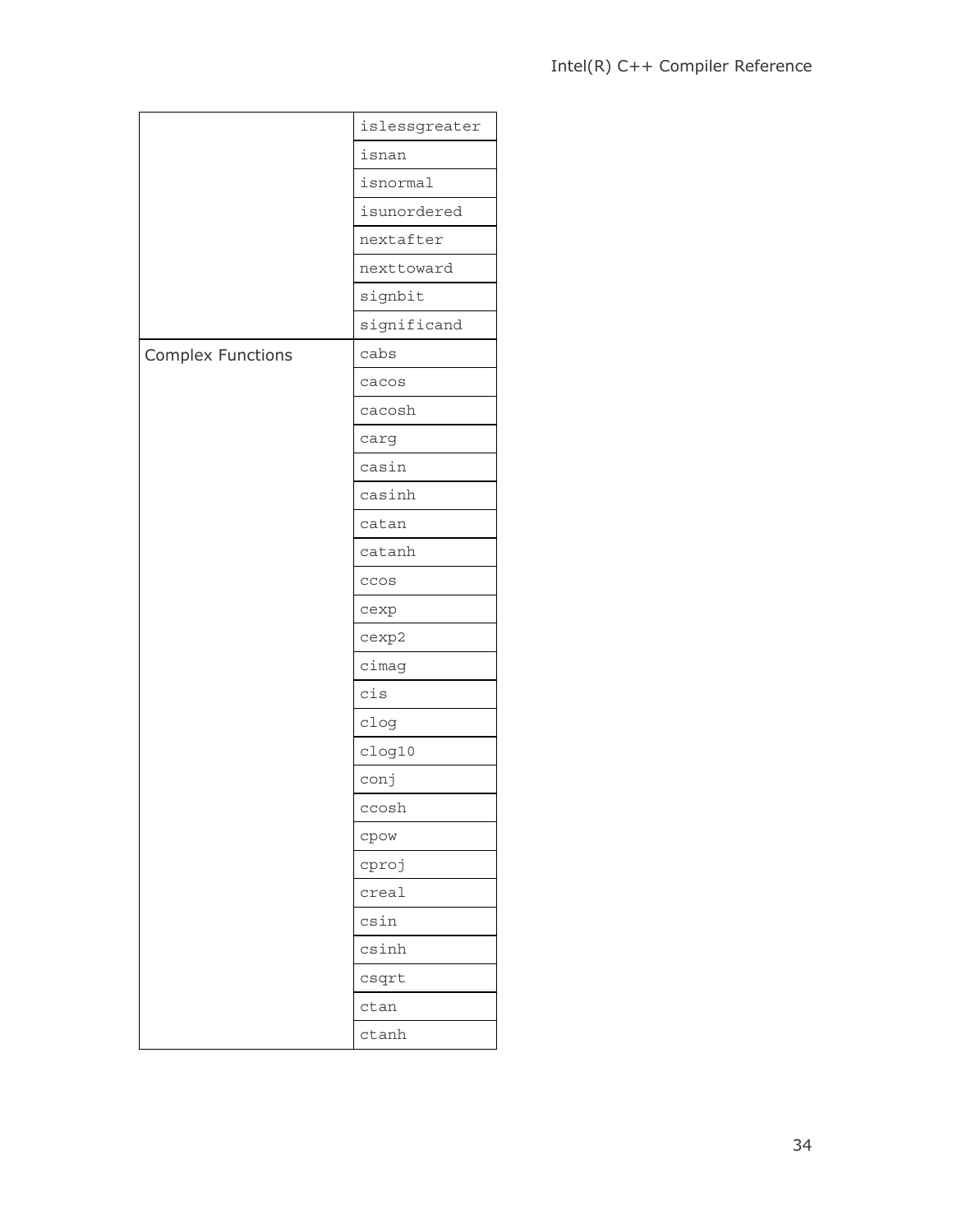# Trigonometric Functions

The Intel Math Library supports the following trigonometric functions:

### acos

**Description:** The acos function returns the principal value of the inverse cosine of x in the range  $[0, pi]$  radians for x in the interval  $[-1,1]$ .

**errno**: EDOM, for |x| > 1

```
Calling interface:
double acos(double x); 
long double acosl(long double x); 
float acosf(float x);
```
### acosd

**Description:** The acosd function returns the principal value of the inverse cosine of x in the range [0,180] degrees for x in the interval  $[-1,1]$ .

**errno**: EDOM, for |x| > 1

```
Calling interface:
```

```
double acosd(double x); 
long double acosdl(long double x);
float acosdf(float x);
```
#### asin

**Description:** The asin function returns the principal value of the inverse sine of  $x$  in the range  $[-pi/2, +pi/2]$  radians for x in the interval  $[-1,1]$ .

**errno**: EDOM, for  $|x| > 1$ 

```
Calling interface:
double asin(double x); 
long double asinl(long double x);
float asinf(float x);
```
## asind

**Description:** The asind function returns the principal value of the inverse sine of x in the range  $[-90,90]$  degrees for x in the interval  $[-1,1]$ .

**errno**: EDOM, for  $|x| > 1$ 

```
Calling interface:
double asind(double x);
```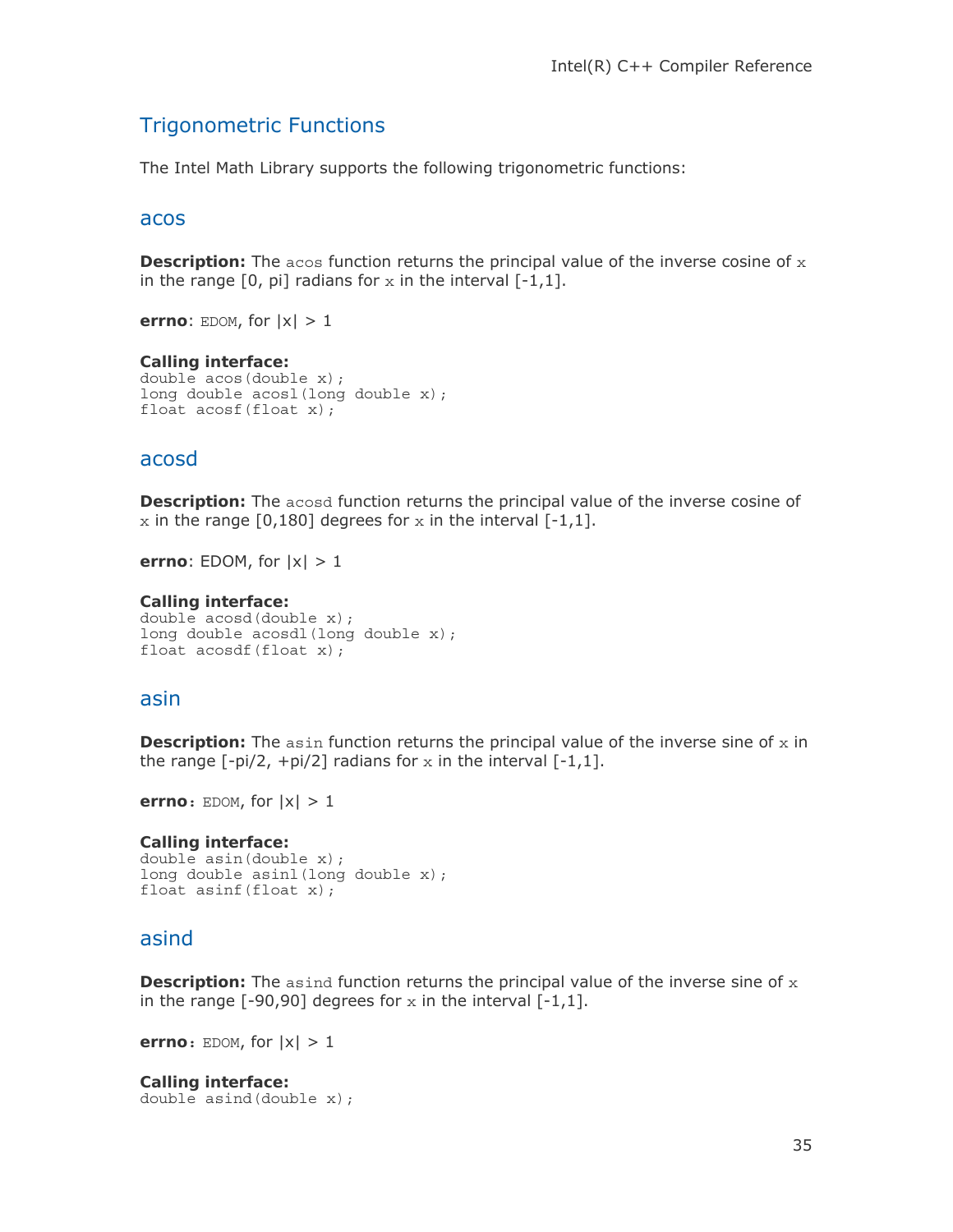```
long double asindl(long double x);
float asindf(float x);
```
### atan

**Description:** The atan function returns the principal value of the inverse tangent of  $x$  in the range  $[-pi/2, +pi/2]$  radians.

### **Calling interface:**

```
double atan(double x); 
long double atanl(long double x);
float atanf(float x);
```
# atan2

**Description:** The atan2 function returns the principal value of the inverse tangent of  $y/x$  in the range  $[-pi, +pi]$  radians.

```
errno: EDOM, for x = 0 and y = 0
```
#### **Calling interface:**

```
double atan2(double y, double x); 
long double atan2l(long double y, long double x); 
float atan2f(float y, float x);
```
# atand

**Description:** The atand function returns the principal value of the inverse tangent of  $x$  in the range [-90,90] degrees.

#### **Calling interface:**

```
double atand(double x); 
long double atandl(long double x);
float atandf(float x);
```
# atan2d

**Description:** The atan2d function returns the principal value of the inverse tangent of  $y/x$  in the range  $[-180, +180]$  degrees.

**errno**: EDOM, for  $x = 0$  and  $y = 0$ .

#### **Calling interface:** double atan2d(double x, double y); long double atan2dl(long double x, long double y);

float atan2df(float x, float y);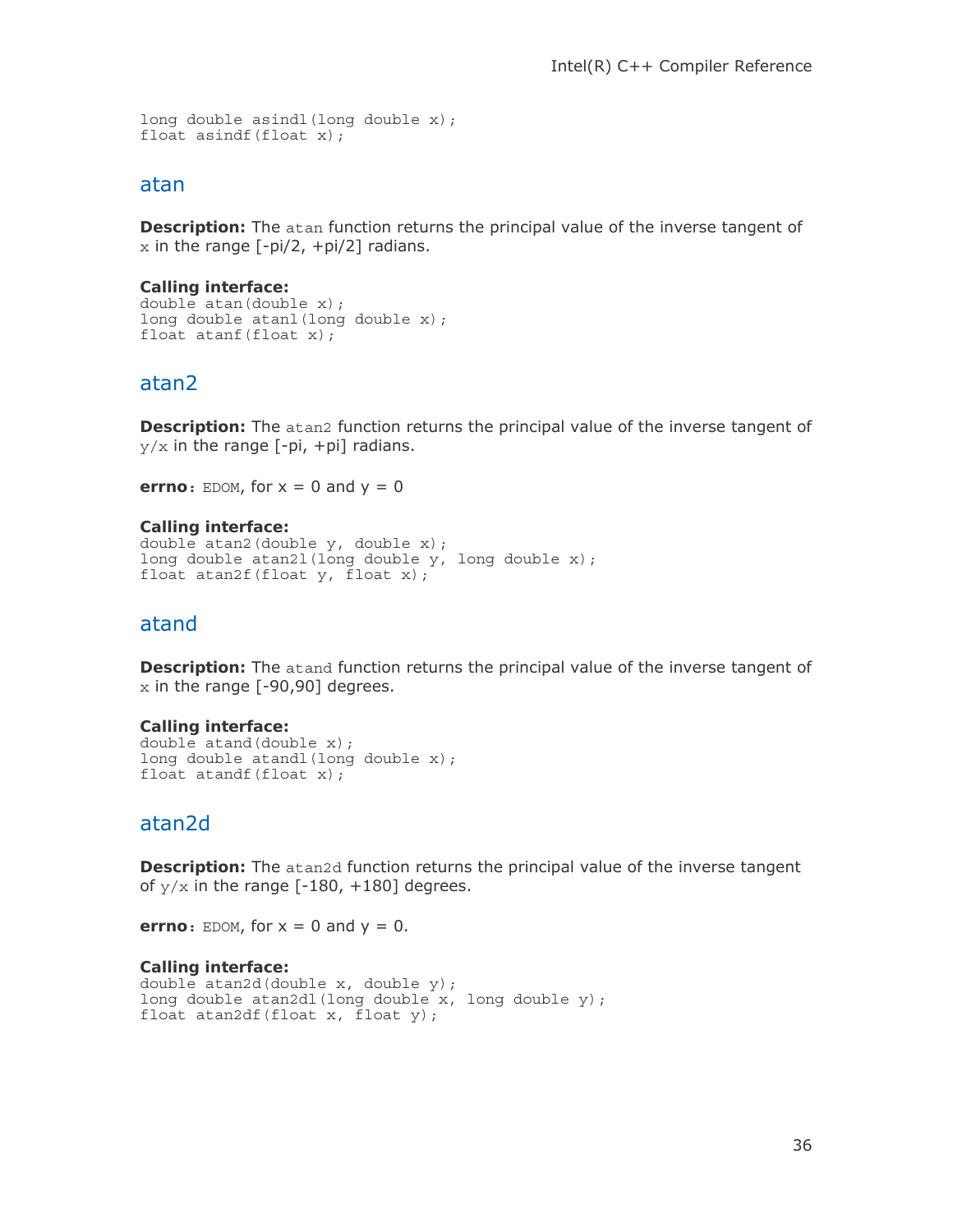### cos

**Description:** The cos function returns the cosine of x measured in radians. This function may be inlined by the Itanium® compiler.

#### **Calling interface:**

```
double cos(double x); 
long double cosl(long double x); 
float cosf(float x);
```
### cosd

**Description:** The cosd function returns the cosine of x measured in degrees.

```
Calling interface:
```

```
double cosd(double x); 
long double cosdl(long double x); 
float cosdf(float x);
```
### cot

**Description:** The cot function returns the cotangent of  $x$  measured in radians.

**errno:** ERANGE, for overflow conditions at  $x = 0$ .

```
Calling interface:
```

```
double cot(double x); 
long double cotl(long double x);
float cotf(float x);
```
## cotd

**Description:** The cotd function returns the cotangent of x measured in degrees.

**errno**: ERANGE, for overflow conditions at  $x = 0$ .

```
Calling interface:
double cotd(double x); 
long double cotdl(long double x); 
float cotdf(float x);
```
# sin

**Description:** The sin function returns the sine of x measured in radians. This function may be inlined by the Itanium® compiler.

```
Calling interface:
double sin(double x); 
long double sinl(long double x);
float sinf(float x);
```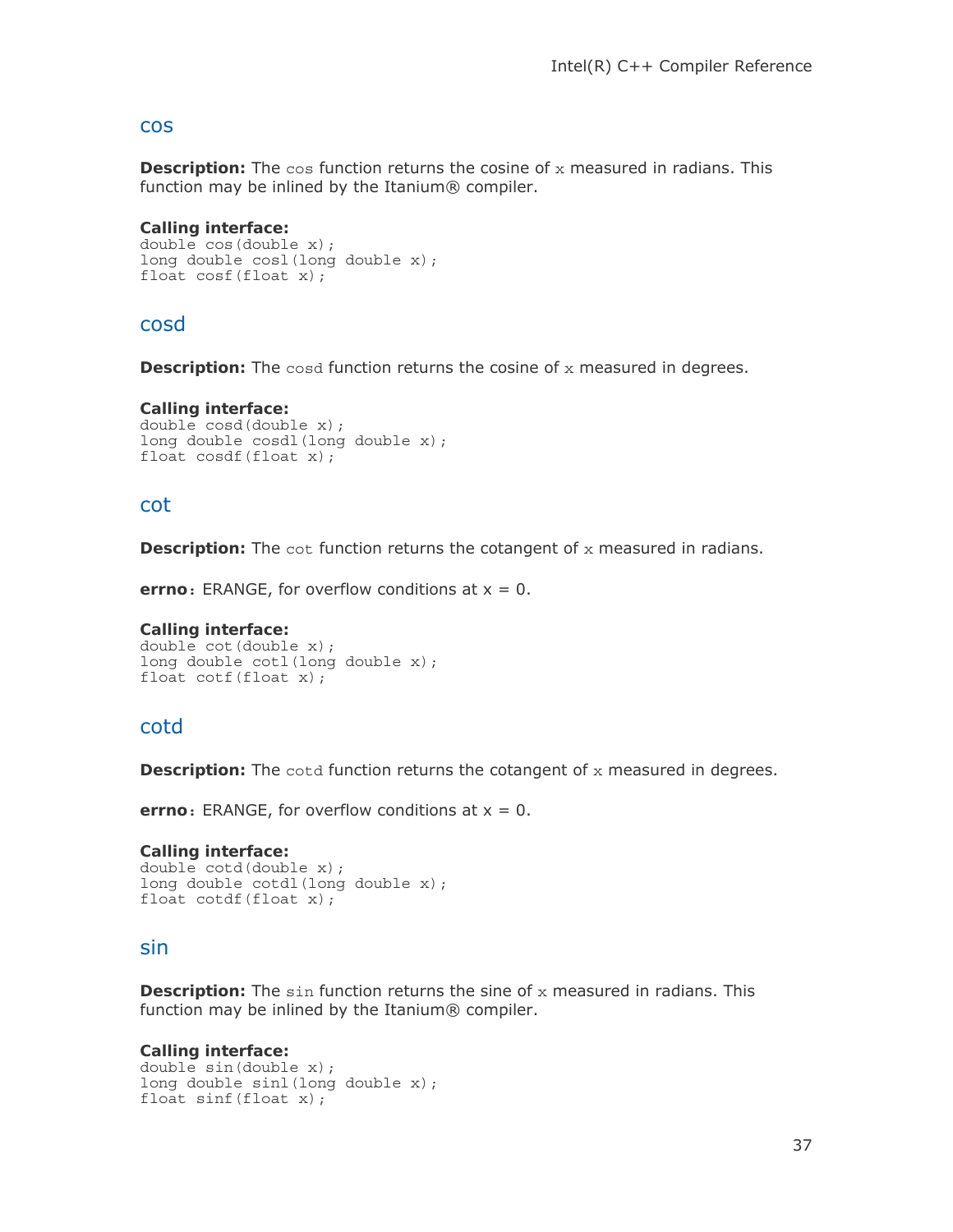### sincos

**Description:** The sincos function returns both the sine and cosine of x measured in radians. This function may be inlined by the Itanium® compiler.

#### **Calling interface:**

```
void sincos(double x, double *sinval, double *cosval); 
void sincosl(long double x, long double *sinval, long double *cosval); 
void sincosf(float x, float *sinval, float *cosval);
```
### sincosd

**Description:** The sincosd function returns both the sine and cosine of x measured in degrees.

#### **Calling interface:**

```
void sincosd(double x, double *sinval, double *cosval); 
void sincosdl(long double x, long double *sinval, long double *cosval); 
void sincosdf(float x, float *sinval, float *cosval);
```
### sind

**Description:** The sind function computes the sine of x measured in degrees.

```
Calling interface:
```
double sind(double x); long double sindl(long double x); float sindf(float x);

### tan

**Description:** The tan function returns the tangent of x measured in radians.

```
Calling interface:
double tan(double x); 
long double tanl(long double x);
float tanf(float x);
```
### tand

**Description:** The tand function returns the tangent of x measured in degrees.

**errno:** ERANGE, for overflow conditions

```
Calling interface:
double tand(double x); 
long double tandl(long double x); 
float tandf(float x);
```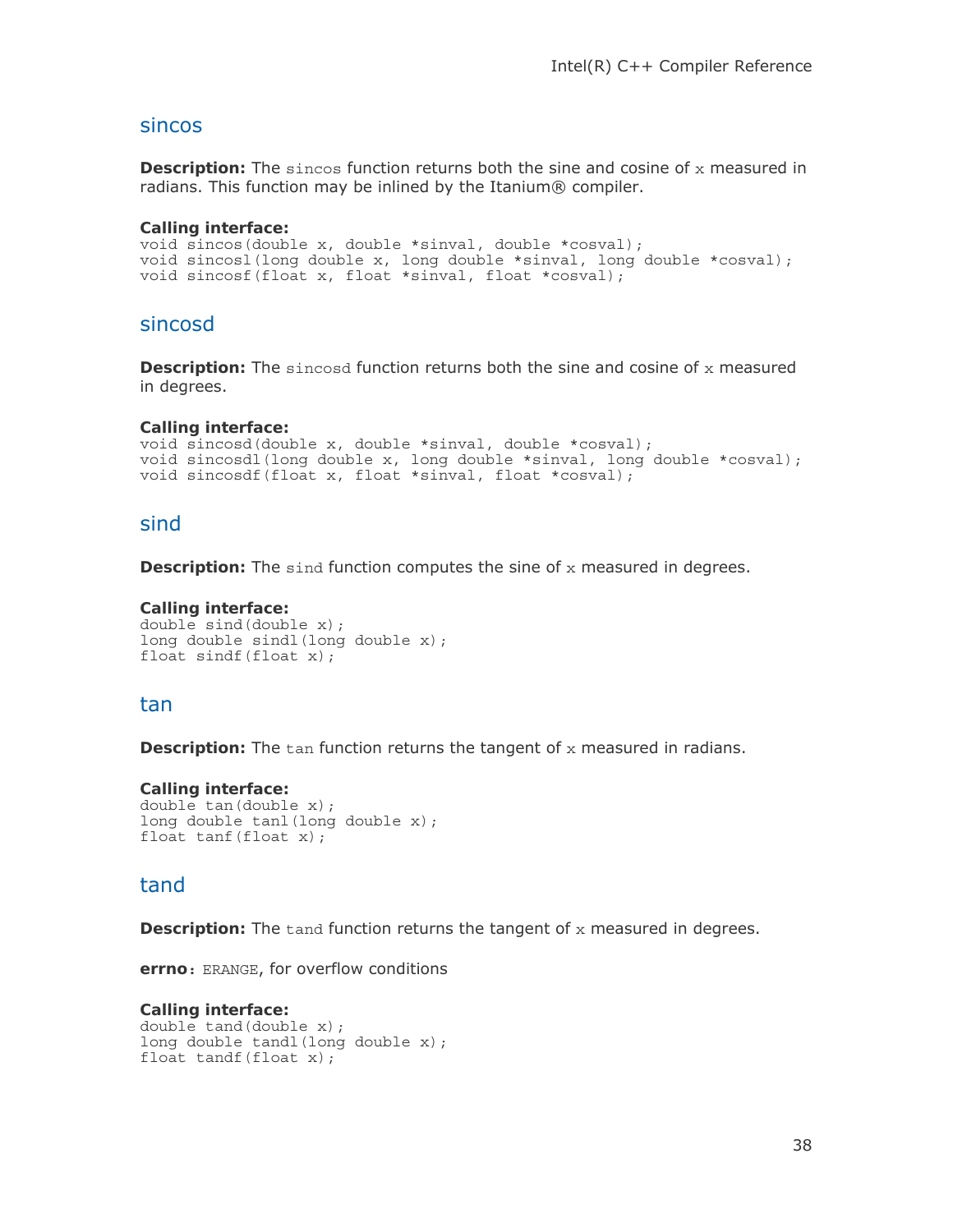# Hyperbolic Functions

The Intel Math Library supports the following hyperbolic functions:

# acosh

**Description:** The acosh function returns the inverse hyperbolic cosine of x.

**errno:** EDOM, for x < 1

```
Calling interface:
double acosh(double x); 
long double acoshl(long double x);
float acoshf(float x);
```
# asinh

**Description:** The asinh function returns the inverse hyperbolic sine of x.

#### **Calling interface:**

```
double asinh(double x); 
long double asinhl(long double x);
float asinhf(float x);
```
## atanh

**Description:** The atanh function returns the inverse hyperbolic tangent of x.

**errno**: EDOM, for  $x > 1$ **errno**: ERANGE, for  $x = 1$ 

#### **Calling interface:**

```
double atanh(double x); 
long double atanhl(long double x);
float atanhf(float x);
```
# cosh

**Description:** The  $cosh$  function returns the hyperbolic cosine of x,  $(e^x + e^{-x})/2$ .

**errno:** ERANGE, for overflow conditions

```
Calling interface:
double cosh(double x); 
long double coshl(long double x); 
float \cosh f(float x);
```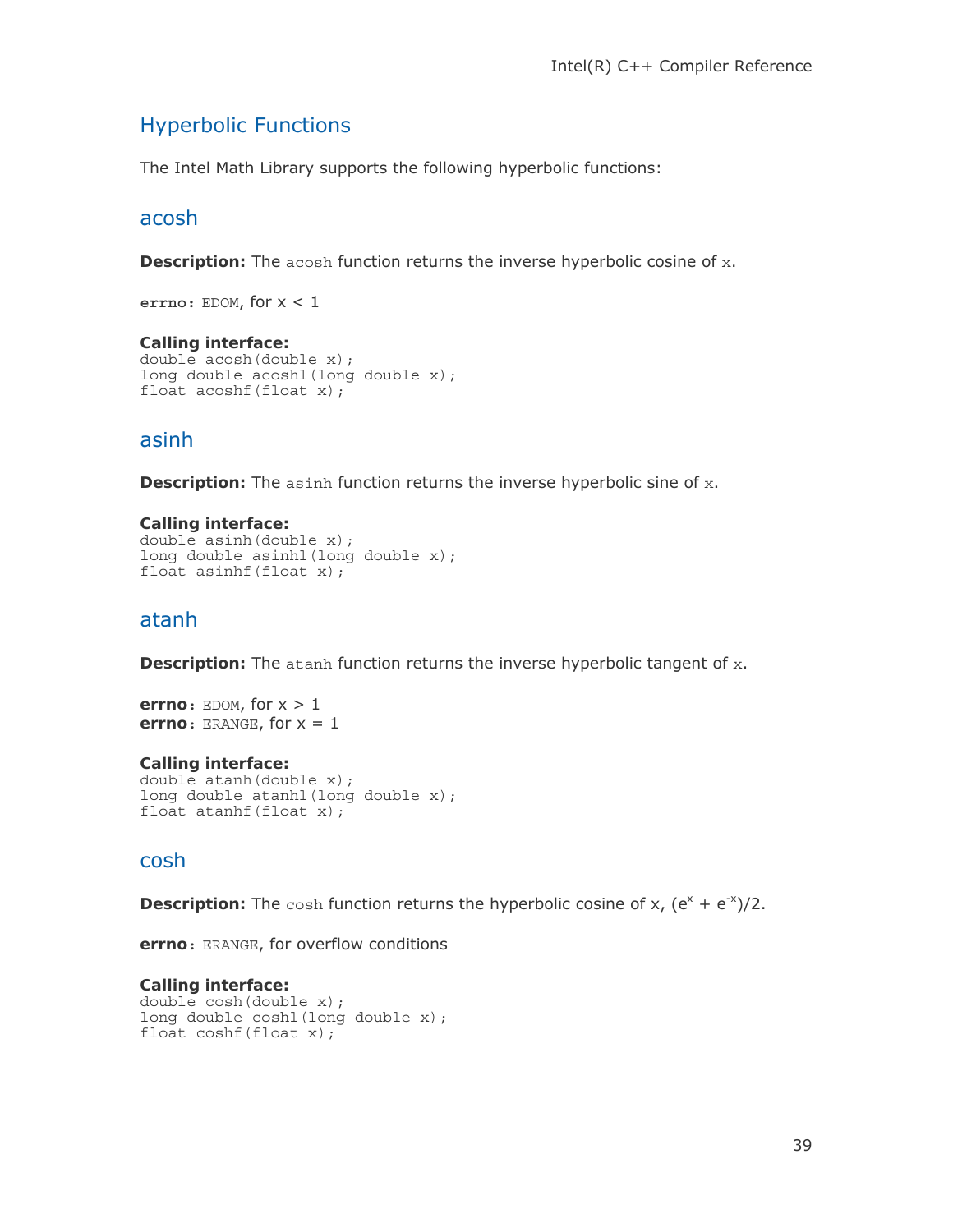# sinh

**Description:** The sinh function returns the hyperbolic sine of  $x$ ,  $(e^x - e^{-x})/2$ .

**errno:** ERANGE, for overflow conditions

```
Calling interface:
double sinh(double x); 
long double sinhl(long double x); 
float sinhf(float x);
```
# sinhcosh

**Description:** The sinhcosh function returns both the hyperbolic sine and hyperbolic cosine of x.

**errno:** ERANGE, for overflow conditions

#### **Calling interface:**

```
void sinhcosh(double x, float *sinval, float *cosval); 
void sinhcoshl(long double x, long double *sinval, long double *cosval); 
void sinhcoshf(float x, float *sinval, float *cosval);
```
# tanh

**Description:** The tanh function returns the hyperbolic tangent of x,  $(e^x - e^{-x}) / (e^x + e^{-x})$  $e^{-x}$ ).

#### **Calling interface:**

```
double tanh(double x); 
long double tanhl(long double x); 
float tanhf(float x);
```
# Exponential Functions

The Intel Math Library supports the following exponential functions:

## cbrt

**Description:** The cbrt function returns the cube root of x.

**Calling interface:** double cbrt(double x); long double cbrtl(long double x); float cbrtf(float x);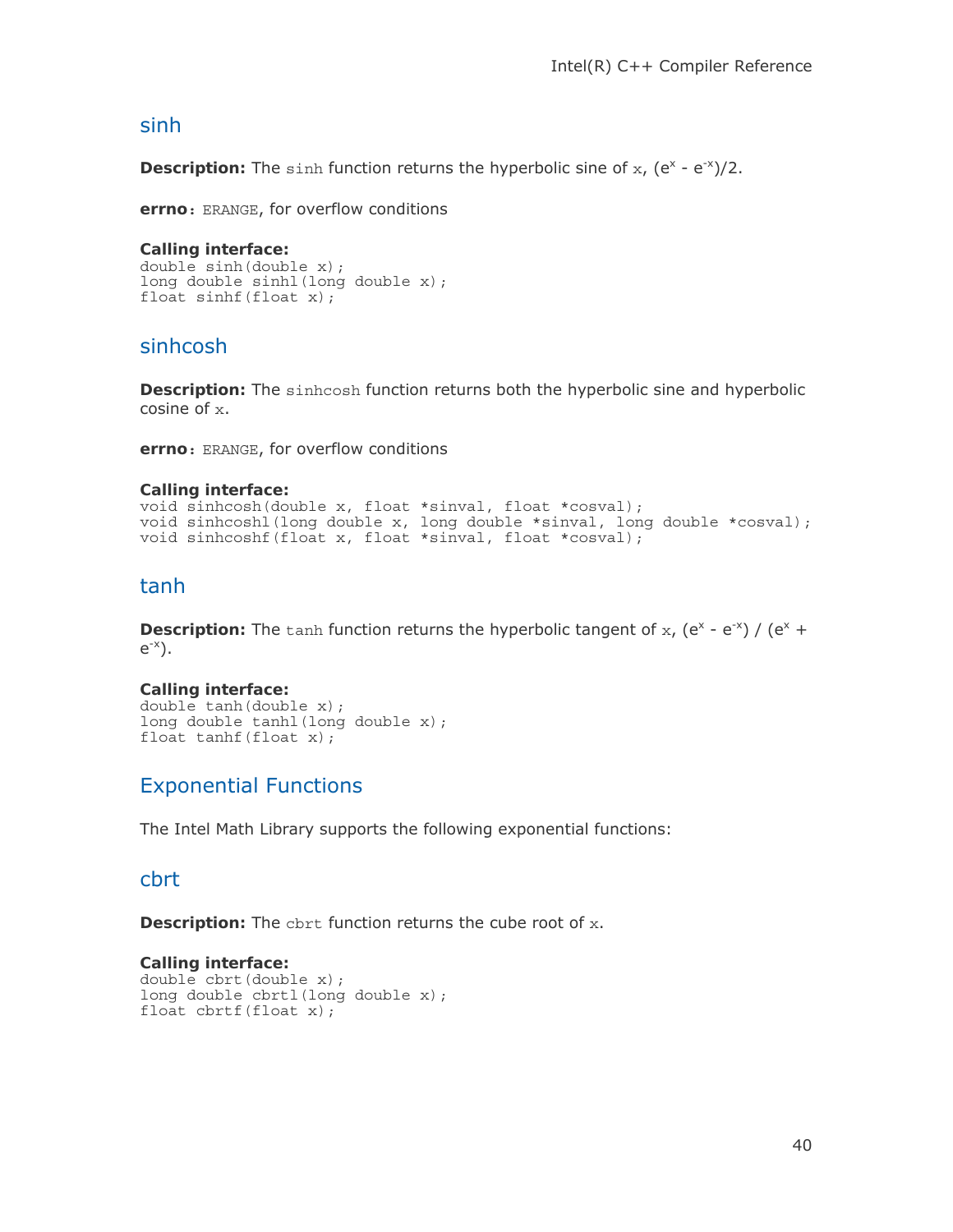### exp

**Description:** The  $exp$  function returns  $e$  raised to the  $x$  power,  $e^x$ . This function may be inlined by the Itanium® compiler.

**errno:** ERANGE, for underflow and overflow conditions

#### **Calling interface:**

```
double exp(double x); 
long double expl(long double x); 
float expf(float x);
```
## exp10

**Description:** The  $exp10$  function returns 10 raised to the x power,  $10^x$ .

**errno:** ERANGE, for underflow and overflow conditions

```
Calling interface:
double exp10(double x); 
long double exp10l(long double x); 
float exp10f(float x);
```
## exp2

**Description:** The  $\exp 2$  function returns 2 raised to the x power,  $2^x$ .

**errno:** ERANGE, for underflow and overflow conditions

#### **Calling interface:**

```
double exp2(double x); 
long double exp21(long double x);
float exp2f(float x);
```
### expm1

**Description:** The  $\exp(1)$  function returns  $\exp(1)$  raised to the x power minus 1,  $\exp(1)$ .

**errno:** ERANGE, for overflow conditions

# **Calling interface:**

double expm1(double x); long double expm1l(long double x); float expm1f(float x);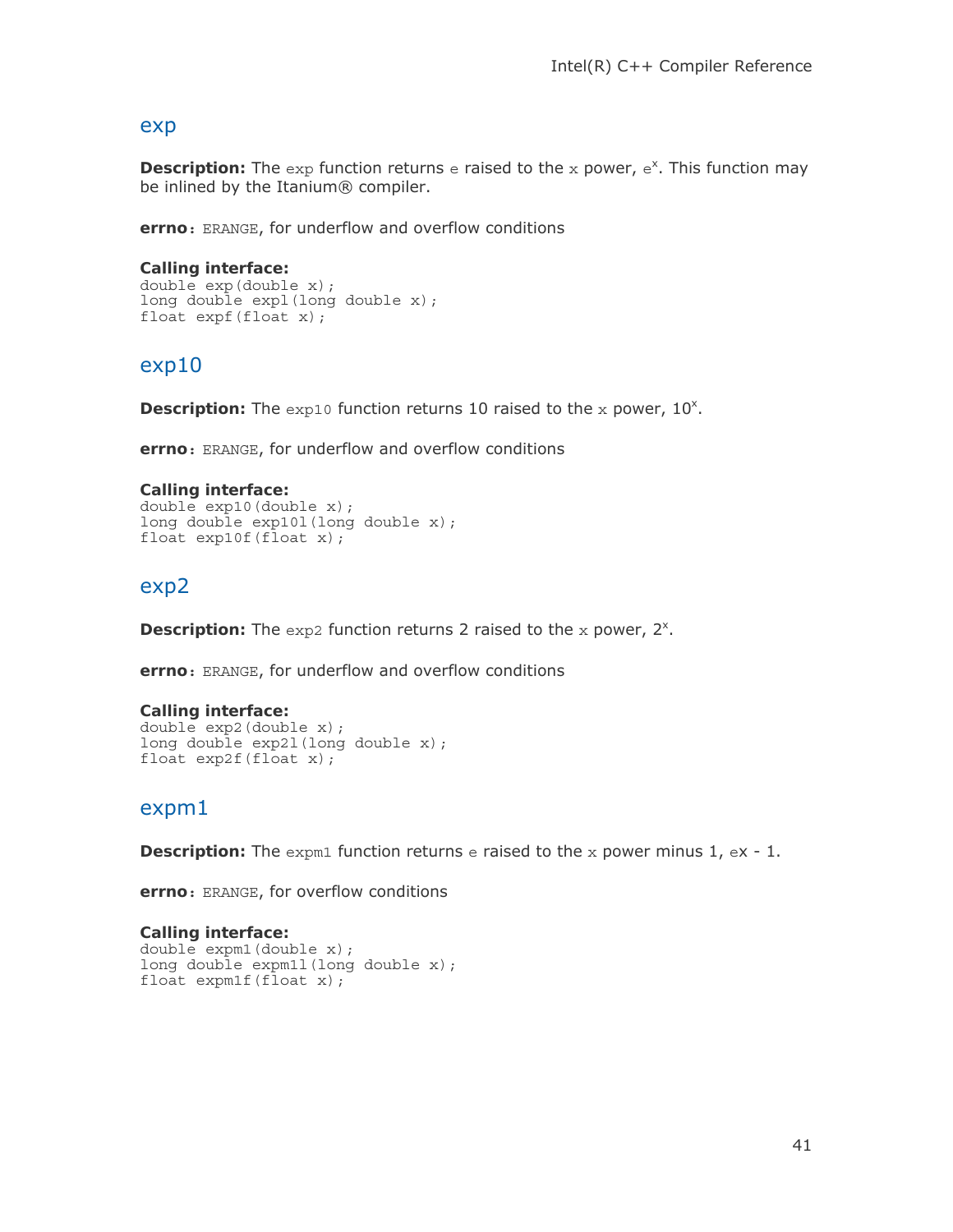# frexp

**Description:** The frexp function converts a floating-point number x into signed normalized fraction in  $[1/2, 1)$  multiplied by an integral power of two. The signed normalized fraction is returned, and the integer exponent stored at location exp.

### **Calling interface:**

```
double frexp(double x, int *exp); 
long double frexpl(long double x, int *exp);
float frexpf(float x, int *exp);
```
# hypot

**Description:** The hypot function returns the square root of  $(x^2 + y^2)$ .

**errno:** ERANGE, for overflow conditions

#### **Calling interface:**

```
double hypot(double x, double y); 
long double hypotl(long double x, long double y); 
float hypotf(float x, float y);
```
# ilogb

**Description:** The ilogb function returns the exponent of  $x$  base two as a signed int value.

**errno**: ERANGE, for  $x = 0$ 

#### **Calling interface:**

int ilogb(double x); int ilogbl(long double x); int ilogbf(float x);

## invsqrt

**Description:** The invsqrt function returns the inverse square root. This function may be inlined by the Itanium® compiler.

```
Calling interface:
```

```
double invsqrt(double x);
long double invsgrtl(long double x);
float invsqrtf(float x);
```
## ldexp

**Description:** The  $l_{\text{decay}}$  function returns  $x * 2^{exp}$ , where  $exp$  is an integer value.

**errno:** ERANGE, for underflow and overflow conditions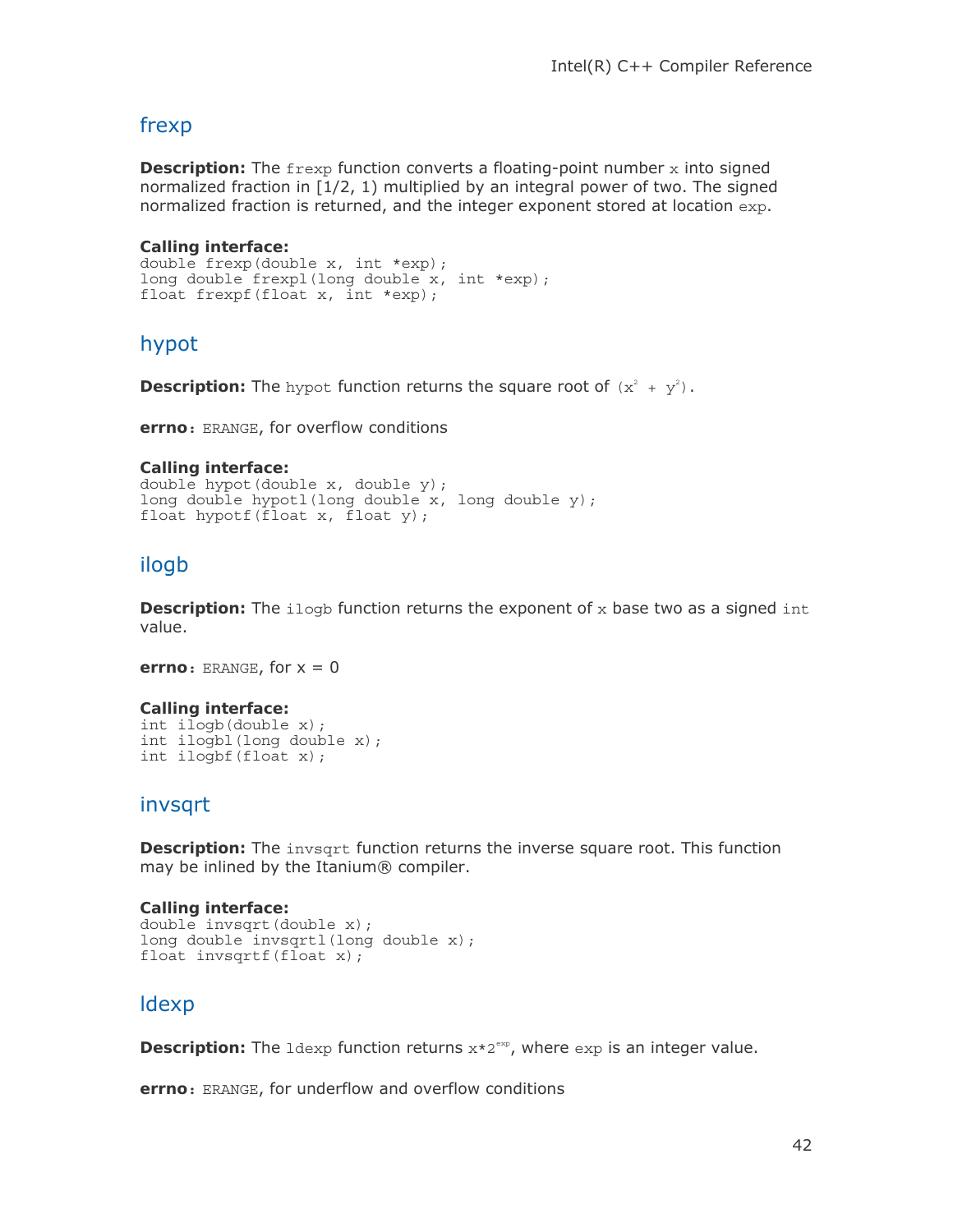```
Calling interface:
double ldexp(double x, int exp); 
long double ldexpl(long double x, int exp); 
float ldexpf(float x, int exp);
```
# log

**Description:** The  $log$  function returns the natural log of x,  $ln(x)$ . This function may be inlined by the Itanium® compiler.

```
errno: EDOM, for x < 0errno: ERANGE, for x = 0
```

```
Calling interface:
```

```
double log(double x); 
long double logl(long double x);
float logf(float x);
```
# log10

**Description:** The  $log_{10}$  function returns the base-10 log of x,  $log_{10}(x)$ . This function may be inlined by the Itanium® compiler.

```
errno: EDOM, for x < 0
errno: ERANGE, for x = 0
```

```
Calling interface:
```

```
double log10(double x); 
long double log101 (long double x);
float log10f(float x);
```
# log1p

**Description:** The log1p function returns the natural log of  $(x+1)$ ,  $ln(x + 1)$ .

**errno:** EDOM, for x < -1 **errno**: ERANGE, for  $x = -1$ 

#### **Calling interface:**

```
double log1p(double x); 
long double log1pl(long double x); 
float log1pf(float x);
```
# log2

**Description:** The  $log2$  function returns the base-2 log of x,  $log<sub>2</sub>(x)$ .

**errno:** EDOM, for x < 0 **errno**: ERANGE, for  $x = 0$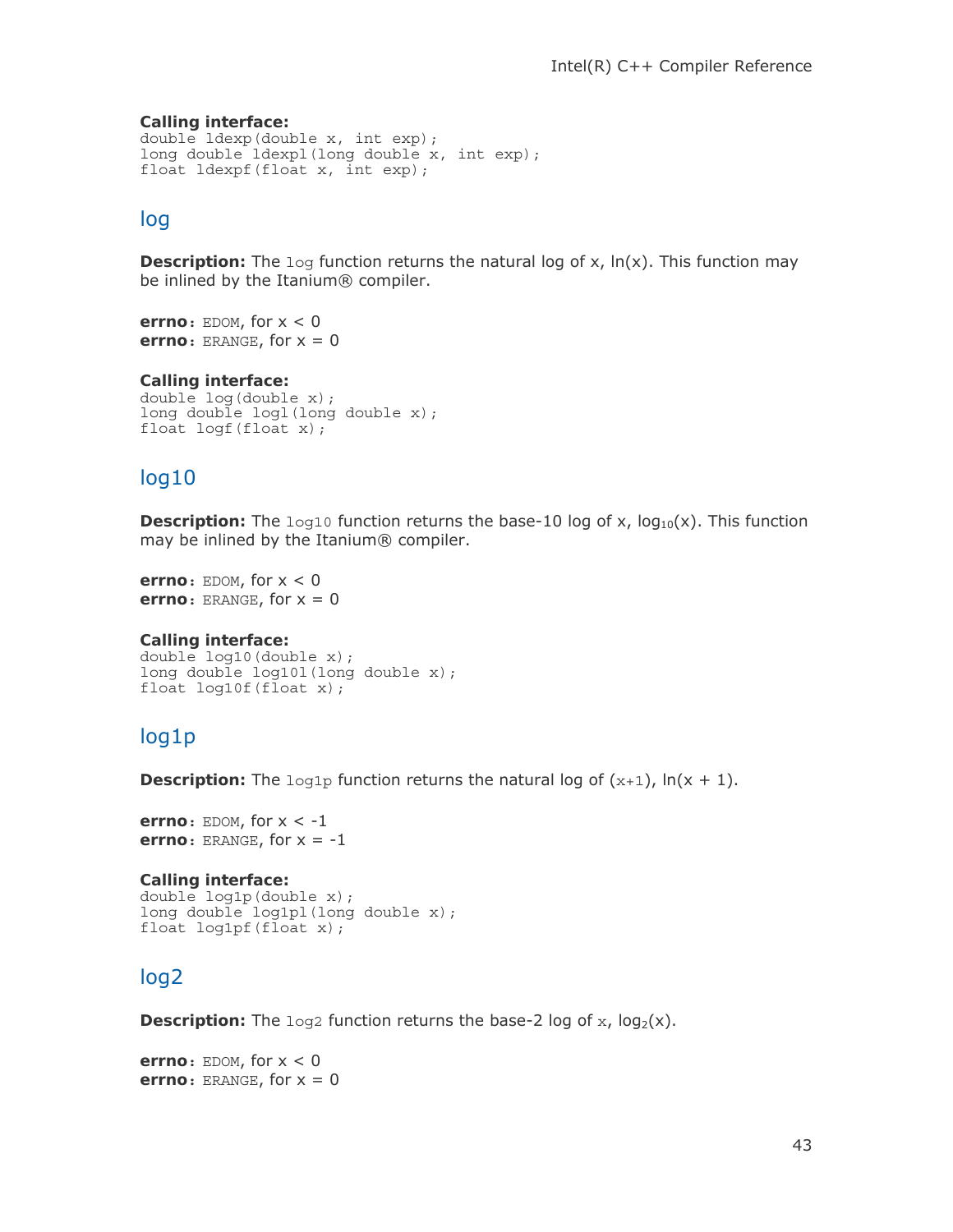**Calling interface:** double log2(double x); long double log21 (long double x); float log2f(float x);

# logb

**Description:** The logb function returns the signed exponent of x.

**errno**: EDOM, for  $x = 0$ 

**Calling interface:** double logb(double x); long double logbl(long double x); float logbf(float x);

### pow

**Description:** The pow function returns x raised to the power of  $y$ ,  $x^y$ . This function may be inlined by the Itanium® compiler.

**errno**: EDOM, for  $x = 0$  and  $y < 0$ **errno**: EDOM, for  $x < 0$  and y is a non-integer **errno:** ERANGE, for overflow and underflow conditions

#### **Calling interface:**

```
double pow(double x, double y); 
long double powl(double x, double y); 
float powf(float x, float y);
```
## scalb

**Description:** The scalb function returns  $x \times 2^{y}$ , where y is a floating-point value.

**errno:** ERANGE, for underflow and overflow conditions

```
Calling interface:
double scalb(double x, double y); 
long double scalbl(long double x, long double y); 
float scalbf(float x, float y);
```
### scalbn

**Description:** The scalbn function returns  $x \times 2^n$ , where n is an integer value.

**errno:** ERANGE, for underflow and overflow conditions

```
Calling interface:
double scalbn(double x, int n); 
long double scalbnl (long double x, int n); 
float scalbnf(float x, int n);
```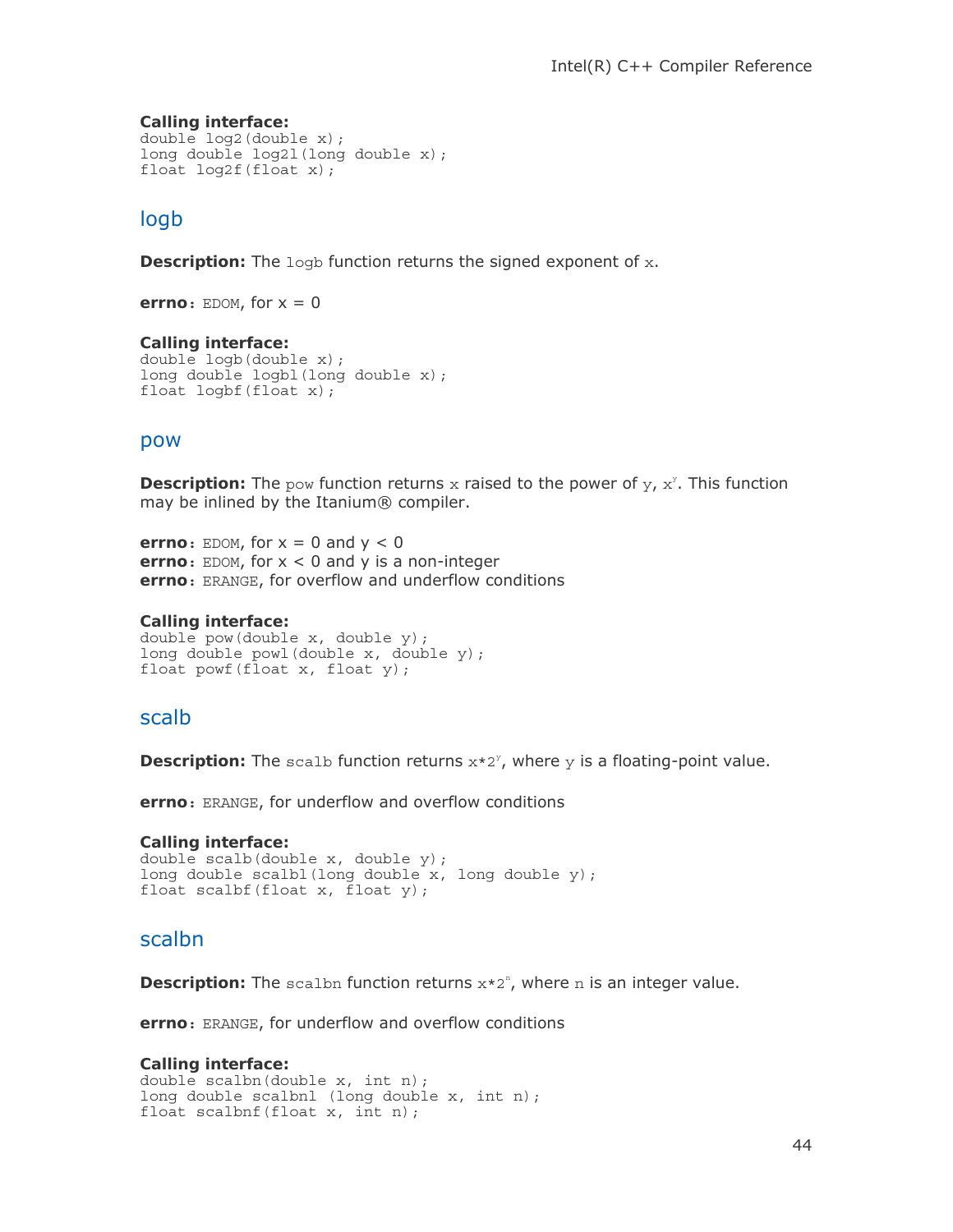# scalbln

**Description:** The scalbln function returns  $x \times 2^n$ , where n is a long integer value.

**errno:** ERANGE, for underflow and overflow conditions

#### **Calling interface:**

```
double scalbln(double x, long int n); 
long double scalblnl (long double x, long int n); 
float scalblnf(float x, long int n);
```
### sqrt

**Description:** The sqrt function returns the correctly rounded square root.

**errno**: EDOM, for  $x < 0$ 

#### **Calling interface:**

```
double sqrt(double x); 
long double sqrtl(long double x);
float sqrtf(float x);
```
## Special Functions

The Intel Math Library supports the following special functions:

### annuity

**Description:** The annuity function computes the present value factor for an annuity,  $(1 - (1+x)^{(-y)})$  / x, where x is a rate and y is a period.

**errno:** ERANGE, for underflow and overflow conditions

#### **Calling interface:**

```
double annuity(double x, double y); 
long double annuityl(long double x, long double y);
float annuityf(float x, float y);
```
#### compound

**Description:** The compound function computes the compound interest factor,  $(1+x)^y$ , where  $x$  is a rate and  $y$  is a period.

**errno:** ERANGE, for underflow and overflow conditions

#### **Calling interface:**

```
double compound(double x, double y); 
long double compoundl(long double x, long double y);
float compoundf(float x, float y);
```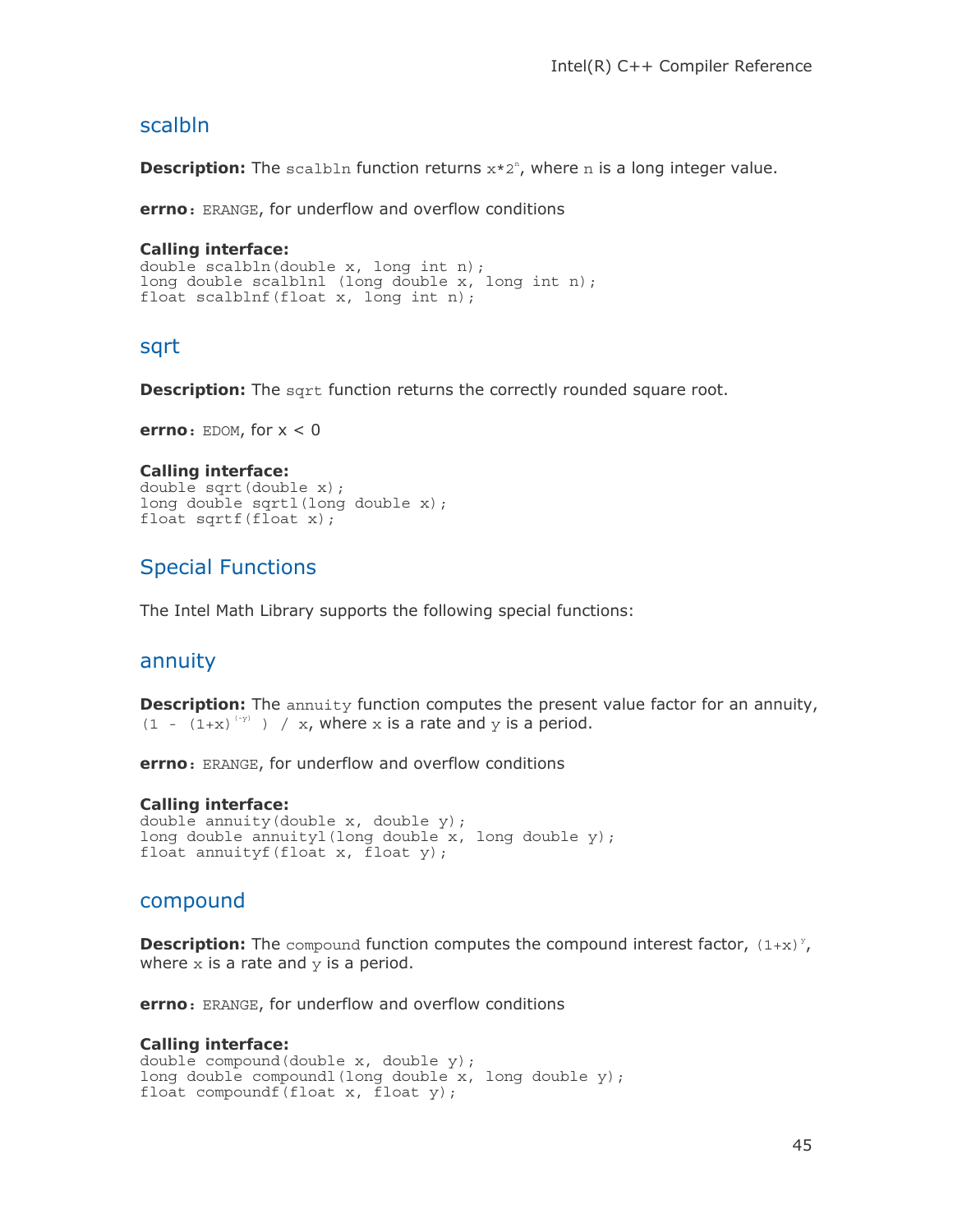### erf

**Description:** The erf function returns the error function value.

```
Calling interface:
```

```
double erf(double x); 
long double erfl(long double x); 
float erff(float x);
```
# erfc

**Description:** The erfc function returns the complementary error function value.

```
errno: EDOM, for finite or infinite |x| > 1
```

```
Calling interface:
```

```
double erfc(double x); 
long double erfcl(long double x);
float erfcf(float x);
```
# erfinv

**Description:** The erfinv function returns the value of the inverse error function of x.

**errno**: EDOM, for finite or infinite |x| > 1

```
Calling interface:
```

```
double erfinv(double x); 
long double erfinvl(long double x);
float erfinvf(float x);
```
#### gamma

**Description**: The gamma function returns the value of the logarithm of the absolute value of gamma.

**errno:** ERANGE, for overflow conditions when x is a negative integer.

```
Calling interface:
```

```
double gamma(double x); 
long double gammal(long double x); 
float gammaf(float x);
```
### gamma\_r

**Description**: The gamma\_r function returns the value of the logarithm of the absolute value of gamma. The sign of the gamma function is returned in the integer signgam.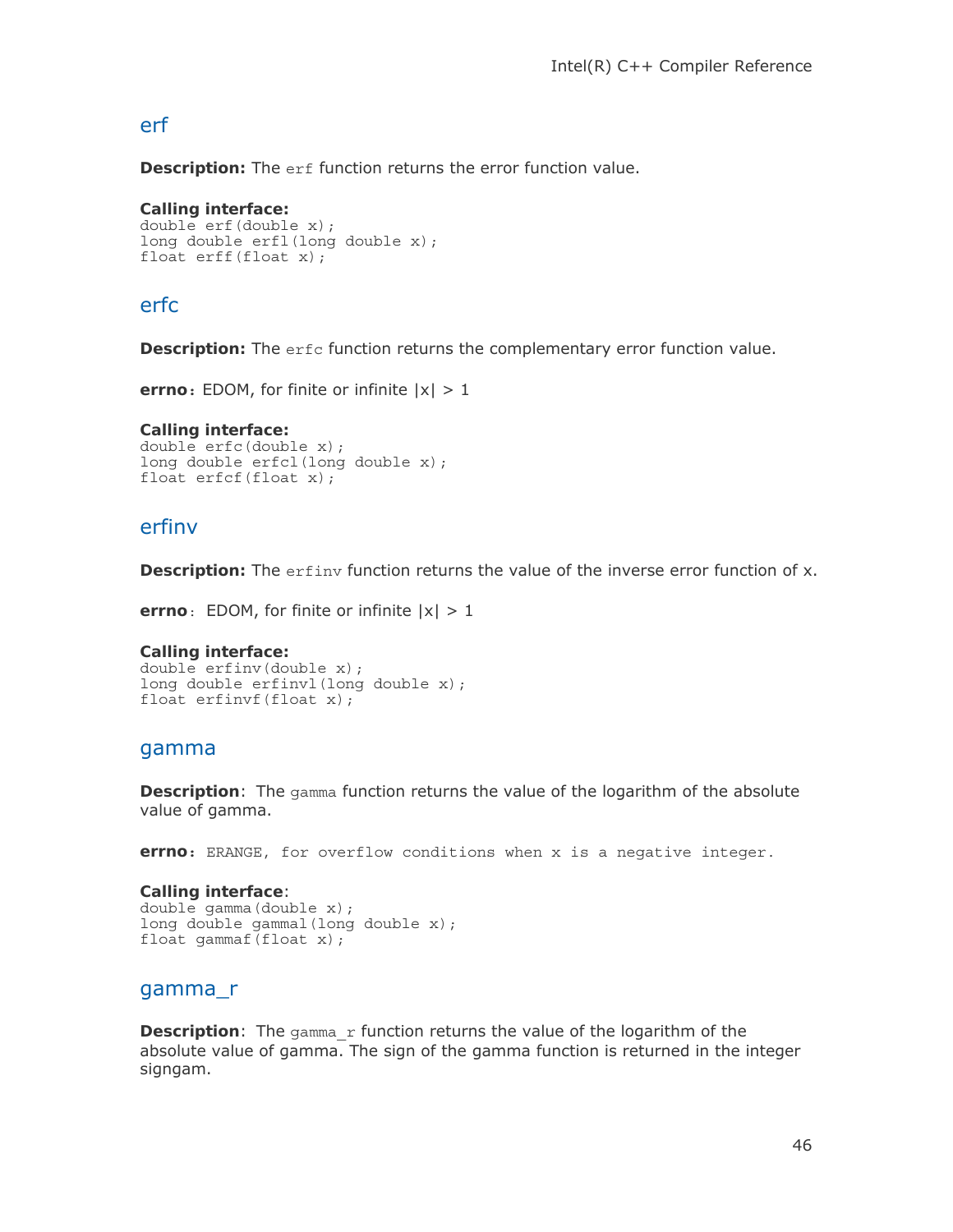**Calling interface:** double gamma\_r(double x, int \*signgam); long double gammal\_r(long double x, int \*signgam); float gammaf r(float x, int \*signgam);

# j0

**Description:** Computes the Bessel function (of the first kind) of x with order 0.

```
Calling interface:
double j0(double x); 
long double j0l(long double x); 
float j0f(float x);
```
# j1

**Description:** Computes the Bessel function (of the first kind) of x with order 1.

```
Calling interface:
```

```
double j1(double x); 
long double j1l(long double x); 
float j1f(float x);
```
# jn

**Description:** Computes the Bessel function (of the first kind) of x with order n.

```
Calling interface:
```

```
double jn(int n, double x); 
long double jnl(int n, long double x); 
float jnf(int n, float x);
```
# lgamma

**Description:** The lgamma function returns the value of the logarithm of the absolute value of gamma.

**errno:** ERANGE, for overflow conditions, x=0 or negative integers.

```
Calling interface:
double lgamma(double x); 
long double lgammal(long double x); 
float lgammaf(float x);
```
# lgamma\_r

**Description:** The 1gamma r function returns the value of the logarithm of the absolute value of gamma. The sign of the gamma function is returned in the integer signgam.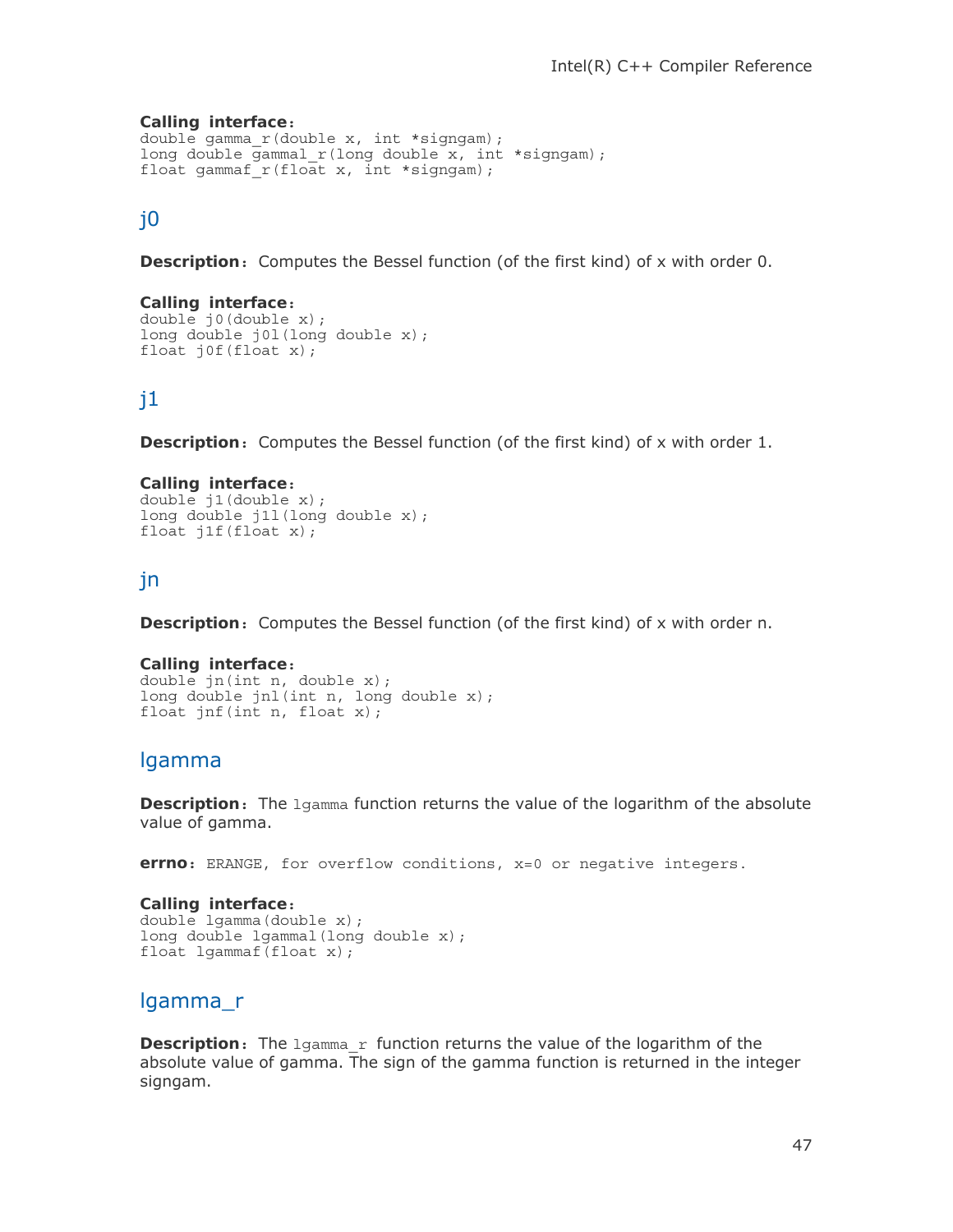**errno:** ERANGE, for overflow conditions, x=0 or negative integers.

#### **Calling interface:**

double lgamma\_r(double x, int \*signgam); long double lgammal\_r(long double x, int \*signgam); float lgammaf  $r(f$ loat x, int \*signgam);

# tgamma

**Description:** The tgamma function computes the gamma function of x.

**errno:** EDOM, for x=0 or negative integers.

#### **Calling interface:**

```
double tgamma(double x); 
long double tgammal(long double x); 
float tgammaf(float x);
```
# y0

**Description:** Computes the Bessel function (of the second kind) of x with order 0.

```
errno: EDOM, for x <= 0
```

```
Calling interface:
```

```
double y0(double x); 
long double y0l(long double x); 
float y0f(float x);
```
# $y1$

**Description:** Computes the Bessel function (of the second kind) of x with order 1.

```
errno: EDOM, for x <= 0
```
#### **Calling interface:**

```
double y1(double x); 
long double y1l(long double x); 
float y1f(float x);
```
## yn

**Description:** Computes the Bessel function (of the second kind) of x with order n.

**errno**: EDOM, for x <= 0

```
Calling interface:
double yn(int n, double x); 
long double ynl(int n, long double x);
float ynf(int n, float x);
```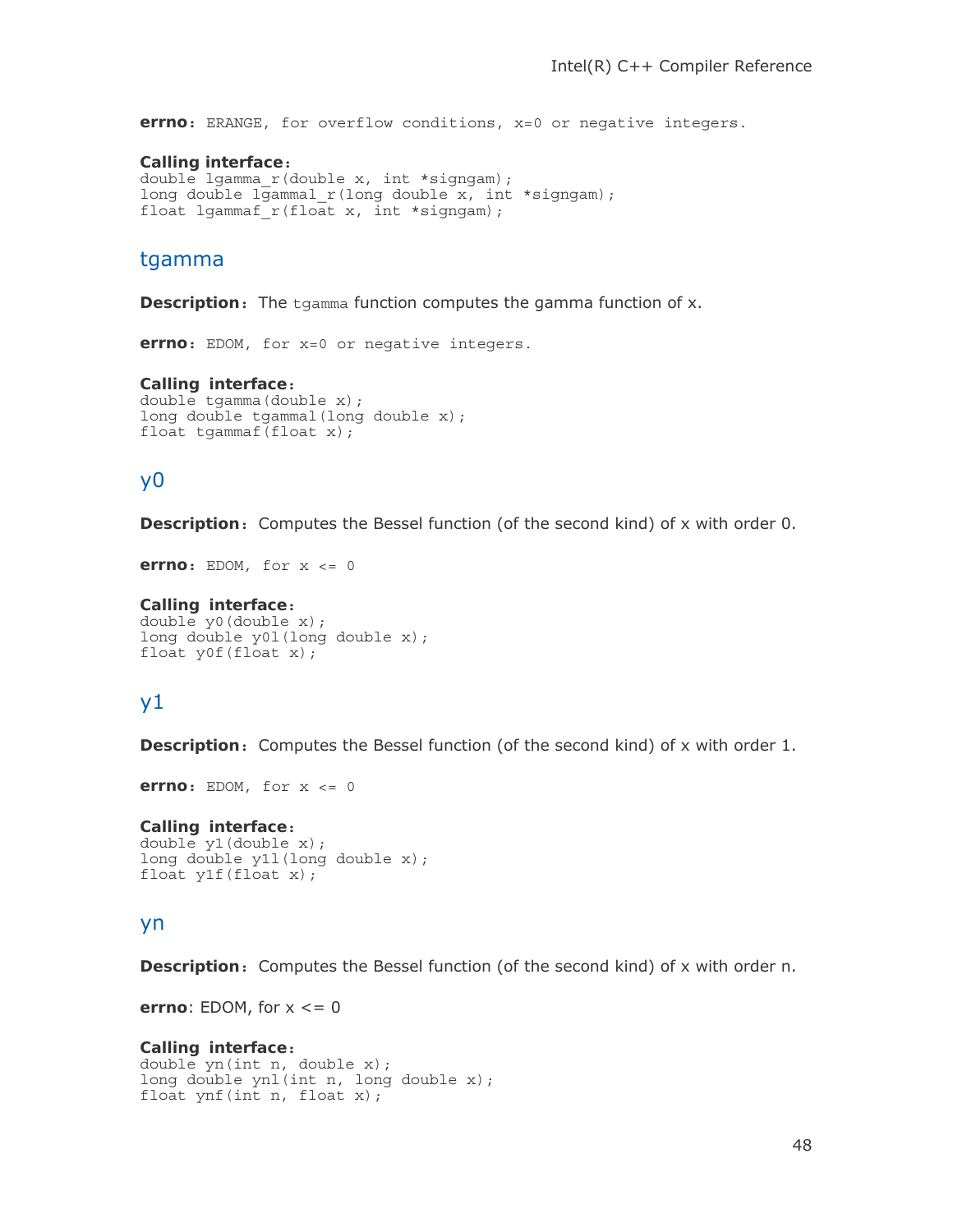# Nearest Integer Functions

The Intel Math Library supports the following nearest integer functions:

### ceil

**Description:** The ceil function returns the smallest integral value not less than  $x$  as a floating-point number. This function may be inlined by the Itanium® compiler.

#### **Calling interface:**

```
double ceil(double x); 
long double ceill(long double x); 
float ceilf(float x);
```
# floor

**Description:** The floor function returns the largest integral value not greater than  $x$  as a floating-point value. This function may be inlined by the Itanium $\circledR$  compiler.

#### **Calling interface:**

```
double floor(double x); 
long double floorl(long double x);
float floorf(float x);
```
# **Ilrint**

**Description:** The llrint function returns the rounded integer value (according to the current rounding direction) as a long long int.

**errno:** ERANGE, for values too large

#### **Calling interface:**

```
long long int llrint(double x);
long long int llrintl(long double x);
long long int llrintf(float x);
```
# llround

**Description:** The llround function returns the rounded integer value as a long long int.

**errno:** ERANGE, for values too large

#### **Calling interface:**

```
long long int llround(double x);
long long int llroundl(long double x); 
long long int llroundf(float x);
```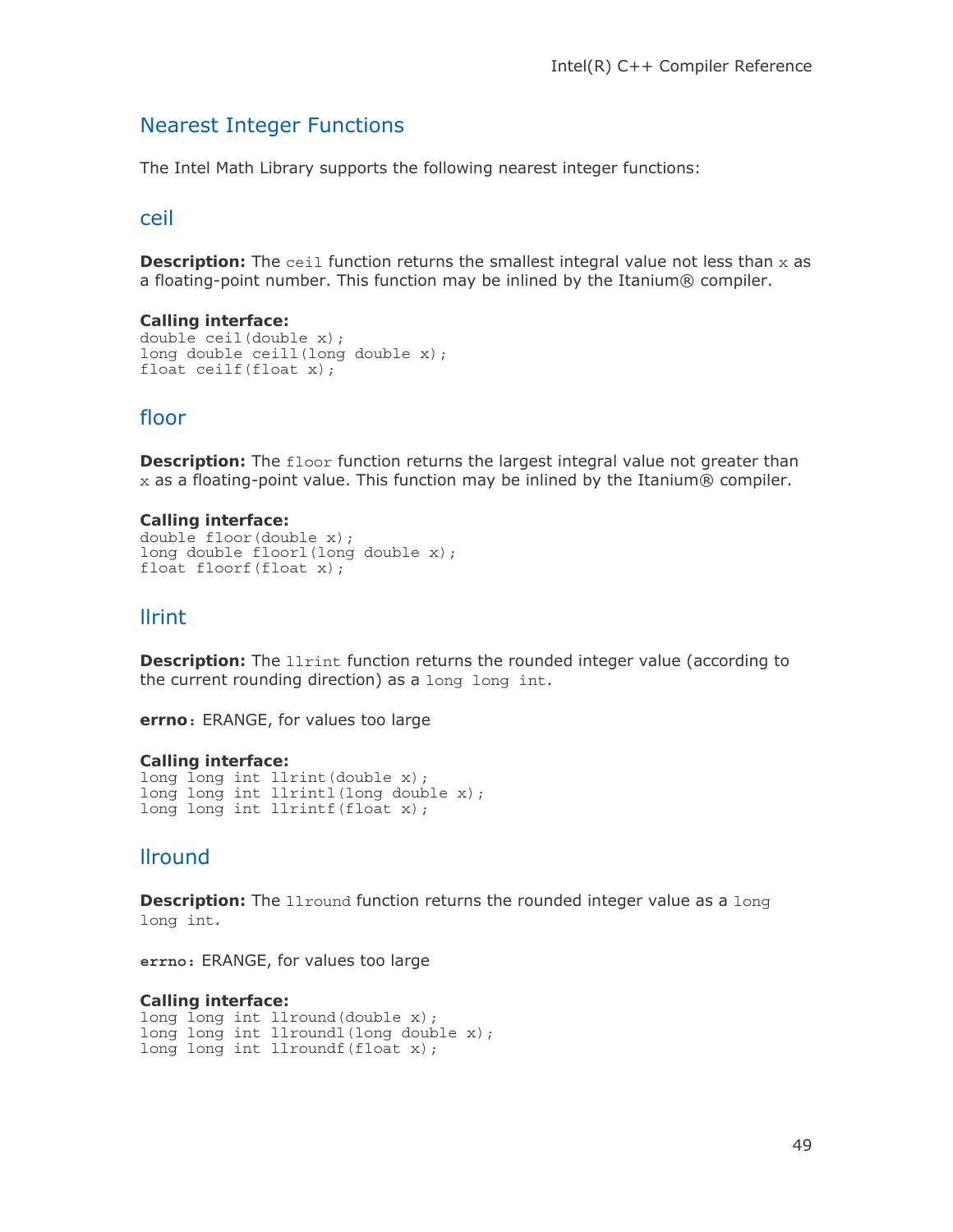# lrint

**Description:** The lrint function returns the rounded integer value (according to the current rounding direction) as a long int.

**errno:** ERANGE, for values too large

#### **Calling interface:**

```
long int lrint(double x);
long int lrintl(long double x);
long int lrintf(float x);
```
# lround

**Description:** The lround function returns the rounded integer value as a long int. Halfway cases are rounded away from zero.

**errno:** ERANGE, for values too large

#### **Calling interface:**

```
long int lround(double x);
long int lroundl(long double x); 
long int lroundf(float x);
```
# modf

**Description:** The modf function returns the value of the signed fractional part of x and stores the integral part at \*iptr as a floating-point number.

#### **Calling interface:**

```
double modf(double x, double *iptr); 
long double modfl(long double x, long double *iptr); 
float modff(float x, float *iptr);
```
### nearbyint

**Description:** The nearbyint function returns the rounded integral value as a floating-point number, using the current rounding direction.

#### **Calling interface:**

double nearbyint(double x); long double nearbyintl(long double x); float nearbyintf(float x);

## rint

**Description:** The rint function returns the rounded integral value as a floatingpoint number, using the current rounding direction.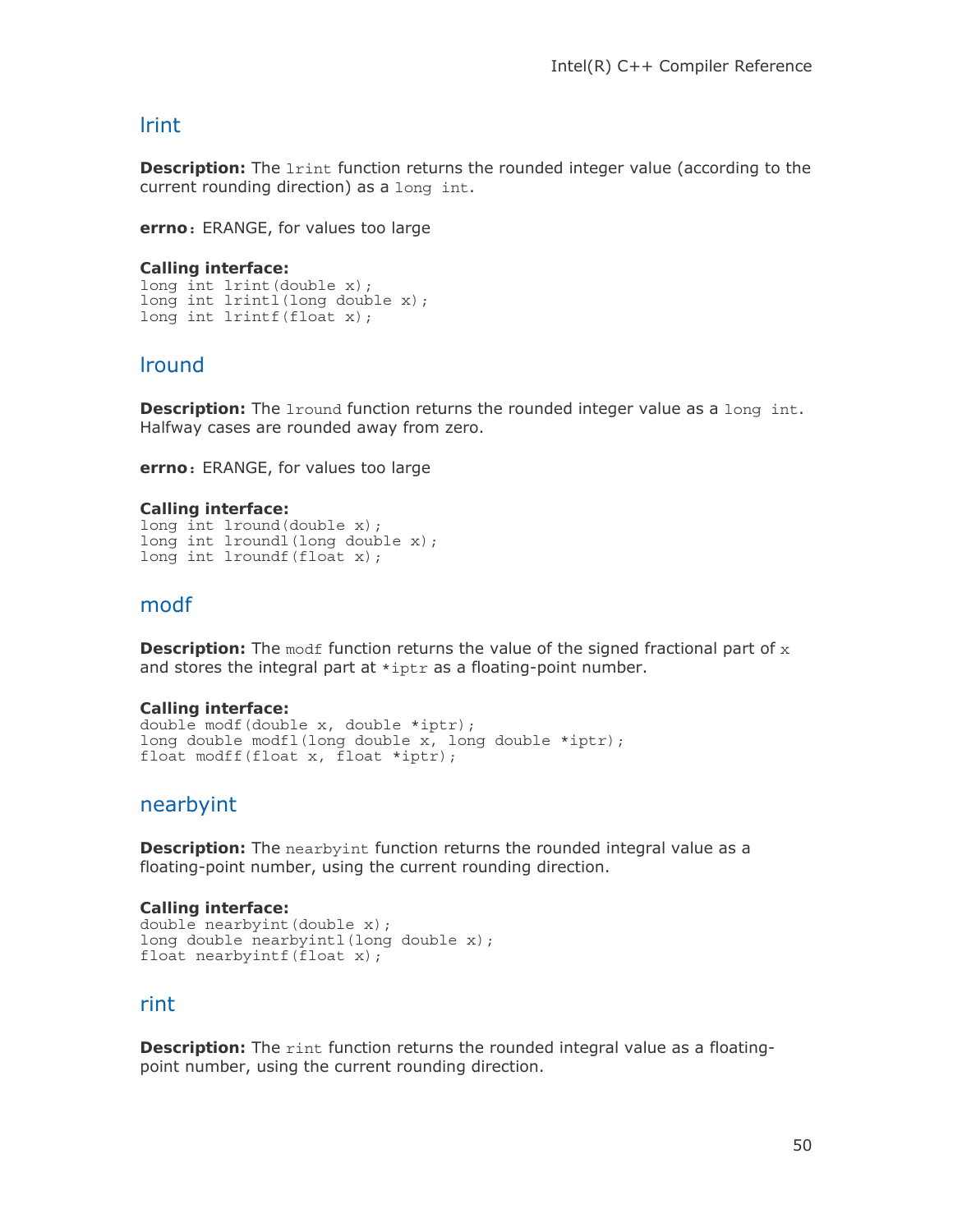```
Calling interface:
double rint(double x); 
long double rintl(long double x);
float rintf(float x);
```
# round

**Description:** The round function returns the nearest integral value as a floatingpoint number. Halfway cases are rounded away from zero.

#### **Calling interface:**

```
double round(double x); 
long double roundl(long double x); 
float roundf(float x);
```
# trunc

**Description:** The trunc function returns the truncated integral value as a floatingpoint number.

#### **Calling interface:**

```
double trunc(double x); 
long double truncl(long double x);
float truncf(float x);
```
# Remainder Functions

The Intel Math Library supports the following remainder functions:

# fmod

**Description:** The fmod function returns the value  $x-n*y$  for integer n such that if y is nonzero, the result has the same sign as  $x$  and magnitude less than the magnitude of y.

**errno**: EDOM, for  $y = 0$ 

#### **Calling interface:**

```
double fmod(double x, double y); 
long double fmodl(long double x, long double y); 
float fmodf(float x, float y);
```
### remainder

**Description:** The remainder function returns the value of  $x$  REM  $y$  as required by the IEEE standard.

# **Calling interface:**

double remainder(double x, double y);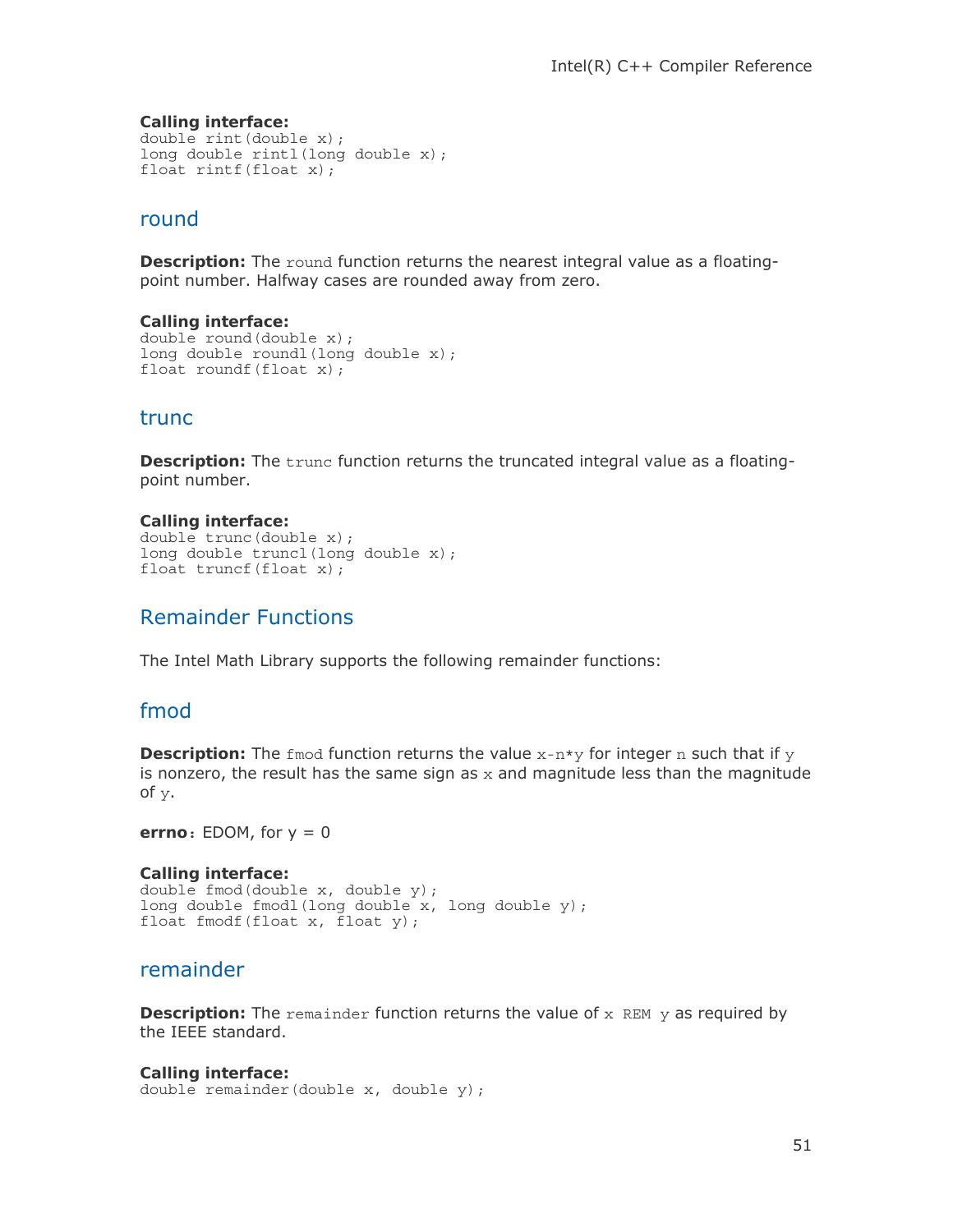```
long double remainderl(long double x, long double y); 
float remainderf(float x, float y);
```
### remquo

**Description:** The remquo function returns the value of  $x$  REM  $y$ . In the object pointed to by quo the function stores a value whose sign is the sign of  $x/y$  and whose magnitude is congruent modulo 2n of the integral quotient of x/y. N is an implementation-defined integer. For systems based on IA-64 architecture, N is equal to 24. For all other systems, N is equal to 31.

#### **Calling interface:**

```
double remquo(double x, double y, int *quo); 
long double remquol(long double x, long double y, int *quo);
float remquof(float x, float y, int *quo);
```
# Miscellaneous Functions

The Intel Math Library supports the following miscellaneous functions:

### copysign

**Description:** The copysign function returns the value with the magnitude of  $x$  and the sign of y.

#### **Calling interface:**

```
double copysign(double x, double y); 
long double copysignl(long double x, long double y);
float copysignf(float x, float y);
```
# fabs

**Description:** The fabs function returns the absolute value of x.

```
Calling interface:
```

```
double fabs(double x); 
long double fabsl(long double x); 
float fabsf(float x);
```
# fdim

**Description:** The fdim function returns the positive difference value,  $x-y$  (for  $x > y$ ) or  $+0$  (for  $x \le y$ ).

**errno:** ERANGE, for values too large

```
Calling interface:
double fdim(double x, double y); 
long double fdiml(long double x, long double y); 
float fdimf(float x, float y);
```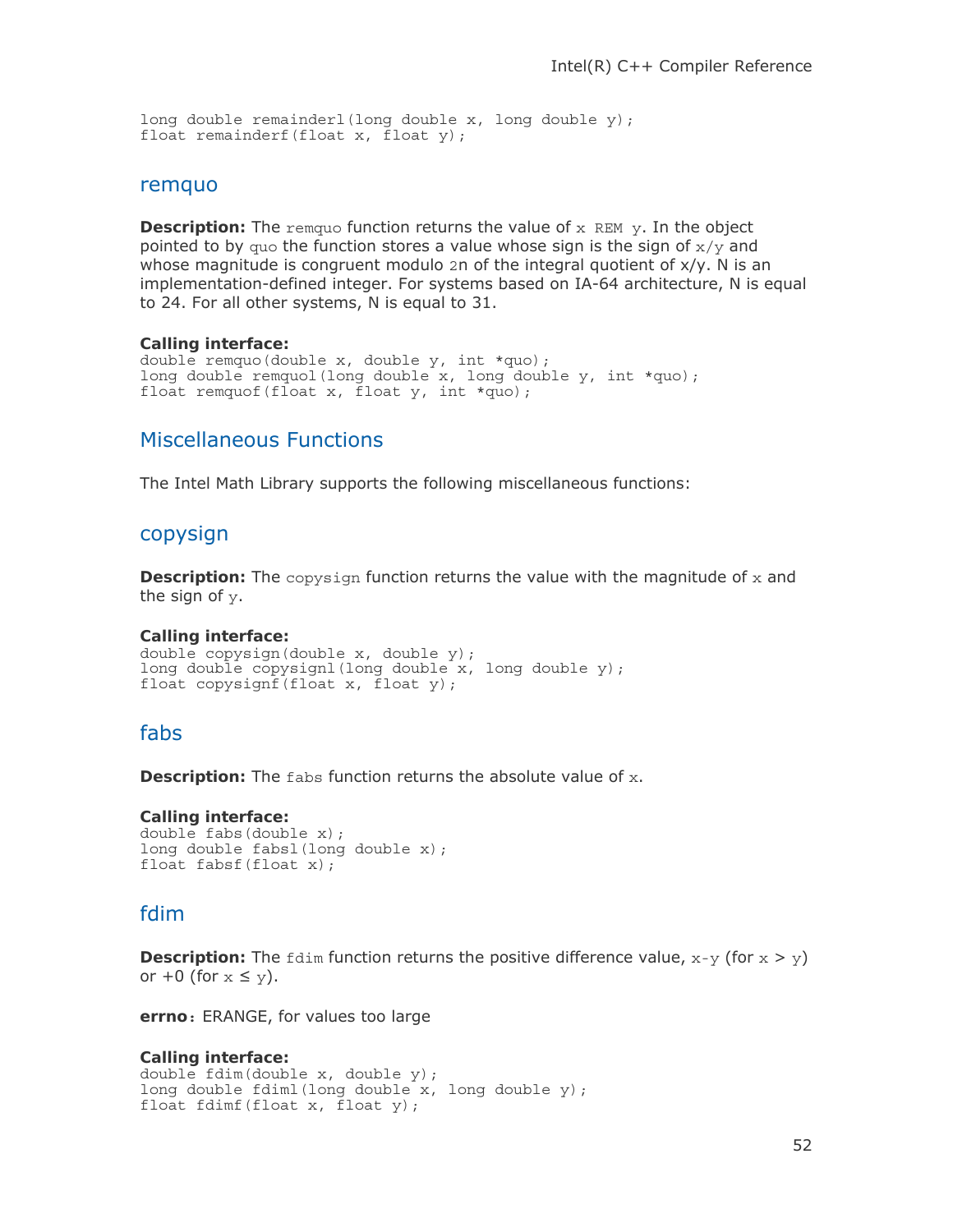# finite

**Description:** The finite function returns 1 if x is not a NaN or  $+/-$  infinity. Otherwise 0 is returned.

### **Calling interface:**

```
int finite(double x); 
int finitel(long double x); 
int finitef(float x);
```
# fma

**Description:** The  $f$ ma functions return  $(x*y)+z$ .

#### **Calling interface:**

```
double fma(double x, double y, double z); 
long double fmal(long double x, long double y, long double z); 
float fmaf(float x, float y, float double z);
```
# fmax

**Description:** The fmax function returns the maximum numeric value of its arguments.

#### **Calling interface:**

```
double fmax(double x, double y);
long double fmaxl(long double x, long double y); 
float fmaxf(float x, float y);
```
# fmin

**Description:** The fmin function returns the minimum numeric value of its arguments.

#### **Calling interface:**

```
double fmin(double x, double y); 
long double fminl(long double x, long double y);
float fminf(float x, float y);
```
# fpclassify

**Description:** The fpclassify function returns the value of the number classification macro appropriate to the value of its argument.

| Return Value |
|--------------|
| $0$ (NaN)    |
| 1 (Infinity) |
| 2 (Zero)     |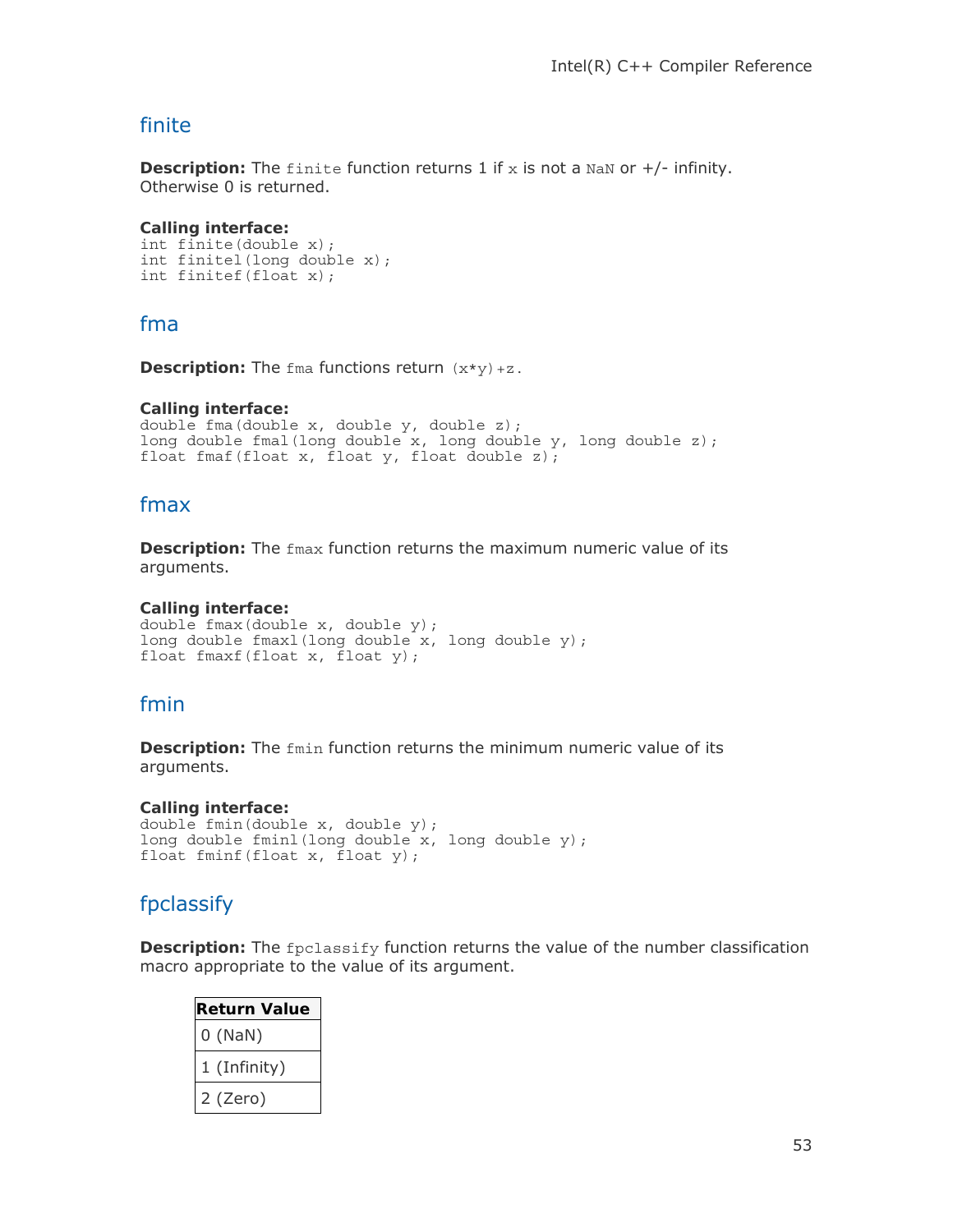```
3 (Subnormal) 
4 (Finite)
```
#### **Calling interface:**

```
double fpclassify(double x); 
long double fpclassifyl(long double x); 
float fpclassifyf(float x);
```
# isfinite

**Description:** The isfinite function returns 1 if  $x$  is not a NaN or  $+/-$  infinity. Otherwise 0 is returned.

#### **Calling interface:**

```
int isfinite(double x); 
int isfinitel(long double x); 
int isfinitef(float x);
```
# isgreater

**Description:** The isgreater function returns 1 if  $x$  is greater than  $y$ . This function does not raise the invalid floating-point exception.

#### **Calling interface:**

```
int isgreater(double x, double y); 
int isgreaterl(long double x, long double y);
int isgreaterf(float x, float y);
```
## isgreaterequal

**Description:** The isgreaterequal function returns  $1$  if  $x$  is greater than or equal to y. This function does not raise the invalid floating-point exception.

#### **Calling interface:**

```
int isgreaterequal(double x, double y); 
int isgreaterequall(long double x, long double y); 
int isgreaterequalf(float x, float y);
```
## isinf

**Description:** The isinf function returns a non-zero value if and only if its argument has an infinite value.

```
Calling interface:
int isinf(double x); 
int isinfl(long double x); 
int isinff(float x);
```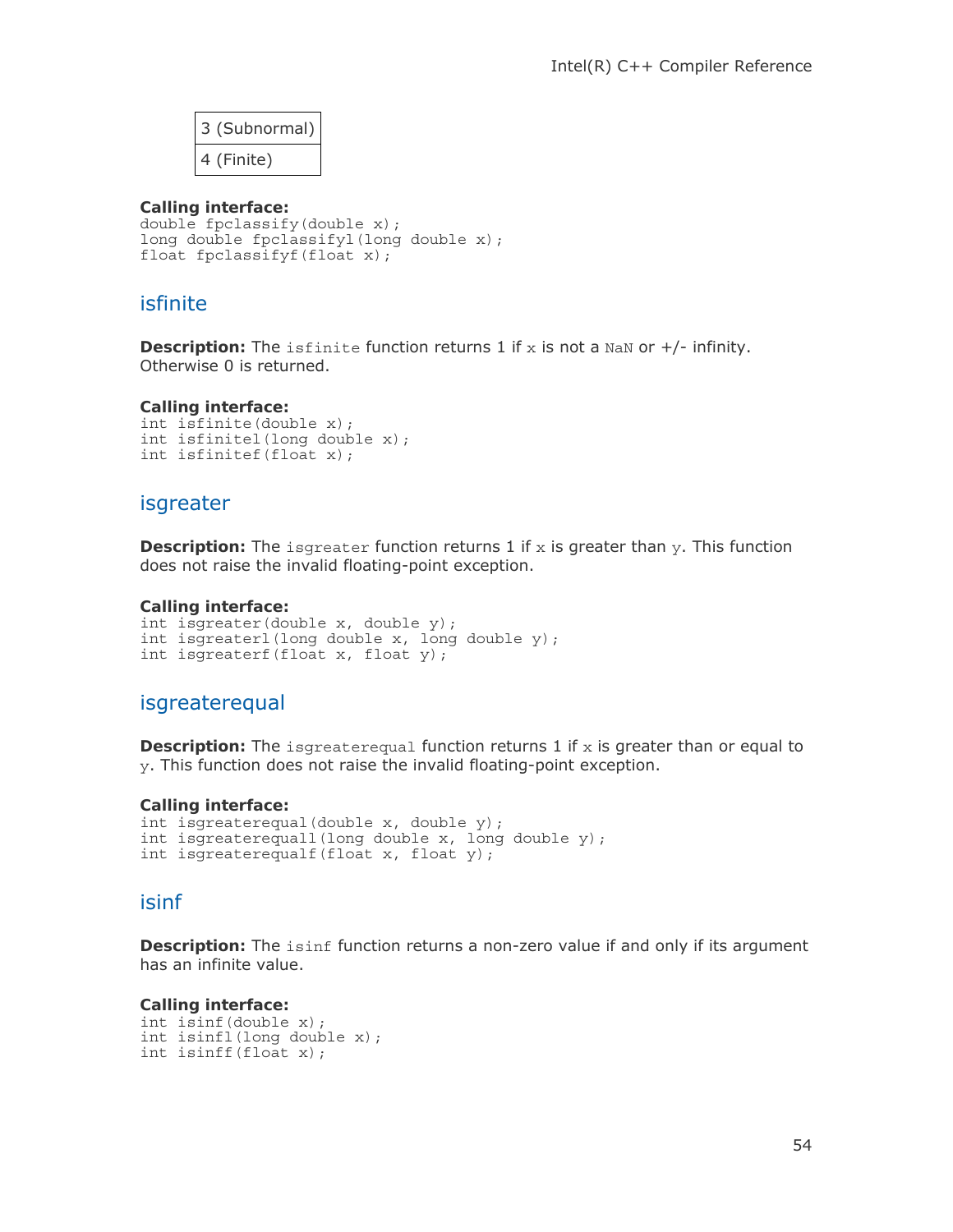## isless

**Description:** The isless function returns 1 if  $x$  is less than  $y$ . This function does not raise the invalid floating-point exception.

#### **Calling interface:**

```
int isless(double x, double y); 
int islessl(long double x, long double y); 
int islessf(float x, float y);
```
### islessequal

**Description:** The islessequal function returns 1 if x is less than or equal to y. This function does not raise the invalid floating-point exception.

#### **Calling interface:**

```
int islessequal(double x, double y); 
int islessequall(long double x, long double y); 
int islessequalf(float x, float y);
```
### islessgreater

**Description:** The isless greater function returns 1 if  $x$  is less than or greater than y. This function does not raise the invalid floating-point exception.

#### **Calling interface:**

```
int islessgreater(double x, double y); 
int islessgreaterl(long double x, long double y); 
int islessgreaterf(float x, float y);
```
#### isnan

**Description:** The isnan function returns a non-zero value if and only if x has a NaN value.

```
Calling interface:
int isnan(double x); 
int isnanl(long double x); 
int isnanf(float x);
```
## isnormal

**Description:** The isnormal function returns a non-zero value if and only if  $x$  is normal.

```
Calling interface:
int isnormal(double x); 
int isnormall(long double x); 
int isnormalf(float x);
```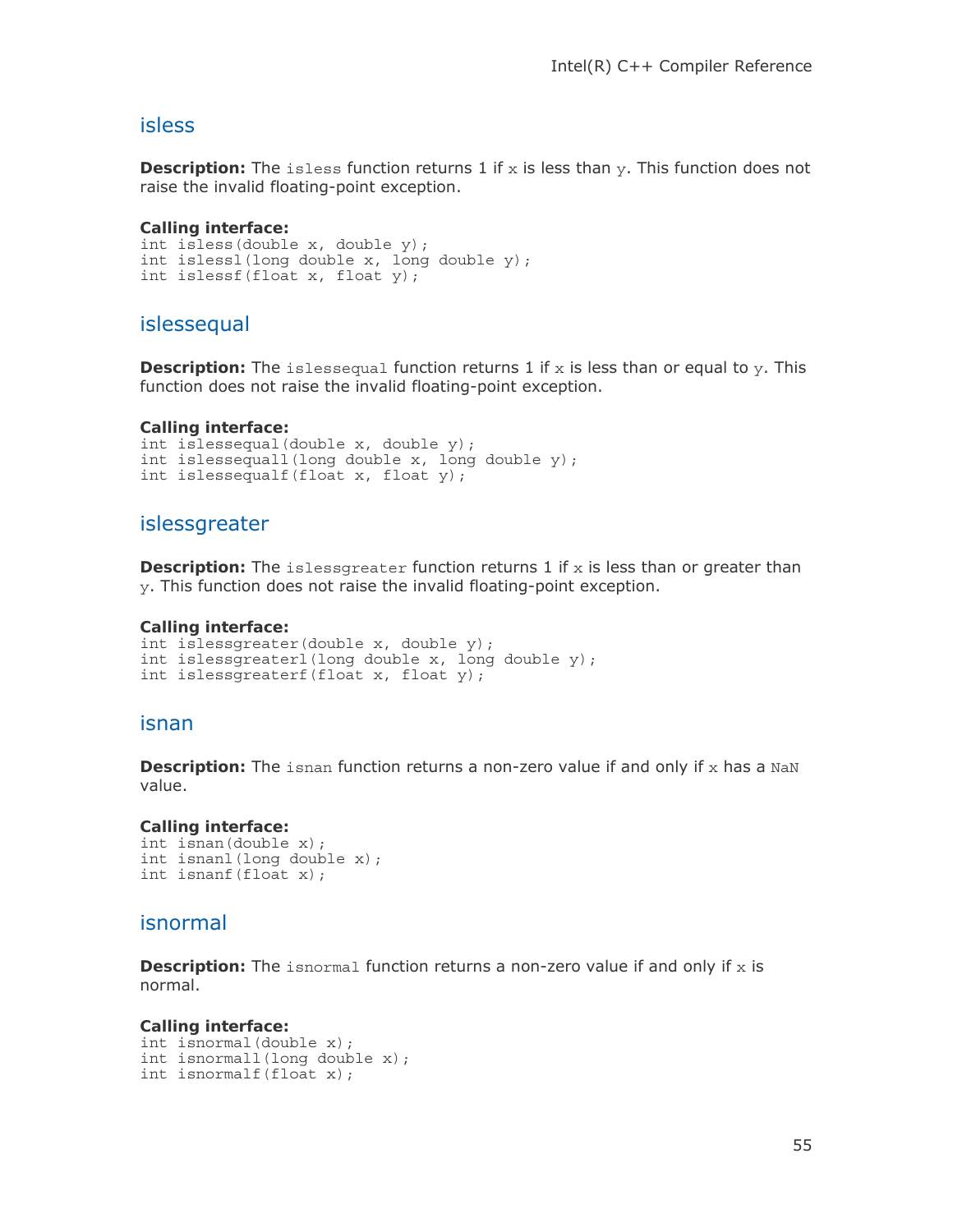# isunordered

**Description:** The isunordered function returns 1 if either x or y is a NaN. This function does not raise the invalid floating-point exception.

#### **Calling interface:**

```
int isunordered(double x, double y); 
int isunorderedl(long double x, long double y); 
int isunorderedf(float x, float y);
```
### nextafter

**Description:** The nextafter function returns the next representable value in the specified format after  $x$  in the direction of  $y$ .

**errno:** ERANGE, for overflow and underflow conditions

#### **Calling interface:**

```
double nextafter(double x, double y); 
long double nextafterl(long double x, long double y); 
float nextafterf(float x, float y);
```
### nexttoward

**Description:** The nexttoward function returns the next representable value in the specified format after x in the direction of y. If x equals y, then the function returns y converted to the type of the function.

e**r**rno**:** ERANGE, for overflow and underflow conditions

#### **Calling interface:**

```
double nexttoward(double x, long double y); 
long double nexttowardl(long double x, long double y); 
float nexttowardf(float x, long double y);
```
# signbit

**Description:** The signbit function returns a non-zero value if and only if the sign of x is negative.

```
Calling interface:
int signbit(double x); 
int signbitl(long double x); 
int signbitf(float x);
```
### significand

**Description:** The significand function returns the significand of x in the interval [1,2]. For x equal to zero, NaN, or  $+/-$  infinity, the original x is returned.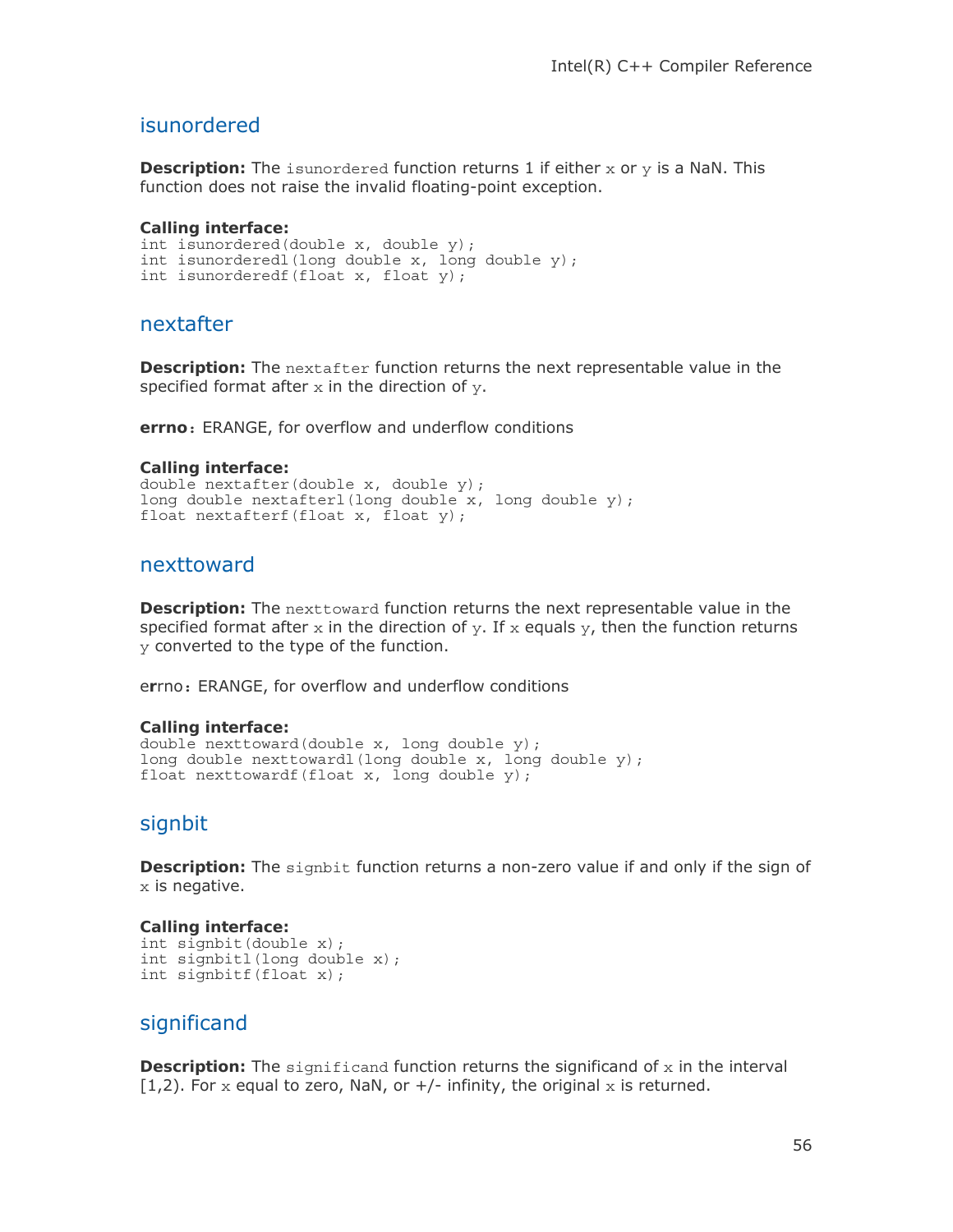#### **Calling interface:**

```
double significand(double x); 
long double significandl(long double x);
float significandf(float x);
```
# Complex Functions

The Intel Math Library supports the following complex functions:

### cabs

**Description:** The cabs function returns the complex absolute value of z.

#### **Calling interface:**

```
double cabs(double _Complex z); 
long double cabsl(long double _Complex z);
float cabsf(float Complex z);
```
#### cacos

**Description:** The cacos function returns the complex inverse cosine of z.

#### **Calling interface:**

```
double Complex cacos(double Complex z);
long double _Complex cacosl(long double _Complex z);
float _Complex cacosf(float _Complex z);
```
### cacosh

**Description:** The cacosh function returns the complex inverse hyperbolic cosine of z.

#### **Calling interface:**

```
double _Complex cacosh(double _Complex z); 
long double _Complex cacoshl(long double _Complex z);
float Complex cacoshf(float Complex z);
```
## carg

**Description:** The carg function returns the value of the argument in the interval [ pi, +pi].

#### **Calling interface:**

```
double carg(double Complex z);
long double cargl(long double \text{\_Complex } z);
float cargf(float Complex z);
```
### casin

**Description:** The casin function returns the complex inverse sine of z.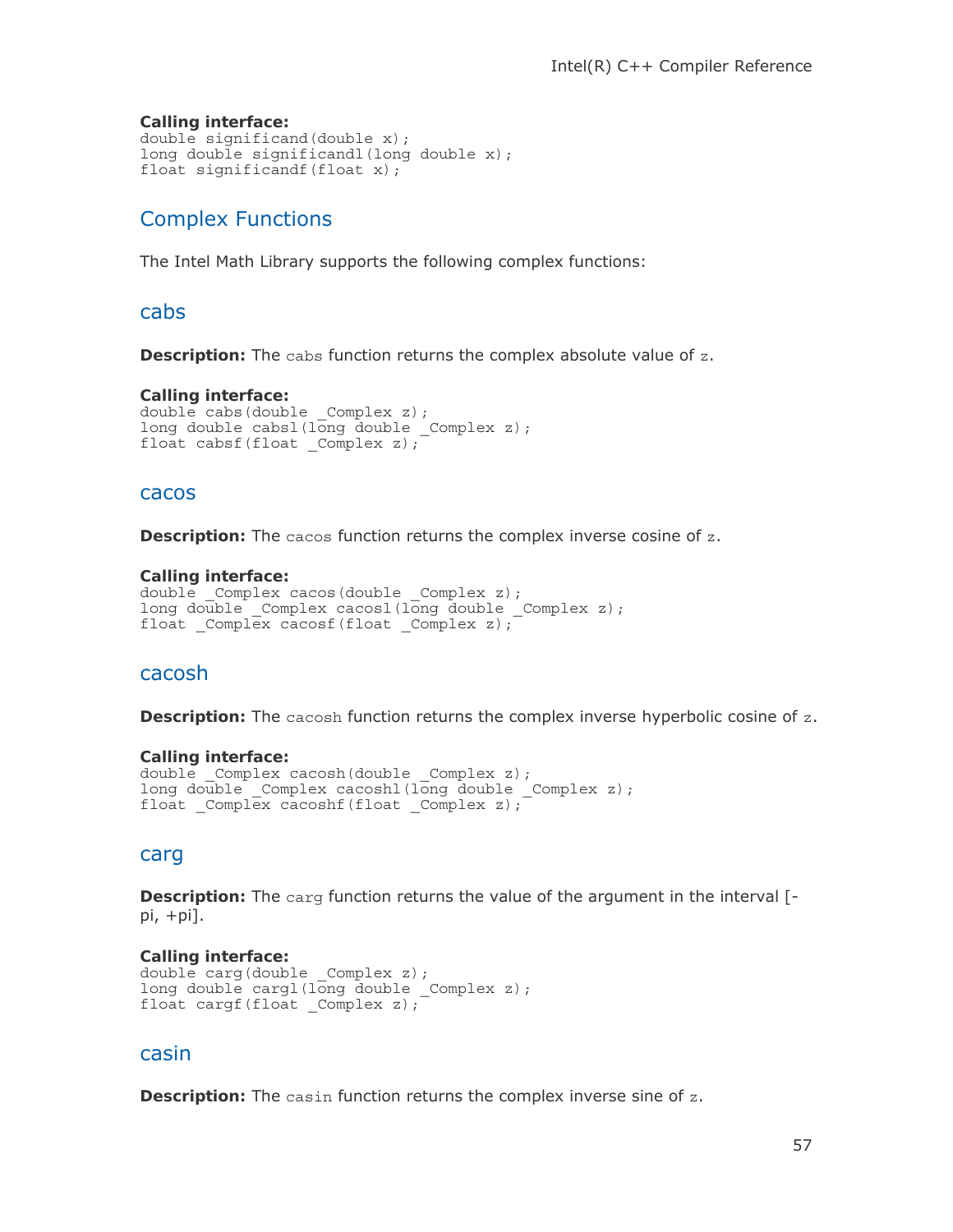#### **Calling interface:**

```
double Complex casin(double Complex z);
long double Complex casinl(long double Complex z);
float Complex casinf(float Complex z);
```
## casinh

**Description:** The casinh function returns the complex inverse hyperbolic sine of z.

#### **Calling interface:**

```
double Complex casinh(double Complex z);
long double Complex casinhl(long double Complex z);
float Complex casinhf(float Complex);
```
### catan

**Description:** The catan function returns the complex inverse tangent of z.

#### **Calling interface:**

```
double Complex catan(double Complex z);
long double Complex catanl(long double Complex z);
float Complex catanf(float Complex z);
```
# catanh

**Description:** The catanh function returns the complex inverse hyperbolic tangent of z.

#### **Calling interface:**

```
double _Complex catanh(double _Complex z); 
long double Complex catanhl(long double Complex z);
float Complex catanhf(float Complex z);
```
#### **CCOS**

**Description:** The ccos function returns the complex cosine of z.

#### **Calling interface:**

```
double _Complex ccos(double _Complex z); 
long double Complex ccosl(long double Complex z);
float Complex \ cosf(float Complex \ z);
```
# ccosh

**Description:** The ccosh function returns the complex hyperbolic cosine of z.

#### **Calling interface:**

```
double _Complex ccosh(double _Complex z); 
long double _Complex ccoshl(long double _Complex z);
float Complex ccoshf(float Complex z);
```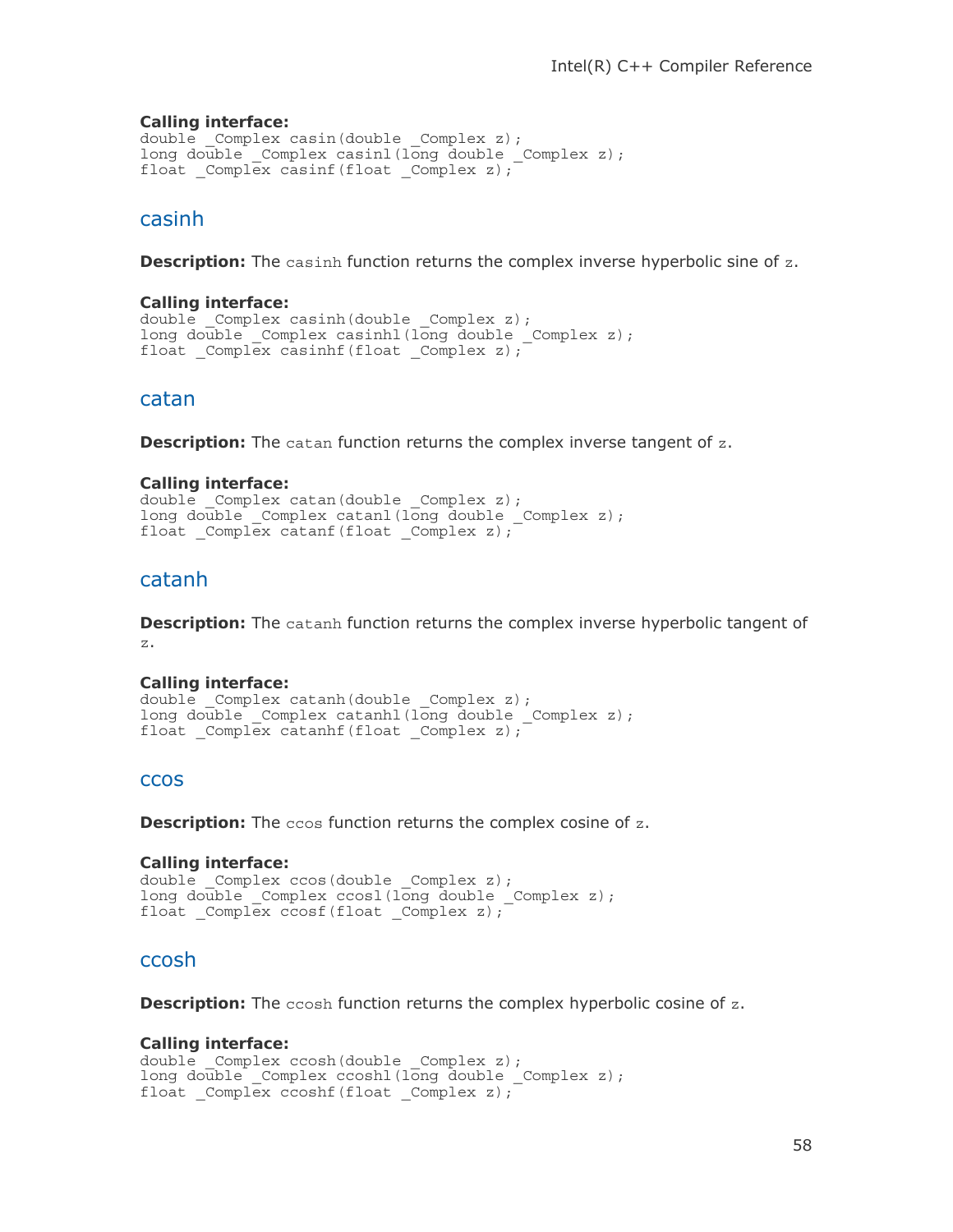### cexp

**Description:** The cexp function returns e<sup>z</sup> (e raised to the power z).

#### **Calling interface:**

```
double Complex cexp(double Complex z);
long double Complex cexpl(long double Complex z);
float _Complex cexpf(float _Complex z);
```
## cexp2

**Description:** The cexp function returns  $2^z$  (2 raised to the power z).

#### **Calling interface:**

```
double Complex cexp2(double Complex z);
long double Complex cexp2l(long double Complex z);
float Complex cexp2f(float Complex z);
```
## cexp10

**Description:** The cexp10 function returns 10<sup>°</sup> (10 raised to the power z).

#### **Calling interface:**

```
double Complex cexp10(double Complex z);
long double Complex cexp10l(long double Complex z);
float Complex cexp10f(float Complex z);
```
# cimag

**Description:** The cimag function returns the imaginary part value of z.

#### **Calling interface:**

```
double cimag(double _Complex z); 
long double cimagl(long double Complex z);
float cimagf(float Complex z);
```
## cis

**Description:** The cis function returns the cosine and sine (as a complex value) of z measured in radians.

#### **Calling interface:**

```
double Complex cis(double x);
long double _Complex cisl(long double z); 
float Complex cisf(float z);
```
### cisd

**Description:** The cisd function returns the cosine and sine (as a complex value) of z measured in degrees.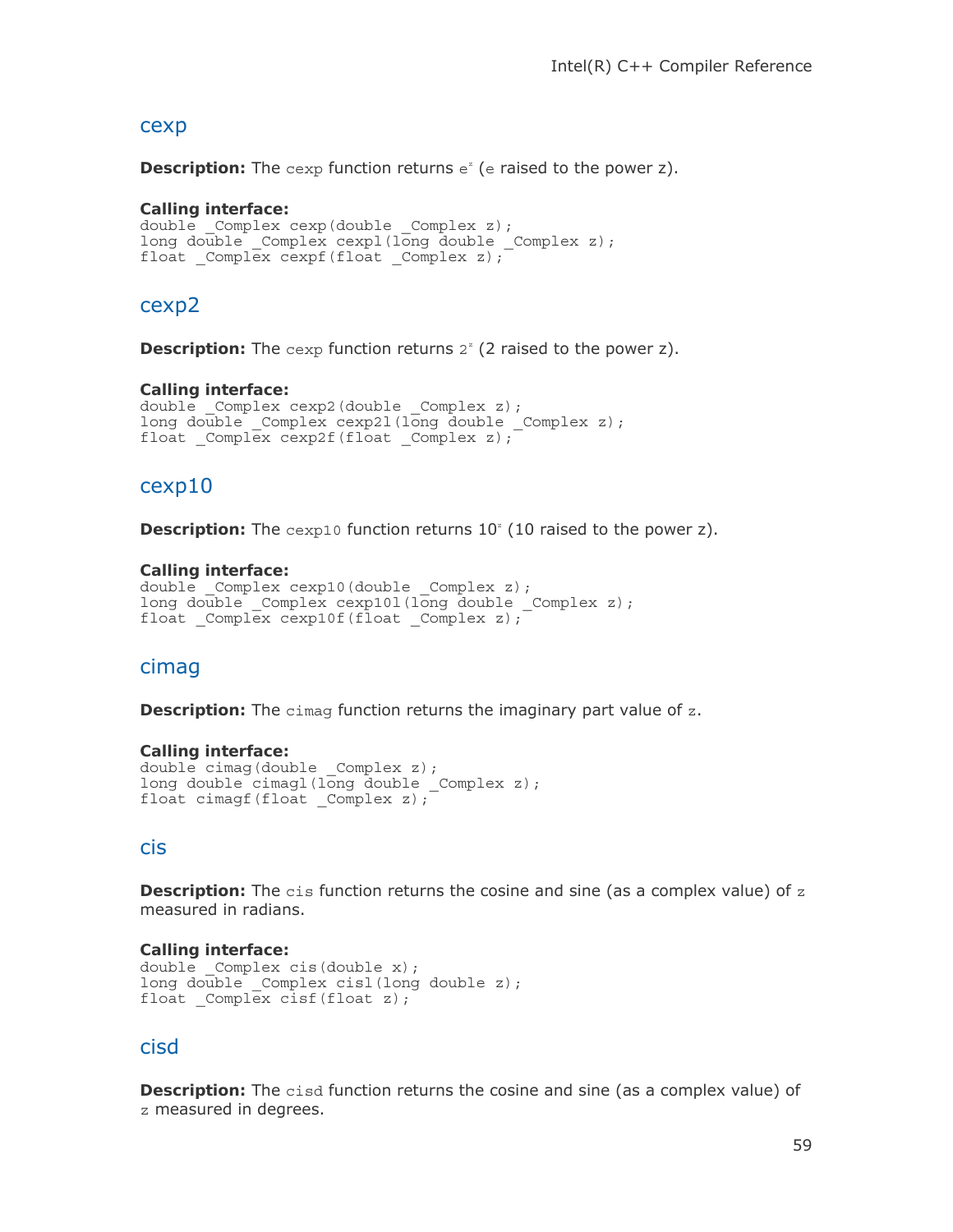#### **Calling interface:**

```
double Complex cisd(double x);
long double _Complex cisdl(long double z);
float Complex cisdf(float z);
```
# clog

**Description:** The clog function returns the complex natural logarithm of z.

#### **Calling interface:**

```
double Complex clog(double Complex z);
long double Complex clogl(long double Complex z);
float Complex clogf(float Complex z);
```
# clog2

**Description:** The clog<sub>2</sub> function returns the complex logarithm base 2 of z.

#### **Calling interface:**

```
double Complex clog2(double Complex z);
long double Complex clog2l(long double Complex z);
float Complex clog2f(float Complex z);
```
# clog10

**Description:** The clog10 function returns the complex logarithm base 10 of z.

#### **Calling interface:**

```
double Complex clog10(double Complex z);
long double Complex clog10l(long double Complex z);
float Complex clog10f(float Complex z);
```
### conj

**Description:** The conj function returns the complex conjugate of z by reversing the sign of its imaginary part.

#### **Calling interface:**

```
double _Complex conj(double _Complex z); 
long double Complex conjl(long double Complex z);
float Complex conjf(float Complex z);
```
## cpow

**Description:** The cpow function returns the complex power function,  $x^y$ .

#### **Calling interface:**

```
double _Complex cpow(double _Complex x, double _Complex y); 
long double Complex cpowl(long double Complex x, long double Complexy); 
float Complex cpowf(float Complex x, float Complex y);
```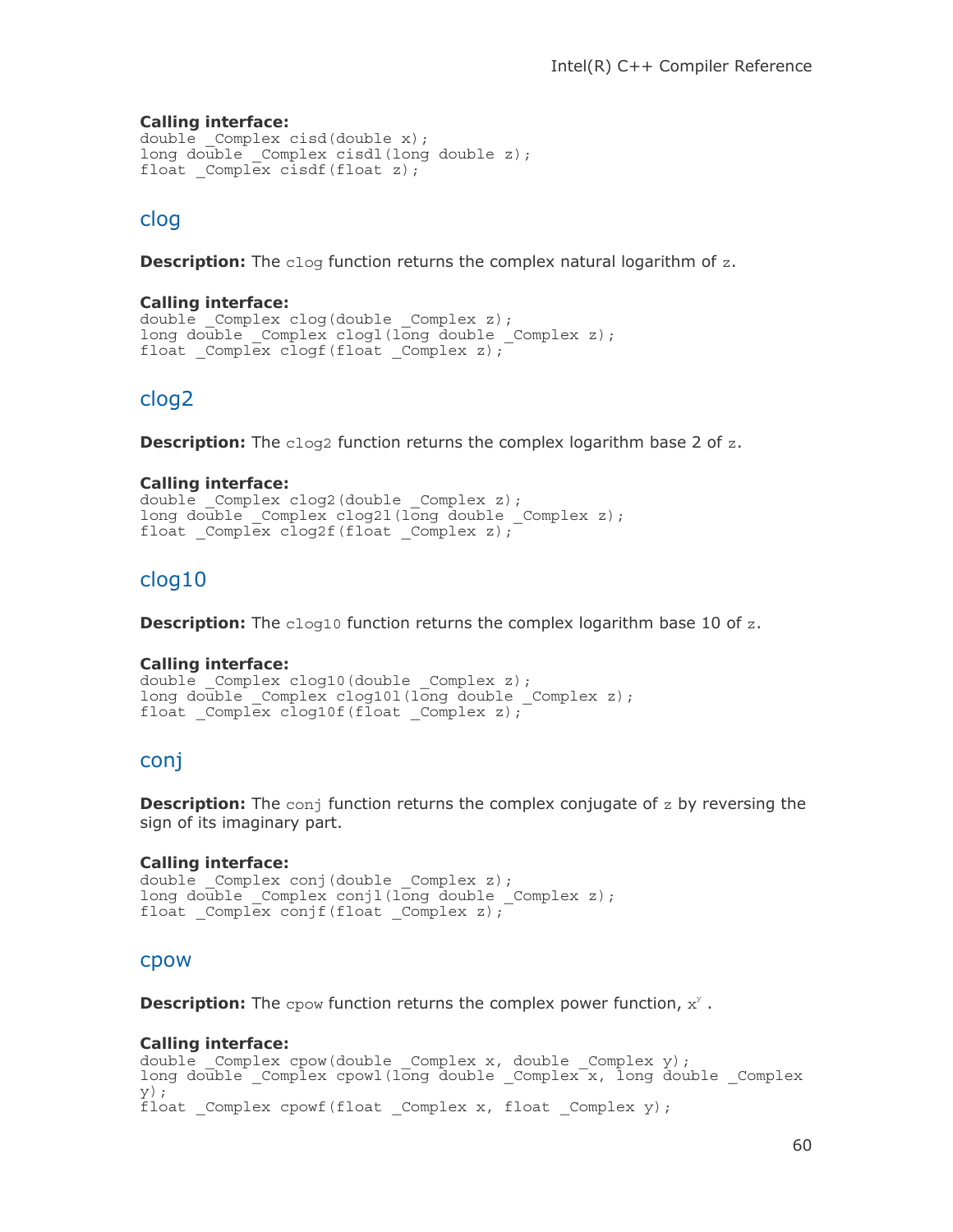# cproj

**Description:** The cproj function returns a projection of z onto the Riemann sphere.

#### **Calling interface:**

```
double Complex cproj(double Complex z);
long double Complex cprojl(long double Complex z);
float Complex cprojf(float Complex z);
```
# creal

**Description:** The creal function returns the real part of z.

#### **Calling interface:**

```
double creal(double Complex z);
long double creall(l\overline{o}ng double _Complex z);
float crealf(float Complex z);
```
### csin

**Description:** The csin function returns the complex sine of z.

#### **Calling interface:**

```
double Complex \ csin(double \ Complex z);
long double \text{\_Complex} csinl(long double \text{\_Complex} z);
float Complex \ csinf(float \ Complex z);
```
# csinh

**Description:** The csinh function returns the complex hyperbolic sine of z.

#### **Calling interface:**

```
double Complex csinh(double Complex z);
long double Complex csinhl(long double Complex z);
float _Complex csinhf(float _Complex z);
```
### csqrt

**Description:** The csqrt function returns the complex square root of z.

#### **Calling interface:**

```
double Complex csqrt(double Complex z);
long double _Complex csqrtl(long double _Complex z); 
float Complex csqrtf(float Complex z);
```
### ctan

**Description:** The ctan function returns the complex tangent of z.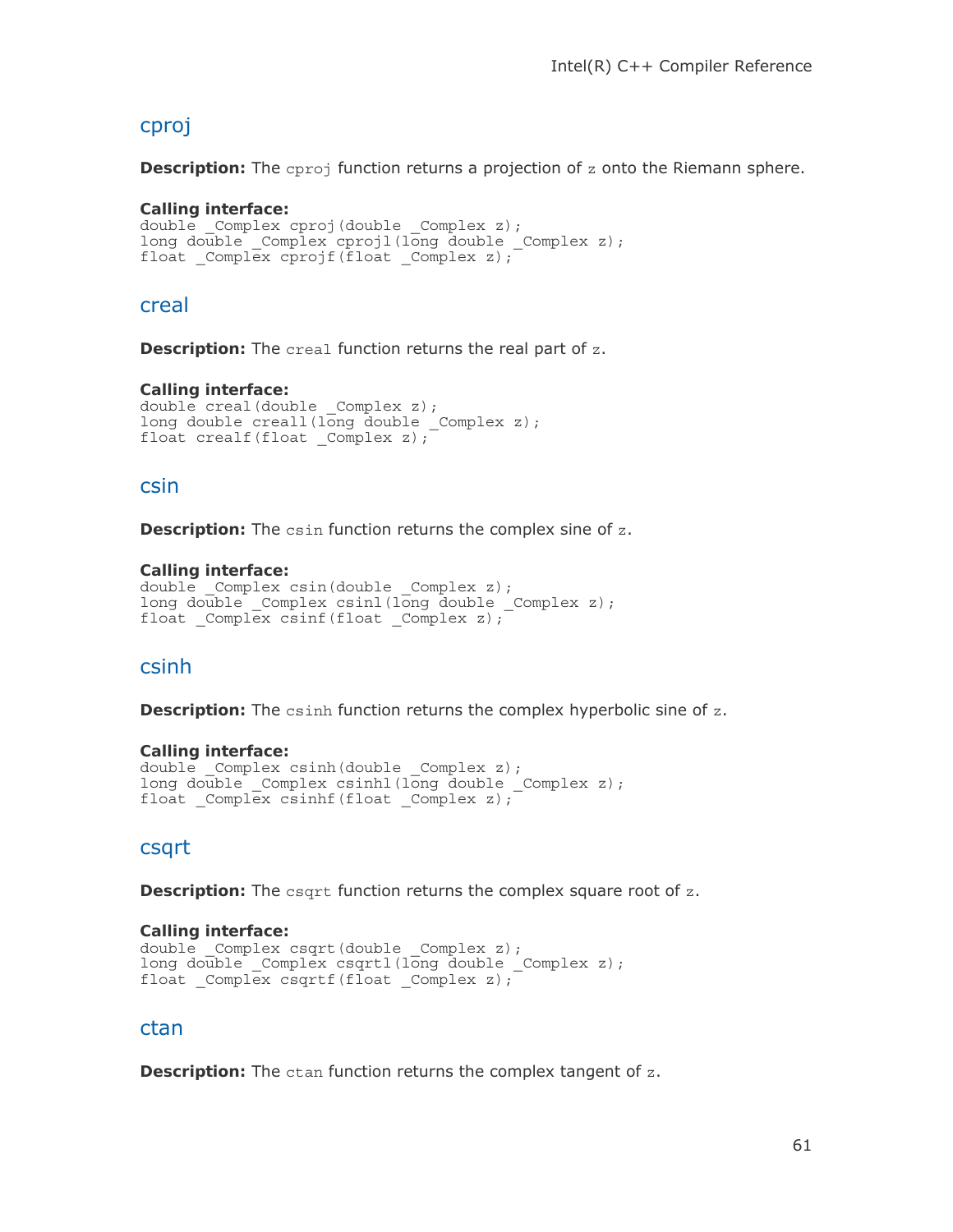#### **Calling interface:**

```
double Complex ctan(double Complex z);
long double Complex ctanl(long double Complex z);
float Complex ctanf(float Complex z);
```
## ctanh

**Description:** The ctanh function returns the complex hyperbolic tangent of z.

#### **Calling interface:**

```
double Complex ctanh(double Complex z);
long double Complex ctanhl(long double Complex z);
float Complex ctanhf(float Complex z);
```
## C99 Macros

The Intel Math Library and mathimf.h header file support the following C99 macros:

```
int fpclassify(x);
int isfinite(x);
int isgreater(x, y);
int isgreaterequal(x, y);
int isinf(x);
```

```
int isless(x, y);
```

```
int islessequal(x, y);
```

```
int islessgreater(x, y);
```

```
int isnan(x);
```

```
int isnormal(x);
```

```
int isunordered(x, y);
```

```
int signbit(x);
```
#### **See Also**

• Miscellaneous Functions.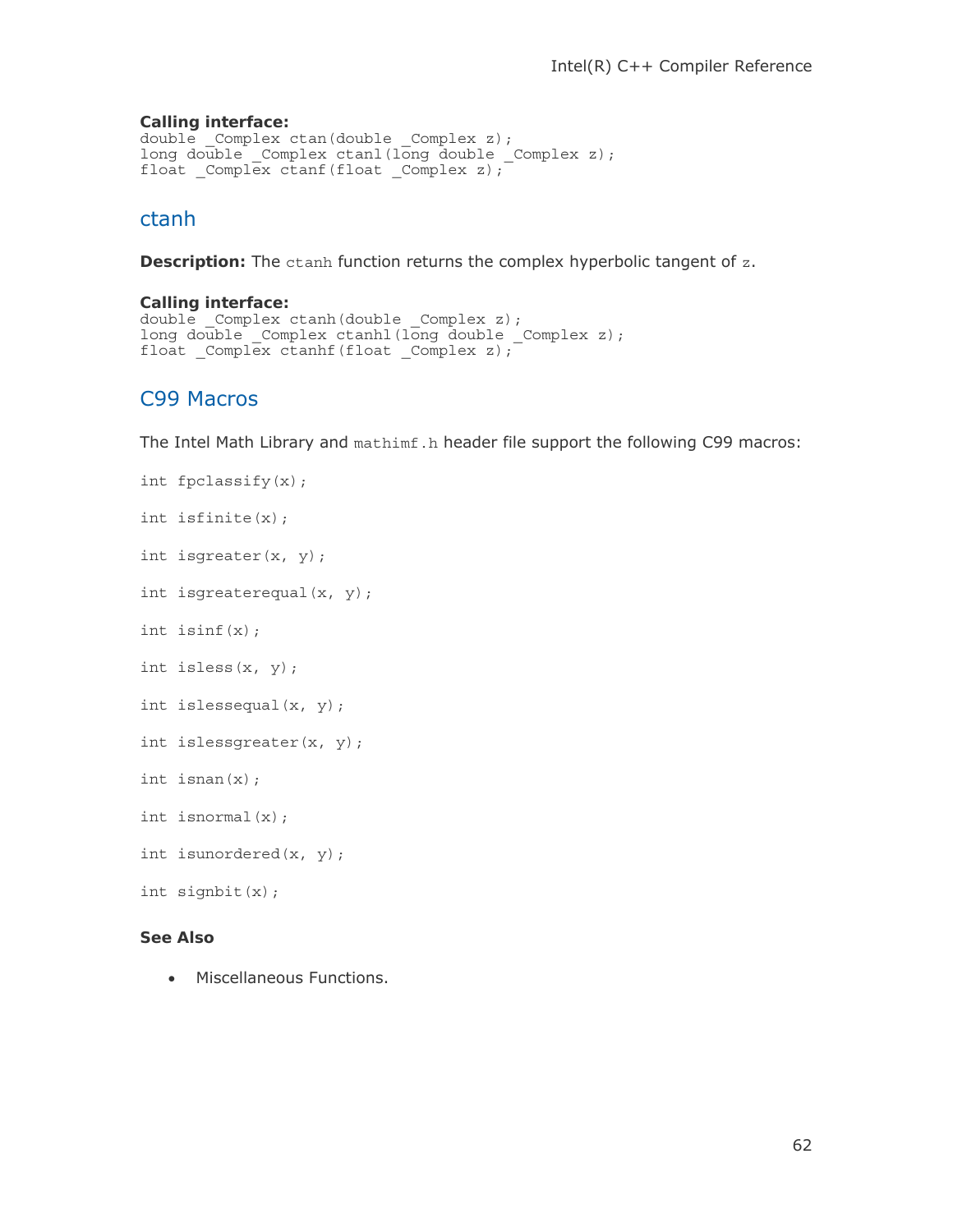# Intel C++ Class Libraries

The Intel C++ Class Libraries enable Single-Instruction, Multiple-Data (SIMD) operations. The principle of SIMD operations is to exploit microprocessor architecture through parallel processing. The effect of parallel processing is increased data throughput using fewer clock cycles. The objective is to improve application performance of complex and computation-intensive audio, video, and graphical data bit streams.

# Hardware and Software Requirements

The Intel C++ Class Libraries are functions abstracted from the instruction extensions available on Intel processors as specified in the table that follows:

| <b>Header</b><br><b>File</b> |                                          | <b>Extension Set Available on These Processors</b>                                                                                                                                                       |
|------------------------------|------------------------------------------|----------------------------------------------------------------------------------------------------------------------------------------------------------------------------------------------------------|
| ivec.h                       | I MMX <sup>™</sup><br>technology         | Intel® Pentium® processor with MMX™ technology,<br>Intel® Pentium® II processor, Intel® Pentium® III<br>processor, Intel® Pentium® 4 processor, Intel® Xeon®<br>processor, and Intel® Itanium® processor |
| fvec.h                       | Streaming<br><b>SIMD</b><br>Extensions   | Intel Pentium III processor, Intel Pentium 4 processor,<br>Intel Xeon processor, and Intel Itanium processor                                                                                             |
| dvec.h                       | Streaming<br><b>SIMD</b><br>Extensions 2 | Intel Pentium 4 processor and Intel Xeon processors                                                                                                                                                      |

**Processor Requirements for Use of Class Libraries** 

# About the Classes

The Intel C++ Class Libraries for SIMD Operations include:

- Integer vector (Ivec) classes
- Floating-point vector (Fvec) classes

You can find the definitions for these operations in three header files: ivec.h, fvec.h, and dvec.h. The classes themselves are not partitioned like this. The classes are named according to the underlying type of operation. The header files are partitioned according to architecture:

- ivec.h is specific to architectures with MMX(TM) technology
- fvec.h is specific to architectures with Streaming SIMD Extensions
- dvec.h is specific to architectures with Streaming SIMD Extensions 2

Streaming SIMD Extensions 2 intrinsics cannot be used on IA-64 architecture based systems. The mmclass.h header file includes the classes that are usable on the IA-64 architecture.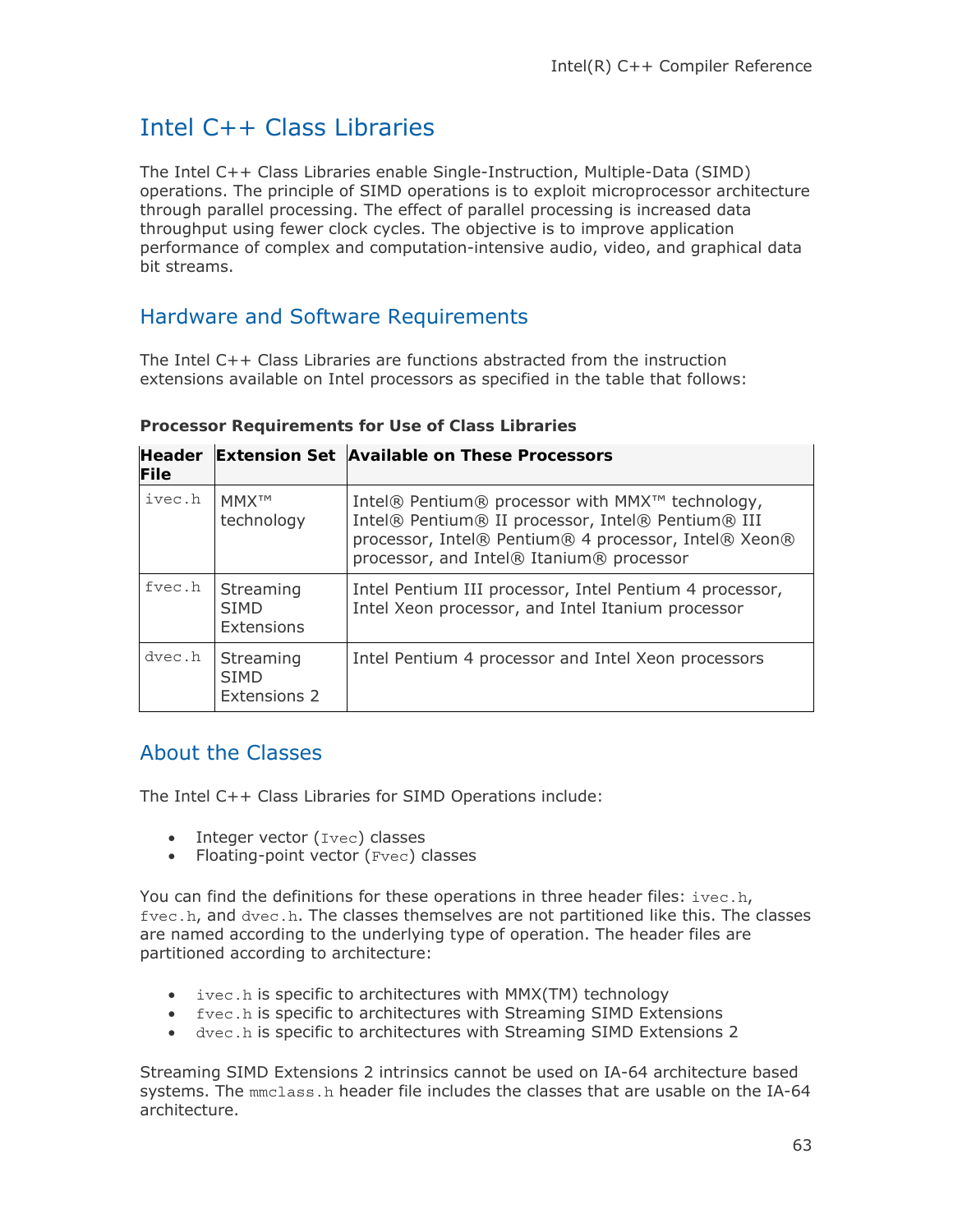This documentation is intended for programmers writing code for the Intel architecture, particularly code that would benefit from the use of SIMD instructions. You should be familiar with C++ and the use of C++ classes.

## Details about the Libraries

The Intel C++ Class Libraries for SIMD Operations provide a convenient interface to access the underlying instructions for processors as specified in Processor Requirements for Use of Class Libraries. These processor-instruction extensions enable parallel processing using the single instruction-multiple data (SIMD) technique as illustrated in the following figure.

## **SIMD Data Flow**

| АЗ                         | А2 | А1 | AO |  |
|----------------------------|----|----|----|--|
| вз                         | В2 | В1 | во |  |
|                            |    |    |    |  |
| A3opB3A2opB2 A1opB1 A0opB0 |    |    |    |  |

Performing four operations with a single instruction improves efficiency by a factor of four for that particular instruction.

These new processor instructions can be implemented using assembly inlining, intrinsics, or the C++ SIMD classes. Compare the coding required to add four 32-bit floating-point values, using each of the available interfaces:

| <b>Comparison Between Inlining, Intrinsics and Class Libraries</b> |  |  |  |
|--------------------------------------------------------------------|--|--|--|
|                                                                    |  |  |  |

| <b>Assembly Inlining</b>                                                                                                                 | <b>Intrinsics</b>                                                                                                   | <b>SIMD Class</b><br>Libraries                                          |
|------------------------------------------------------------------------------------------------------------------------------------------|---------------------------------------------------------------------------------------------------------------------|-------------------------------------------------------------------------|
| $\ldots$ m128 a, b, c;<br>$\alpha$ sm $\overline{\mathfrak{f}}$ movaps xmm0, b<br>movaps xmm1, c addps<br>xmm0, xmm1 movaps a,<br>$xmm0$ | #include <mmintrin.h> <br/>m128 a,b,c; a =<br/><math>\overline{mn}</math> add ps <math>(b, c)</math>; </mmintrin.h> | #include<br>$\times$ fvec.h><br>F32vec4 $a,b,c; a$<br>$= b + c; \ldots$ |

This table shows an addition of two single-precision floating-point values using assembly inlining, intrinsics, and the libraries. You can see how much easier it is to code with the Intel C++ SIMD Class Libraries. Besides using fewer keystrokes and fewer lines of code, the notation is like the standard notation in C++, making it much easier to implement over other methods.

# C++ Classes and SIMD Operations

The use of C++ classes for SIMD operations is based on the concept of operating on arrays, or vectors of data, in parallel. Consider the addition of two vectors,  $A$  and  $B$ ,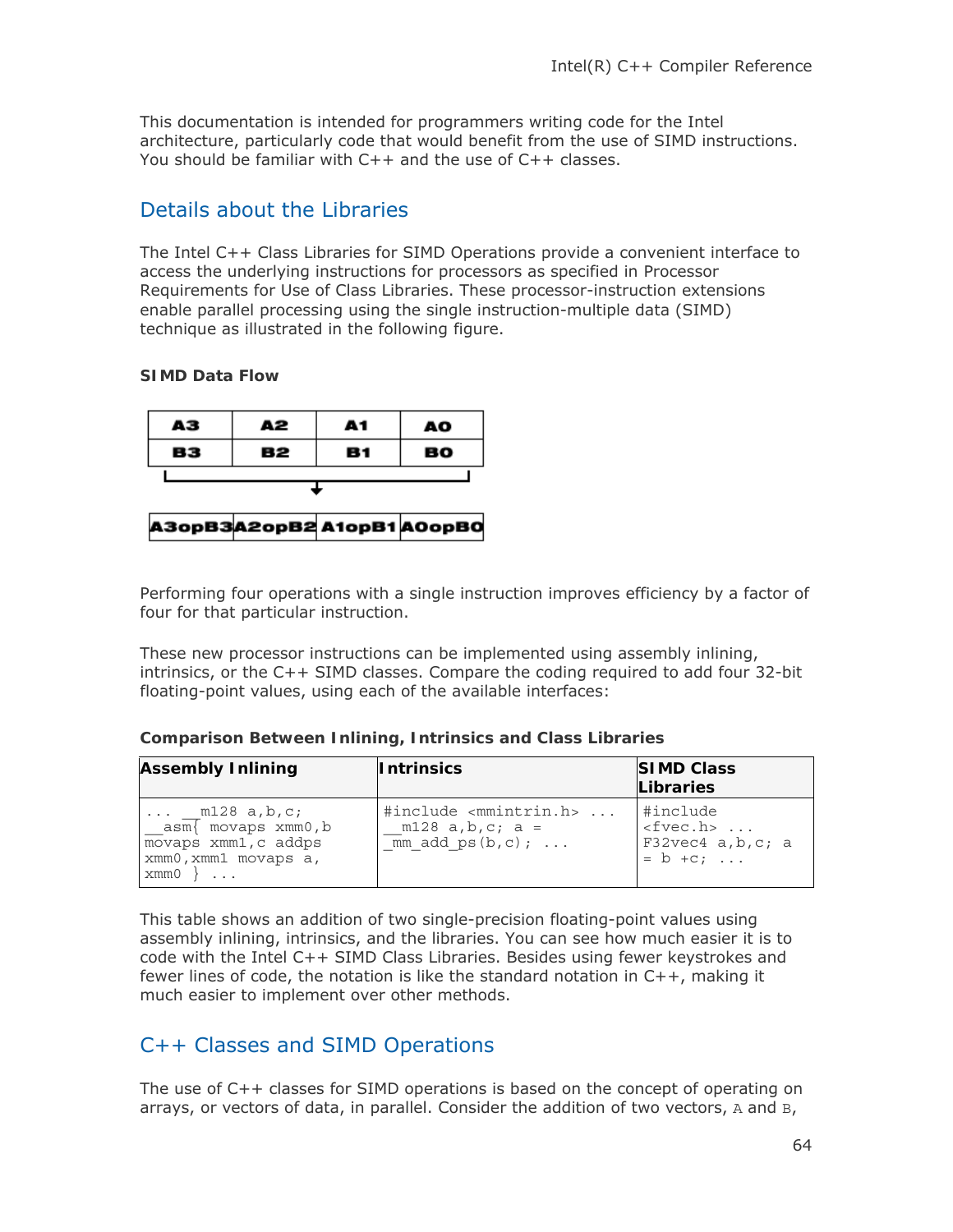where each vector contains four elements. Using the integer vector  $(Ivec)$  class, the elements A[i] and B[i] from each array are summed as shown in the following example.

## **Typical Method of Adding Elements Using a Loop**

short a[4], b[4], c[4]; for  $(i=0; i<4; i++)$  /\* needs four iterations \*/  $c[i] = a[i] + b[i]$ ; /\* returns  $c[0]$ ,  $c[1]$ ,  $c[2]$ ,  $c[3]$  \*/

The following example shows the same results using one operation with Ivec Classes.

## **SIMD Method of Adding Elements Using Ivec Classes**

```
sIs16vec4 ivecA, ivecB, ivec C; /*needs one iteration */ 
ivecC = ivecA + ivecB; /*returns ivecC0, ivecC1, ivecC2, ivecC3 */
```
## Available Classes

The Intel C++ SIMD classes provide parallelism, which is not easily implemented using typical mechanisms of C++. The following table shows how the Intel C++ SIMD classes use the classes and libraries.

| <b>Instruction Set</b>                       | <b>Class</b> | <b>SignednessData</b> | Type   |    | Size Elements Header | File   |
|----------------------------------------------|--------------|-----------------------|--------|----|----------------------|--------|
| MMX(TM) technology                           | I64vec1      | unspecified           | m64    | 64 | $\mathbf{1}$         | ivec.h |
|                                              | I32vec2      | unspecified           | int    | 32 | $\mathcal{P}$        | ivec.h |
|                                              | Is32vec2     | signed                | int    | 32 | 2                    | ivec.h |
|                                              | Iu32vec2     | unsigned              | int    | 32 | $\overline{2}$       | ivec.h |
|                                              | I16vec4      | unspecified           | short  | 16 | 4                    | ivec.h |
|                                              | Is16vec4     | signed                | short  | 16 | 4                    | ivec.h |
|                                              | Iu16vec4     | unsigned              | short  | 16 | 4                    | ivec.h |
|                                              | I8vec8       | unspecified           | char   | 8  | 8                    | ivec.h |
|                                              | Is8vec8      | signed                | char   | 8  | 8                    | ivec.h |
|                                              | Iu8vec8      | unsigned              | char   | 8  | 8                    | ivec.h |
| <b>Streaming SIMD</b><br>Extensions          | F32vec4      | signed                | float  | 32 | $\overline{4}$       | fvec.h |
|                                              | F32vec1      | signed                | float  | 32 | $\mathbf{1}$         | fvec.h |
| <b>Streaming SIMD</b><br><b>Extensions 2</b> | F64yec2      | signed                | double | 64 | $\overline{2}$       | dvec.h |

## **SIMD Vector Classes**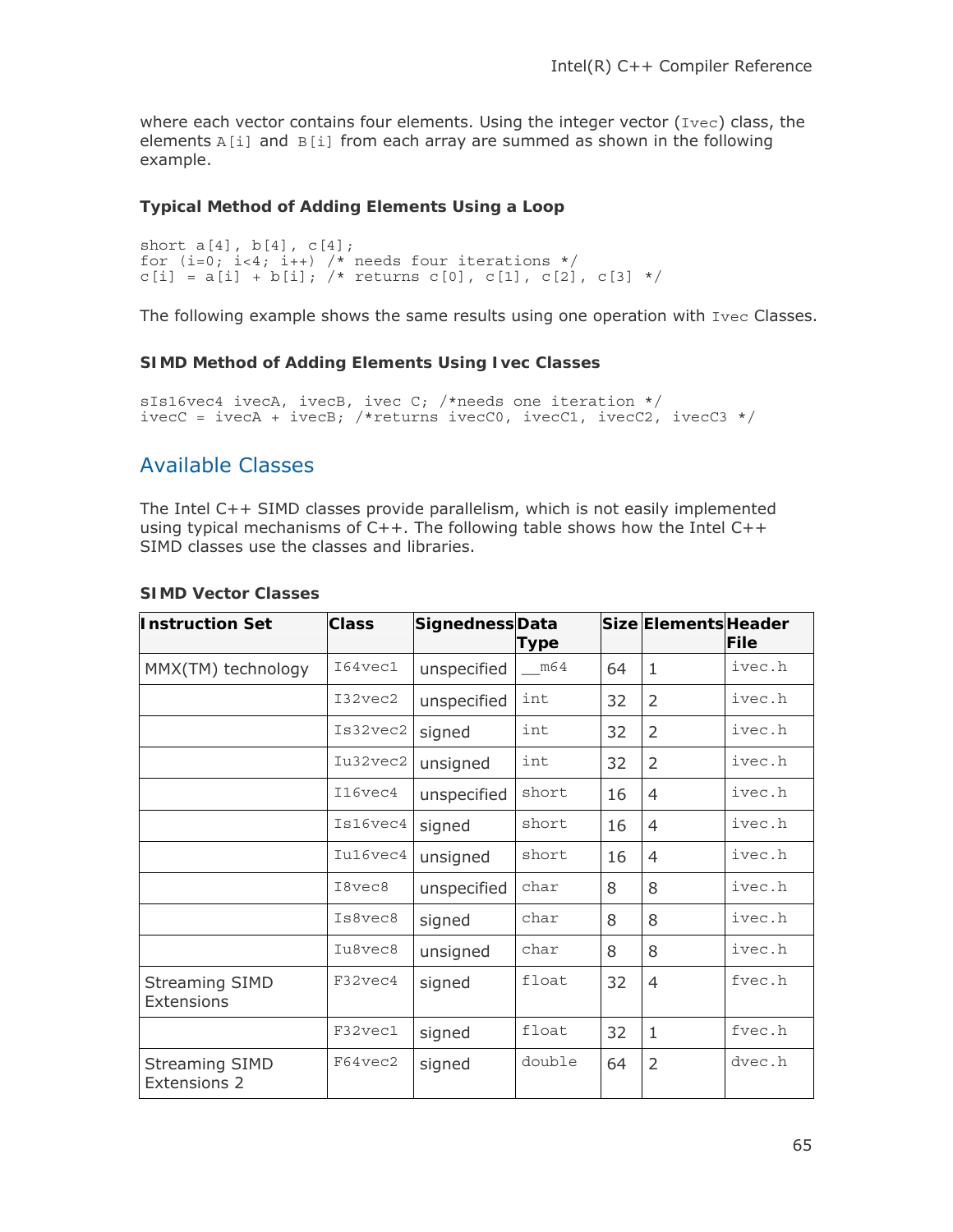| I128vec1 | unspecified | m128i       | 128 | $\mathbf{1}$   | dvec.h |
|----------|-------------|-------------|-----|----------------|--------|
| I64vec2  | unspecified | long<br>int | 64  | $\overline{4}$ | dvec.h |
| Is64vec2 | signed      | long<br>int | 64  | $\overline{4}$ | dvec.h |
| Iu64vec2 | unsigned    | long<br>int | 32  | $\overline{4}$ | dvec.h |
| I32vec4  | unspecified | int         | 32  | $\overline{4}$ | dvec.h |
| Is32vec4 | signed      | int         | 32  | $\overline{4}$ | dvec.h |
| Iu32vec4 | unsigned    | int         | 32  | $\overline{4}$ | dvec.h |
| I16vec8  | unspecified | int         | 16  | 8              | dvec.h |
| Is16vec8 | signed      | int         | 16  | 8              | dvec.h |
| Iu16vec8 | unsigned    | int         | 16  | 8              | dvec.h |
| I8vec16  | unspecified | char        | 8   | 16             | dvec.h |
| Is8vec16 | signed      | char        | 8   | 16             | dvec.h |
| Iu8vec16 | unsigned    | char        | 8   | 16             | dvec.h |

Most classes contain similar functionality for all data types and are represented by all available intrinsics. However, some capabilities do not translate from one data type to another without suffering from poor performance, and are therefore excluded from individual classes.

# **Note**

Intrinsics that take immediate values and cannot be expressed easily in classes are not implemented.

```
(For example, _mm_shuffle_ps, _mm_shuffle_pi16, _mm_extract_pi16, 
mm insert pi16).
```
# Access to Classes Using Header Files

The required class header files are installed in the include directory with the Intel® C++ Compiler. To enable the classes, use the #include directive in your program file as shown in the table that follows.

| <b>Instruction Set Extension</b>                       | Include Directive          |
|--------------------------------------------------------|----------------------------|
| MMX Technology                                         | #include <ivec.h></ivec.h> |
| <b>Streaming SIMD Extensions</b>                       | #include <fvec.h></fvec.h> |
| Streaming SIMD Extensions 2 #include <dvec.h></dvec.h> |                            |

## **Include Directives for Enabling Classes**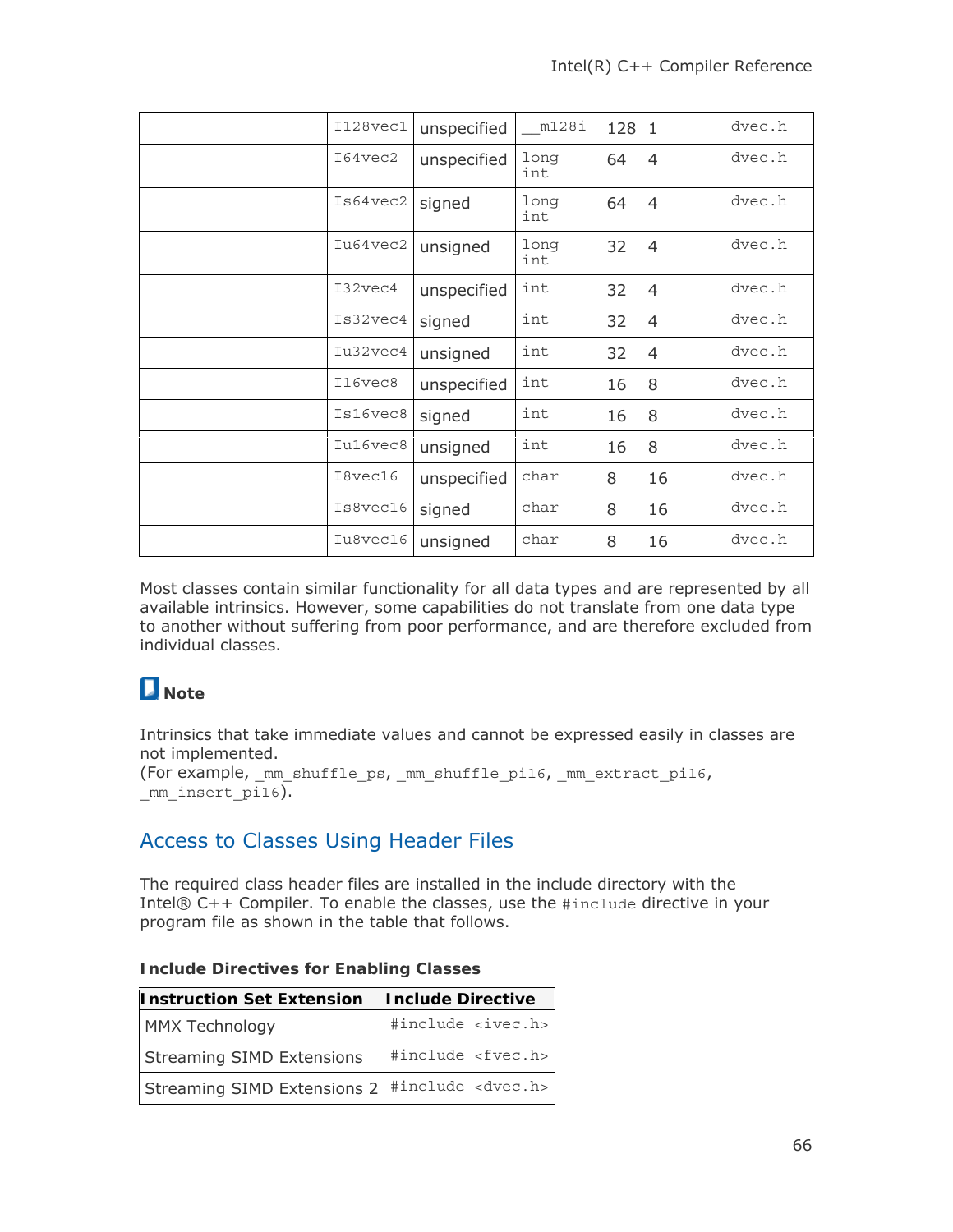Each succeeding file from the top down includes the preceding class. You only need to include fvec.h if you want to use both the Ivec and Fvec classes. Similarly, to use all the classes including those for the Streaming SIMD Extensions 2, you need only to include the dvec.h file.

## Usage Precautions

When using the C++ classes, you should follow some general guidelines. More detailed usage rules for each class are listed in Integer Vector Classes, and Floatingpoint Vector Classes.

## **Clear MMX Registers**

If you use both the Ivec and Fvec classes at the same time, your program could mix MMX instructions, called by Ivec classes, with Intel x87 architecture floating-point instructions, called by Fvec classes. Floating-point instructions exist in the following Fvec functions:

- fvec constructors
- debug functions (cout and element access)
- rsqrt\_nr

# **Note**

MMX registers are aliased on the floating-point registers, so you should clear the MMX state with the EMMS instruction intrinsic before issuing an x87 floating-point instruction, as in the following example.

| $\text{ivecA} = \text{ivecA}$ &<br>ivecB; | Ivec logical operation that uses MMX instructions              |
|-------------------------------------------|----------------------------------------------------------------|
| $empty()$ ;                               | clear state                                                    |
| $\text{cut} \ll \text{f32vec4a}$ ;        | F32vec4 operation that uses x87 floating-point<br>instructions |

# **Caution**

Failure to clear the MMX registers can result in incorrect execution or poor performance due to an incorrect register state.

## **Follow EMMS Instruction Guidelines**

Intel strongly recommends that you follow the guidelines for using the EMMS instruction. Refer to this topic before coding with the Ivec classes.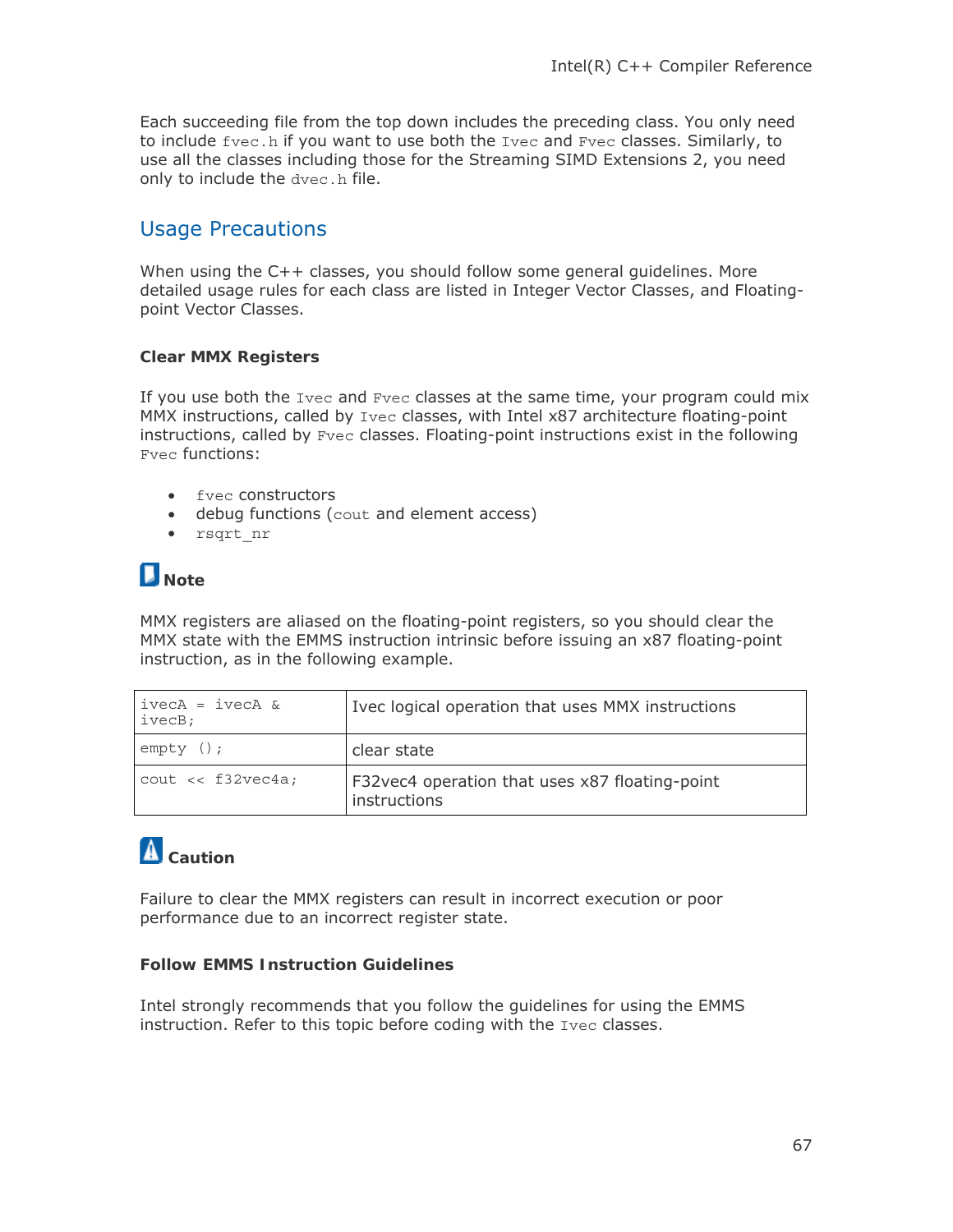# **Capabilities**

The fundamental capabilities of each C++ SIMD class include:

- computation
- horizontal data motion
- branch compression/elimination
- caching hints

Understanding each of these capabilities and how they interact is crucial to achieving desired results.

## **Computation**

The SIMD C++ classes contain vertical operator support for most arithmetic operations, including shifting and saturation.

Computation operations include:  $+$ ,  $-$ ,  $*$ ,  $/$ , reciprocal ( $\text{rep}$  and  $\text{rep}$   $\text{nr}$  ), square root (sqrt), reciprocal square root (rsqrt and rsqrt nr).

Operations rcp and rsqrt are new approximating instructions with very short latencies that produce results with at least 12 bits of accuracy. Operations  $\text{rcp}$  nr and rsqrt pr use software refining techniques to enhance the accuracy of the approximations, with a minimal impact on performance. (The " $n r$ " stands for Newton-Raphson, a mathematical technique for improving performance using an approximate result.)

## **Horizontal Data Support**

The C++ SIMD classes provide horizontal support for some arithmetic operations. The term "horizontal" indicates computation across the elements of one vector, as opposed to the vertical, element-by-element operations on two different vectors.

The add horizontal, unpack low and pack sat functions are examples of horizontal data support. This support enables certain algorithms that cannot exploit the full potential of SIMD instructions.

Shuffle intrinsics are another example of horizontal data flow. Shuffle intrinsics are not expressed in the C++ classes due to their immediate arguments. However, the  $C++$  class implementation enables you to mix shuffle intrinsics with the other  $C++$ functions. For example:

```
F32vec4 fveca, fvecb, fvecd; 
fveca += fvecb;
fvecd = mm shuffle ps(fveca, fvecb, 0);
```
Typically every instruction with horizontal data flow contains some inefficiency in the implementation. If possible, implement your algorithms without using the horizontal capabilities.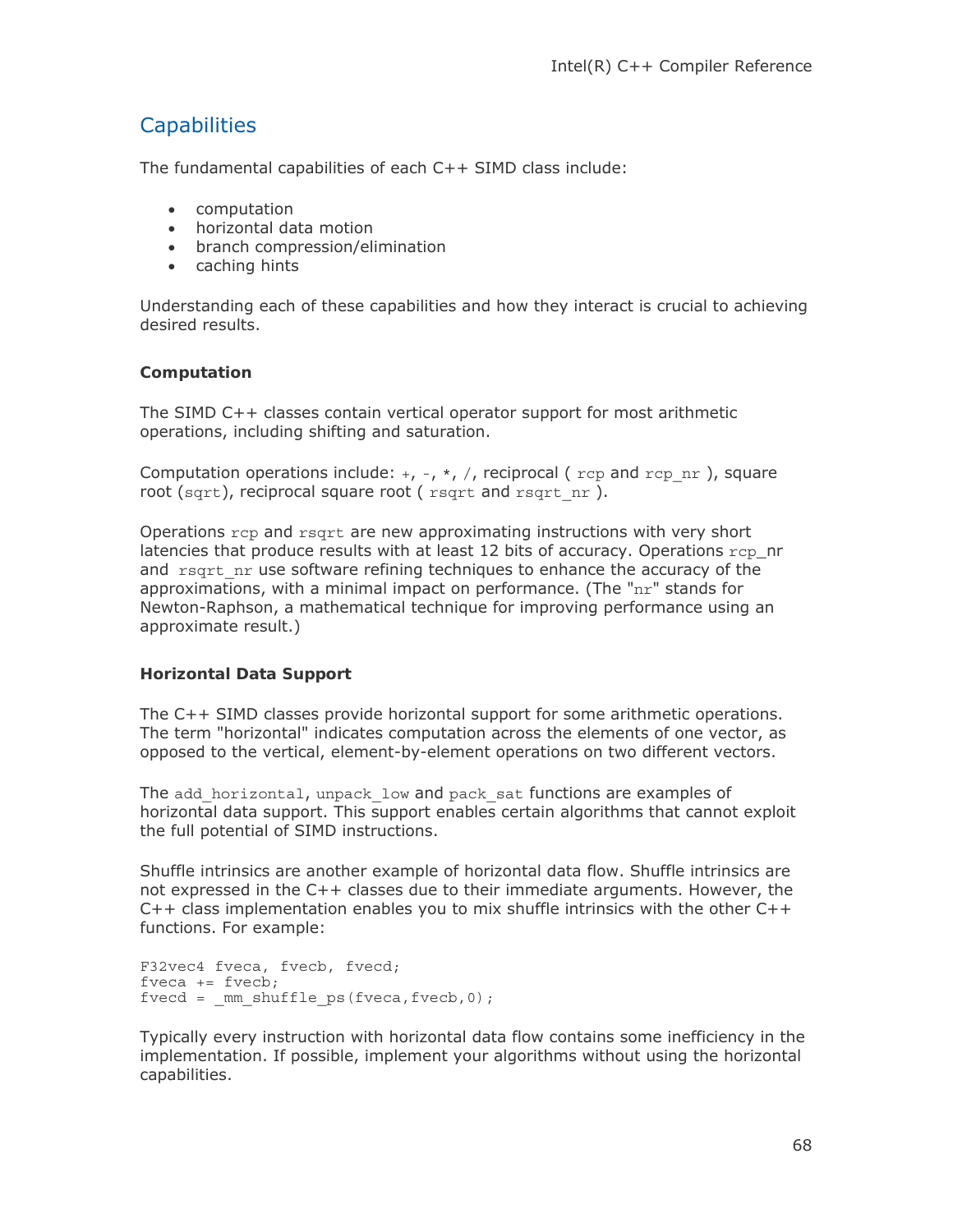## **Branch Compression/Elimination**

Branching in SIMD architectures can be complicated and expensive, possibly resulting in poor predictability and code expansion. The SIMD C++ classes provide functions to eliminate branches, using logical operations, max and min functions, conditional selects, and compares. Consider the following example:

short  $a[4]$ ,  $b[4]$ ,  $c[4]$ ; for  $(i=0; i<4; i++)$  $c[i] = a[i] > b[i]$  ?  $a[i] : b[i]$ ;

This operation is independent of the value of  $\pm$ . For each  $\pm$ , the result could be either A or B depending on the actual values. A simple way of removing the branch altogether is to use the select gt function, as follows:

```
Is16vec4 a, b, c 
c = select qt(a, b, a, b)
```
## **Caching Hints**

Streaming SIMD Extensions provide prefetching and streaming hints. Prefetching data can minimize the effects of memory latency. Streaming hints allow you to indicate that certain data should not be cached. This results in higher performance for data that should be cached.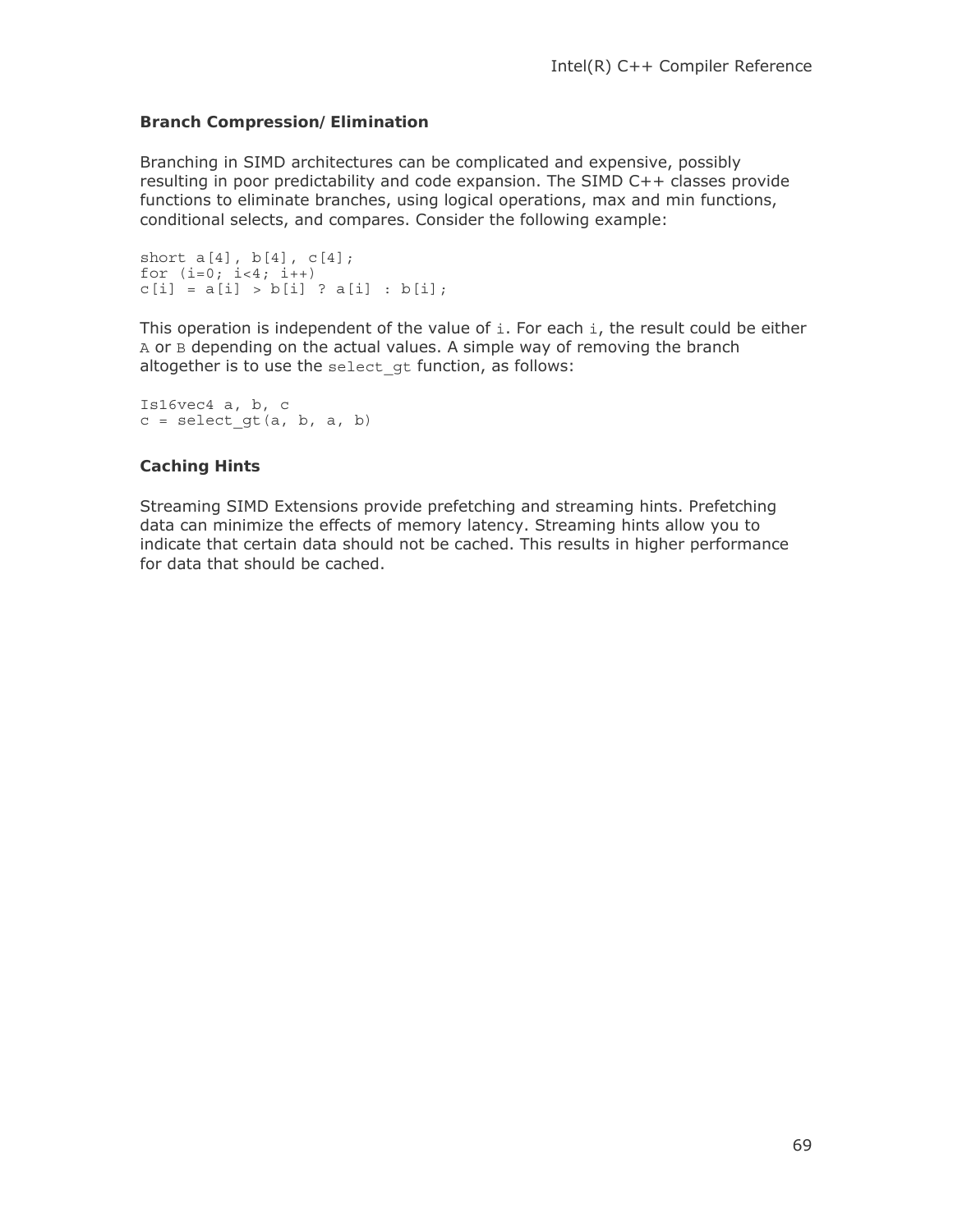# Integer Vector Classes

The Ivec classes provide an interface to SIMD processing using integer vectors of various sizes. The class hierarchy is represented in the following figure.

## **Ivec Class Hierarchy**



The  $M64$  and  $M128$  classes define the  $_{\text{mg}}$  and  $_{\text{m128i}}$  data types from which the rest of the Ivec classes are derived. The first generation of child classes are derived based solely on bit sizes of 128, 64, 32, 16, and 8 respectively for the I128vec1, I64vec1, 164vec2, I32vec2, I32vec4, I16vec4, I16vec8, I8vec16, and I8vec8 classes. The latter seven of the these classes require specification of signedness and saturation.

# **Caution**

Do not intermix the M64 and M128 data types. You will get unexpected behavior if you do.

The signedness is indicated by the  $s$  and  $u$  in the class names:

Is64vec2 Iu64vec2 Is32vec4 Iu32vec4 Is16vec8 Iu16vec8 Is8vec16 Iu8vec16 Is32vec2 Iu32vec2 Is16vec4 Iu16vec4 Is8vec8 Iu8vec8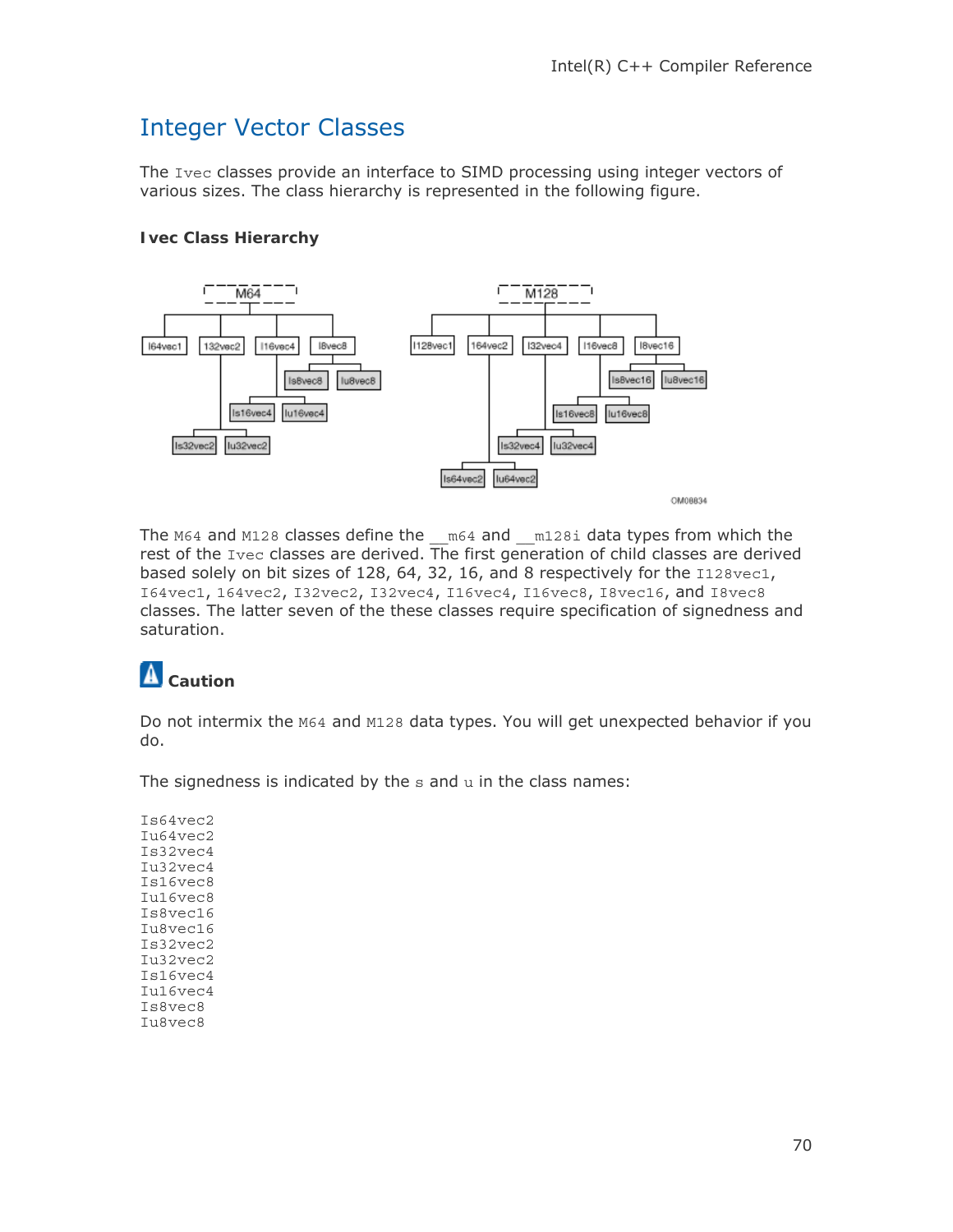# Terms, Conventions, and Syntax

The following are special terms and syntax used in this chapter to describe functionality of the classes with respect to their associated operations.

# Ivec Class Syntax Conventions

The name of each class denotes the data type, signedness, bit size, number of elements using the following generic format:

<type><signedness><bits>vec<elements>

```
{F | I} { s | u } { 64 | 32 | 16 | 8} vec { 8 | 4 | 2 | 1 }
```
where

| type     | indicates floating point $(F)$ or integer $(I)$                                                                                                                                                                                          |
|----------|------------------------------------------------------------------------------------------------------------------------------------------------------------------------------------------------------------------------------------------|
|          | signedness   indicates signed $( s )$ or unsigned $( u )$ . For the Ivec class, leaving this<br>field blank indicates an intermediate class. There are no unsigned<br>Fvec classes, therefore for the Fvec classes, this field is blank. |
| bits     | specifies the number of bits per element                                                                                                                                                                                                 |
| elements | specifies the number of elements                                                                                                                                                                                                         |

## Special Terms and Conventions

The following terms are used to define the functionality and characteristics of the classes and operations defined in this manual.

- **Nearest Common Ancestor** -- This is the intermediate or parent class of two classes of the same size. For example, the nearest common ancestor of Iu8vec8 and Is8vec8 is I8vec8. Also, the nearest common ancestor between Iu8vec8 and I16vec4 is M64.
- **Casting** -- Changes the data type from one class to another. When an operation uses different data types as operands, the return value of the operation must be assigned to a single data type. Therefore, one or more of the data types must be converted to a required data type. This conversion is known as a typecast. Sometimes, typecasting is automatic, other times you must use special syntax to explicitly typecast it yourself.
- **Operator Overloading** -- This is the ability to use various operators on the same user-defined data type of a given class. Once you declare a variable, you can add, subtract, multiply, and perform a range of operations. Each family of classes accepts a specified range of operators, and must comply by rules and restrictions regarding typecasting and operator overloading as defined in the header files. The following table shows the notation used in this documention to address typecasting, operator overloading, and other rules.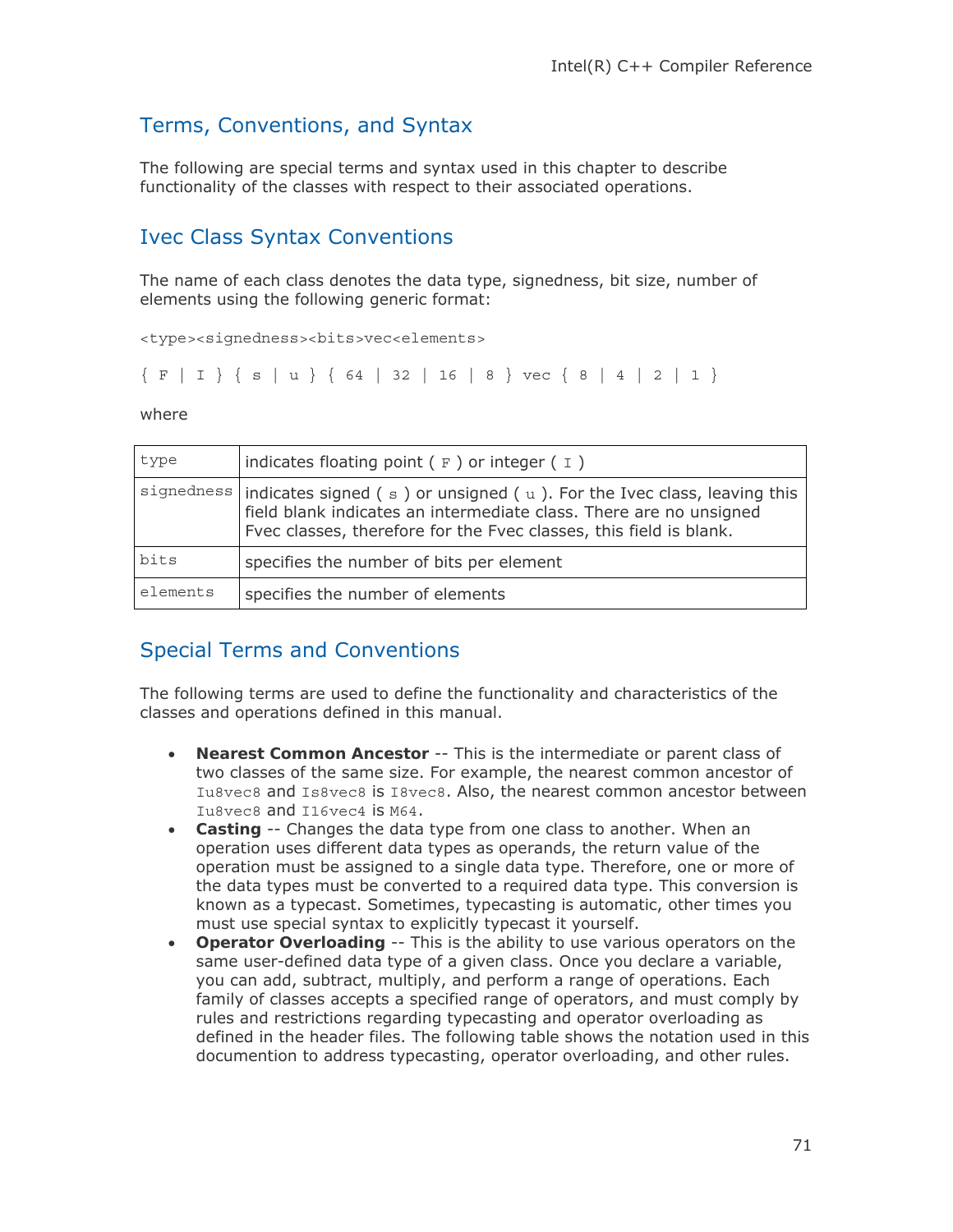| <b>Class Name</b>      | <b>Description</b>                     |
|------------------------|----------------------------------------|
| $I[s u] [N]$ vec $[N]$ | Any value except I128vec1 nor I64vec1  |
| I64vec1                | m64 data type                          |
| $I[s u] 64$ vec2       | two 64-bit values of any signedness    |
| $I[s u]32$ vec4        | four 32-bit values of any signedness   |
| $I[s u]$ 8vec16        | eight 16-bit values of any signedness  |
| $I[s u] 16$ vec8       | sixteen 8-bit values of any signedness |
| $I[s u]$ 32vec2        | two 32-bit values of any signedness    |
| $I[s u] 16$ vec4       | four 16-bit values of any signedness   |
| $I[s u]$ 8 vec 8       | eight 8-bit values of any signedness   |

## **Class Syntax Notation Conventions**

## Rules for Operators

To use operators with the Ivec classes you must use one of the following three syntax conventions:

[ Ivec Class ] R = [ Ivec Class ] A [ operator ] [ Ivec Class ] B

**Example 1:**  $I64 \text{vec1}$  R =  $I64 \text{vec1}$  A &  $I64 \text{vec1}$  B;

[ Ivec Class ] R = [ operator ] ([ Ivec Class ] A, [ Ivec Class ] B)

**Example 2:** I64vec1  $R =$  andnot (I64vec1 A, I64vec1 B);

[ Ivec Class ] R [ operator ]= [ Ivec Class ] A

**Example 3:** I64vec1 R &= I64vec1 A;

[ operator ]an operator (for example,  $\&$ ,  $\vert$ , or  $\wedge$  )

[ Ivec Class ] an Ivec class

R, A, B variables declared using the pertinent Ivec classes

The table that follows shows automatic and explicit sign and size typecasting. "Explicit" means that it is illegal to mix different types without an explicit typecasting. "Automatic" means that you can mix types freely and the compiler will do the typecasting for you.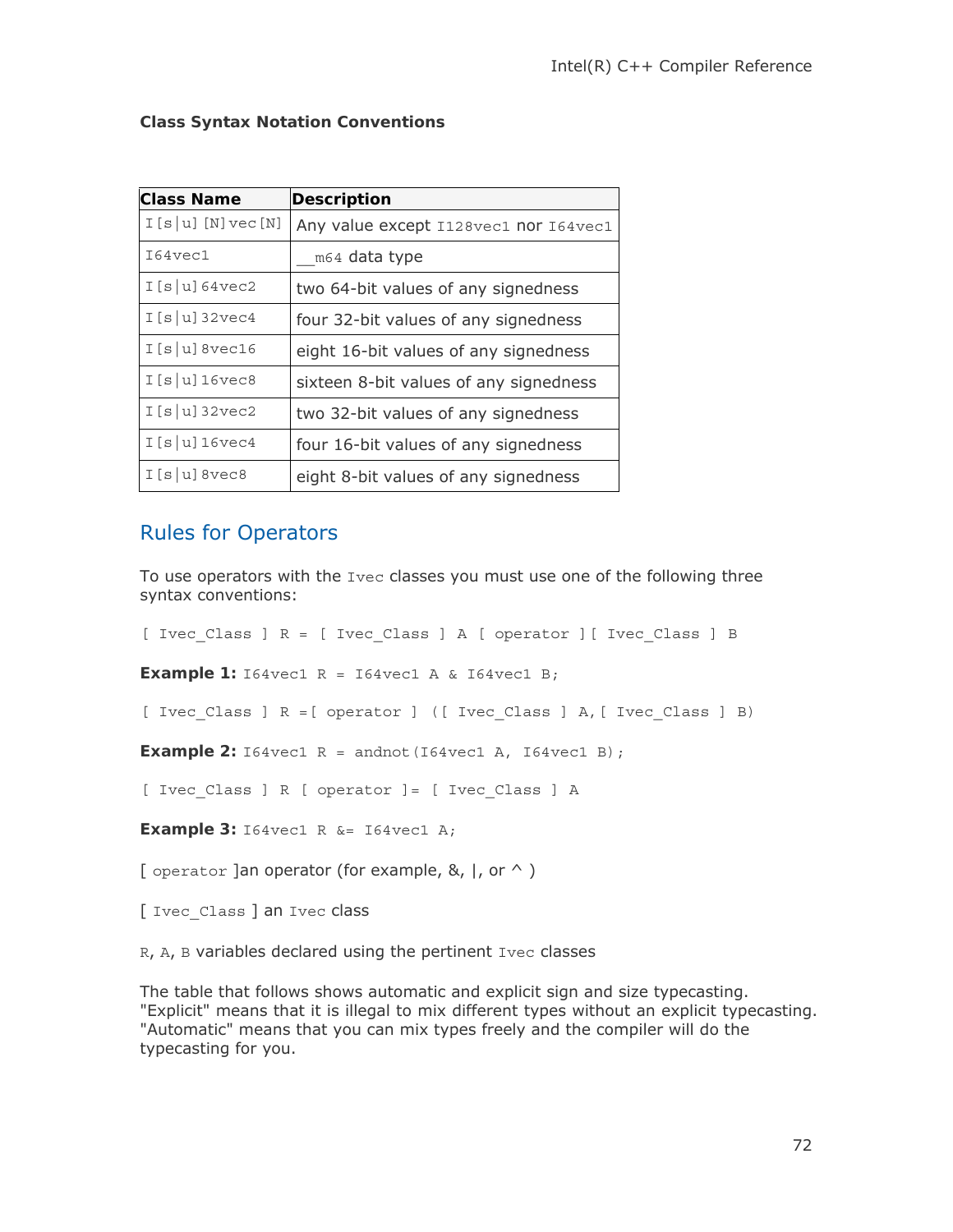| <b>Operators</b>            | Sign<br>Typecasting | Size<br>Typecasting    | <b>Other Typecasting Requirements</b>                                                                                              |
|-----------------------------|---------------------|------------------------|------------------------------------------------------------------------------------------------------------------------------------|
| Assignment                  | N/A                 | N/A                    | N/A                                                                                                                                |
| Logical                     | Automatic           | Automatic<br>(to left) | Explicit typecasting is required for<br>different types used in non-logical<br>expressions on the right side of the<br>assignment. |
| Addition and<br>Subtraction | Automatic           | Explicit               | N/A                                                                                                                                |
| Multiplication              | Automatic           | Explicit               | N/A                                                                                                                                |
| Shift                       | Automatic           | Explicit               | Casting Required to ensure<br>arithmetic shift.                                                                                    |
| Compare                     | Automatic           | Explicit               | Explicit casting is required for signed<br>classes for the less-than or greater-<br>than operations.                               |
| Conditional<br>Select       | Automatic           | Explicit               | Explicit casting is required for signed<br>classes for less-than or greater-than<br>operations.                                    |

## **Summary of Rules Major Operators**

# Data Declaration and Initialization

The following table shows literal examples of constructor declarations and data type initialization for all class sizes. All values are initialized with the most significant element on the left and the least significant to the right.

| Operation               | <b>Class</b> | <b>Syntax</b>                                                                                                                       |
|-------------------------|--------------|-------------------------------------------------------------------------------------------------------------------------------------|
| Declaration             | M128         | I128vec1 A; Iu8vec16 A;                                                                                                             |
| Declaration             | M64          | I64vec1 A; Iu8vec16 A;                                                                                                              |
| m128<br>Initialization  | M128         | $I128$ vec1 A( m128 m); Iu16vec8( m128 m);                                                                                          |
| m64 Initialization      | M64          | $I64$ vec $1 A($ m64 m); Iu8vec8 A(m64 m);                                                                                          |
| int64<br>Initialization | M64          | $I64$ vec $I A = int64$ m; Iu8vec8 A = int64 m;                                                                                     |
| int i Initialization    | M64          | $I64$ vec1 A = int i; Iu8vec8 A = int i;                                                                                            |
| int initialization      |              | I32vec2   I32vec2 A(int A1, int A0);<br>Is32vec2 A(signed int A1, signed int A0);<br>Iu32vec2 A (unsigned int A1, unsigned int A0); |
| int Initialization      |              | I32vec4   I32vec4 A (short A3, short A2, short A1, short<br>$A0$ );<br>Is32vec4 A(signed short A3, , signed short                   |

**Declaration and Initialization Data Types for Ivec Classes**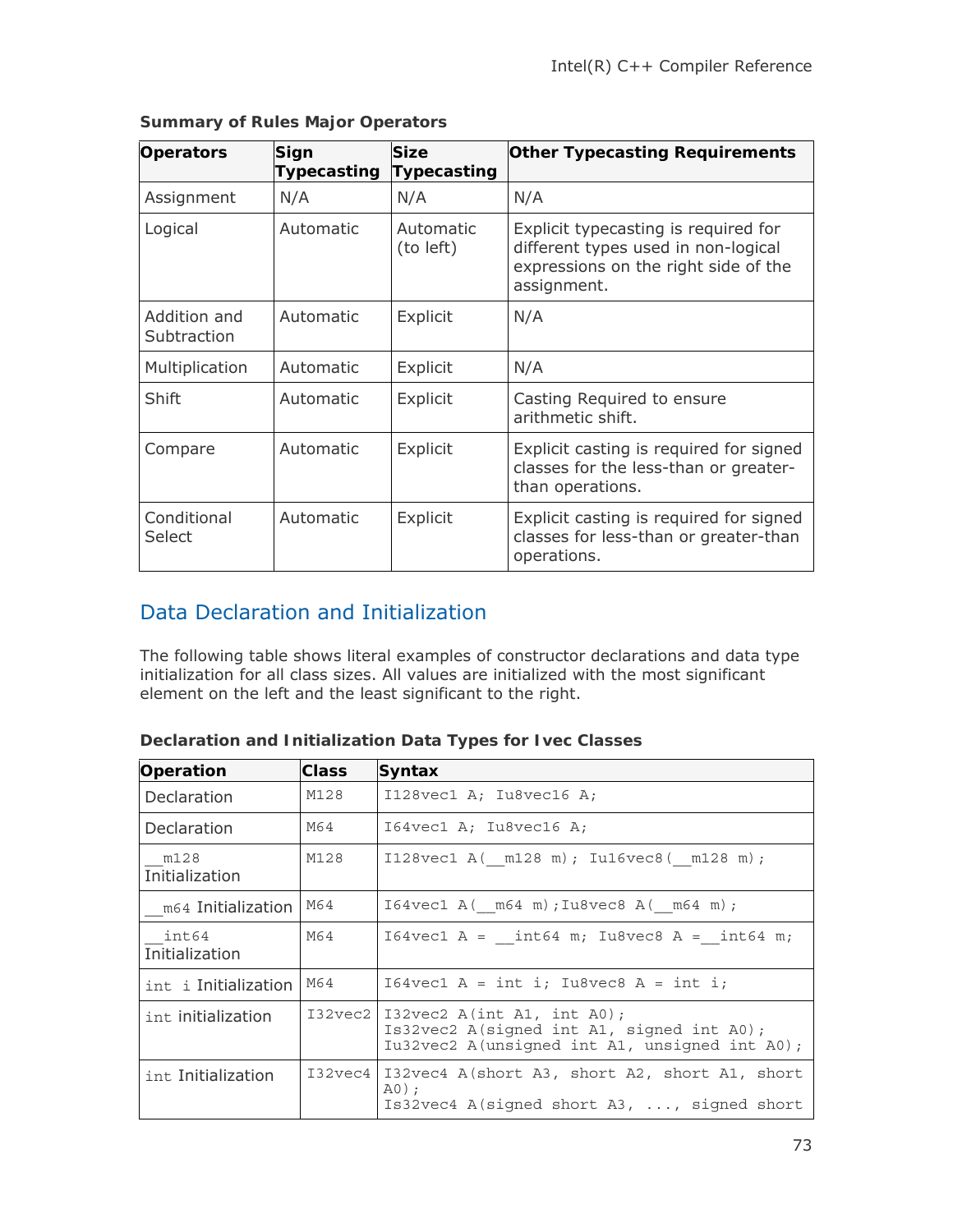|                             |        | $A0$ ):<br>Iu32vec4 A (unsigned short A3, , unsigned<br>short A0);                                                                                                                          |
|-----------------------------|--------|---------------------------------------------------------------------------------------------------------------------------------------------------------------------------------------------|
| short int<br>Initialization |        | I16vec4 I16vec4 A (short A3, short A2, short A1, short<br>$A0$ );<br>Is16vec4 A(signed short A3, , signed short<br>$A0$ );<br>Iu16vec4 A (unsigned short A3, , unsigned<br>short A0);       |
| short int<br>Initialization |        | I16vec8 I16vec8 A (short A7, short A6, , short A1,<br>$short$ AO) $:$<br>Is16 vec8 A(signed A7, $\ldots$ , signed short A0);<br>Iu16vec8 A(unsigned short A7, , unsigned<br>$short$ AO) $:$ |
| char<br>Initialization      | I8vec8 | I8vec8 A(char A7, char A6, $\ldots$ , char A1, char<br>$A0$ );<br>Is8vec8 A(signed char A7, , signed char<br>$A0$ );<br>Iu8vec8 A (unsigned char $A7, \ldots$ , unsigned<br>$char A0$ :     |
| char<br>Initialization      |        | $I8vec16$   $I8vec16$ A(char A15, , char A0);<br>Is8vec16 A(signed char A15, , signed char<br>$A0$ );<br>Iu8vec16 A (unsigned char A15, , unsigned<br>char A0);                             |

## Assignment Operator

Any Ivec object can be assigned to any other Ivec object; conversion on assignment from one Ivec object to another is automatic.

## **Assignment Operator Examples**

Is16vec4 A; Is8vec8 B; I64vec1 C;  $A = B$ ; /\* assign Is8vec8 to Is16vec4 \*/ B = C;  $/*$  assign I64vec1 to Is8vec8 \*/ B = A & C;  $/*$  assign M64 result of '&' to Is8vec8 \*/

# Logical Operators

The logical operators use the symbols and intrinsics listed in the following table.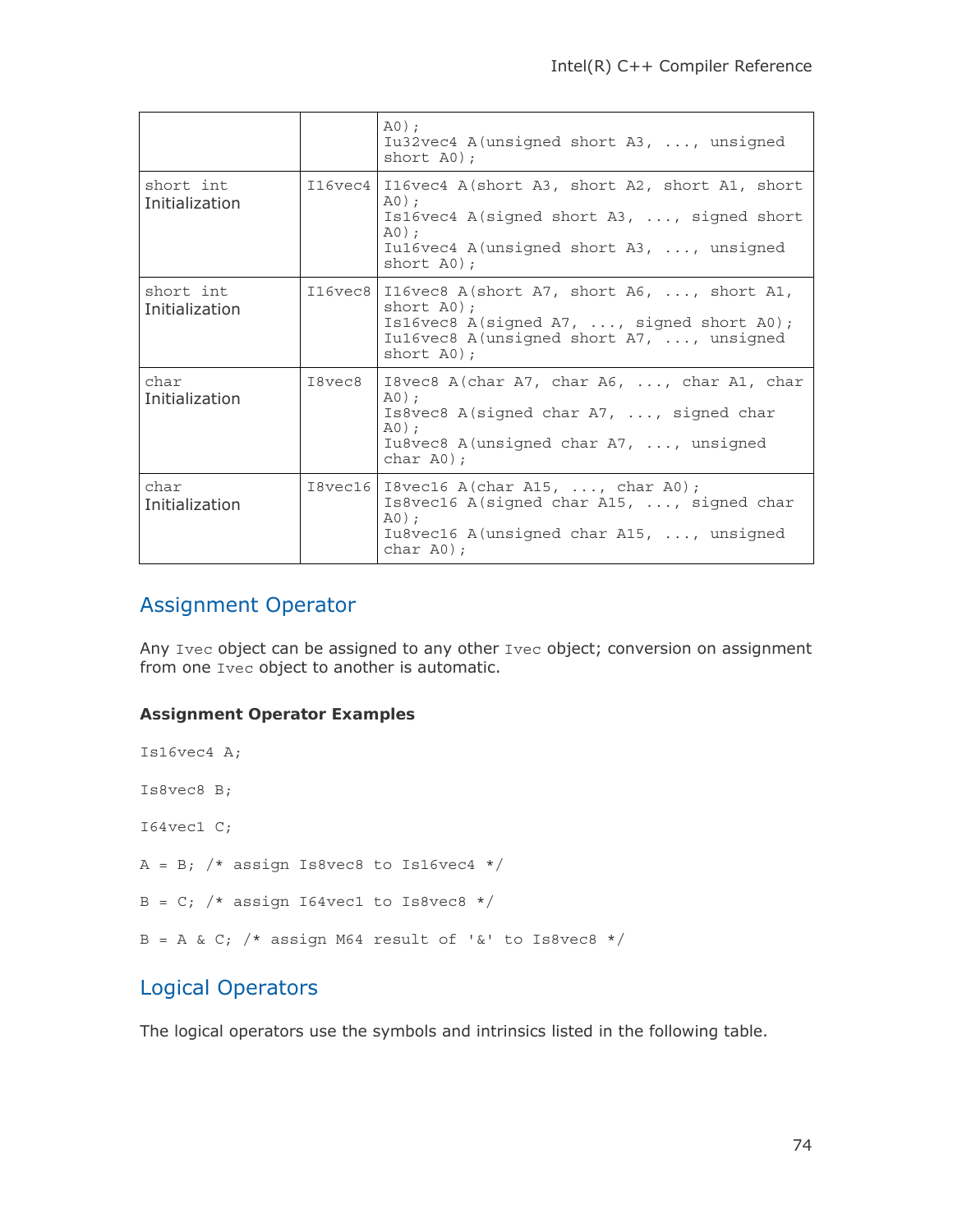| <b>Bitwise</b> |          |                          | Operator Symbols Syntax Usage |                    | Corresponding                                          |
|----------------|----------|--------------------------|-------------------------------|--------------------|--------------------------------------------------------|
| Operation      |          | Standardw/assignStandard |                               | w/assign Intrinsic |                                                        |
| <b>AND</b>     | &        | $\&=$                    | $R = A & B$                   | $R$ &= A           | _mm_and si64<br>$m$ and $\sin 128$                     |
| <b>OR</b>      |          | $=$                      | $R = A \mid B$                | $R \mid = A$       | mm and si64<br>$\overline{mm}$ and $\overline{s}$ i128 |
| <b>XOR</b>     | $\wedge$ | $\wedge$ $=$             | $R = A^{\wedge}B$             | $R^{\wedge} = A$   | mm and si64<br>mm and si128                            |
| <b>ANDNOT</b>  | andnot   | N/A                      | $R = A$<br>andnot B           | N/A                | mm and si64<br>$mm$ and $sl128$                        |

## **Logical Operators and Miscellaneous Exceptions.**

A and B converted to M64. Result assigned to Iu8vec8.

I64vec1 A;

Is8vec8 B;

Iu8vec8 C;

 $C = A & E$  B;

Same size and signedness operators return the nearest common ancestor.

I32vec2 R = Is32vec2 A  $^{\wedge}$  Iu32vec2 B;

A&B returns M64, which is cast to Iu8vec8.

 $C = Iu8vec8(A&B) + C;$ 

When  $A$  and  $B$  are of the same class, they return the same type. When  $A$  and  $B$  are of different classes, the return value is the return type of the nearest common ancestor.

The logical operator returns values for combinations of classes, listed in the following tables, apply when A and B are of different classes.

|                                  |  |           | Return (R) AND OR XOR NAND A Operand                                   | <b>B</b> Operand |
|----------------------------------|--|-----------|------------------------------------------------------------------------|------------------|
| $I64$ vec $1 R$ $8$              |  | $\lambda$ | andnot $I[s u] 64 \text{vec2 A} I[s u] 64 \text{vec2 B}$               |                  |
| $I64$ vec $2 R$ <sub>&amp;</sub> |  | $\sim$    | andnot $\left I[s u]\right $ 64 vec2 A $\left I[s u]\right $ 64 vec2 B |                  |
| $I32vec2$ R $\&$                 |  | $\wedge$  | andnot $I[s u]$ 32vec2 A $I[s u]$ 32vec2 B                             |                  |
| $I32vec4$ R $\&$                 |  | $\wedge$  | andnot $I[s u]$ 32vec4 A $I[s u]$ 32vec4 B                             |                  |
| $I16vec4$ R $\&$                 |  | $\wedge$  | andnot $\boxed{I[s u] 16$ vec $4$ A $\boxed{I[s u] 16$ vec $4$ B       |                  |
| $I16$ vec8 R $\alpha$            |  | $\lambda$ | andnot $I[s u]16$ vec8 A $I[s u]16$ vec8 B                             |                  |

**Ivec Logical Operator Overloading**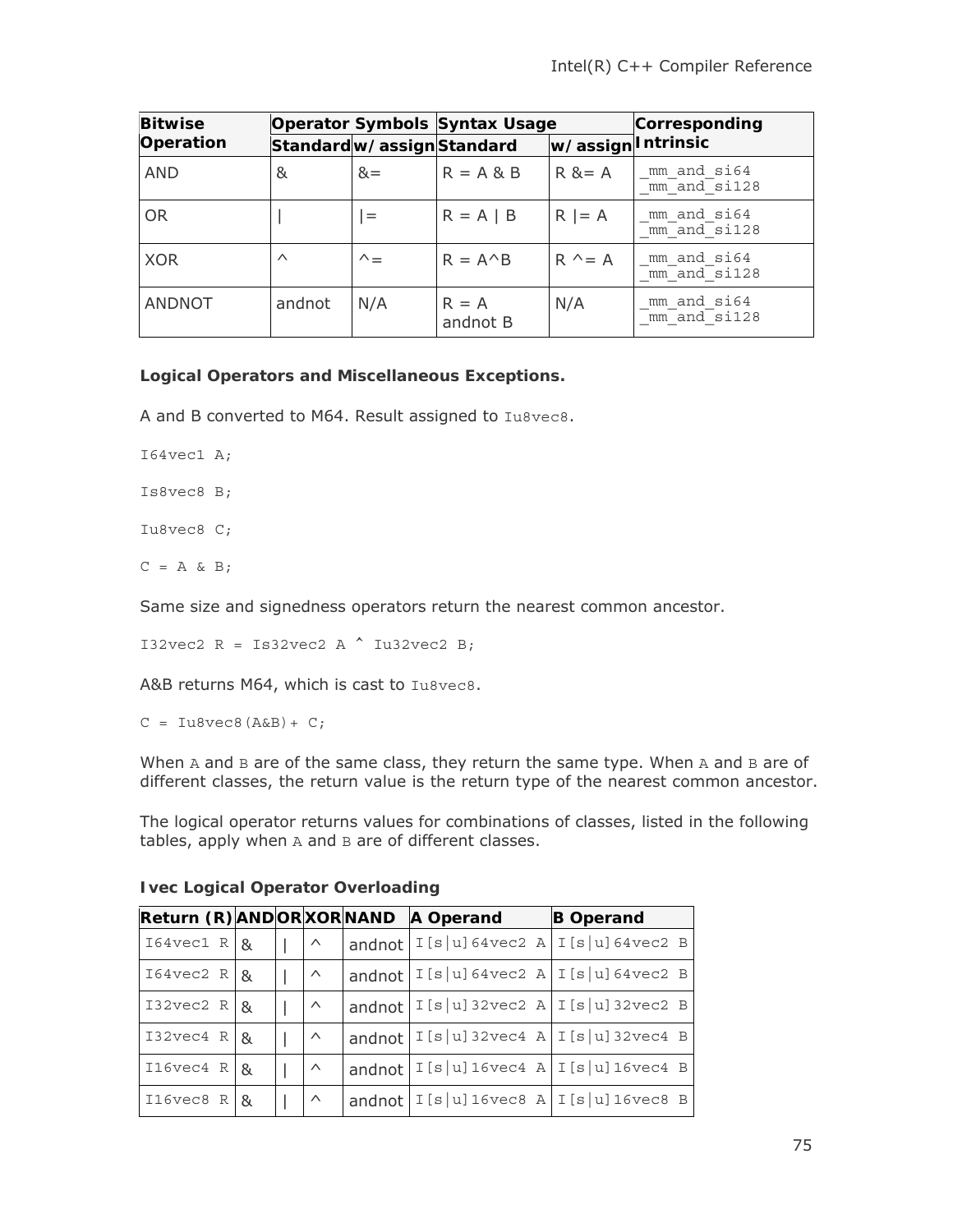|  |  | $ I8 \vee c16 R 8$     ^  andnot  I[s u] 8vec16 A   I[s u] 8vec16 B |  |
|--|--|---------------------------------------------------------------------|--|

For logical operators with assignment, the return value of  $R$  is always the same data type as the pre-declared value of R as listed in the table that follows.

|                   | Return TypeLeft Side (R) |       |     |             | <b>ANDOR XORRight Side (Any Ivec Type)</b> |
|-------------------|--------------------------|-------|-----|-------------|--------------------------------------------|
| I128vec1          | I128vec1 R               | $8 =$ | $=$ |             | $\wedge$ =   I [s   u] [N] vec [N] A;      |
| I64vec1           | 164 vec1 R               | $8 =$ | $=$ | $\wedge$ =  | $I[s u] [N]$ vec $[N]$ A;                  |
| I64vec2           | 164 vec2 R               | $8 =$ | $=$ |             | $\lambda$ = $[I[s u][N]$ vec [N] A;        |
| I[x]32vec4        | $I[x]$ 32vec4 R          | $&=$  | $=$ |             | $\lambda$ = $[I[s u][N]$ vec [N] A;        |
| $I[x]32$ vec $2$  | I[x]32vec2 R             | $&=$  | $=$ |             | $\lambda$ = $[I[s u][N]$ vec [N] A;        |
| $I[x] 16$ vec8    | $I[x] 16$ vec8 R         | $&=$  | $=$ | $\wedge$ =  | $I[s u] [N]$ vec [N] A;                    |
| $I[x] 16$ vec $4$ | $I[x] 16$ vec $4$ R      | $&=$  | $=$ |             | $\lambda$ = $[I[s u][N]$ vec [N] A;        |
| $I[x] 8$ vec16    | $I[x]$ 8 vec $16$ R      | $&=$  | $=$ |             | $\wedge$ = $[I[s u][N]$ vec [N] A;         |
| $I[x] 8$ vec $8$  | $I[x] 8$ vec $8R$        | $&=$  | $=$ | $\lambda =$ | $I[s u] [N]$ vec $[N]$ A;                  |

**Ivec Logical Operator Overloading with Assignment** 

# Addition and Subtraction Operators

The addition and subtraction operators return the class of the nearest common ancestor when the right-side operands are of different signs. The following code provides examples of usage and miscellaneous exceptions.

## **Syntax Usage for Addition and Subtraction Operators**

Return nearest common ancestor type, I16vec4.

Is16vec4 A;

Iu16vec4 B;

I16vec4 C;

 $C = A + B;$ 

Returns type left-hand operand type.

Is16vec4 A;

Iu16vec4 B;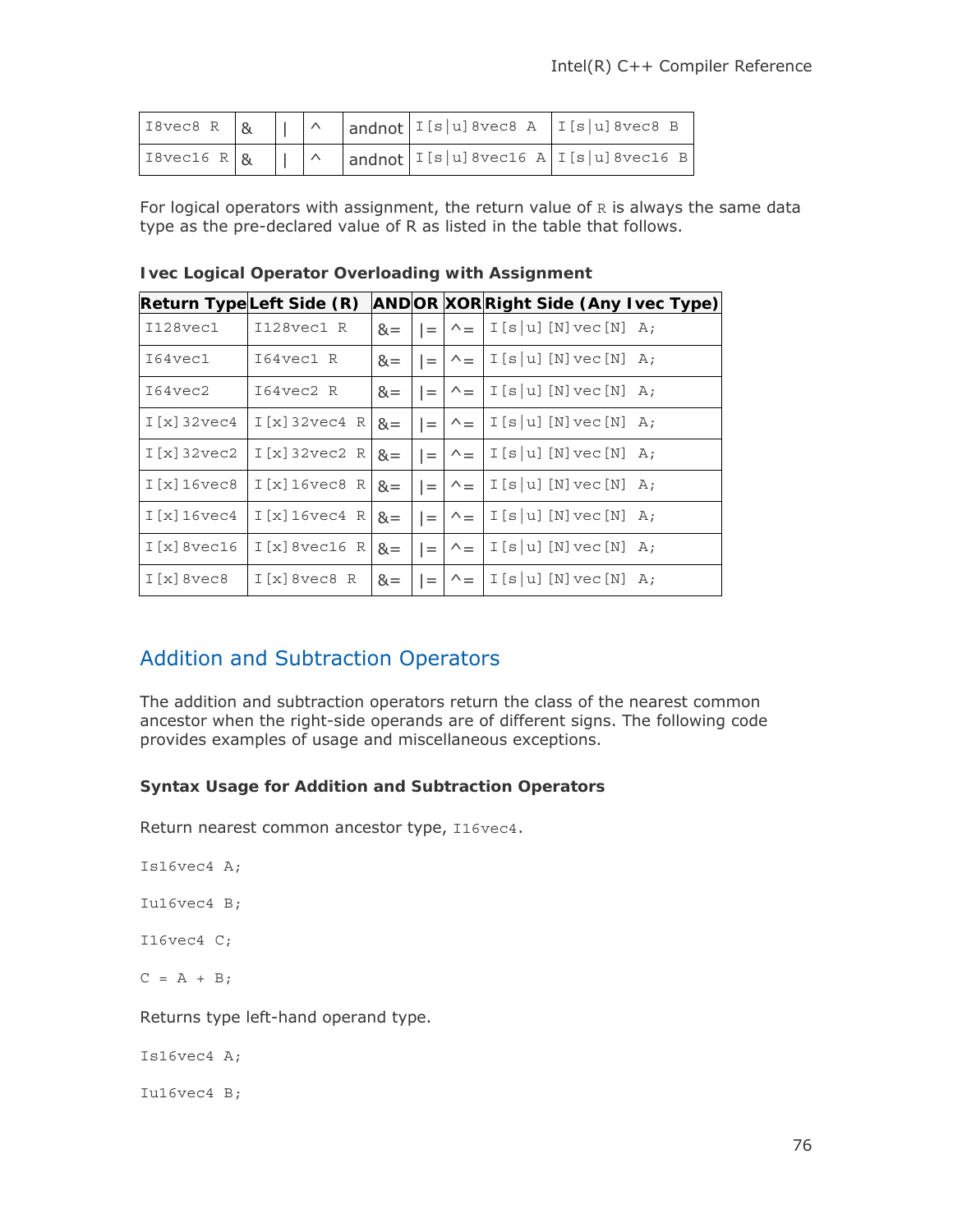A  $+= B;$ 

 $B - = A;$ 

Explicitly convert B to Is16vec4.

Is16vec4 A,C;

Iu32vec24 B;

 $C = A + C;$ 

 $C = A + (Is16vec4)B;$ 

| <b>Operation</b> | <b>Symbols</b> Syntax |                          | Corresponding Intrinsics                                                                                |
|------------------|-----------------------|--------------------------|---------------------------------------------------------------------------------------------------------|
| Addition         | $\pm$<br>$+=$         | $R = A + B$<br>$R + = A$ | mm add epi64<br>mm add epi32<br>mm add epi16<br>mm add epi8<br>mm add pi32<br>mm add pi16<br>mm add pi8 |
| Subtraction      |                       | $R = A - B$<br>$R - A$   | mm sub epi64<br>mm sub epi32<br>mm sub epi16<br>mm sub epi8<br>mm sub pi32<br>mm sub pi16<br>mm sub pi8 |

#### **Addition and Subtraction Operators with Corresponding Intrinsics**

The following table lists addition and subtraction return values for combinations of classes when the right side operands are of different signedness. The two operands must be the same size, otherwise you must explicitly indicate the typecasting.

| Return Value Available Operators Right Side Operands |        |            |                    |                                             |  |  |  |
|------------------------------------------------------|--------|------------|--------------------|---------------------------------------------|--|--|--|
| R                                                    | Add    | <b>Sub</b> | A                  |                                             |  |  |  |
| I64vec2 R                                            | $^{+}$ |            |                    | $I[s u] 64$ vec2 A $I[s u] 64$ vec2 B       |  |  |  |
| I32vec4 R                                            | $^{+}$ |            |                    | $I[s u]$ 32vec4 A $I[s u]$ 32vec4 B         |  |  |  |
| I32vec2 R                                            | $\pm$  |            |                    | $I[s u]$ 32vec2 A $I[s u]$ 32vec2 B         |  |  |  |
| I16yec8 R                                            | $\pm$  |            |                    | $I[s u]$ 16vec8 A $I[s u]$ 16vec8 B         |  |  |  |
| I16vec4 R                                            | $\pm$  |            |                    | $I[s u] 16$ vec $4$ A $I[s u] 16$ vec $4$ B |  |  |  |
| I8vec8 R                                             | $\pm$  |            | $I[s u]$ 8 vec 8 A | $I[s u]$ 8vec8 B                            |  |  |  |
| I8vec16 R                                            | $\pm$  |            | $I[s u]$ 8vec2 A   | $I[s u]$ 8vec16 B                           |  |  |  |

#### **Addition and Subtraction Operator Overloading**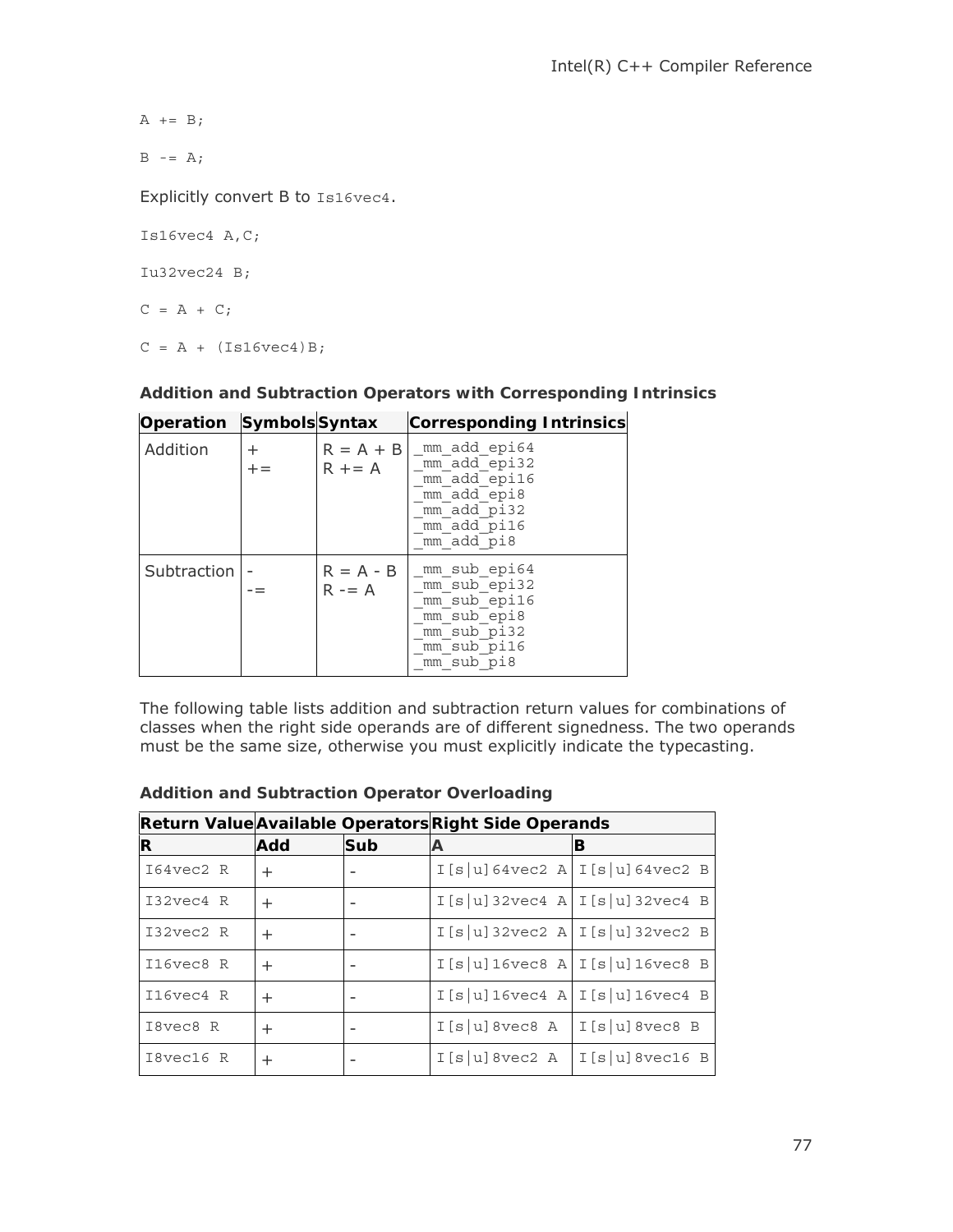The following table shows the return data type values for operands of the addition and subtraction operators with assignment. The left side operand determines the size and signedness of the return value. The right side operand must be the same size as the left operand; otherwise, you must use an explicit typecast.

| Return Value (R) Left Side (R) |                   |              | Add Sub Right Side (A)                                                                          |
|--------------------------------|-------------------|--------------|-------------------------------------------------------------------------------------------------|
| I[x]32vec4                     | I[x]32vec2 R      |              | $+$ = $-$ I [s   u] 32 vec4 A;                                                                  |
| $I[x]$ 32vec2 R                |                   |              | $I[x] 32 \text{vec2 } R$ $\left  \frac{1}{1} \right  = \left  I[s u] 32 \text{vec2 } A \right $ |
| $I[x] 16$ vec8                 | $I[x] 16$ vec $8$ |              | $+ =  - =   I [s   u] 16 \text{vec8 A};$                                                        |
| $I[x] 16$ vec $4$              | $I[x] 16$ vec $4$ | $+=$ $  - =$ | $I[s u] 16$ vec $4$ A;                                                                          |
| $I[x] 8$ vec16                 | $I[x] 8$ vec $16$ | $+=$ $-$     | $I[s u]$ 8vec16 A;                                                                              |
| I[x] 8vec8                     | $I[x]$ 8 vec 8    | $+=$ $-$     | $I[s u]$ 8vec8 A;                                                                               |

## **Addition and Subtraction with Assignment**

## Multiplication Operators

The multiplication operators can only accept and return data types from the  $I[s|u]16vec4$  or  $I[s|u]16vec8$  classes, as shown in the following example.

#### **Syntax Usage for Multiplication Operators**

Explicitly convert B to Is16vec4.

 $Is16vec4 A, C;$ 

Iu32vec2 B;

 $C = A * C;$ 

 $C = A * (Is16vec4)B;$ 

Return nearest common ancestor type, I16vec4

Is16vec4 A;

Iu16vec4 B;

I16vec4 C;

 $C = A + B;$ 

The mul high and mul add functions take Is16vec4 data only.

Is16vec4 A,B,C,D;

 $C = mul$  high $(A, B)$ ;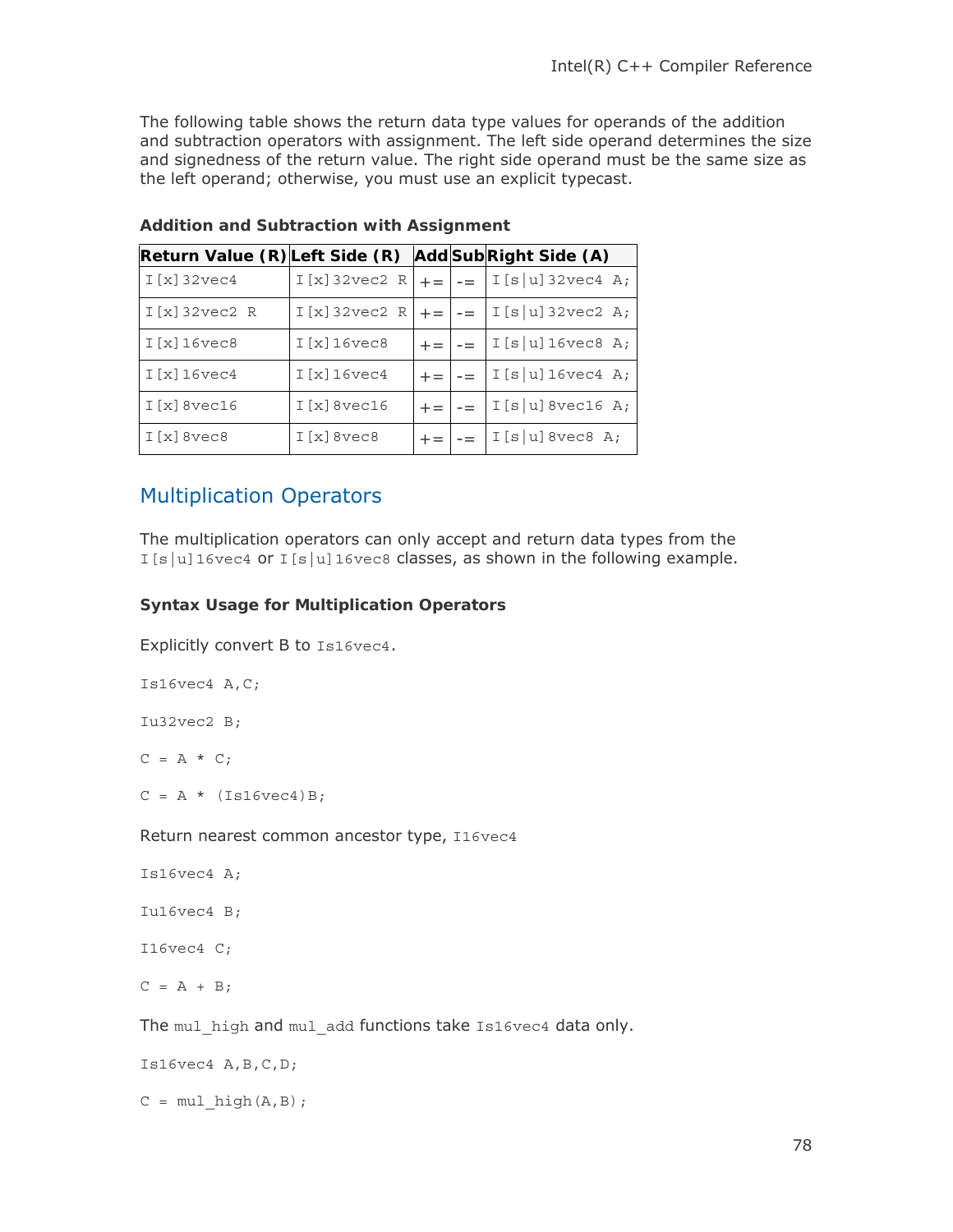$D = mul\_add(A, B);$ 

| <b>Symbols</b> | <b>Syntax Usage</b>                                     | Intrinsic                        |
|----------------|---------------------------------------------------------|----------------------------------|
| $\ast$         | *= $R = A * B$<br>$R * = A$                             | _mm_mullo_pi16<br>mm mullo epi16 |
|                | $mul_high N/A R = mul_high(A, B) mm_mulhi_pil6$         | mm mulhi epi16                   |
|                | $mul\_add   N/A   R = mul\_high(A, B)   _mm\_mad\_p116$ | mm madd epi16                    |

## **Multiplication Operators with Corresponding Intrinsics**

The multiplication return operators always return the nearest common ancestor as listed in the table that follows. The two operands must be 16 bits in size, otherwise you must explicitly indicate typecasting.

| R                                 | Mul     | А                                         | в          |
|-----------------------------------|---------|-------------------------------------------|------------|
| I16vec4 R                         | $\ast$  | $I[s u]16$ vec $4$ A $I[s u]16$ vec $4$ B |            |
| I16vec8 R                         | $\ast$  | $I[s u]16$ vec $8 A[I[s u]16$ vec $8 B$   |            |
| Is16vec4 R mul add                |         | Is16vec4 A                                | Is16vec4 B |
| Is16vec8                          | mul add | Is16vec8 A                                | Is16vec8 B |
|                                   |         | Is32vec2 R mul high   Is16vec4 A          | Is16vec4 B |
| Is32vec4 R   mul high   s16vec8 A |         |                                           | Is16vec8 B |

#### **Multiplication Operator Overloading**

The following table shows the return values and data type assignments for operands of the multiplication operators with assignment. All operands must be 16 bytes in size. If the operands are not the right size, you must use an explicit typecast.

## **Multiplication with Assignment**

| Return Value (R) Left Side (R) Mul Right Side (A) |  |                                                         |
|---------------------------------------------------|--|---------------------------------------------------------|
| $I[x] 16$ vec $8$                                 |  | $I[x]16$ vec $8$ $* = I[s]$ u]16vec $8$ A;              |
| $I[x] 16$ vec $4$                                 |  | $I[x] 16 \text{vec4}$ $* = I[s] u] 16 \text{vec4}$ $A;$ |

# Shift Operators

The right shift argument can be any integer or Ivec value, and is implicitly converted to a M64 data type. The first or left operand of a << can be of any type except I[s|u]8vec[8|16].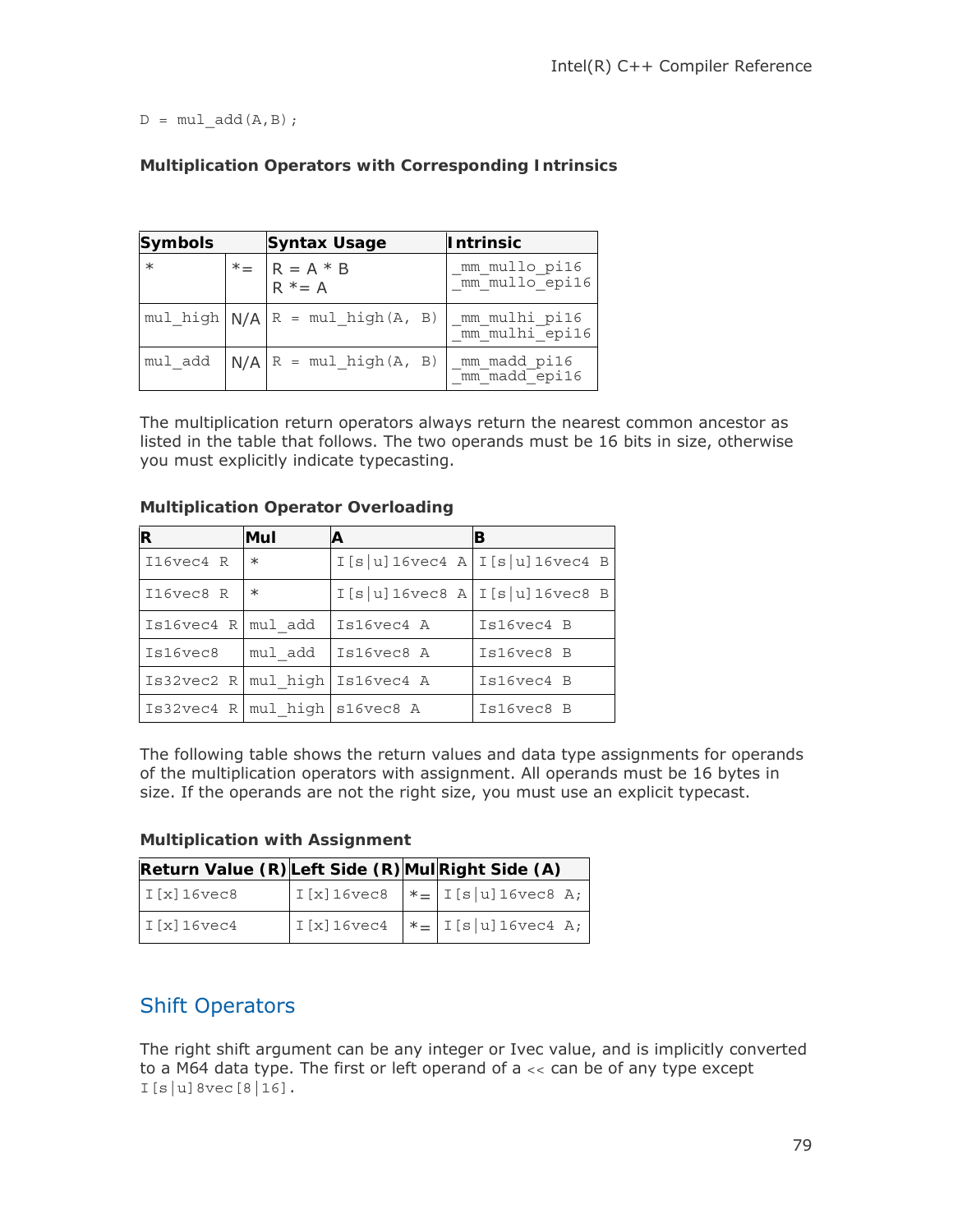## **Example Syntax Usage for Shift Operators**

Automatic size and sign conversion.

Is16vec4 A,C;

Iu32vec2 B;

 $C = A;$ 

A&B returns I16vec4, which must be cast to Iu16vec4 to ensure logical shift, not arithmetic shift.

Is16vec4 A, C;

Iu16vec4 B, R;

 $R = (Iul6vec4) (A & B) C;$ 

A&B returns I16vec4, which must be cast to Is16vec4 to ensure arithmetic shift, not logical shift.

 $R = (Is16vec4) (A & B) C;$ 

|             |                 | Operation Symbols Syntax Usage Intrinsic |                                                                                                                                                         |
|-------------|-----------------|------------------------------------------|---------------------------------------------------------------------------------------------------------------------------------------------------------|
| Shift Left  | $\,<\,$<br>$&=$ | $R = A << B$<br>$R \& = A$               | mm sll si64<br>$mm$ sll $\overline{1}$ si64<br>mm sll pi32<br>mm slli pi32<br>mm sll pi16<br>$mm \text{ sll}\overline{1} \text{ pil}$                   |
| Shift Right | $\geq$          | $R = A \gg B$<br>$R \gg = A$             | mm srl si64<br>mm srli si64<br>mm srl pi32<br>mm srli pi32<br>mm srl pi16<br>mm srli pi16<br>mm sra pi32<br>mm srai pi32<br>mm sra pi16<br>mm srai pi16 |

#### **Shift Operators with Corresponding Intrinsics**

Right shift operations with signed data types use arithmetic shifts. All unsigned and intermediate classes correspond to logical shifts. The following table shows how the return type is determined by the first argument type.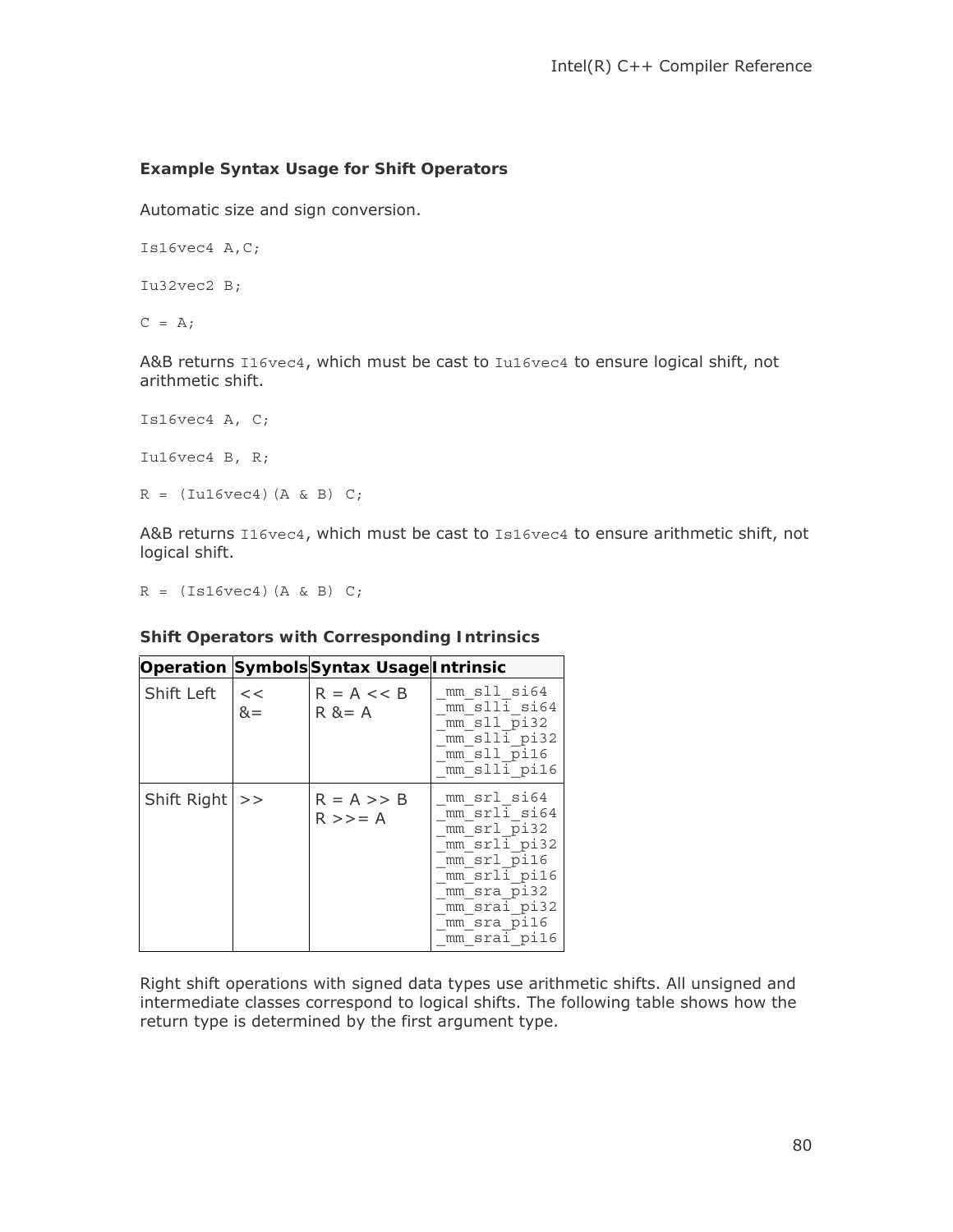| Operation <sub>R</sub> |         | Right ShiftLeft Shift A |  |                                           | lB.                                                                                                                                                                                                                                                                                                                                                                                                                                                                                                                                           |
|------------------------|---------|-------------------------|--|-------------------------------------------|-----------------------------------------------------------------------------------------------------------------------------------------------------------------------------------------------------------------------------------------------------------------------------------------------------------------------------------------------------------------------------------------------------------------------------------------------------------------------------------------------------------------------------------------------|
| Logical                | I64vec1 |                         |  | $ >> >>= << <<= $ I64vec1 A;   I64vec1 B; |                                                                                                                                                                                                                                                                                                                                                                                                                                                                                                                                               |
| Logical                | I32vec2 |                         |  | >>  >>=  << <<= I32vec2 A                 | I32 $vec2$ B;                                                                                                                                                                                                                                                                                                                                                                                                                                                                                                                                 |
| Arithmetic             |         |                         |  |                                           | Is32vec2 $ >> >>  <<  << $ Is32vec2 A I [s   u] [N] vec [N] B;                                                                                                                                                                                                                                                                                                                                                                                                                                                                                |
| Logical                |         |                         |  |                                           | Iu32vec2 >> >>= $  \langle \langle \rangle \rangle$ = $  \langle \rangle \rangle$ = $  \langle \rangle \rangle$ = $  \langle \rangle \rangle$ = $  \langle \rangle \rangle$ = $  \langle \rangle$ = $  \langle \rangle \rangle$ = $  \langle \rangle \rangle$ = $  \langle \rangle \rangle$ = $  \langle \rangle \rangle$ = $  \langle \rangle \rangle$ = $  \langle \rangle \rangle$ = $  \langle \rangle \rangle$ = $  \langle \rangle \rangle$ = $  \langle \rangle \rangle$ = $  \langle \rangle \rangle$ = $  \langle \rangle \rangle$ = |
| Logical                | I16vec4 |                         |  | $ >> >>= << <<= 116 \text{vec4 A} $       | Il6vec4 B                                                                                                                                                                                                                                                                                                                                                                                                                                                                                                                                     |
| Arithmetic             |         |                         |  |                                           | Is16vec4  >>  >>= $ << << $ Is16vec4 A   I [s   u] [N] vec [N] B;                                                                                                                                                                                                                                                                                                                                                                                                                                                                             |
| Logical                |         |                         |  |                                           | Iu16vec4   >>   >> = $  <<   <<  $ Iu16vec4 A   I [s   u] [N] vec [N] B;                                                                                                                                                                                                                                                                                                                                                                                                                                                                      |

#### **Shift Operator Overloading**

# Comparison Operators

The equality and inequality comparison operands can have mixed signedness, but they must be of the same size. The comparison operators for less-than and greaterthan must be of the same sign and size.

## **Example of Syntax Usage for Comparison Operator**

The nearest common ancestor is returned for compare for equal/not-equal operations.

Iu8vec8 A; Is8vec8 B;

I8vec8 C;

 $C =$  cmpneq(A,B);

Type cast needed for different-sized elements for equal/not-equal comparisons.

Iu8vec8 A, C;

Is16vec4 B;

 $C = \text{cmpeq}(A, (Iu8vec8)B);$ 

Type cast needed for sign or size differences for less-than and greater-than comparisons.

```
Iu16vec4 A; 
Is16vec4 B, C; 
C = \text{cmpge} ((Is16vec4)A, B);
```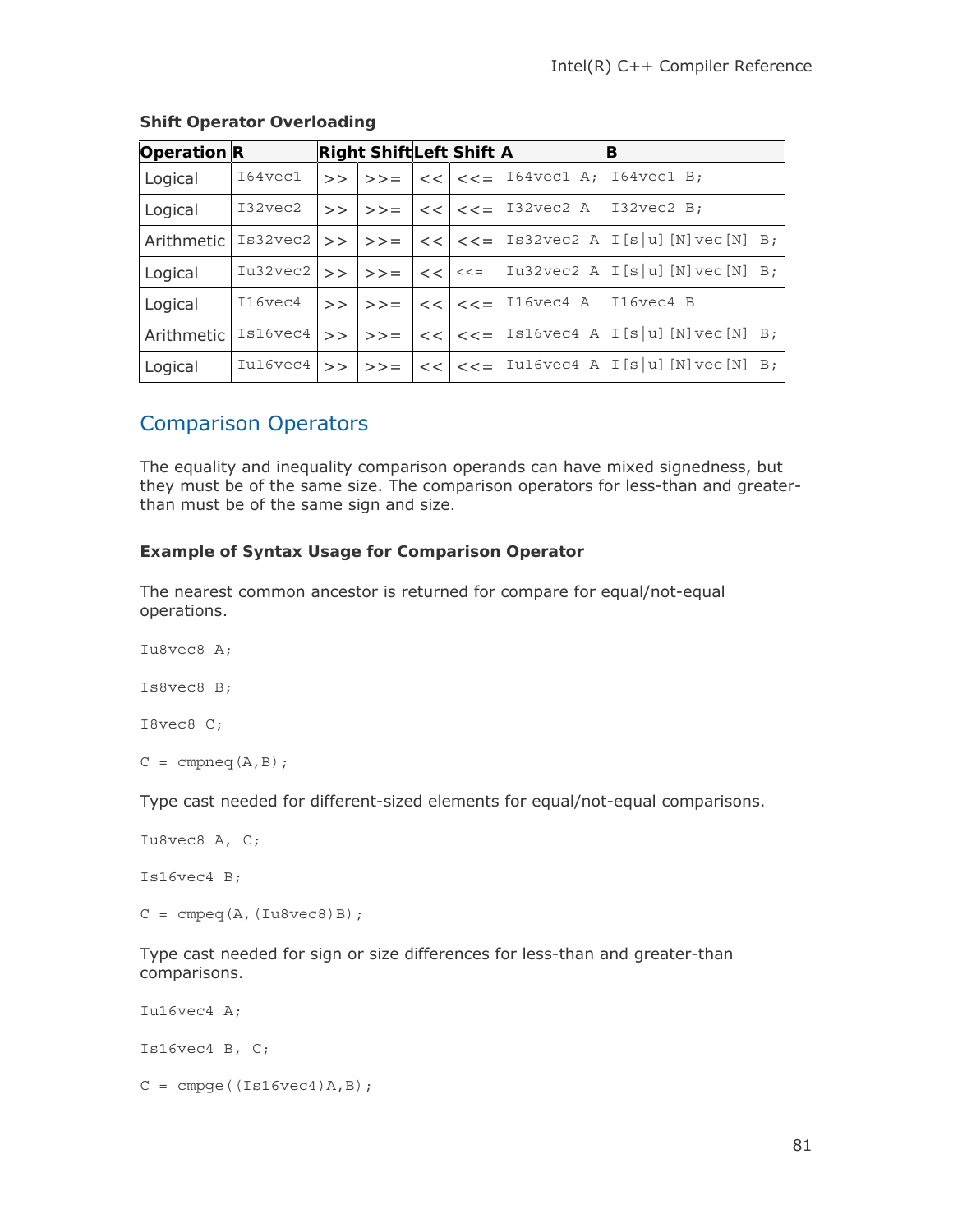## $C = \text{cmpgt}(B, C);$

| Compare For: Operators Syntax |          |                          | <b>Intrinsic</b>                               |                                |  |  |  |
|-------------------------------|----------|--------------------------|------------------------------------------------|--------------------------------|--|--|--|
| Equality                      | cmpeq    | $R = cmpeq(A, B)$        | mm cmpeq pi32<br>mm cmpeq pi16<br>mm cmpeq pi8 |                                |  |  |  |
| Inequality                    | cmpneg   | $R = cm$ pneq(A, B)      | mm cmpeq pi32<br>mm cmpeq pi16<br>mm cmpeq pi8 | mm andnot si64                 |  |  |  |
| Greater Than                  | cmpgt    | $R = \text{cmpqt}(A, B)$ | mm cmpqt pi32<br>mm cmpgt pi16<br>mm cmpqt pi8 |                                |  |  |  |
| Greater Than<br>or Equal To   | cmpge    | $R = \text{cmpge}(A, B)$ | mm_cmpgt_pi32<br>mm cmpgt pi16<br>mm cmpgt pi8 | mm andnot si64                 |  |  |  |
| Less Than                     | $cm$ plt | $R = \text{cmplt}(A, B)$ | mm cmpqt pi32<br>mm cmpgt pi16<br>mm cmpqt pi8 |                                |  |  |  |
| Less Than<br>or Equal To      | cmple    | $R = \text{cmple}(A, B)$ | mm cmpgt pi16<br>mm cmpgt pi8                  | mm cmpgt pi32   mm andnot si64 |  |  |  |

## **Inequality Comparison Symbols and Corresponding Intrinsics**

Comparison operators have the restriction that the operands must be the size and sign as listed in the Compare Operator Overloading table.

| R           | ComparisonA                         |                    | В                                           |
|-------------|-------------------------------------|--------------------|---------------------------------------------|
| $I32vec2$ R | cmpeg<br>cmpne                      |                    | $I[s u]$ 32vec2 B $I[s u]$ 32vec2 B         |
| I16vec4 R   |                                     |                    | $I[s u] 16$ vec $4$ B $I[s u] 16$ vec $4$ B |
| I8vec8 R    |                                     | $I[s u]$ 8 vec 8 B | $I[s u]$ 8 vec 8 B                          |
| I32vec2 R   | cmpqt<br>cmpqe<br>$cm$ plt<br>cmple | Is32vec2 B         | Is32vec2 B                                  |
| I16vec4 R   |                                     | Is16vec4 B         | Is16vec4 B                                  |
| I8vec8 R    |                                     | Is8vec8 B          | Is8vec8 B                                   |

## **Compare Operator Overloading**

# Conditional Select Operators

For conditional select operands, the third and fourth operands determine the type returned. Third and fourth operands with same size, but different signedness, return the nearest common ancestor data type.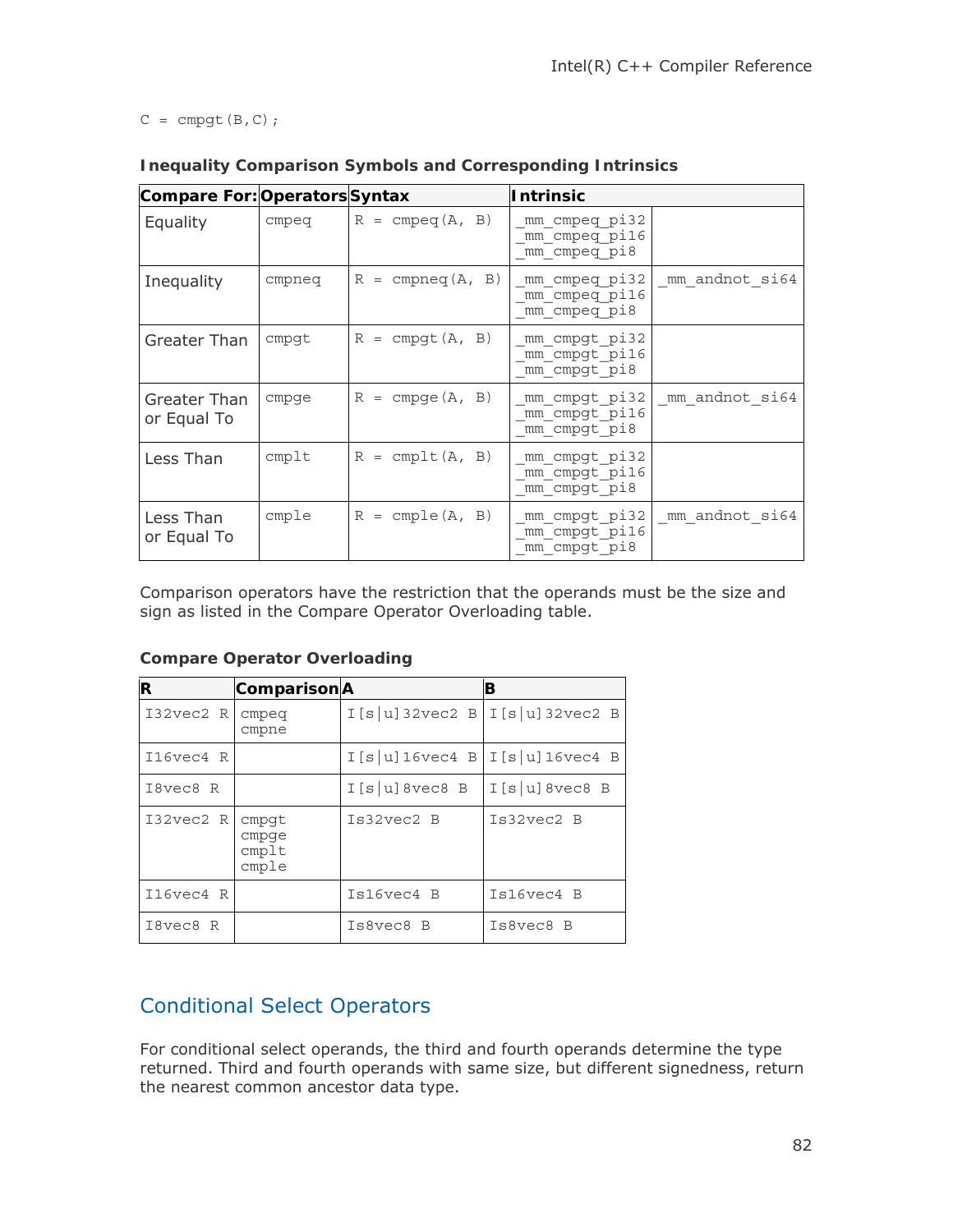## **Conditional Select Syntax Usage**

Return the nearest common ancestor data type if third and fourth operands are of the same size, but different signs.

I16vec4 R = select\_neq(Is16vec4, Is16vec4, Is16vec4, Iu16vec4);

#### Conditional Select for Equality

 $RO := (AO == BO) ? CO : DO;$ 

 $R1 := (A1 == B1) ? C1 : D1;$ 

R2 :=  $(A2 == B2)$  ? C2 : D2;

R3 :=  $(A3 == B3)$  ? C3 : D3;

#### Conditional Select for Inequality

 $RO := (AO != BO) ? CO : DO;$ 

 $R1 := (A1 != B1) ? C1 : D1;$ 

R2 :=  $(A2 \mid B2)$  ? C2 : D2;

R3 := (A3 != B3) ? C3 : D3;

## **Conditional Select Symbols and Corresponding Intrinsics**

| Conditional Operators<br><b>Select For:</b> |            | Syntax                              | Corresponding<br><b>Intrinsic</b>              | Additional<br><b>Intrinsic (Applies</b><br>to All) |
|---------------------------------------------|------------|-------------------------------------|------------------------------------------------|----------------------------------------------------|
| Equality                                    | select eq  | $R =$<br>select eq $(A,$<br>B, C, D | mm cmpeq pi32<br>mm cmpeq pi16<br>mm cmpeq pi8 | mm and si64<br>mm or si64<br>mm andnot si64        |
| Inequality                                  | select neq | $R =$<br>select $neq(A,$<br>B, C, D | mm cmpeq pi32<br>mm cmpeq pi16<br>mm cmpeq pi8 |                                                    |
| Greater<br>Than                             | select gt  | $R =$<br>select $gt(A,$<br>B, C, D  | mm cmpgt pi32<br>mm cmpgt pi16<br>mm cmpgt pi8 |                                                    |
| Greater<br>Than<br>or Equal To              | select ge  | $R =$<br>select $gt(A,$<br>B, C, D  | mm cmpge pi32<br>mm cmpge pi16<br>mm cmpge pi8 |                                                    |
| Less Than                                   | select lt  | $R =$<br>select $lt(A,$<br>B, C, D  | mm cmplt pi32<br>mm cmplt pi16<br>mm cmplt pi8 |                                                    |
| Less Than                                   | select le  | $R =$                               | mm cmple pi32<br>mm cmple pi16                 |                                                    |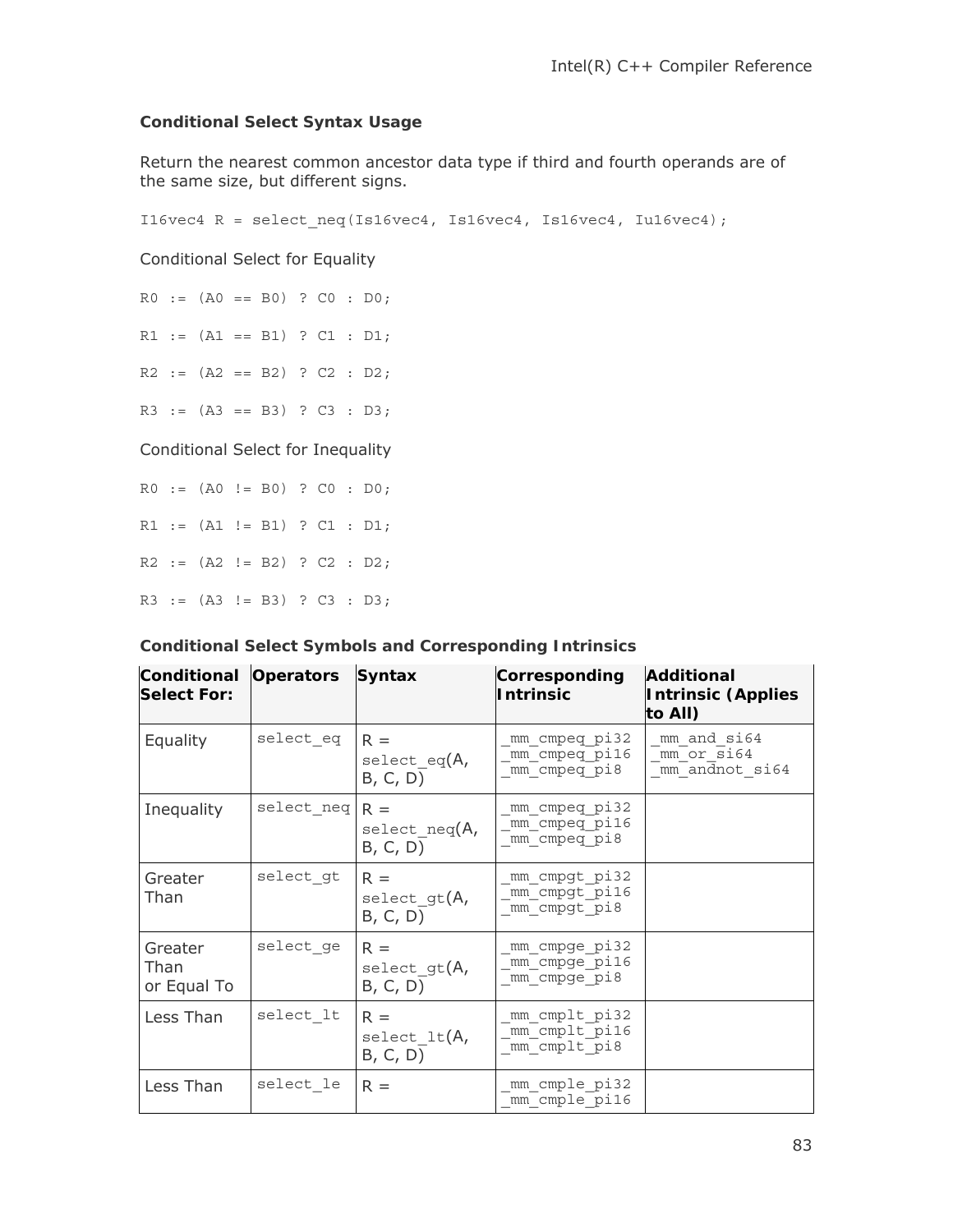| or Equal To | select $le(A,$<br>B, C, D | _mm_cmple_pi8 |  |
|-------------|---------------------------|---------------|--|
|             |                           |               |  |

All conditional select operands must be of the same size. The return data type is the nearest common ancestor of operands C and D. For conditional select operations using greater-than or less-than operations, the first and second operands must be signed as listed in the table that follows.

## **Conditional Select Operator Overloading**

| $\mathsf R$ | Comparison <sub>A</sub> and B |                  |                                                         |                |  |
|-------------|-------------------------------|------------------|---------------------------------------------------------|----------------|--|
| I32vec2 R   | select eq                     |                  | $I[s u]$ 32vec2 $I[s u]$ 32vec2 $I[s u]$ 32vec2         |                |  |
| I16vec4 R   | select_ne                     |                  | $I[s u] 16$ vec $4 I[s u] 16$ vec $4 I[s u] 16$ vec $4$ |                |  |
| I8vec8 R    |                               | $I[s u]$ 8 vec 8 | $I[s u]$ 8vec8                                          | $I[s u]$ 8vec8 |  |
| I32vec2 R   | select qt                     | Is32vec2         | Is32vec2                                                | Is32vec2       |  |
| I16vec4 R   | select ge<br>select lt        | Is16vec4         | Is16vec4                                                | Is16vec4       |  |
| I8vec8 R    | select le                     | Is8vec8          | Is8vec8                                                 | Is8vec8        |  |

The following table shows the mapping of return values from R0 to R7 for any number of elements. The same return value mappings also apply when there are fewer than four return values.

|         | <b>Return Value A and B Operands</b> |                        |  |  |  |           |  |  |                                                                                |  |  |  |
|---------|--------------------------------------|------------------------|--|--|--|-----------|--|--|--------------------------------------------------------------------------------|--|--|--|
|         |                                      | AO Available Operators |  |  |  | <b>BO</b> |  |  |                                                                                |  |  |  |
| $RO:=$  |                                      |                        |  |  |  |           |  |  | $ A0  =  B  =  B  >  B  =  C  =  B0 $ ? C0 : D0;                               |  |  |  |
| $R1 :=$ |                                      |                        |  |  |  |           |  |  | $ A0  ==  != > >= < <= B0 $ ? C1 : D1;                                         |  |  |  |
| $R2 :=$ |                                      |                        |  |  |  |           |  |  | $A0$ = = $ 1= $ > $ $ > = $ $ < $ $ < = $ $ B0 $ $ ? C2 : D2;                  |  |  |  |
| $R3 :=$ |                                      |                        |  |  |  |           |  |  | $ A0  ==  != > > - < <= B0 $ ? C3 : D3;                                        |  |  |  |
| $R4 :=$ |                                      |                        |  |  |  |           |  |  | $ A0  ==  != > > - < <= B0 $ ? C4 : D4;                                        |  |  |  |
| $R5 :=$ | A <sub>0</sub>                       |                        |  |  |  |           |  |  | $=$ $  =$ $ >$ $ >$ $=$ $ <$ $ <$ $=$ $ $ B0 $ $ ? C5 : D5;                    |  |  |  |
| $R6 :=$ | AO <sub>1</sub>                      |                        |  |  |  |           |  |  | $=$ $ !$ $=$ $ $ $>$ $ $ $>$ $=$ $ $ $<$ $ $ $ $ $<$ $=$ $ $ B0 $ $ ? C6 : D6; |  |  |  |
| $R7 :=$ | A0                                   |                        |  |  |  |           |  |  |                                                                                |  |  |  |

## **Conditional Select Operator Return Value Mapping**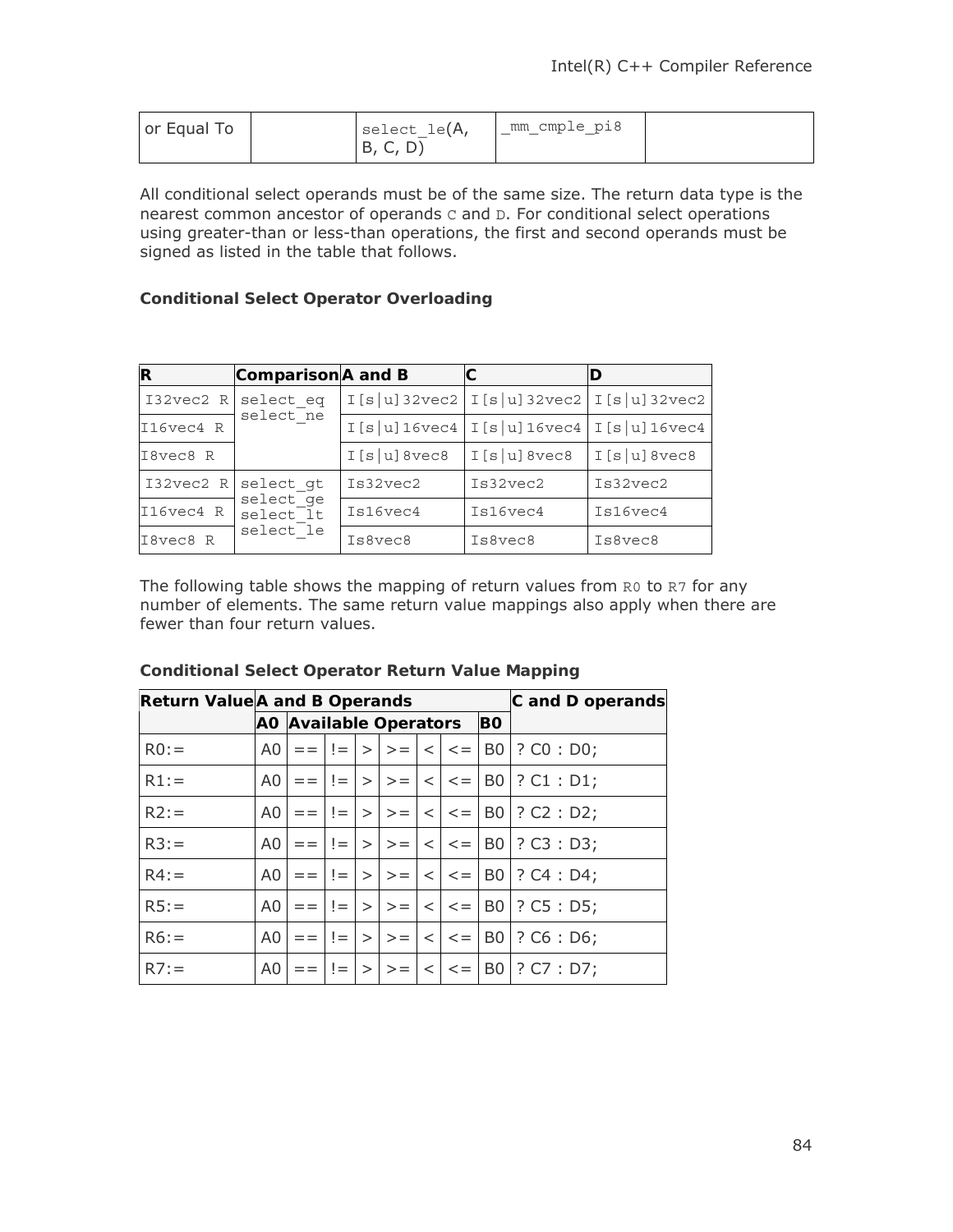## Debug

The debug operations do not map to any compiler intrinsics for MMX(TM) instructions. They are provided for debugging programs only. Use of these operations may result in loss of performance, so you should not use them outside of debugging.

## **Output**

The four 32-bit values of A are placed in the output buffer and printed in the following format (default in decimal):

cout << Is32vec4 A; cout << Iu32vec4 A; cout << hex << Iu32vec4 A; /\* print in hex format \*/ "[3]:A3 [2]:A2 [1]:A1 [0]:A0"

Corresponding Intrinsics: none

The two 32-bit values of  $A$  are placed in the output buffer and printed in the following format (default in decimal):

cout << Is32vec2 A; cout << Iu32vec2 A; cout << hex << Iu32vec2 A; /\* print in hex format \*/ "[1]:A1 [0]:A0"

Corresponding Intrinsics: none

The eight 16-bit values of A are placed in the output buffer and printed in the following format (default in decimal):

cout << Is16vec8 A; cout << Iu16vec8 A; cout << hex << Iu16vec8 A; /\* print in hex format \*/ "[7]:A7 [6]:A6 [5]:A5 [4]:A4 [3]:A3 [2]:A2 [1]:A1 [0]:A0"

Corresponding Intrinsics: none

The four  $16$ -bit values of A are placed in the output buffer and printed in the following format (default in decimal):

cout << Is16vec4 A;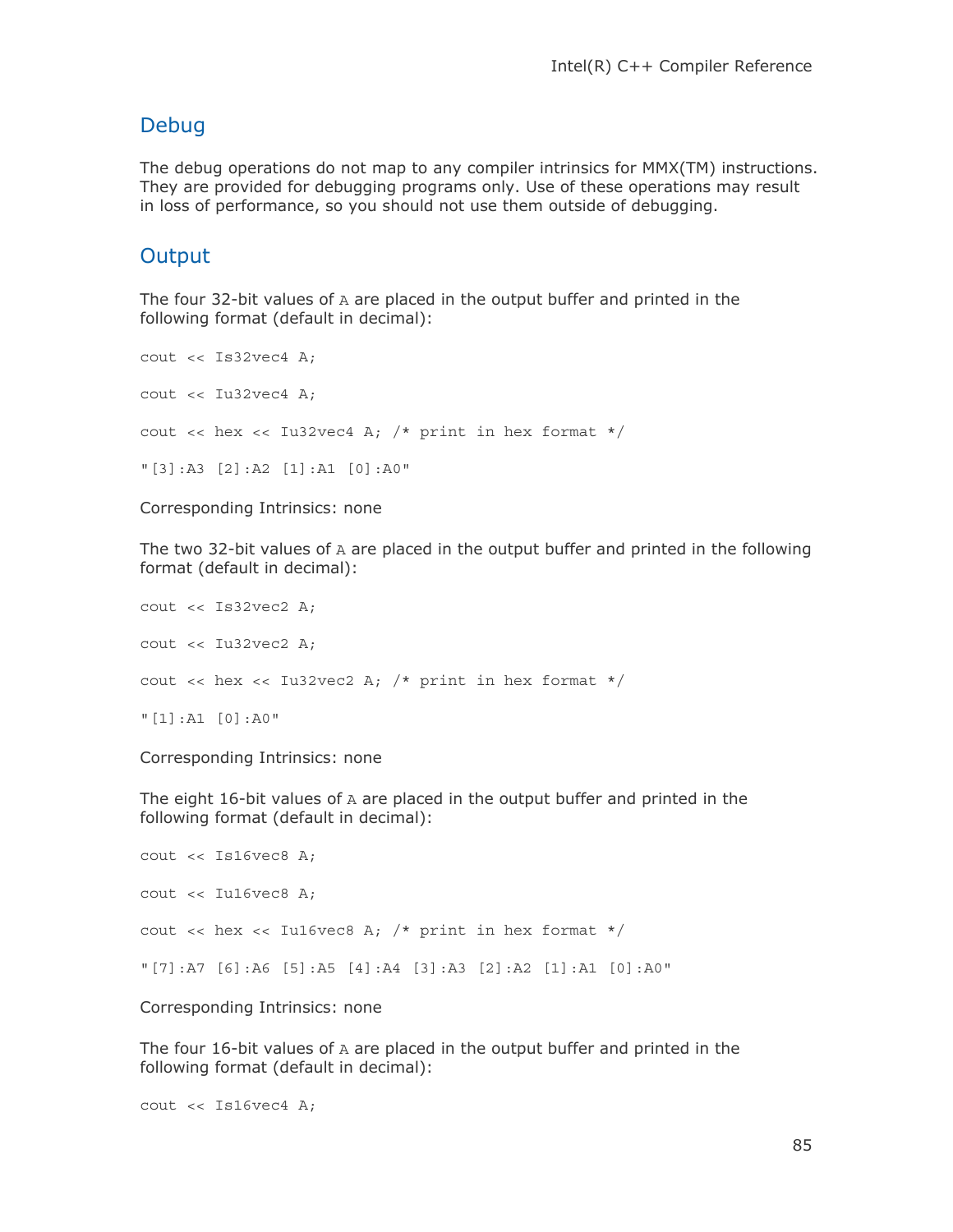cout << Iu16vec4 A; cout << hex << Iu16vec4 A; /\* print in hex format \*/ "[3]:A3 [2]:A2 [1]:A1 [0]:A0"

Corresponding Intrinsics: none

The sixteen 8-bit values of  $A$  are placed in the output buffer and printed in the following format (default is decimal):

cout << Is8vec16 A; cout << Iu8vec16 A; cout << hex << Iu8vec8 A;

/\* print in hex format instead of decimal\*/

"[15]:A15 [14]:A14 [13]:A13 [12]:A12 [11]:A11 [10]:A10 [9]:A9 [8]:A8 [7]:A7 [6]:A6 [5]:A5 [4]:A4 [3]:A3 [2]:A2 [1]:A1 [0]:A0"

Corresponding Intrinsics: none

The eight 8-bit values of A are placed in the output buffer and printed in the following format (default is decimal):

cout << Is8vec8 A; cout << Iu8vec8 A;cout << hex << Iu8vec8 A;

/\* print in hex format instead of decimal\*/

"[7]:A7 [6]:A6 [5]:A5 [4]:A4 [3]:A3 [2]:A2 [1]:A1 [0]:A0"

Corresponding Intrinsics: none

#### Element Access Operators

int  $R = Is64$ vec2  $A[i]$ ; unsigned int  $R = Iu64$ vec2 A[i]; int  $R = Is32vec4$  A[i]; unsigned int  $R = Iu32vec4$  A[i]; int  $R = Is32vec2 A[i];$ unsigned int  $R = Iu32vec2 A[i];$ short  $R = Is16$ vec $8$  A[i]; unsigned short  $R = I$ u16vec8 A[i]; short  $R = Is16vec4$  A[i]; unsigned short  $R = I$ u16vec4 A[i];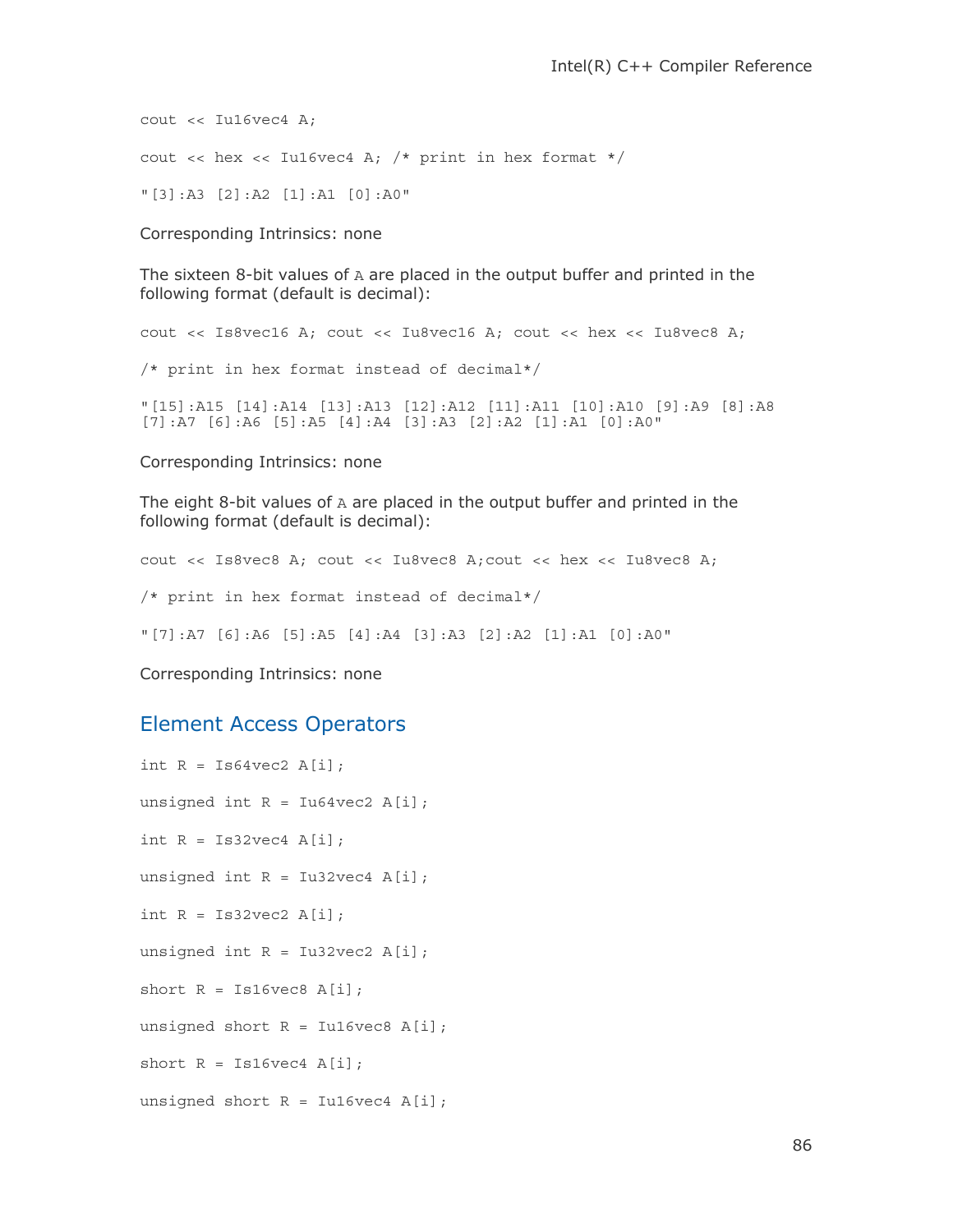signed char  $R = Is8$ vec16 A[i]; unsigned char  $R = Iu8vec16 A[i];$ signed char  $R = Is8vec8$  A[i]; unsigned char  $R = Iu8vec8$  A[i];

Access and read element i of A. If DEBUG is enabled and the user tries to access an element outside of A, a diagnostic message is printed and the program aborts.

Corresponding Intrinsics: none

## Element Assignment Operators

Is64vec2  $A[i] = int R;$  $Is32vec4 A[i] = int R;$ Iu32vec4 A[i] = unsigned int  $R$ ; Is32vec2  $A[i] = int R;$ Iu32vec2  $A[i]$  = unsigned int R; Is16vec8  $A[i] = short R;$ Iu16vec8 A[i] = unsigned short  $R$ ; Is16vec4  $A[i] = short R;$ Iu16vec4 A[i] = unsigned short  $R$ ; Is8vec16 A[i] = signed char  $R$ ; Iu8vec16 A[i] = unsigned char  $R$ ; Is8vec8  $A[i] =$  signed char  $R$ ; Iu8vec8 A[i] = unsigned char  $R$ ;

Assign R to element i of A. If DEBUG is enabled and the user tries to assign a value to an element outside of A, a diagnostic message is printed and the program aborts.

Corresponding Intrinsics: none

## Unpack Operators

Interleave the 64-bit value from the high half of A with the 64-bit value from the high half of B.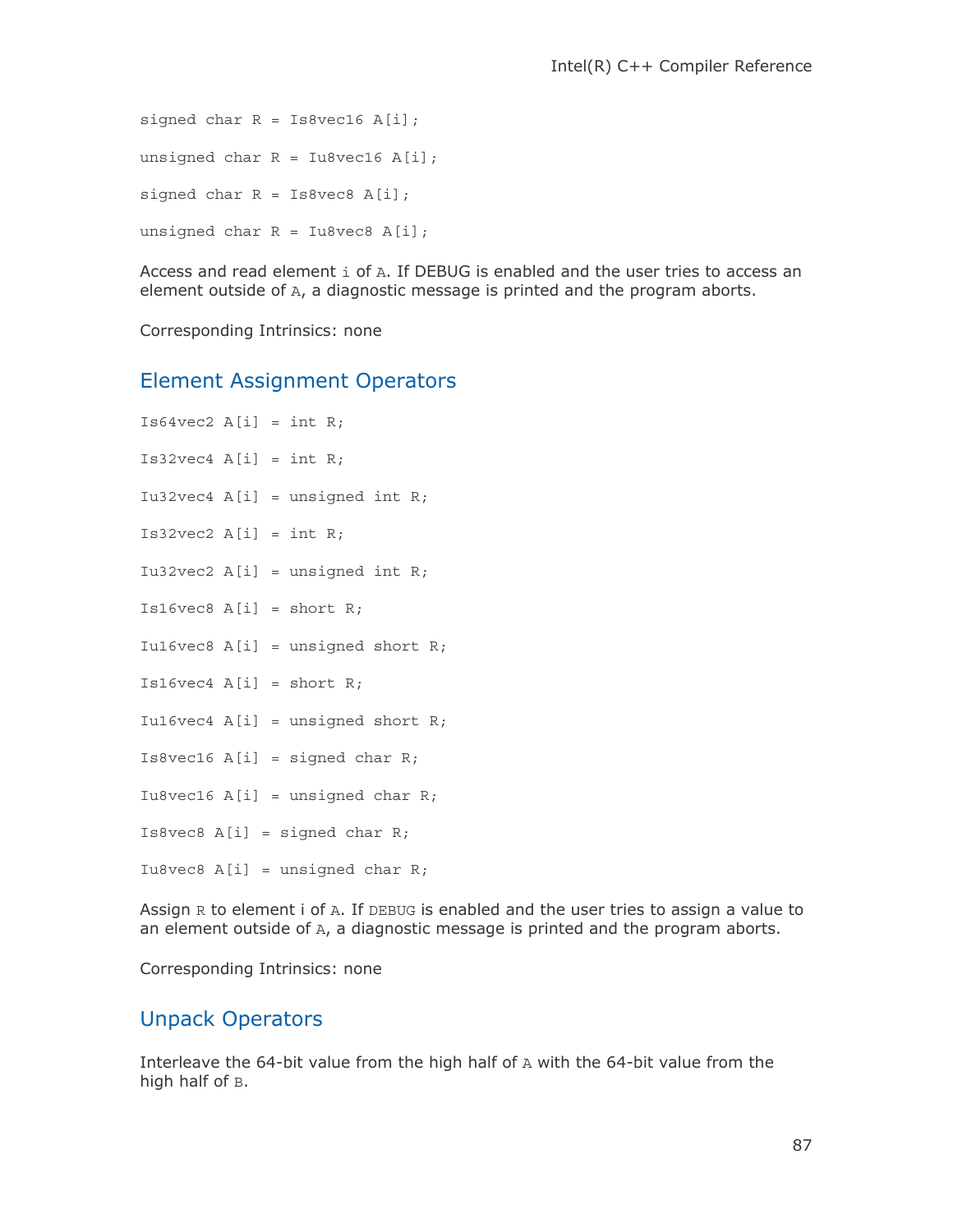```
I364vec2 unpack_high(I64vec2 A, I64vec2 B); 
Is64vec2 unpack_high(Is64vec2 A, Is64vec2 B); 
Iu64vec2 unpack_high(Iu64vec2 A, Iu64vec2 B); 
RO = A1;R1 = B1;
```
Corresponding intrinsic: mm unpackhi epi64

Interleave the two 32-bit values from the high half of A with the two 32-bit values from the high half of B .

```
I32vec4 unpack high(I32vec4 A, I32vec4 B);
Is32vec4 unpack high(Is32vec4 A, Is32vec4 B);
Iu32vec4 unpack_high(Iu32vec4 A, Iu32vec4 B); 
RO = A1;R1 = B1;R2 = A2;R3 = B2;
```
Corresponding intrinsic: mm unpackhi epi32

Interleave the 32-bit value from the high half of A with the 32-bit value from the high half of B.

```
I32vec2 unpack_high(I32vec2 A, I32vec2 B); 
Is32vec2 unpack_high(Is32vec2 A, Is32vec2 B); 
Iu32vec2 unpack_high(Iu32vec2 A, Iu32vec2 B); 
RO = A1;
```
 $R1 = B1;$ 

Corresponding intrinsic: mm unpackhi pi32

Interleave the four 16-bit values from the high half of A with the two 16-bit values from the high half of B.

```
I16vec8 unpack_high(I16vec8 A, I16vec8 B); 
Is16vec8 unpack high(Is16vec8 A, Is16vec8 B);
Iu16vec8 unpack_high(Iu16vec8 A, Iu16vec8 B); 
RO = A2;R1 = B2;R2 = A3;R3 = B3;
```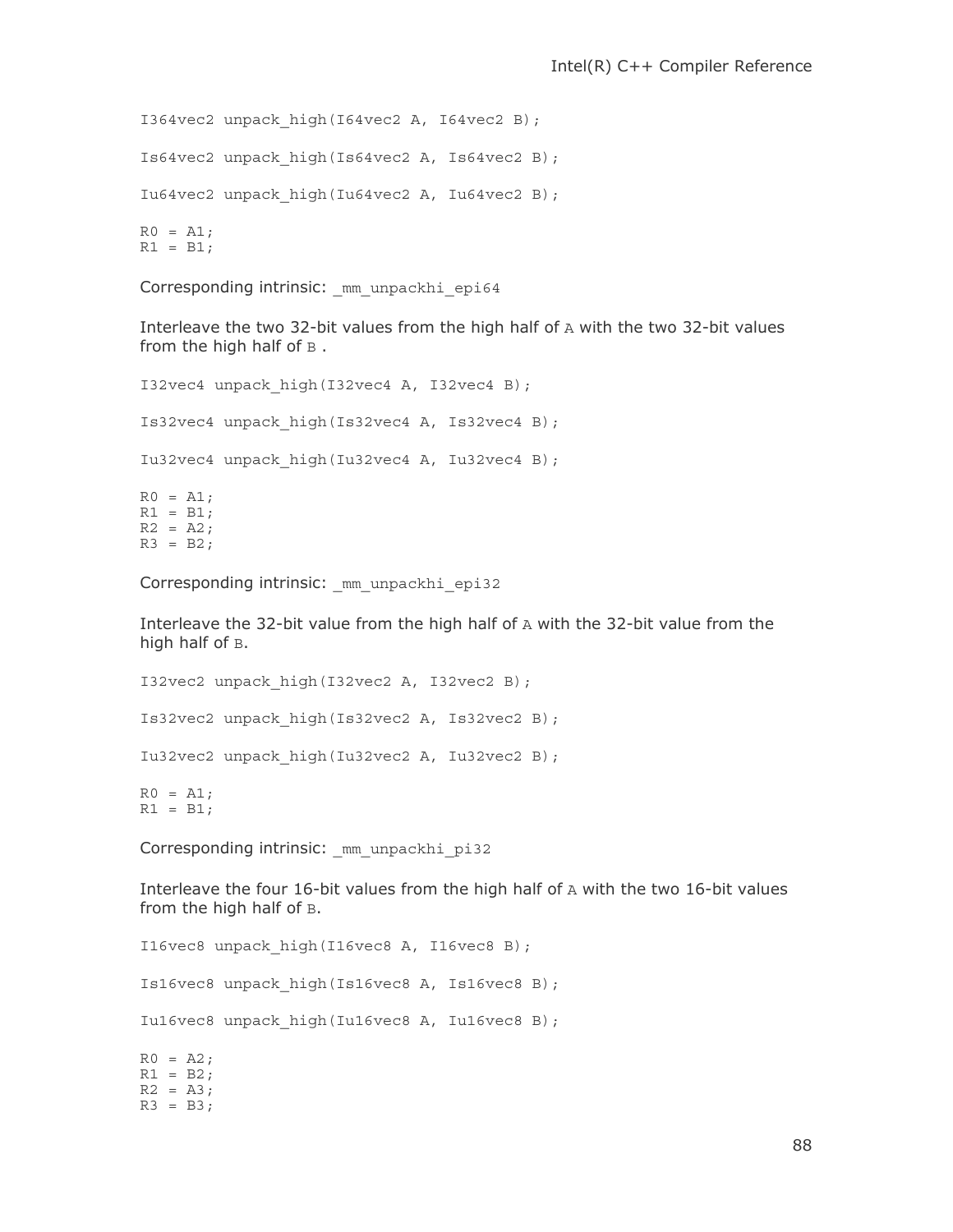Corresponding intrinsic: mm unpackhi epi16

Interleave the two 16-bit values from the high half of A with the two 16-bit values from the high half of B.

```
I16vec4 unpack high(I16vec4 A, I16vec4 B);
Is16vec4 unpack_high(Is16vec4 A, Is16vec4 B); 
Iu16vec4 unpack_high(Iu16vec4 A, Iu16vec4 B); 
R0 = A2; R1 = B2;R2 = A3; R3 = B3;
```
Corresponding intrinsic: mm unpackhi pi16

Interleave the four 8-bit values from the high half of A with the four 8-bit values from the high half of B.

```
I8vec8 unpack_high(I8vec8 A, I8vec8 B); 
Is8vec8 unpack_high(Is8vec8 A, I8vec8 B); 
Iu8vec8 unpack_high(Iu8vec8 A, I8vec8 B); 
RO = A4;R1 = B4;
R2 = A5;R3 = B5;R4 = A6;R5 = B6;
```
Corresponding intrinsic: mm\_unpackhi\_pi8

 $R6 = A7;$  $R7 = B7;$ 

Interleave the sixteen 8-bit values from the high half of A with the four 8-bit values from the high half of B.

```
I8vec16 unpack high(I8vec16 A, I8vec16 B);
Is8vec16 unpack high(Is8vec16 A, I8vec16 B);
Iu8vec16 unpack high(Iu8vec16 A, I8vec16 B);
RO = A8;R1 = B8;R2 = A9:
R3 = B9;R4 = A10;R5 = B10;R6 = A11;R7 = B11:
R8 = A12;R8 = B12;R2 = A13;
```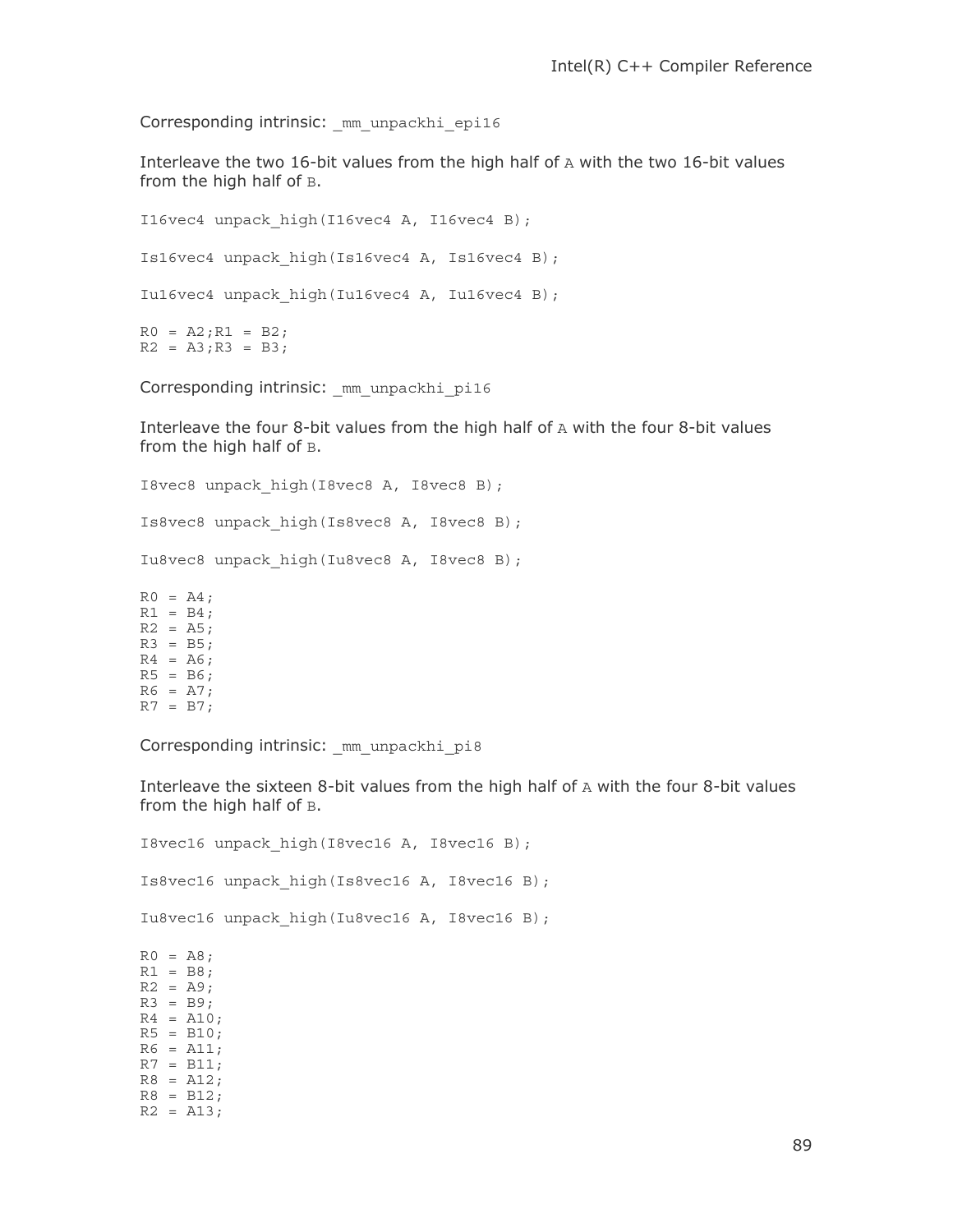$R3 = B13;$  $R4 = A14;$  $R5 = B14;$  $R6 = A15;$  $R7 = B15;$ 

Corresponding intrinsic: \_mm\_unpackhi\_epi16

Interleave the 32-bit value from the low half of A with the 32-bit value from the low half of B

 $RO = AO:$  $R1 = BO;$ 

Corresponding intrinsic: mm unpacklo epi32

Interleave the 64-bit value from the low half of  $A$  with the 64-bit values from the low half of B

```
I64vec2 unpack_low(I64vec2 A, I64vec2 B);
```
Is64vec2 unpack\_low(Is64vec2 A, Is64vec2 B);

Iu64vec2 unpack\_low(Iu64vec2 A, Iu64vec2 B);

 $RO = AO;$  $R1 = B0;$  $R2 = A1;$  $R3 = B1;$ 

Corresponding intrinsic: mm unpacklo epi32

Interleave the two 32-bit values from the low half of A with the two 32-bit values from the low half of B

```
I32vec4 unpack_low(I32vec4 A, I32vec4 B); 
Is32vec4 unpack_low(Is32vec4 A, Is32vec4 B); 
Iu32vec4 unpack_low(Iu32vec4 A, Iu32vec4 B); 
RO = AO;R1 = B0;R2 = A1;R3 = B1;
```
Corresponding intrinsic: mm unpacklo epi32

Interleave the 32-bit value from the low half of A with the 32-bit value from the low half of B.

```
I32vec2 unpack_low(I32vec2 A, I32vec2 B);
```

```
Is32vec2 unpack_low(Is32vec2 A, Is32vec2 B);
```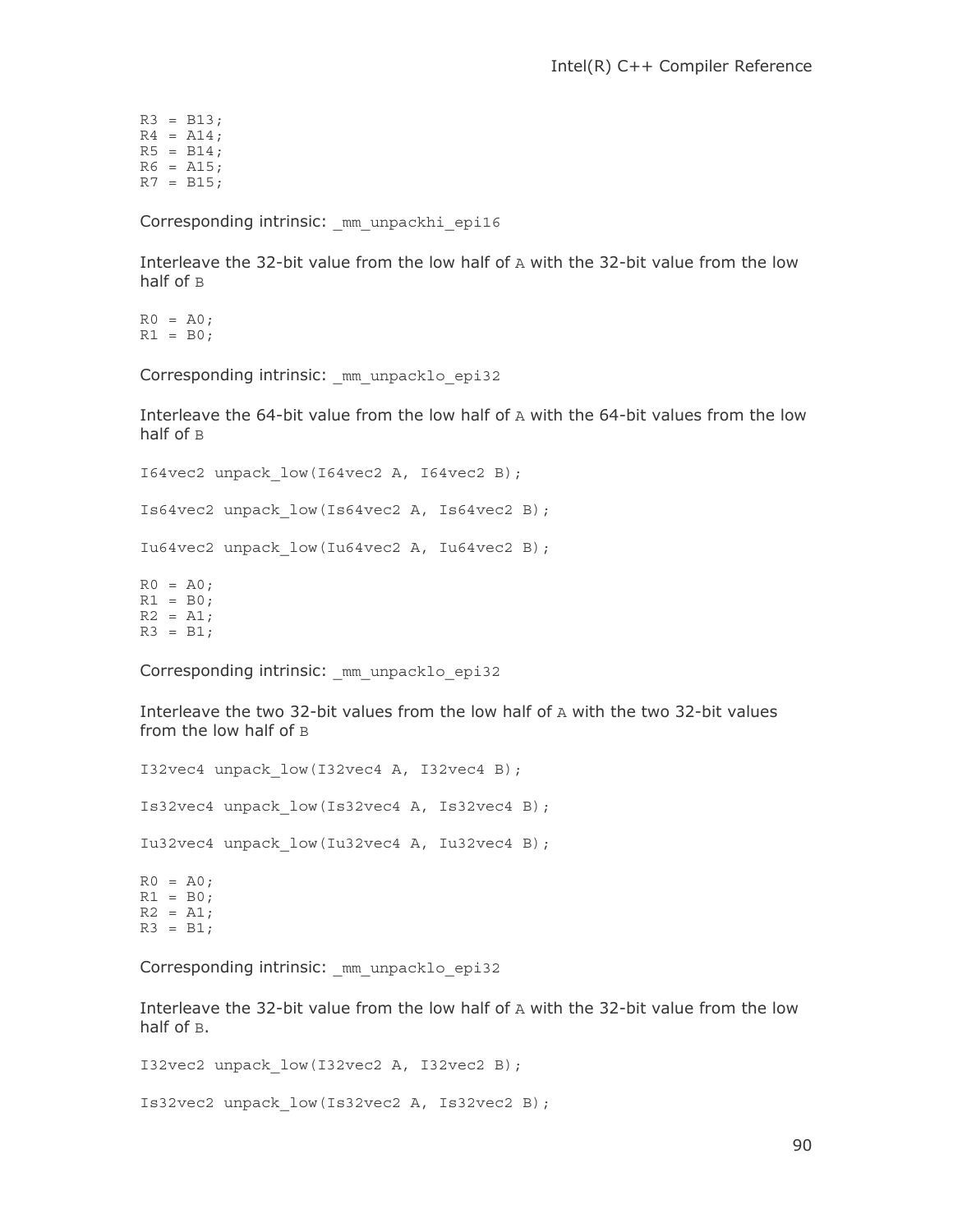```
Iu32vec2 unpack_low(Iu32vec2 A, Iu32vec2 B); 
RO = AO;R1 = B0;
```
Corresponding intrinsic: mm unpacklo pi32

Interleave the two 16-bit values from the low half of A with the two 16-bit values from the low half of B.

```
I16vec8 unpack_low(I16vec8 A, I16vec8 B);
Is16vec8 unpack_low(Is16vec8 A, Is16vec8 B);
Iu16vec8 unpack_low(Iu16vec8 A, Iu16vec8 B);
RO = AO;R1 = B0;R2 = A1; 
R3 = B1;R4 = A2;R5 = B2;R6 = A3; 
R7 = B3;
```
Corresponding intrinsic: \_mm\_unpacklo\_epi16

Interleave the two 16-bit values from the low half of A with the two 16-bit values from the low half of B.

```
I16vec4 unpack_low(I16vec4 A, I16vec4 B);
Is16vec4 unpack_low(Is16vec4 A, Is16vec4 B);
Iu16vec4 unpack_low(Iu16vec4 A, Iu16vec4 B);
RO = AO;R1 = B0;R2 = A1;R3 = B1;
```
Corresponding intrinsic: mm unpacklo pi16

Interleave the four 8-bit values from the high low of A with the four 8-bit values from the low half of B.

```
I8vec16 unpack_low(I8vec16 A, I8vec16 B); 
Is8vec16 unpack low(Is8vec16 A, Is8vec16 B);
Iu8vec16 unpack low(Iu8vec16 A, Iu8vec16 B);
RO = AO;R1 = B0;R2 = A1;
```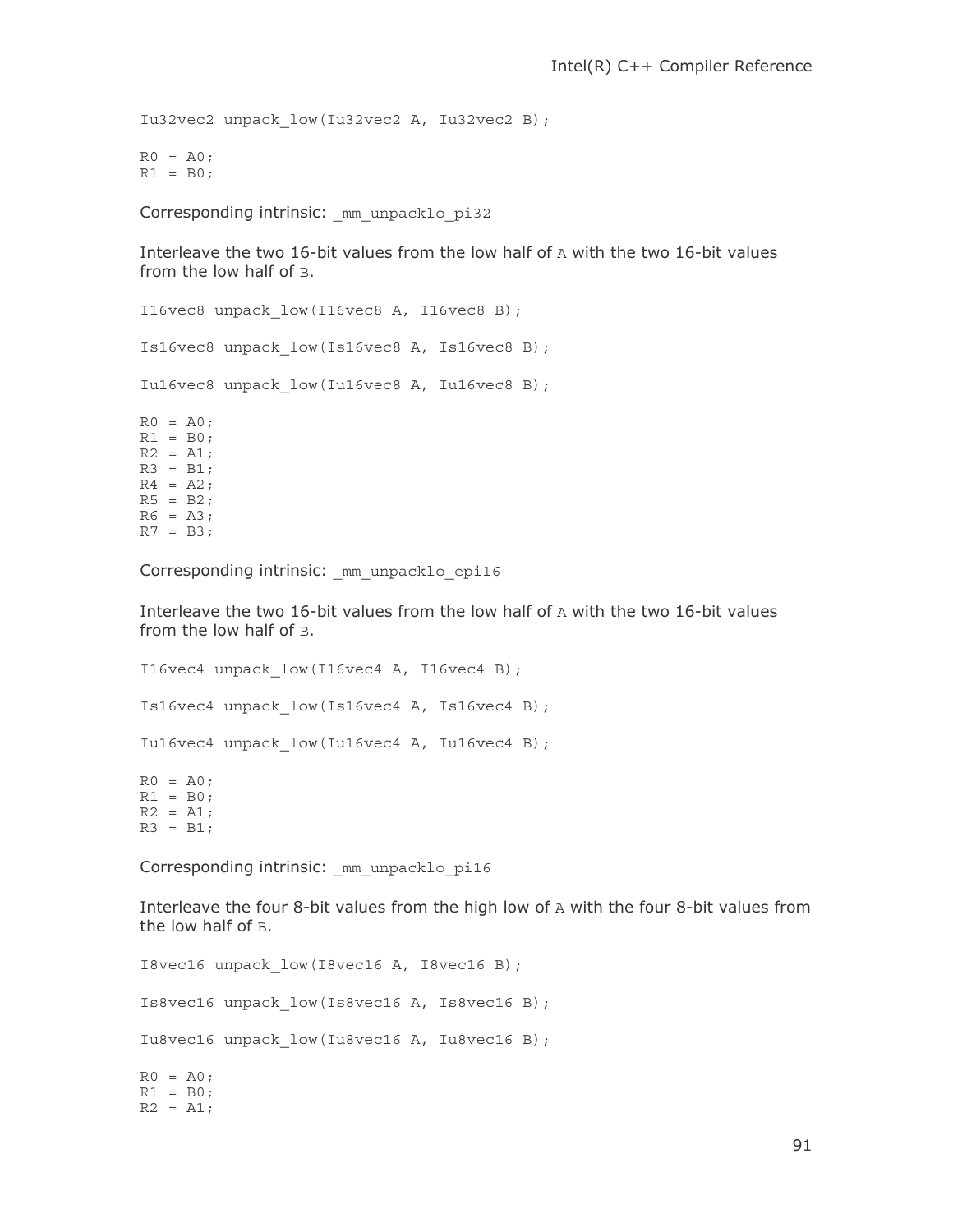$R3 = B1;$  $R4 = A2;$  $R5 = B2;$  $R6 = A3;$  $R7 = B3;$  $R8 = A4;$  $R9 = B4;$  $R10 = A5;$  $R11 = B5;$  $R12 = A6;$  $R13 = B6;$  $R14 = A7;$  $R15 = B7;$ 

Corresponding intrinsic: mm unpacklo epi8

Interleave the four 8-bit values from the high low of A with the four 8-bit values from the low half of B.

```
I8vec8 unpack_low(I8vec8 A, I8vec8 B); 
Is8vec8 unpack_low(Is8vec8 A, Is8vec8 B); 
Iu8vec8 unpack_low(Iu8vec8 A, Iu8vec8 B); 
RO = AO;R1 = B0;R2 = A1;R3 = B1;R4 = A2;R5 = B2;R6 = A3; 
R7 = B3;
```
Corresponding intrinsic: \_mm\_unpacklo\_pi8

## Pack Operators

Pack the eight 32-bit values found in  $A$  and  $B$  into eight 16-bit values with signed saturation.

```
Is16vec8 pack_sat(Is32vec2 A,Is32vec2 B);
Corresponding intrinsic: mm packs epi32
```
Pack the four 32-bit values found in  $A$  and  $B$  into eight 16-bit values with signed saturation.

```
Is16vec4 pack sat(Is32vec2 A,Is32vec2 B);
Corresponding intrinsic: mm packs pi32
```
Pack the sixteen 16-bit values found in A and B into sixteen 8-bit values with signed saturation.

```
Is8vec16 pack sat(Is16vec4 A,Is16vec4 B);
Corresponding intrinsic: mm packs epi16
```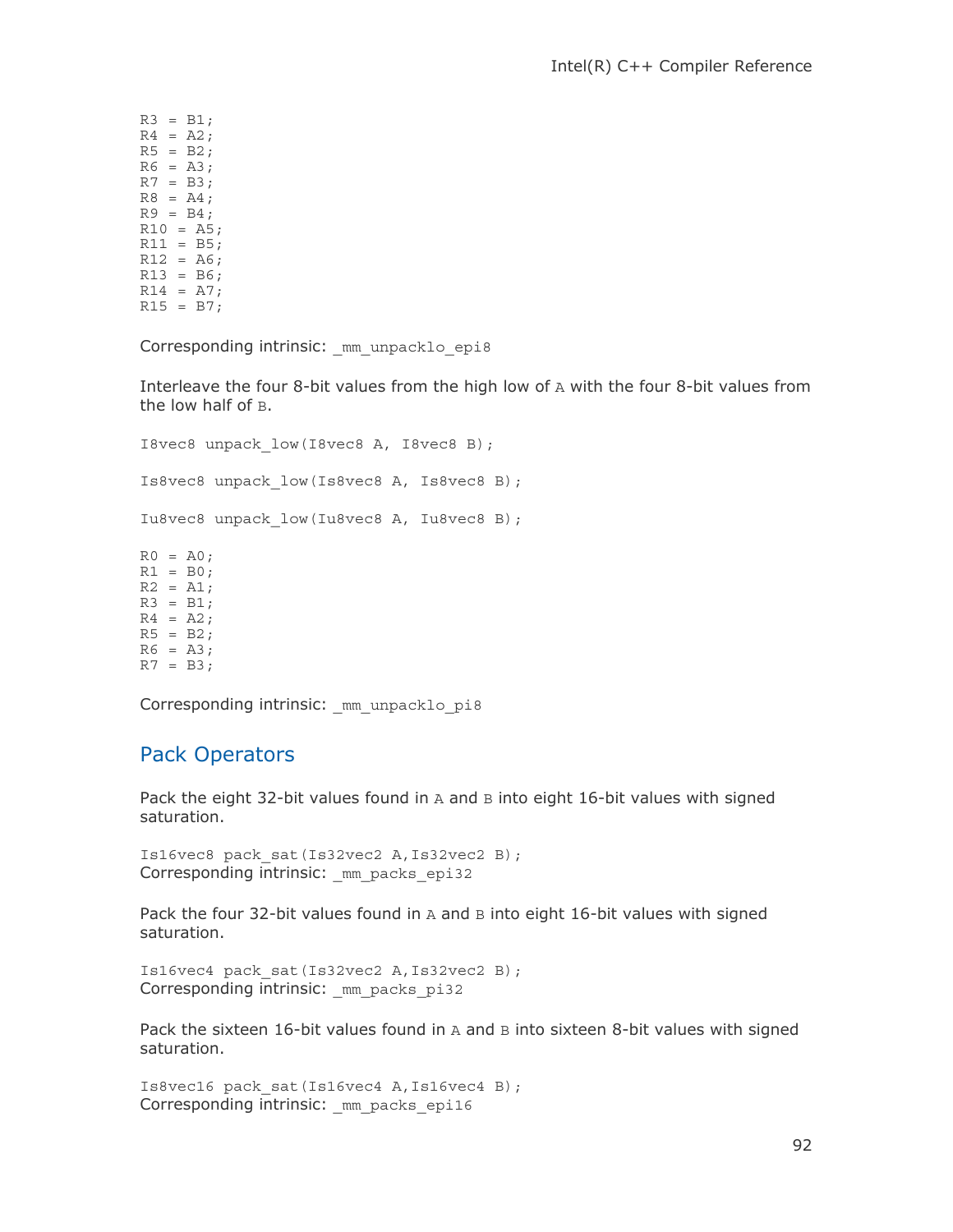Pack the eight 16-bit values found in A and B into eight 8-bit values with signed saturation.

```
Is8vec8 pack sat(Is16vec4 A,Is16vec4 B);
Corresponding intrinsic: mm packs pi16
```
Pack the sixteen 16-bit values found in  $A$  and  $B$  into sixteen 8-bit values with unsigned saturation .

```
Iu8vec16 packu sat(Is16vec4 A,Is16vec4 B);
Corresponding intrinsic: mm packus epi16
```
Pack the eight 16-bit values found in A and B into eight 8-bit values with unsigned saturation.

Iu8vec8 packu\_sat(Is16vec4 A,Is16vec4 B); Corresponding intrinsic: mm packs pu16

## Clear MMX(TM) Instructions State Operator

Empty the MMX(TM) registers and clear the MMX state. Read the guidelines for using the EMMS instruction intrinsic.

```
void empty(void); 
Corresponding intrinsic: mm empty
```
## Integer Functions for Streaming SIMD Extensions

# **Note**

You must include fvec.h header file for the following functionality.

Compute the element-wise maximum of the respective signed integer words in A and B.

```
Is16vec4 simd_max(Is16vec4 A, Is16vec4 B);
Corresponding intrinsic: mm max pi16
```
Compute the element-wise minimum of the respective signed integer words in A and B.

```
Is16vec4 simd min(Is16vec4 A, Is16vec4 B);
Corresponding intrinsic: mm min pi16
```
Compute the element-wise maximum of the respective unsigned bytes in A and B.

Iu8vec8 simd\_max(Iu8vec8 A, Iu8vec8 B); Corresponding intrinsic: mm max pu8

Compute the element-wise minimum of the respective unsigned bytes in A and B.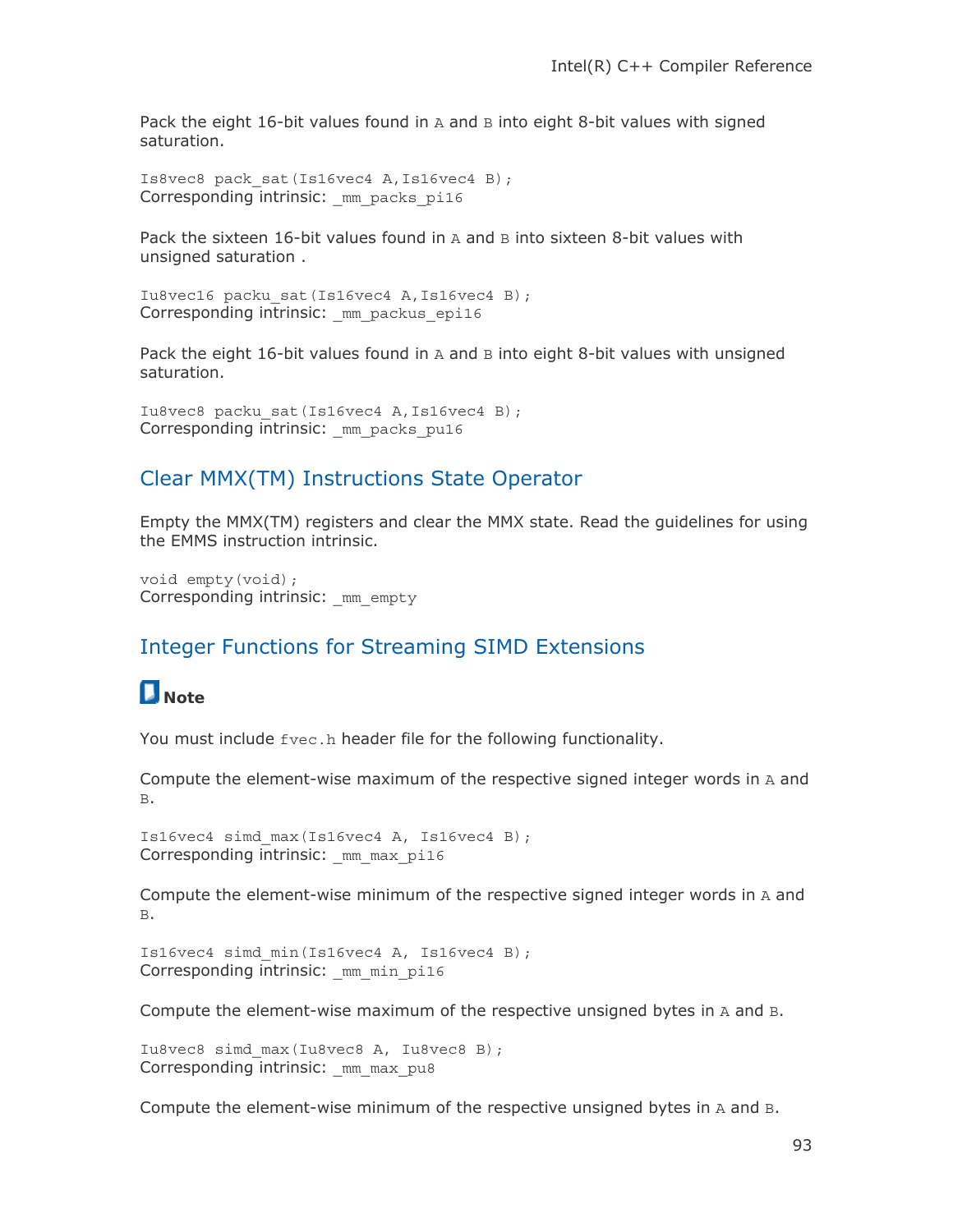Iu8vec8 simd\_min(Iu8vec8 A, Iu8vec8 B); Corresponding intrinsic: mm min pu8

Create an 8-bit mask from the most significant bits of the bytes in A.

int move mask(I8vec8 A); Corresponding intrinsic: mm movemask pi8

Conditionally store byte elements of  $A$  to address  $p$ . The high bit of each byte in the selector B determines whether the corresponding byte in A will be stored.

void mask move(I8vec8 A, I8vec8 B, signed char \*p); Corresponding intrinsic: mm maskmove si64

Store the data in A to the address  $p$  without polluting the caches. A can be any Ivec type.

void store  $nta$  ( $m64 *p$ , M64 A); Corresponding intrinsic: mm stream pi

Compute the element-wise average of the respective unsigned 8-bit integers in A and B.

```
Iu8vec8 simd_avg(Iu8vec8 A, Iu8vec8 B);
Corresponding intrinsic: mm avg pu8
```
Compute the element-wise average of the respective unsigned 16-bit integers in A and B.

```
Iu16vec4 simd_avg(Iu16vec4 A, Iu16vec4 B);
Corresponding intrinsic: mm avg pu16
```
## Conversions between Fvec and Ivec

Convert the lower double-precision floating-point value of A to a 32-bit integer with truncation.

```
int F64vec2ToInt(F64vec42 A); 
r := (int)A0;
```
Convert the four floating-point values of A to two the two least significant doubleprecision floating-point values.

```
F64vec2 F32vec4ToF64vec2(F32vec4 A); 
r0 := (double)A0;
r1 := (double) A1;
```
Convert the two double-precision floating-point values of A to two single-precision floating-point values.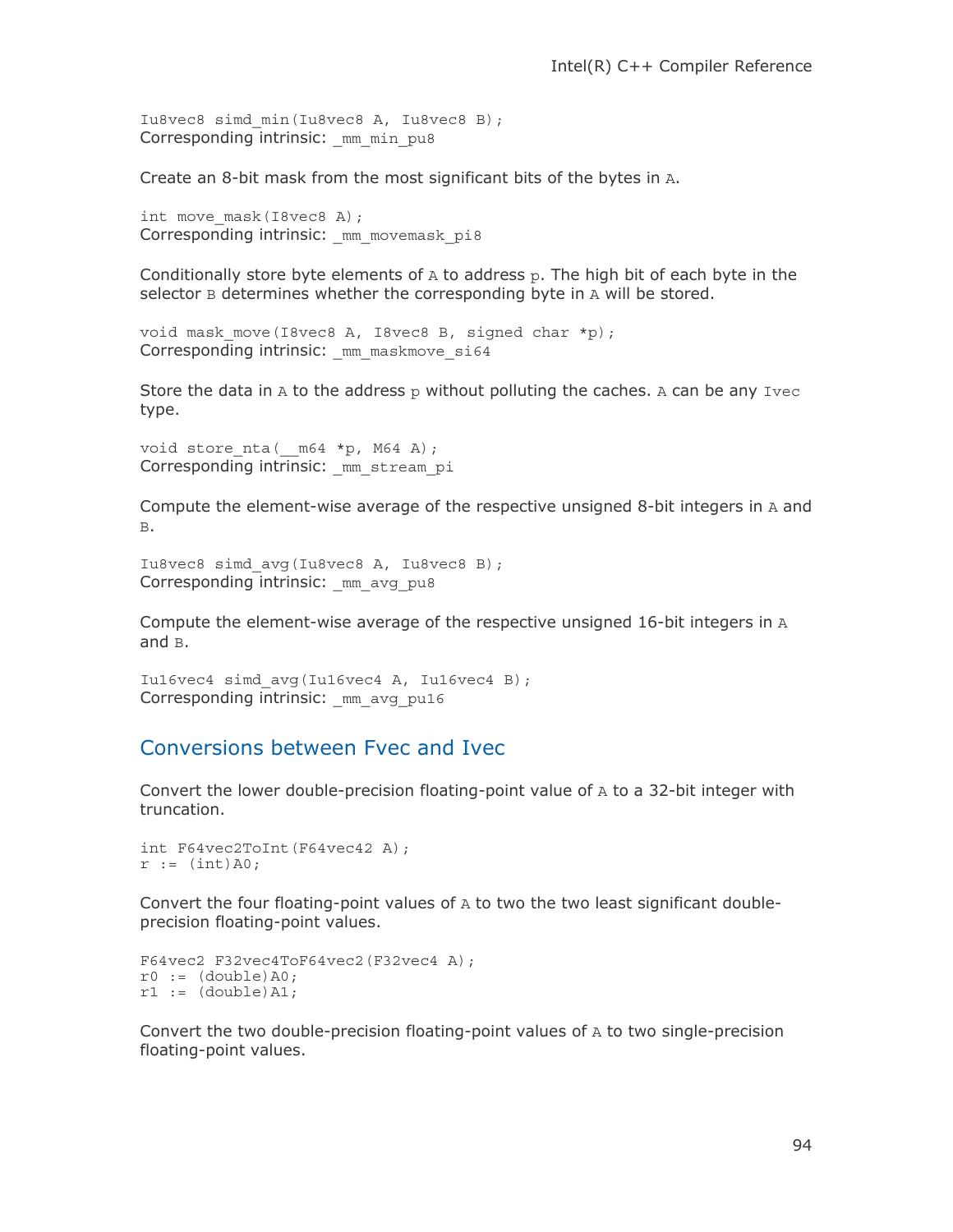F32vec4 F64vec2ToF32vec4(F64vec2 A);  $r0 := (float)AO;$  $r1 := (float)A1;$ 

Convert the signed int in B to a double-precision floating-point value and pass the upper double-precision value from A through to the result.

```
F64vec2 InttoF64vec2(F64vec2 A, int B); 
r0 := (double)B;r1 := A1;
```
Convert the lower floating-point value of  $A$  to a 32-bit integer with truncation.

```
int F32vec4ToInt(F32vec4 A); 
r := (int)A0;
```
Convert the two lower floating-point values of  $A$  to two 32-bit integer with truncation, returning the integers in packed form.

```
Is32vec2 F32vec4ToIs32vec2 (F32vec4 A); 
r0 := (int) A0;r1 := (int) A1;
```
Convert the 32-bit integer value B to a floating-point value; the upper three floatingpoint values are passed through from A.

```
F32vec4 IntToF32vec4 (F32vec4 A, int B);
r0 := (float)B;r1 := A1;r2 := A2;r3 := A3;
```
Convert the two 32-bit integer values in packed form in B to two floating-point values; the upper two floating-point values are passed through from A.

```
F32vec4 Is32vec2ToF32vec4(F32vec4 A, Is32vec2 B); 
r0 := (float)B0;r1 := (float)B1;r2 := A2;r3 := A3;
```
## Floating-point Vector Classes

The floating-point vector classes, F64vec2, F32vec4, and F32vec1, provide an interface to SIMD operations. The class specifications are as follows:

F64vec2 A(double x, double y); F32vec4 A(float z, float y, float x, float w); F32vec1 B(float w);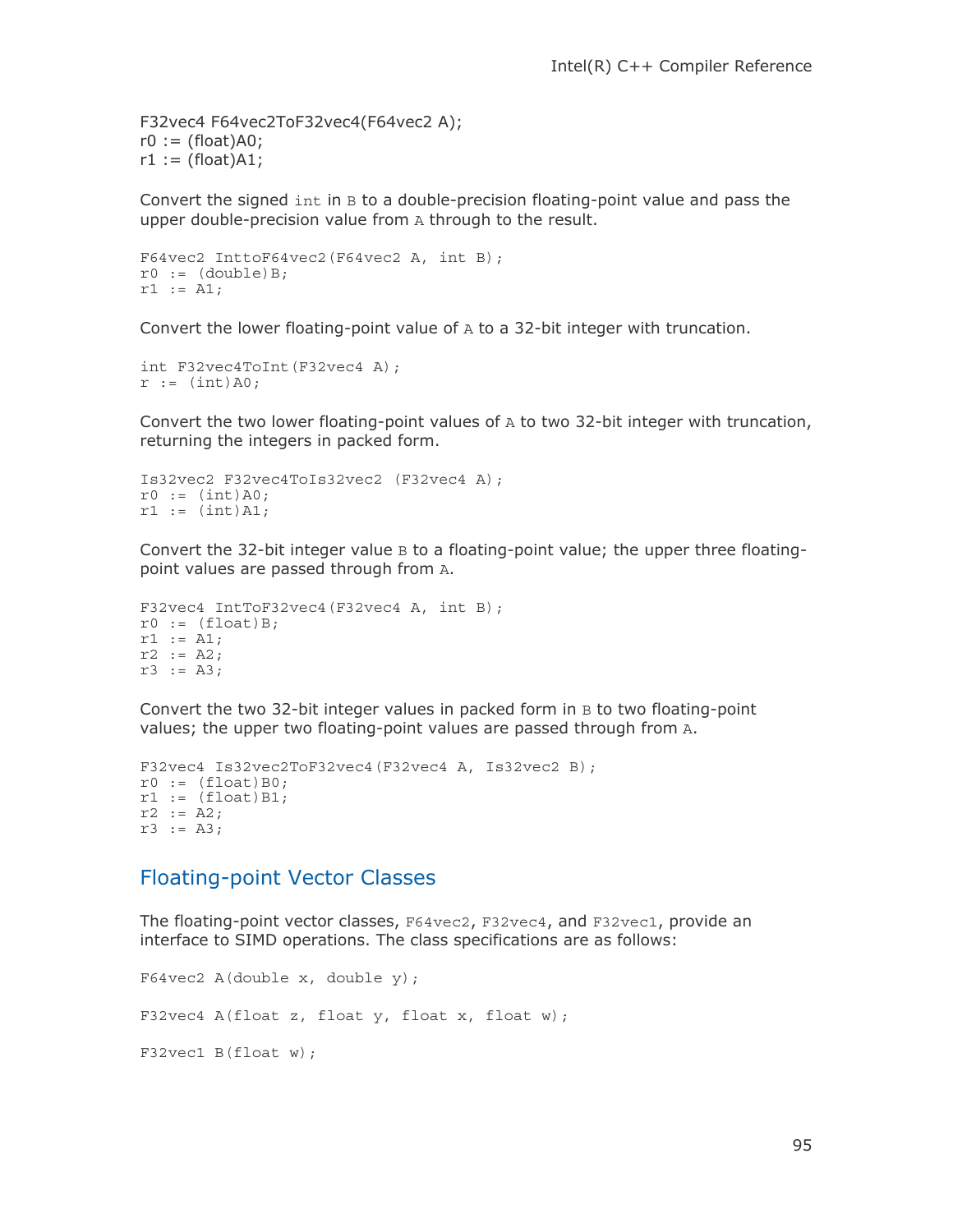The packed floating-point input values are represented with the right-most value lowest as shown in the following table.



## **Single-Precision Floating-point Elements**

F32vec4 returns four packed single-precision floating point values (RO, R1, R2, and R3). F32vec2 returns one single-precision floating point value (RO).

## Fvec Notation Conventions

This reference uses the following conventions for syntax and return values.

## **Fvec Classes Syntax Notation**

Fvec classes use the syntax conventions shown the following examples:

[Fvec Class] R = [Fvec Class] A [operator][Ivec Class] B;

**Example 1:** F64vec2  $R = F64$ vec2  $A \& F64$ vec2  $B$ ;

[Fvec Class] R = [operator]([Fvec Class] A, [Fvec Class] B);

**Example 2:** F64vec2  $R =$  andnot (F64vec2 A, F64vec2 B);

[Fvec Class] R [operator] = [Fvec Class] A;

**Example 3:** F64vec2 R &= F64vec2 A;

where

[operator] is an operator (for example,  $\&$ ,  $\vert$ , or  $\wedge$ )

[Fvec Class] is any Fvec class ( F64vec2, F32vec4, or F32vec1 )

R, A, B are declared Fvec variables of the type indicated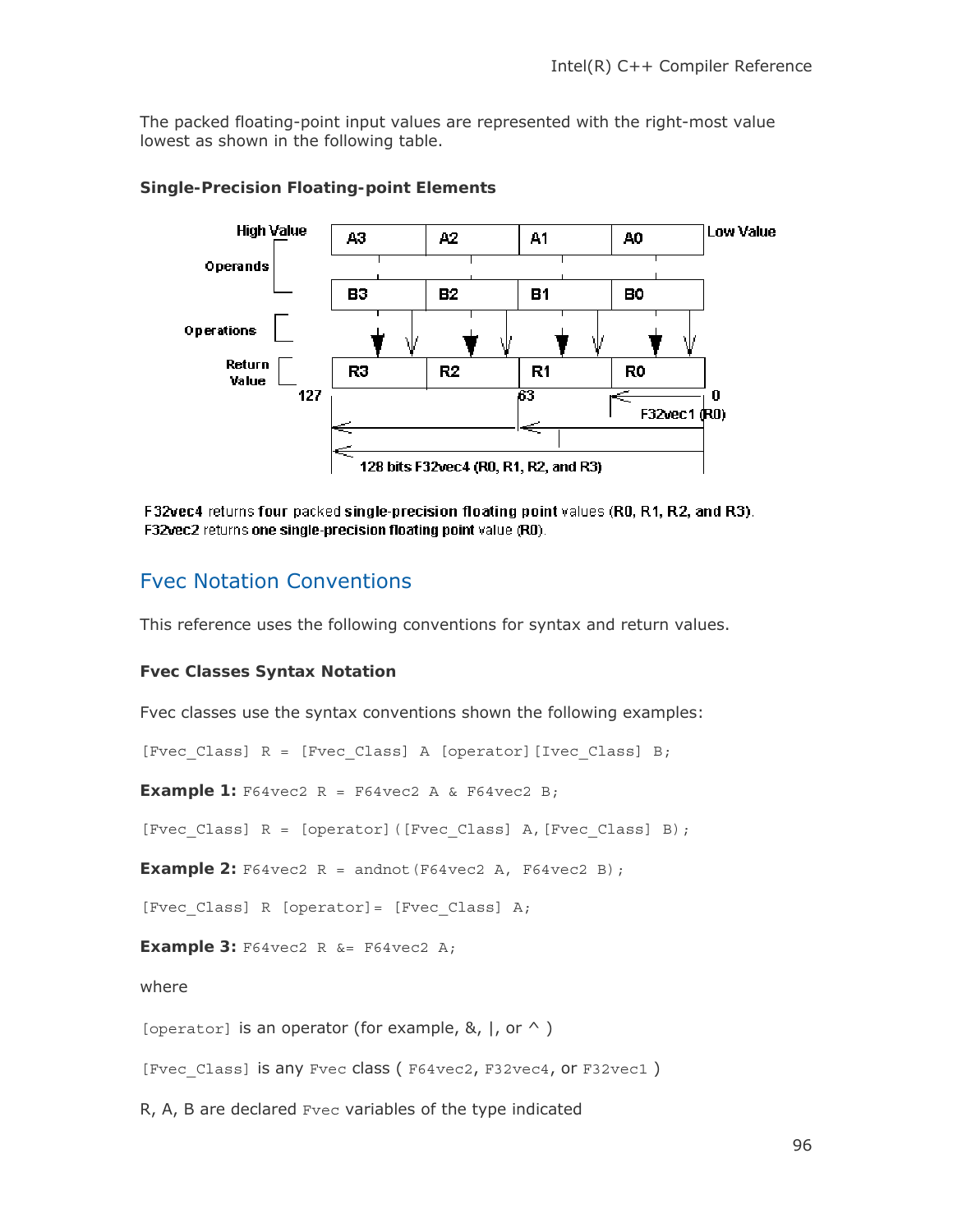## **Return Value Notation**

Because the Fvec classes have packed elements, the return values typically follow the conventions presented in the Return Value Convention Notation Mappings table. F32vec4 returns four single-precision, floating-point values (R0, R1, R2, and R3); F64vec2 returns two double-precision, floating-point values, and F32vec1 returns the lowest single-precision floating-point value (R0).

| Example 1: |  |  | Example 2: |  |                                                                 |  |  | Example 3: F32 vec4 F64 vec2 F32 vec1 |     |
|------------|--|--|------------|--|-----------------------------------------------------------------|--|--|---------------------------------------|-----|
|            |  |  |            |  | $RO := AO & BO; RO; RO := AO andnot BO; RO & = AO; X$           |  |  |                                       |     |
|            |  |  |            |  | $RI := AI & B1; RI := AI and not B1; RI & = AI; X$              |  |  |                                       | N/A |
|            |  |  |            |  | R2 := A2 & B2; R2 := A2 and not B2; R2 &= A2; $\vert x \vert$   |  |  | N/A                                   | N/A |
|            |  |  |            |  | $ R3 := A3 \& B3  R3 := A3 \text{ andhot } B3;  R3 \&= A3;  X $ |  |  | N/A                                   | N/A |

## **Return Value Convention Notation Mappings**

# Data Alignment

Memory operations using the Streaming SIMD Extensions should be performed on 16-byte-aligned data whenever possible.

F32vec4 and F64vec2 object variables are properly aligned by default. Note that floating point arrays are not automatically aligned. To get 16-byte alignment, you can use the alignment declspec:

```
declspec( align(16) ) float A[4];
```
## **Conversions**

All Fvec object variables can be implicitly converted to  $\mu$ 128 data types. For example, the results of computations performed on F32vec4 or F32vec1 object variables can be assigned to  $m128$  data types.

<code>m128d mm = A & B; /\* where A,B are F64vec2 object variables \*/</code> m128 mm = A & B; /\* where A,B are F32vec4 object variables  $*/$  $m128$  mm = A & B; /\* where A,B are F32vec1 object variables \*/

# Constructors and Initialization

The following table shows how to create and initialize  $F32vec$  objects with the Fvec classes.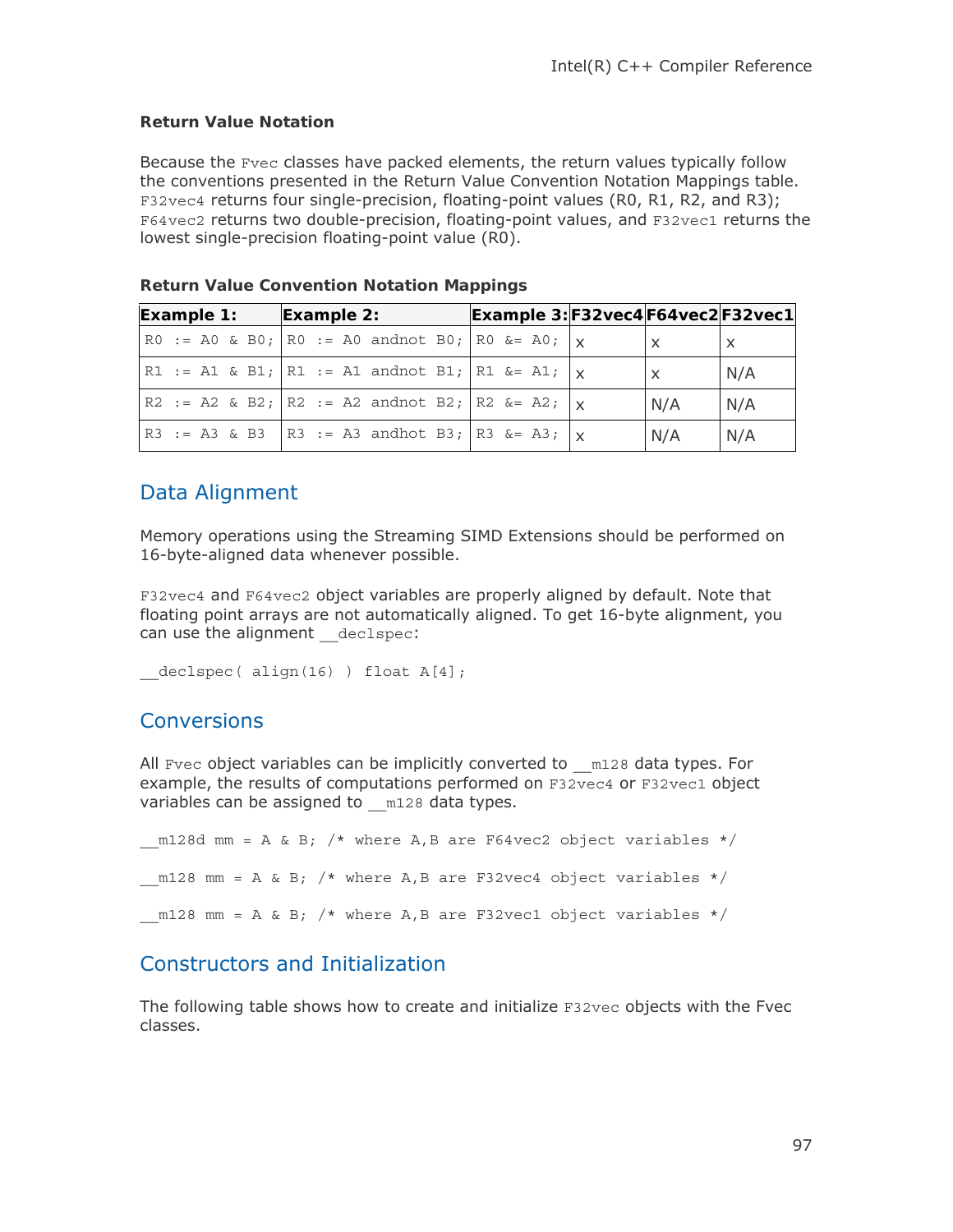| <b>Example</b>                                                                                                            | <b>Intrinsic</b> | <b>Returns</b>                                              |
|---------------------------------------------------------------------------------------------------------------------------|------------------|-------------------------------------------------------------|
| <b>Constructor Declaration</b>                                                                                            |                  |                                                             |
| F64vec2 A;<br>$F32vec4 B$ ;<br>F32vec1 C;                                                                                 | N/A              | N/A                                                         |
| m128 Object Initialization                                                                                                |                  |                                                             |
| $F64$ vec $2$ A $(m128d$ mm);<br>$F32vec4 \; B(\overline{m128 \; mm});$<br>$F32vec1 C($ m128 mm);                         | N/A              | N/A                                                         |
| <b>Double Initialization</b>                                                                                              |                  |                                                             |
| /* Initializes two doubles. */<br>F64vec2 A(double d0, double d1);<br>F64vec2 A = F64vec2 (double d0, double d1);         | _mm_set_pd       | $AO := d0;$<br>$A1 := d1;$                                  |
| F64vec2 A(double d0);<br>/* Initializes both return values<br>with the same double precision value $*/$ .                 | mm set1 pd       | $AO := d0;$<br>$A1 := d0;$                                  |
| <b>Float Initialization</b>                                                                                               |                  |                                                             |
| F32vec4 A(float f3, float f2,<br>float f1, float f0);<br>F32vec4 A = F32vec4 (float f3, float f2,<br>float f1, float f0); | _mm_set_ps       | $AO := f0;$<br>$A1 := f1;$<br>$A2 := f2;$<br>$A3 := f3;$    |
| $F32vec4$ A(float f0);<br>/* Initializes all return values<br>with the same floating point value. $*/$                    | mm set1 ps       | $AO := f0$ ;<br>$A1 := f0;$<br>$A2 := f0;$<br>$A3 := f0;$   |
| F32vec4 A(double d0);<br>/* Initialize all return values with<br>the same double-precision value. $*/$                    | mm set1 ps(d)    | $AO := d0;$<br>$A1 := d0;$<br>$A2 := d0;$<br>$A3 := d0;$    |
| $F32vec1$ A(double d0);<br>/* Initializes the lowest value of A<br>with d0 and the other values with $0.*/$               | mm set ss(d)     | $AO :=$ d0;<br>$A1 := 0;$<br>$A2 := 0;$<br>$A3 := 0;$       |
| F32vec1 B(fload f0);<br>/* Initializes the lowest value of B<br>with f0 and the other values with $0.*/$                  | mm set ss        | $BO := f0;$<br>$B1 := 0;$<br>$B2 := 0;$<br>$B3 := 0;$       |
| F32vec1 B(int I);<br>/* Initializes the lowest value of B<br>with f0, other values are undefined.*/                       | mm cvtsi32 ss    | $BO := f0;$<br>$B1 := \{\}$<br>$B2 := \{\}$<br>$B3 := \{\}$ |

### **Constructors and Initialization for Fvec Classes**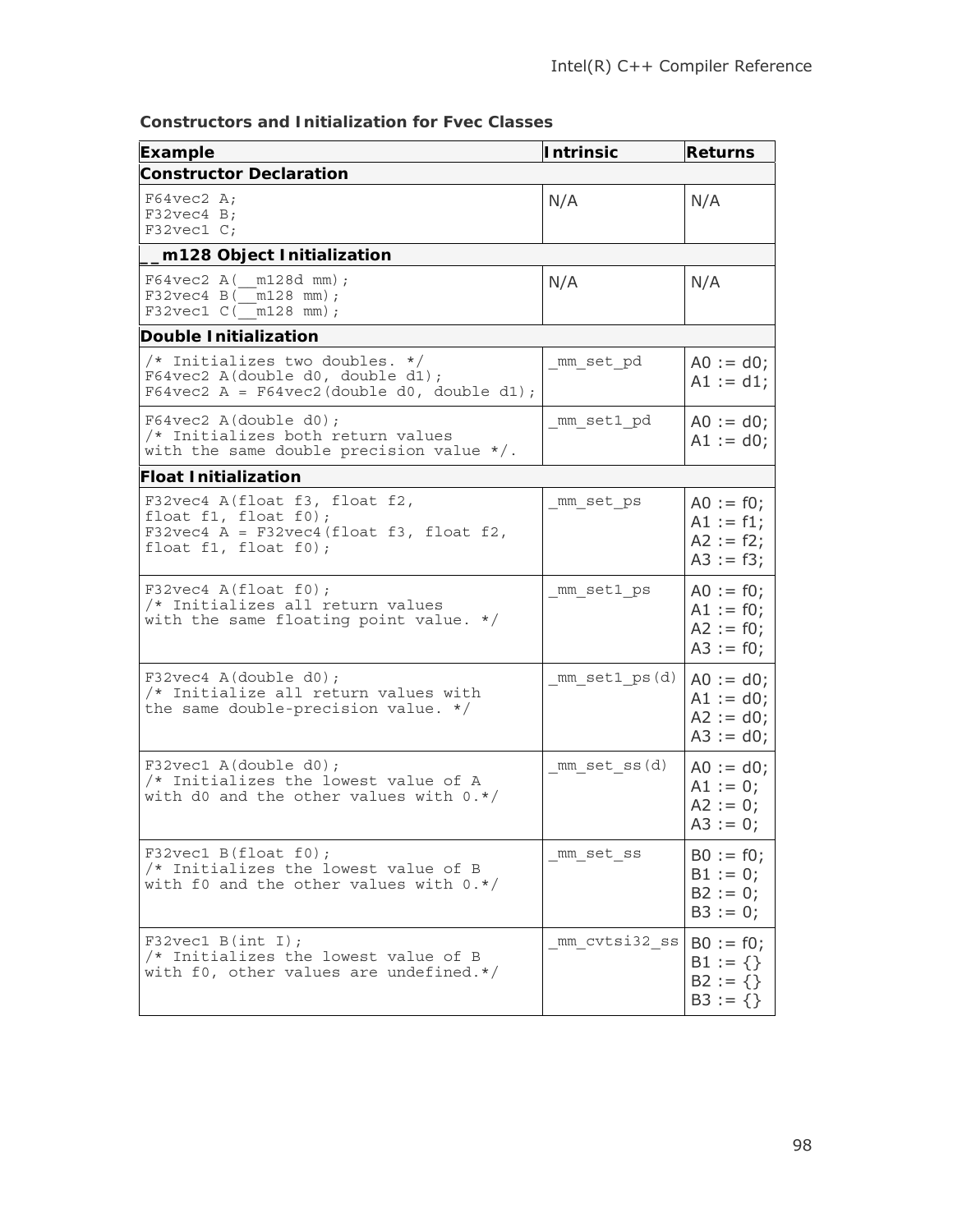# Arithmetic Operators

The following table lists the arithmetic operators of the Fvec classes and generic syntax. The operators have been divided into standard and advanced operations, which are described in more detail later in this section.

|  | <b>Fvec Arithmetic Operators</b> |
|--|----------------------------------|
|--|----------------------------------|

|                     | <b>Category Operation</b>                  |                   | OperatorsGeneric Syntax               |
|---------------------|--------------------------------------------|-------------------|---------------------------------------|
| Standard   Addition |                                            | $^{+}$<br>$+=$    | $R = A + B;$<br>$R$ += A;             |
|                     | Subtraction                                | $=$               | $R = A - B$ ;<br>$R = A$ ;            |
|                     | Multiplication                             | $\star$<br>$* =$  | $R = A * B;$<br>$R * = A$ :           |
|                     | Division                                   | $/ =$             | $R = A / B;$<br>$R$ /= A;             |
|                     | Advanced   Square Root                     | sqrt              | $R = sqrt(A);$                        |
|                     | Reciprocal<br>(Newton-Raphson)             | rcp<br>rcp nr     | $R = rcp(A);$<br>$R = rcp nr(A);$     |
|                     | Reciprocal Square Root<br>(Newton-Raphson) | rsqrt<br>rsqrt nr | $R = rsqrt(A);$<br>$R = rsqrt nr(A);$ |

#### **Standard Arithmetic Operator Usage**

The following two tables show the return values for each class of the standard arithmetic operators, which use the syntax styles described earlier in the Return Value Notation section.

| <b>Standard Arithmetic Return Value Mapping</b> |
|-------------------------------------------------|
|-------------------------------------------------|

| $\overline{\mathbf{R}}$ | IA | Operators <sup>B</sup> |            |                | F32vec4F64vec2F32vec1 |     |     |
|-------------------------|----|------------------------|------------|----------------|-----------------------|-----|-----|
| $RO := A0 +$            |    |                        | $+$ $+$    | B <sub>0</sub> |                       |     |     |
| $R1 :=  A1  +$          |    |                        | $1 \times$ | B1             |                       |     | N/A |
| $R2 :=  A2  +$          |    |                        | $\star$    | B <sub>2</sub> |                       | N/A | N/A |
| $R3 :=  A3  +  -$       |    |                        |            | B <sub>3</sub> |                       | N/A | N/A |

### **Arithmetic with Assignment Return Value Mapping**

| IR                                                                        | <b>Operators</b> |  |  |  | F32vec4F64vec2F32vec1 |     |     |
|---------------------------------------------------------------------------|------------------|--|--|--|-----------------------|-----|-----|
| $RO: =  - =   * =   / =   AO$                                             |                  |  |  |  |                       |     |     |
| $\vert$ R1 : = $\vert$ + = $\vert$ - = $\vert$ * = $\vert$ / = $\vert$ A1 |                  |  |  |  |                       |     | N/A |
| $R2 :=   +   -   -   *   /   22$                                          |                  |  |  |  |                       | N/A | N/A |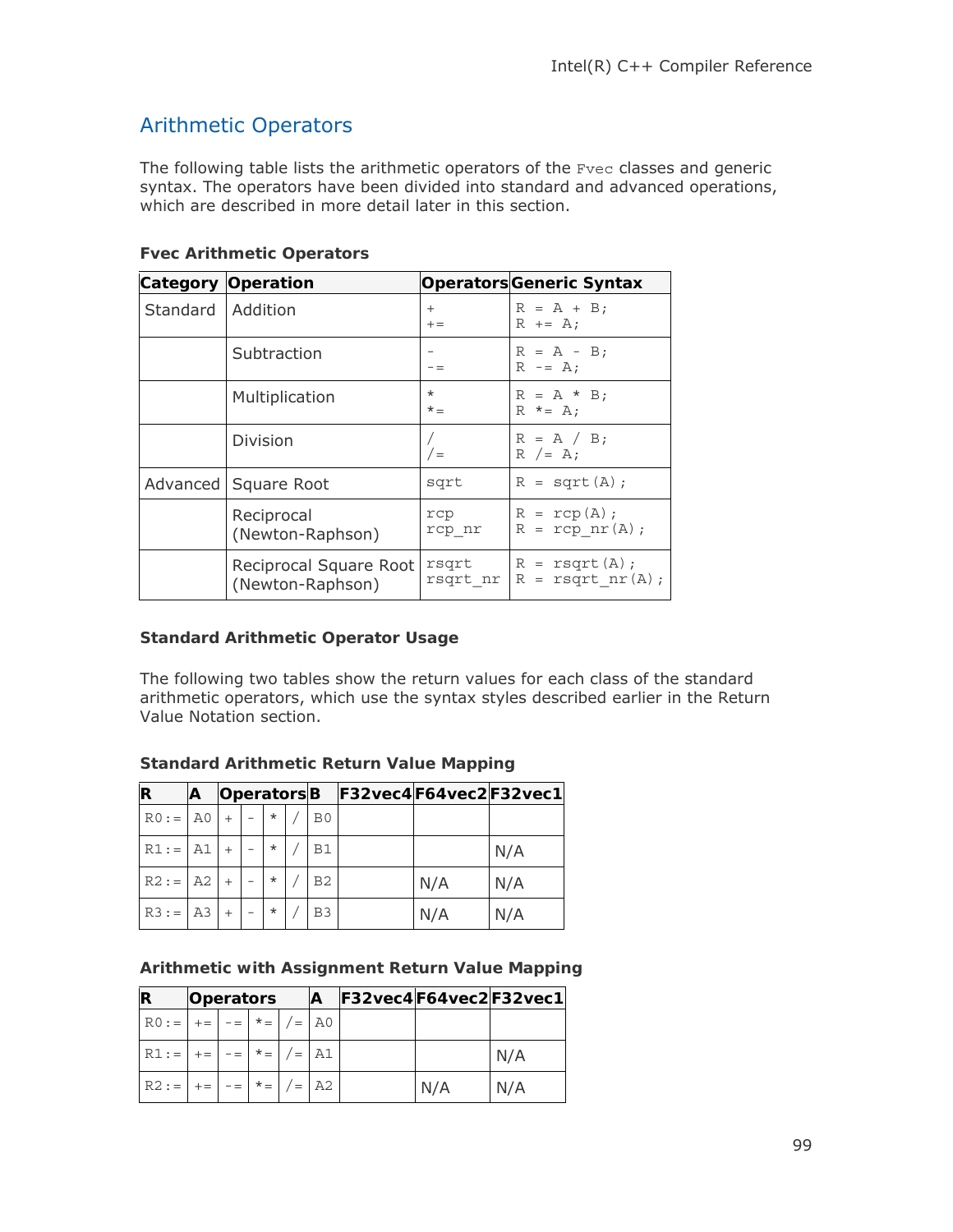This table lists standard arithmetic operator syntax and intrinsics.

| Operation               | <b>Returns</b> | <b>Example Syntax Usage</b>                                                                    | <b>Intrinsic</b> |
|-------------------------|----------------|------------------------------------------------------------------------------------------------|------------------|
| Addition                | 4 floats       | F32vec4 R = F32vec4 A + F32vec4 B;<br>F32vec4 R $+=$ F32vec4 A;                                | mm add ps        |
|                         |                | 2 doubles   $F64$ vec2 R = $F64$ vec2 A + $F32$ vec2 B;<br>F64vec2 R $+=$ F64vec2 A;           | mm add pd        |
|                         | 1 float        | F32vec1 R = F32vec1 A + F32vec1 B;<br>F32vec1 R $+=$ F32vec1 A;                                | mm add ss        |
| Subtraction             | 4 floats       | F32vec4 R = F32vec4 A - F32vec4 B;<br>$F32vec4$ R $= F32vec4$ A;                               | mm sub ps        |
|                         |                | 2 doubles   $F64$ vec2 R - $F64$ vec2 A + $F32$ vec2 B;<br>$F64$ vec $2$ R -= $F64$ vec $2$ A; | mm sub pd        |
|                         | 1 float        | F32vec1 R = F32vec1 A - F32vec1 B;<br>F32vec1 R $-$ = F32vec1 A;                               | mm sub ss        |
| Multiplication 4 floats |                | F32vec4 R = F32vec4 A * F32vec4 B;<br>F32vec4 R $* =$ F32vec4 A;                               | mm mul ps        |
|                         |                | 2 doubles   F64vec2 R = F64vec2 A * F364vec2 B;<br>F64vec2 R $*$ = F64vec2 A;                  | mm mul pd        |
|                         | 1 float        | F32vec1 R = F32vec1 A * F32vec1 B;<br>F32vec1 R $* =$ F32vec1 A;                               | _mm_mul_ss       |
| <b>Division</b>         | 4 floats       | F32vec4 R = F32vec4 A / F32vec4 B;<br>F32vec4 R $/$ = F32vec4 A;                               | mm div ps        |
|                         |                | 2 doubles   $F64$ vec2 R = $F64$ vec2 A / $F64$ vec2 B;<br>F64vec2 R $/$ = F64vec2 A;          | mm div pd        |
|                         | 1 float        | F32vec1 R = F32vec1 A / F32vec1 B;<br>F32vec1 R $/$ = F32vec1 A;                               | mm div ss        |

#### **Standard Arithmetic Operations for Fvec Classes**

#### **Advanced Arithmetic Operator Usage**

The following table shows the return values classes of the advanced arithmetic operators, which use the syntax styles described earlier in the Return Value Notation section.

| $\mathbf R$   | <b>Operators</b> |           |                                      | F32vec4F64vec2F32vec1 |     |     |
|---------------|------------------|-----------|--------------------------------------|-----------------------|-----|-----|
| $RO :=  sqrt$ |                  |           | rcp   rsqrt   rcp_nr   rsqrt_nr   AO |                       |     |     |
| $R1 :=  sqrt$ |                  |           | rcp   rsqrt   rcp_nr   rsqrt_nr   A1 |                       |     | N/A |
| $R2 :=  sqrt$ |                  |           | rcp   rsqrt   rcp_nr   rsqrt_nr   A2 |                       | N/A | N/A |
| $R3 :=  sqrt$ |                  | rcp rsqrt | rcp_nr rsqrt_nr A3                   |                       | N/A | N/A |

#### **Advanced Arithmetic Return Value Mapping**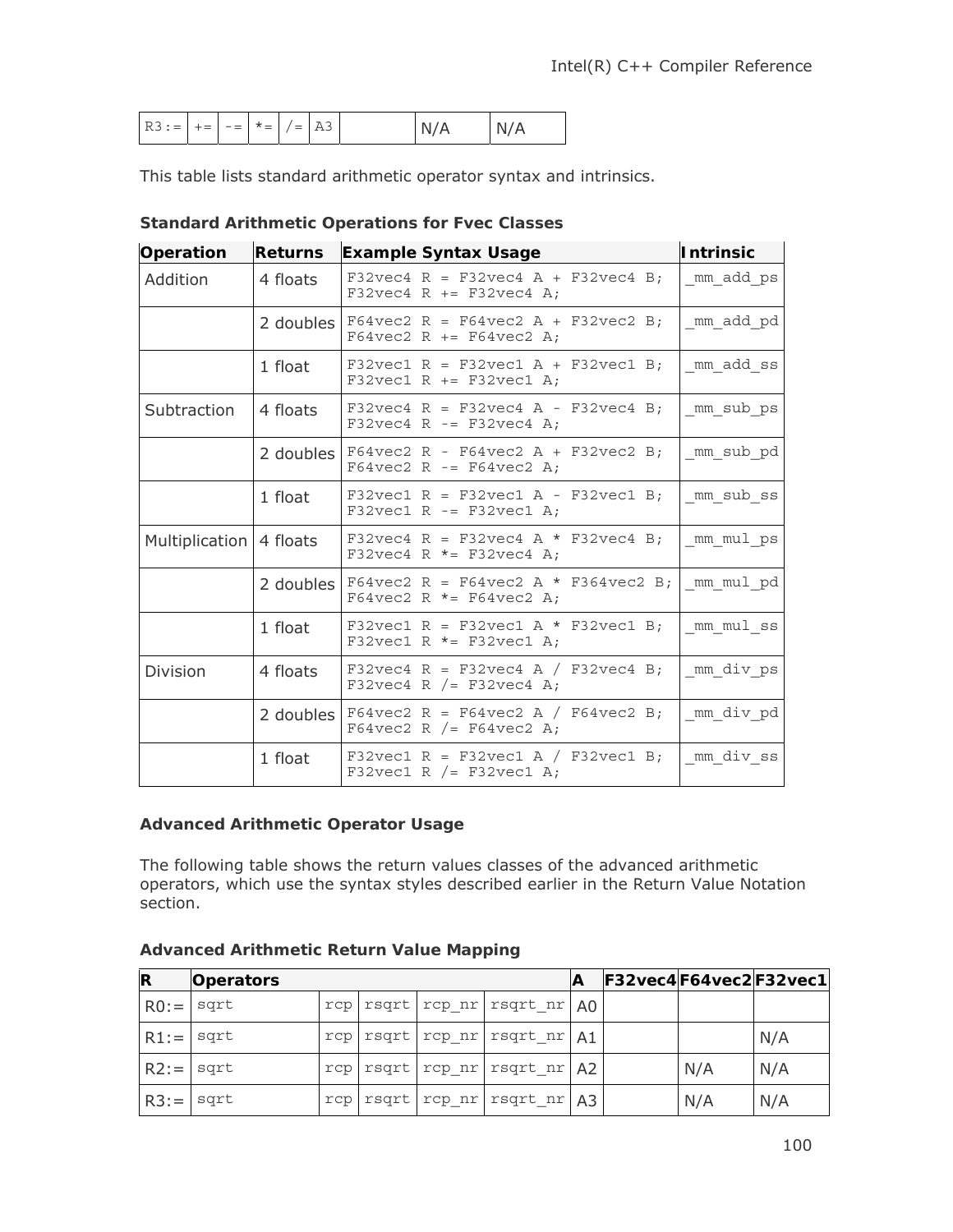| $f :=$ | add_horizontal | $(AO +$<br>$A1 +$<br>$A2 +$<br>A3) |  |     | N/A | N/A |
|--------|----------------|------------------------------------|--|-----|-----|-----|
| $d :=$ | add_horizontal | $(AO +$<br>A1)                     |  | N/A |     | N/A |

This table shows examples for advanced arithmetic operators.

| Returns            | <b>Example Syntax Usage</b>                                 | Intrinsic                                        |
|--------------------|-------------------------------------------------------------|--------------------------------------------------|
| <b>Square Root</b> |                                                             |                                                  |
| 4 floats           | F32vec4 R = sqrt (F32vec4 A);                               | mm sqrt ps                                       |
|                    | 2 doubles   $F64vec2$ R = sqrt (F64vec2 A);                 | mm_sqrt_pd                                       |
| 1 float            | F32vec1 R = sqrt (F32vec1 A);                               | mm sqrt ss                                       |
| Reciprocal         |                                                             |                                                  |
| 4 floats           | F32vec4 R = $rcp(F32vec4 A)$ ;                              | mm_rcp_ps                                        |
|                    | 2 doubles   $F64 \text{vec2}$ R = $rcp(F64 \text{vec2}$ A); | mm rcp pd                                        |
| 1 float            | F32vec1 R = $rcp(F32vec1 A)$ ;                              | mm rcp ss                                        |
|                    | <b>Reciprocal Square Root</b>                               |                                                  |
| 4 floats           | F32vec4 R = $rsqrt(F32vec4 A);$                             | mm rsqrt ps                                      |
|                    | 2 doubles   $F64vec2$ R = $rsqrt(F64vec2 A)$ ;              | mm rsqrt pd                                      |
| 1 float            | F32vec1 R = $rsqrt(F32vec1 A);$                             | mm rsqrt ss                                      |
|                    | <b>Reciprocal Newton Raphson</b>                            |                                                  |
| 4 floats           | F32vec4 R = rcp $nr(F32vec4 A)$ ;                           | mm sub ps<br>mm add ps<br>mm mul ps<br>mm rcp ps |
|                    | 2 doubles   $F64$ vec2 R = rcp nr ( $F64$ vec2 A);          | mm sub pd<br>mm add pd<br>mm mul pd<br>mm rcp pd |
| 1 float            | F32vec1 R = rcp $nr(F32vec1 A)$ ;                           | mm sub ss<br>mm add ss<br>mm mul ss<br>mm rcp ss |
|                    | Reciprocal Square Root Newton Raphson                       |                                                  |
| 4 float            | F32vec4 R = rsqrt $nr(F32vec4 A)$ ;                         | mm sub pd<br>$mm$ $mu1$ $pd$<br>mm rsqrt ps      |
|                    | 2 doubles   $F64vec2$ R = $rsqrt_nr(F64vec2 A)$ ;           | mm sub pd<br>mm mul pd<br>mm rsqrt pd            |

### **Advanced Arithmetic Operations for Fvec Classes**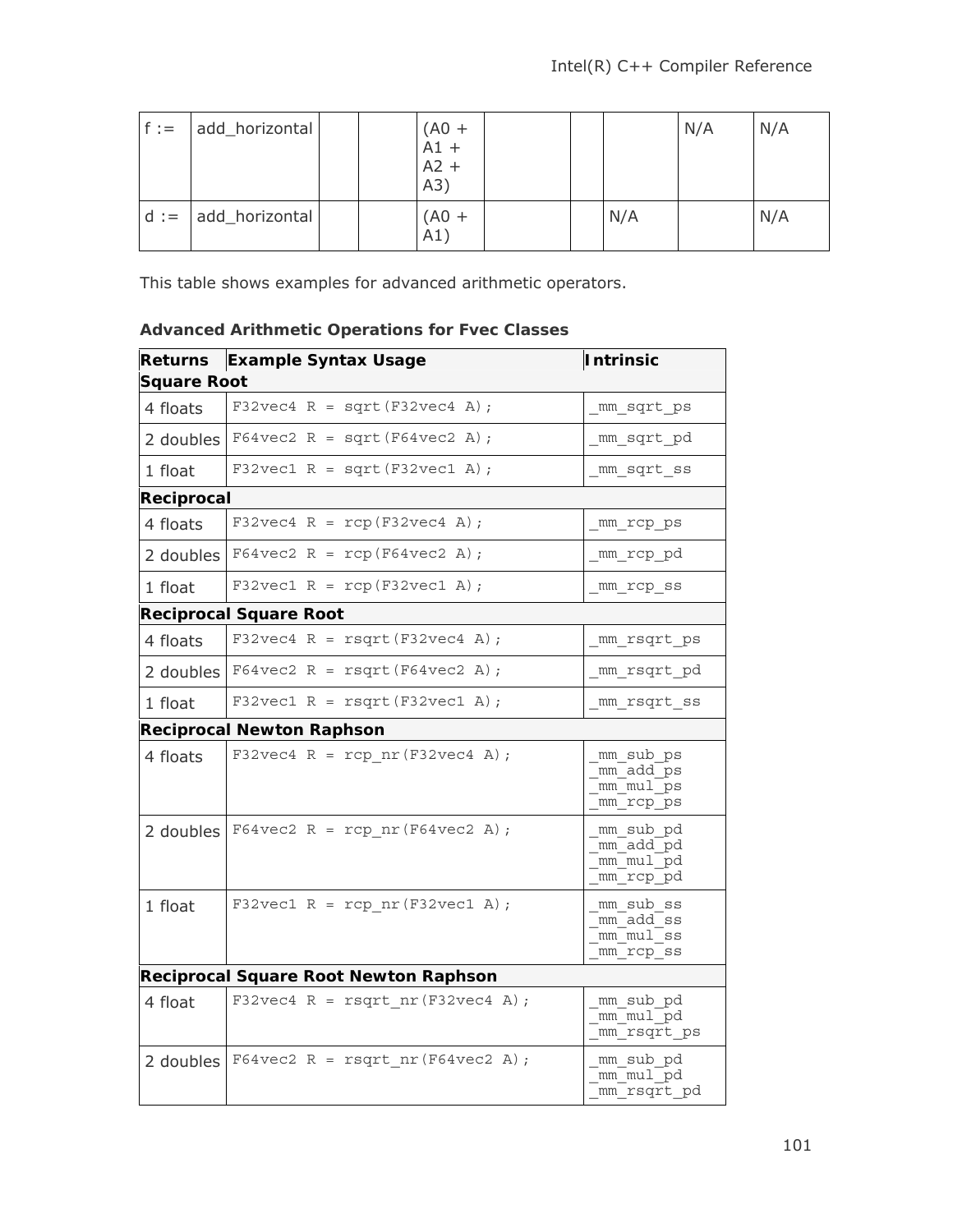| 1 float               | F32vec1 R = rsqrt $nr(F32vec1 A)$ ;      | mm sub ss<br>mm mul ss<br>mm rsqrt ss |
|-----------------------|------------------------------------------|---------------------------------------|
| <b>Horizontal Add</b> |                                          |                                       |
| 1 float               | float $f = add horizontal(F32vec4 A);$   | _mm_add_ss<br>mm_shuffle_ss           |
| 1 double              | double $d = add horizontal(F64vec2 A)$ ; | mm add sd<br>mm shuffle sd            |

## Minimum and Maximum Operators

Compute the minimums of the two double precision floating-point values of A and B.

```
F64vec2 R = \text{simd} \min(F64vec2 A, F64vec2 B)RO := min(AO, BO);
R1 := min(A1, B1);Corresponding intrinsic: mm min pd
```
Compute the minimums of the four single precision floating-point values of A and B.

```
F32vec4 R = simd min(F32vec4 A, F32vec4 B)
RO := min(AO, BO);
R1 := min(A1, B1);R2 := min(A2, B2);R3 := min(A3, B3);Corresponding intrinsic: mm min ps
```
Compute the minimum of the lowest single precision floating-point values of  $A$  and  $B$ .

```
F32vec1 R = simd min(F32vec1 A, F32vec1 B)
RO := min(AO, BO);
Corresponding intrinsic: mm min ss
```
Compute the maximums of the two double precision floating-point values of A and B.

```
F64vec2 simd_max(F64vec2 A, F64vec2 B) 
RO := max(AO, BO);R1 := max(A1, B1);Corresponding intrinsic: mm max pd
```
Compute the maximums of the four single precision floating-point values of A and B.

```
F32vec4 R = simd man(F32vec4 A, F32vec4 B)
RO := max(AO, BO);
R1 := max(A1, B1);R2 := max(A2, B2);R3 := max(A3, B3);Corresponding intrinsic: mm max ps
```
Compute the maximum of the lowest single precision floating-point values of A and B.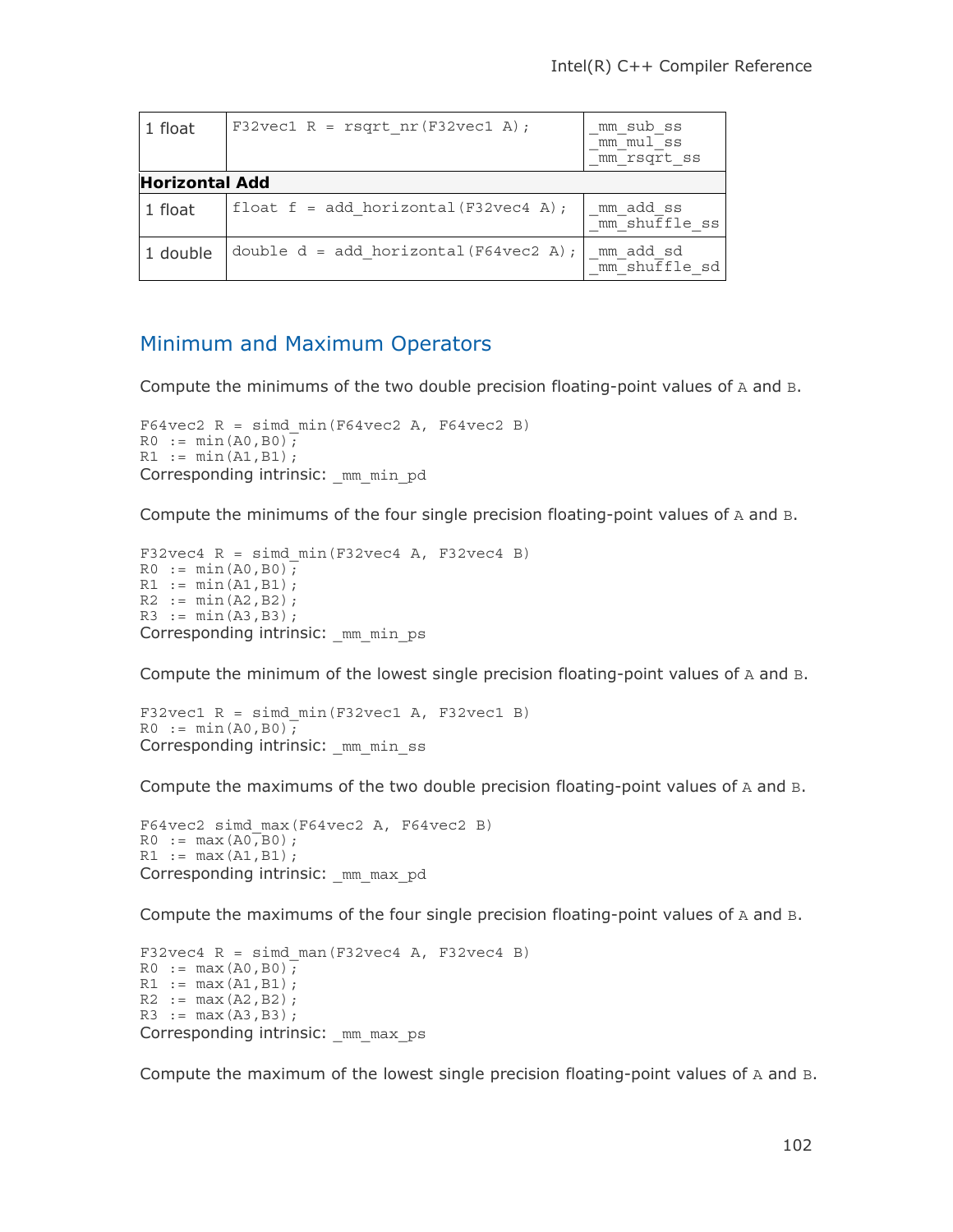```
F32vec1 simd max(F32vec1 A, F32vec1 B)
RO := max(AO, BO);Corresponding intrinsic: _mm_max_ss
```
# Logical Operators

The following table lists the logical operators of the Fvec classes and generic syntax. The logical operators for F32vec1 classes use only the lower 32 bits.

| <b>Bitwise Operation Operators Generic Syntax</b> |            |                             |
|---------------------------------------------------|------------|-----------------------------|
| AND                                               | &<br>$\&=$ | $R = A \& B;$<br>$R$ &= A;  |
| 0 <sub>R</sub>                                    |            | $R = A   B;$<br>$R   = A;$  |
| XOR                                               | ᄉ          | $R = A^ A B;$<br>$R^2 = A;$ |
| andnot                                            | andnot     | $R = \text{andnot}(A)$ ;    |

#### **Fvec Logical Operators Return Value Mapping**   $\sim$ **Contract Contract Contract Contract Contract**

The following table lists standard logical operators syntax and corresponding intrinsics. Note that there is no corresponding scalar intrinsic for the F32vec1 classes, which accesses the lower 32 bits of the packed vector intrinsics.

| <b>Operation Returns</b> |          | <b>Example Syntax Usage</b>                                                                               | <b>Intrinsic</b> |
|--------------------------|----------|-----------------------------------------------------------------------------------------------------------|------------------|
| AND                      | 4 floats | $F32vec4$ & = $F32vec4$ A & $F32vec4$ B;<br>$F32vec4$ & &= $F32vec4$ A;                                   | mm and ps        |
|                          |          | 2 doubles   $F64 \text{vec2}$ R = $F64 \text{vec2}$ A & $F32 \text{vec2}$ B;<br>F64vec2 R $&=$ F64vec2 A; | mm and pd        |
|                          | 1 float  | F32vec1 R = F32vec1 A & F32vec1 B; $\mid$ mm and ps<br>F32vec1 R $&=$ F32vec1 A;                          |                  |
| OR.                      | 4 floats | F32vec4 R = F32vec4 A   F32vec4 B;<br>F32vec4 R $=$ F32vec4 A;                                            | mm or ps         |
|                          |          | 2 doubles   F64vec2 R = F64vec2 A   F32vec2 B;   mm or pd<br>F64vec2 R $=$ F64vec2 A;                     |                  |
|                          | 1 float  | F32vec1 R = F32vec1 A   F32vec1 B;<br>F32vec1 R $=$ F32vec1 A;                                            | mm or ps         |
| XOR                      | 4 floats | F32vec4 R = F32vec4 A $\sim$ F32vec4 B;<br>F32vec4 R $\sim$ = F32vec4 A;                                  | mm xor ps        |
|                          |          | 2 doubles F64vec2 R = F64vec2 A $\hat{ }$ F364vec2 B; mm xor pd<br>F64vec2 R $\approx$ = F64vec2 A;       |                  |
|                          | 1 float  | F32vec1 R = F32vec1 A $\hat{ }$ F32vec1 B;<br>F32vec1 R $\hat{=}$ F32vec1 A;                              | mm xor ps        |
| <b>ANDNOT</b>            |          | 2 doubles   $F64$ vec2 R = andnot ( $F64$ vec2 A,<br>$F64vec2 B)$ ;                                       | mm andnot pd     |

### **Logical Operations for Fvec Classes**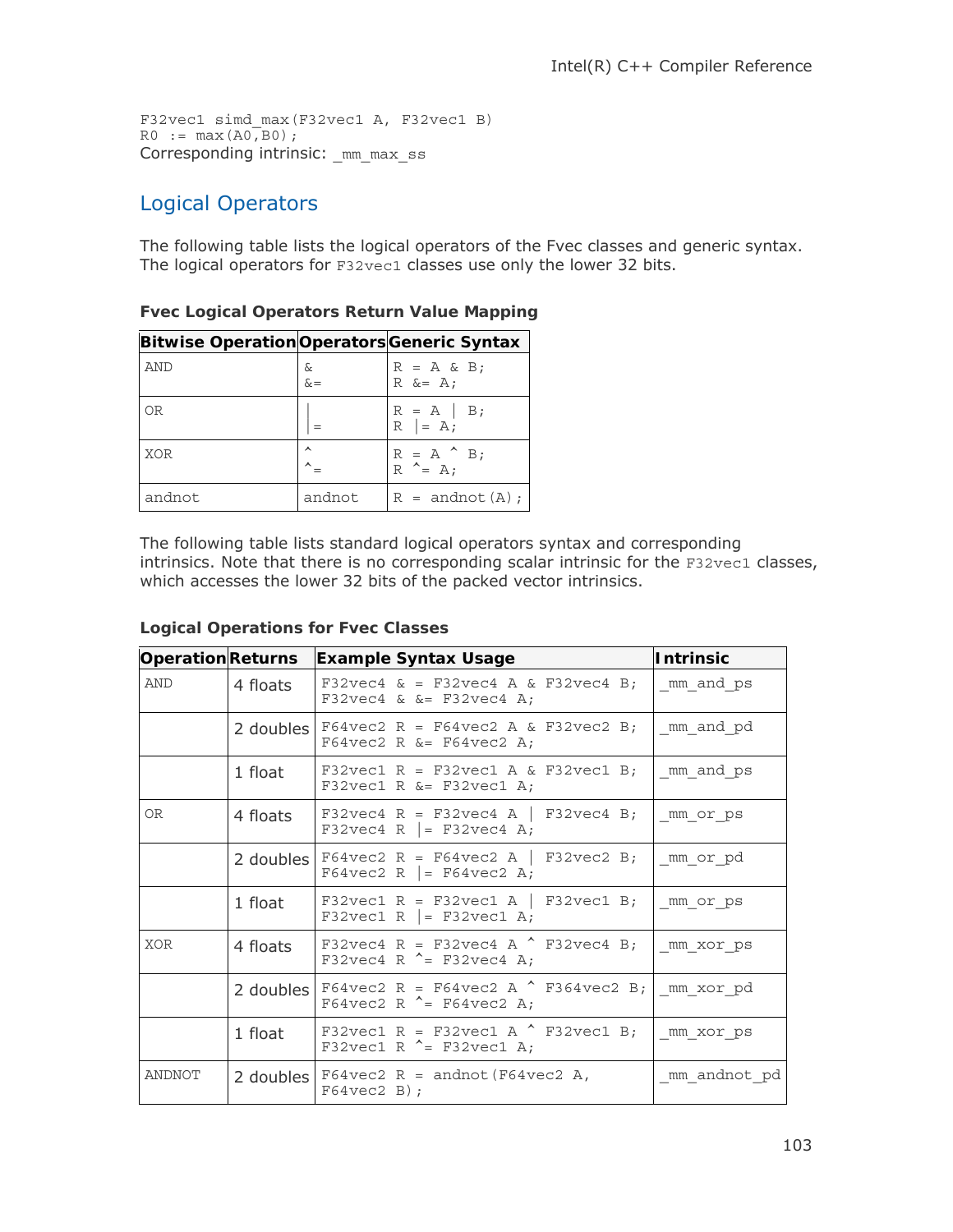# Compare Operators

The operators described in this section compare the single precision floating-point values of A and B. Comparison between objects of any Fvec class return the same class being compared.

The following table lists the compare operators for the Fvec classes.

| <b>Compare For:</b>          | OperatorsSyntax |                                   |  |  |  |
|------------------------------|-----------------|-----------------------------------|--|--|--|
| Equality                     | cmpeq           | $R = cmpeq(A, B)$                 |  |  |  |
| Inequality                   | cmpneg          | $R = cm$ pneq(A, B)               |  |  |  |
| Greater Than                 | cmpqt           | $R = \text{cmpqt}(A, B)$          |  |  |  |
| Greater Than or Equal To     | cmpqe           | $R = \text{cmpge}(A, B)$          |  |  |  |
| Not Greater Than             | cmpnqt          | $R = c m p n q t (A, B)$          |  |  |  |
| Not Greater Than or Equal To | cmpnge          | $R = \text{cmpage}(A, B)$         |  |  |  |
| Less Than                    | $cm$ plt        | $R = \text{cmplt}(A, B)$          |  |  |  |
| Less Than or Equal To        | cmple           | $R = \text{cmple}(A, B)$          |  |  |  |
| Not Less Than                | cmpnlt          | $R = \text{cm} \text{pnlt}(A, B)$ |  |  |  |
| Not Less Than or Equal To    | cmpnle          | $R = \text{cmphle}(A, B)$         |  |  |  |

#### **Compare Operators and Corresponding Intrinsics**

The mask is set to  $\alpha$ xfffffffff for each floating-point value where the comparison is true and 0x00000000 where the comparison is false. The following table shows the return values for each class of the compare operators, which use the syntax described earlier in the Return Value Notation section.

|  | <b>Compare Operator Return Value Mapping</b> |  |  |  |
|--|----------------------------------------------|--|--|--|
|--|----------------------------------------------|--|--|--|

| $\overline{\mathbf{R}}$ | <b>AO</b>     | For Any<br>Operators                                                     | B          | If True     | If False  | F32vec4F64vec2F32vec1 |     |     |
|-------------------------|---------------|--------------------------------------------------------------------------|------------|-------------|-----------|-----------------------|-----|-----|
| $RO:=$                  | (A1)<br>!(A1) | cmp [eq<br>lt<br>le<br>qe]<br>qt<br>cmp [ne<br>nlt<br>nle<br>ngt<br>nge] | B1)<br>B1) | 0xfffffffff | 0x0000000 | X                     | X   | X   |
| $R1 :=$                 | (A1)<br>!(A1) | cmp[eq<br>lt<br>le<br>qt<br>qe]<br>cmp [ne<br>nlt<br>nle<br>ngt<br>nge]  | B2)<br>B2) | Oxfffffffff | 0x0000000 | $\times$              | X   | N/A |
| $R2 :=  $               | (A1)          | cmp[eq]                                                                  | B3)        | 0xfffffffff | 0x0000000 | $\times$              | N/A | N/A |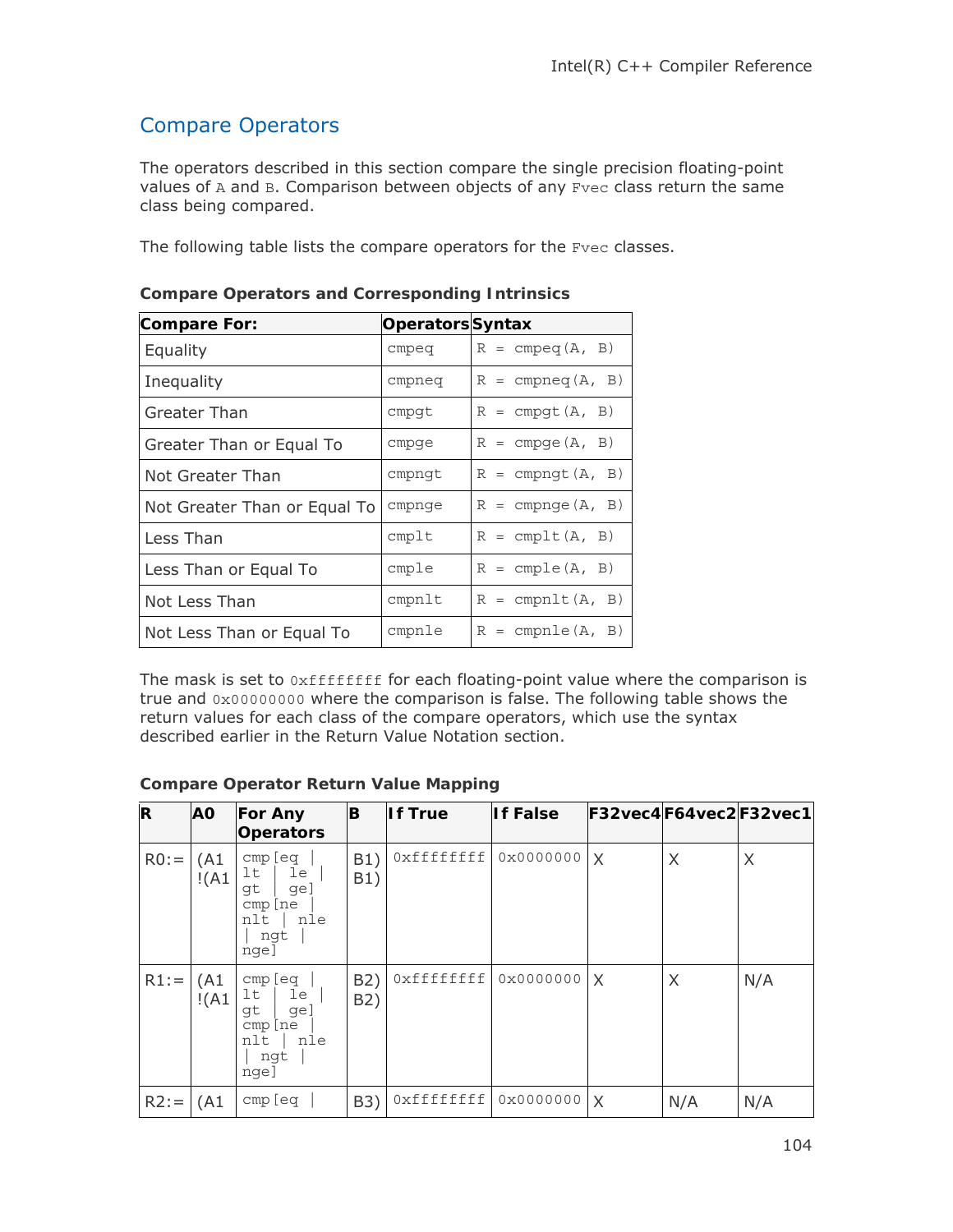|              | !(A1) | lt<br>le<br>ge]<br>gt<br>cmp[ne<br>nlt<br>nle<br>ngt<br>nge]            | B3)        |             |                  |     |     |
|--------------|-------|-------------------------------------------------------------------------|------------|-------------|------------------|-----|-----|
| $R3 :=  A3 $ |       | cmp[eq<br>le<br>lt<br>gt<br>ge]<br>cmp [ne<br>nlt<br>nle<br>ngt<br>nge] | B3)<br>B3) | 0xfffffffff | $0x0000000 \, X$ | N/A | N/A |

The following table shows examples for arithmetic operators and intrinsics.

| <b>Returns</b> | <b>Example Syntax Usage</b>                   | Intrinsic    |
|----------------|-----------------------------------------------|--------------|
|                | <b>Compare for Equality</b>                   |              |
| 4 floats       | F32vec4 R = cmpeq(F32vec4 A);                 | mm cmpeq ps  |
| 2 doubles      | $F64$ vec2 R = cmpeq(F64vec2 A);              | mm cmpeq pd  |
| 1 float        | F32vec1 R = $cmpeq(F32vec1 A);$               | mm cmpeq ss  |
|                | <b>Compare for Inequality</b>                 |              |
| 4 floats       | F32vec4 R = cmpneq (F32vec4 A);               | mm cmpneq ps |
| 2 doubles      | $F64vec2$ R = cmpneq(F64vec2 A);              | mm cmpneq pd |
| 1 float        | F32vec1 R = cmpneq(F32vec1 A);                | mm cmpneq ss |
|                | <b>Compare for Less Than</b>                  |              |
| 4 floats       | F32vec4 R = cmplt (F32vec4 A);                | mm cmplt ps  |
| 2 doubles      | $F64vec2$ R = cmplt (F64vec2 A);              | mm cmplt pd  |
| 1 float        | F32vec1 R = cmplt (F32vec1 A);                | mm cmplt ss  |
|                | <b>Compare for Less Than or Equal</b>         |              |
| 4 floats       | F32vec4 $R = \text{cmple}(\text{F32vec4 A});$ | mm cmple ps  |
| 2 doubles      | $F64vec2 R = cmple(F64vec2 A);$               | mm cmple pd  |
| 1 float        | F32vec1 R = cmple(F32vec1 A);                 | mm cmple pd  |
|                | <b>Compare for Greater Than</b>               |              |
| 4 floats       | F32vec4 R = cmpgt (F32vec4 A) ;               | mm cmpgt ps  |
| 2 doubles      | $F64vec2 R = cmpgt(F32vec42 A);$              | mm cmpgt pd  |
| 1 float        | F32vec1 R = $cmpgt(F32vec1 A);$               | mm cmpgt ss  |
|                | <b>Compare for Greater Than or Equal To</b>   |              |
| 4 floats       | F32vec4 R = cmpge(F32vec4 A);                 | mm cmpge ps  |

# **Compare Operations for Fvec Classes**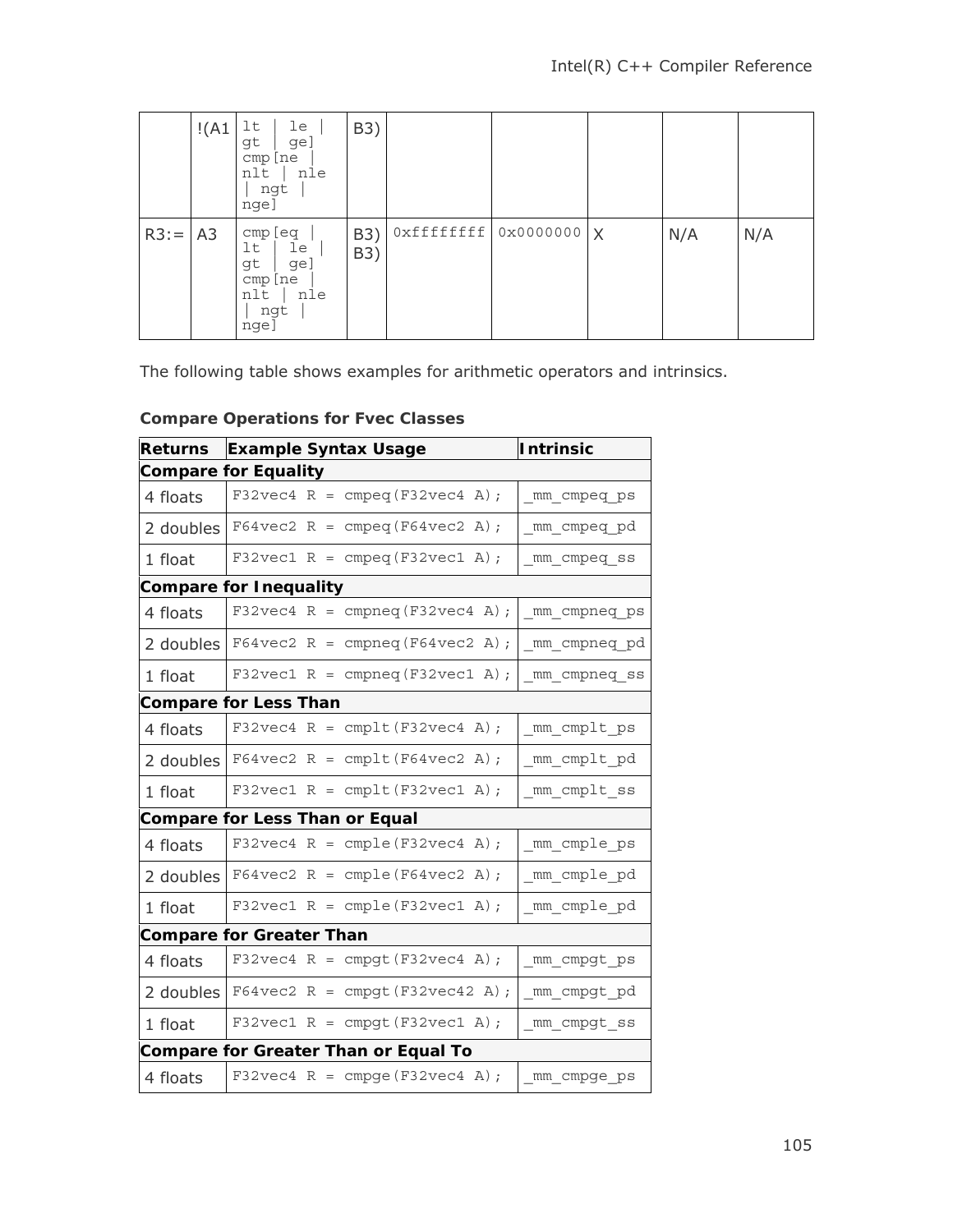| 2 doubles | $F64vec2$ R = cmpge(F64vec2 A);           | mm cmpge pd   |
|-----------|-------------------------------------------|---------------|
| 1 float   | $F32vec1 R = cmpqe(F32vec1 A);$           | mm cmpge ss   |
|           | <b>Compare for Not Less Than</b>          |               |
| 4 floats  | F32vec4 R = cmpnlt(F32vec4 A);            | mm cmpnlt ps  |
| 2 doubles | $F64vec2$ R = cmpnlt(F64vec2 A);          | mm_cmpnlt_pd  |
| 1 float   | F32vec1 R = cmpnlt(F32vec1 A);            | mm cmpnlt ss  |
|           | <b>Compare for Not Less Than or Equal</b> |               |
| 4 floats  | $F32vec4$ R = cmpnle(F32vec4 A);          | mm cmpnle ps  |
| 2 doubles | $F64vec2$ R = cmpnle(F64vec2 A);          | mm_cmpnle_pd  |
| 1 float   | F32vec1 R = cmpnle(F32vec1 A);            | mm cmpnle ss  |
|           | <b>Compare for Not Greater Than</b>       |               |
| 4 floats  | F32vec4 R = cmpngt (F32vec4 A) ;          | mm cmpngt ps  |
| 2 doubles | $F64$ vec2 R = cmpnqt (F64vec2 A);        | mm cmpngt pd  |
| 1 float   | F32vec1 R = cmpngt (F32vec1 A) ;          | mm cmpngt ss  |
|           | Compare for Not Greater Than or Equal     |               |
| 4 floats  | F32vec4 R = cmpnge(F32vec4 A);            | mm cmpnge ps  |
| 2 doubles | $F64$ vec2 R = cmpnge(F64vec2 A);         | _mm_cmpnge_pd |
| 1 float   | F32vec1 R = cmpnge(F32vec1 A);            | mm cmpnge ss  |

# Conditional Select Operators for Fvec Classes

Each conditional function compares single-precision floating-point values of A and B. The C and D parameters are used for return value. Comparison between objects of any Fvec class returns the same class.

| <b>Conditional Select for:</b> | <b>Operators</b> | <b>Syntax</b>                          |
|--------------------------------|------------------|----------------------------------------|
| Equality                       | select eq        | $R = select eq(A, B)$                  |
| Inequality                     |                  | select $neq \mid R = select neg(A, B)$ |
| Greater Than                   | select gt        | $R = select gt(A, B)$                  |
| Greater Than or Equal To       | select qe        | $R = select ge(A, B)$                  |
| Not Greater Than               | select gt        | $R = select gt(A, B)$                  |
| Not Greater Than or Equal To   | select ge        | $R = select ge(A, B)$                  |
| Less Than                      | select lt        | $R = select It(A, B)$                  |
| Less Than or Equal To          | select le        | $R = select le(A, B)$                  |

### **Conditional Select Operators for Fvec Classes**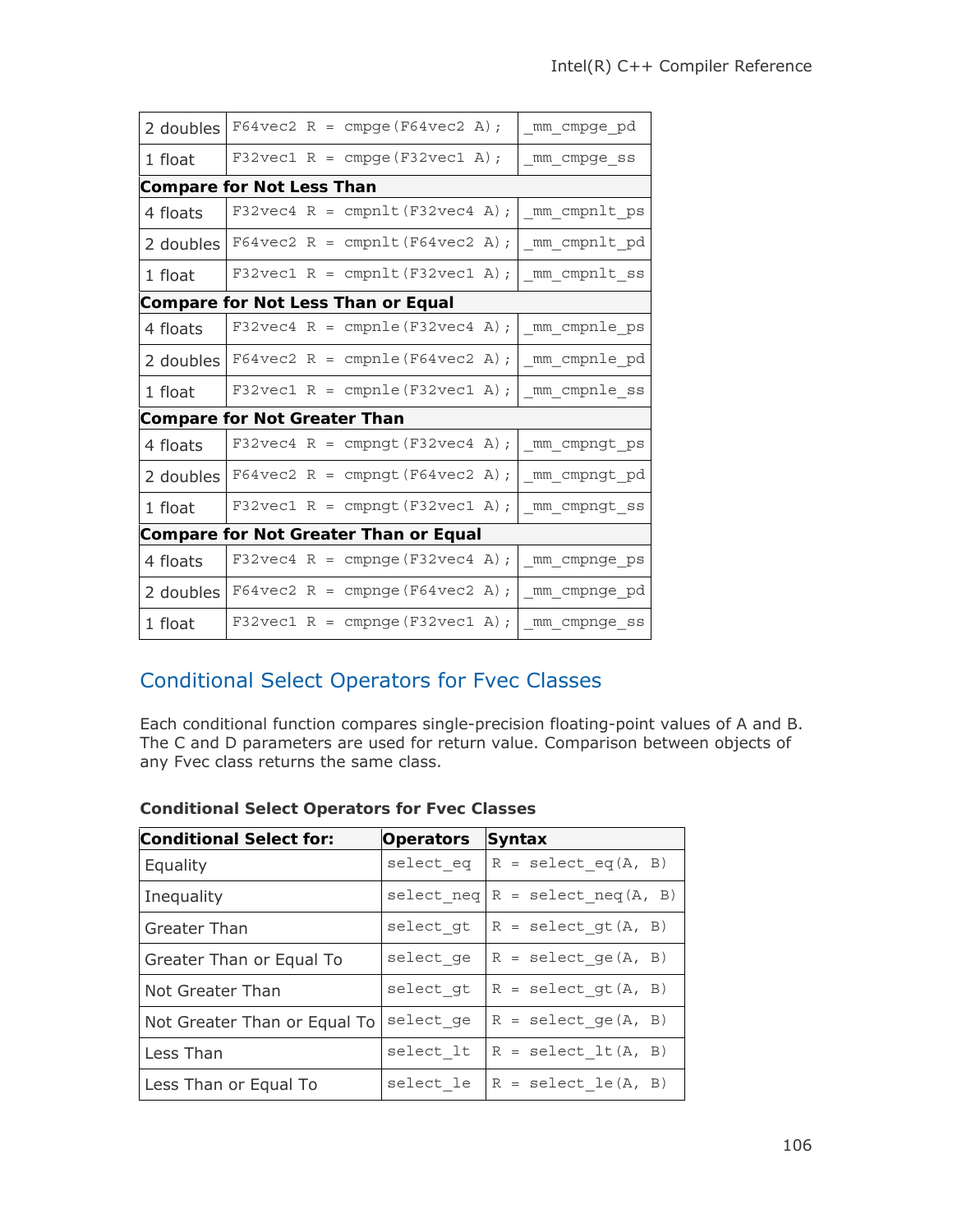| Not Less Than             | $  select_nt   R = select_nt(A, B)  $ |
|---------------------------|---------------------------------------|
| Not Less Than or Equal To | select nle $R =$ select nle(A, B)     |

# Conditional Select Operator Usage

For conditional select operators, the return value is stored in C if the comparison is true or in D if false. The following table shows the return values for each class of the conditional select operators, using the Return Value Notation described earlier.

| $\overline{\mathsf{R}}$ | AO           | <b>Operators</b>                                                                            | B                           | C                   | $\mathsf{D}$                  | F32vec4F64vec2F32vec1 |     |
|-------------------------|--------------|---------------------------------------------------------------------------------------------|-----------------------------|---------------------|-------------------------------|-----------------------|-----|
| $RO:=$                  | !(A1)        | $(A1$ select [eq   1t   1e   gt<br>$ $ ge]<br>select [ne   nlt   nle  <br>$nqt \mid nqe$ ]  | B(0)<br>B <sub>0</sub>      | C <sub>0</sub>      | $CO$ DO $X$<br>D <sub>0</sub> | $\times$              | X   |
| $R1 :=$                 | !(A2)        | $(A2)$ select [eq   1t   1e   gt]<br>  ge]<br>select $[ne   nlt   nle  $<br>$ngt \mid nge]$ | B1)  C1  D1   X<br>$B1)$ C1 |                     | D1                            | $\times$              | N/A |
| $R2 :=$                 | !(A2)        | $(A2)$ select [eq   1t   1e   gt<br>  ge]<br>select $[ne   nlt   nle  $<br>$nqt \mid nqe]$  | B2)<br>B2)                  | $C2$ D <sub>2</sub> | $C2$ D <sub>2</sub> $X$       | N/A                   | N/A |
| $R3 :=$                 | (A3<br>!(A3) | select $[eq   It   le   gt$<br>$ $ ge]<br>select [ne   nlt   nle  <br>nge]<br>nqt           | B3)<br>B3)                  | $C3$ D <sub>3</sub> | $C3$ D <sub>3</sub> $X$       | N/A                   | N/A |

**Compare Operator Return Value Mapping** 

The following table shows examples for conditional select operations and corresponding intrinsics.

| Returns   | <b>Example Syntax Usage</b>          | ll ntrinsic  |
|-----------|--------------------------------------|--------------|
|           | <b>Compare for Equality</b>          |              |
| 4 floats  | F32vec4 R = select eq(F32vec4 A);    | mm cmpeq ps  |
| 2 doubles | F64vec2 R = select eq(F64vec2 A);    | mm cmpeg pd  |
| 1 float   | F32vec1 R = select eq(F32vec1 A);    | mm cmpeq ss  |
|           | Compare for Inequality               |              |
| 4 floats  | F32vec4 R = select neq(F32vec4 A);   | mm cmpneq ps |
| 2 doubles | $F64vec2$ R = select neq(F64vec2 A); | mm cmpneq pd |
| 1 float   | F32vec1 R = select neq(F32vec1 A);   | mm cmpneq ss |
|           | <b>Compare for Less Than</b>         |              |
| 4 floats  | F32vec4 R = select $lt(F32vec4 A)$ ; | mm cmplt ps  |

### **Conditional Select Operations for Fvec Classes**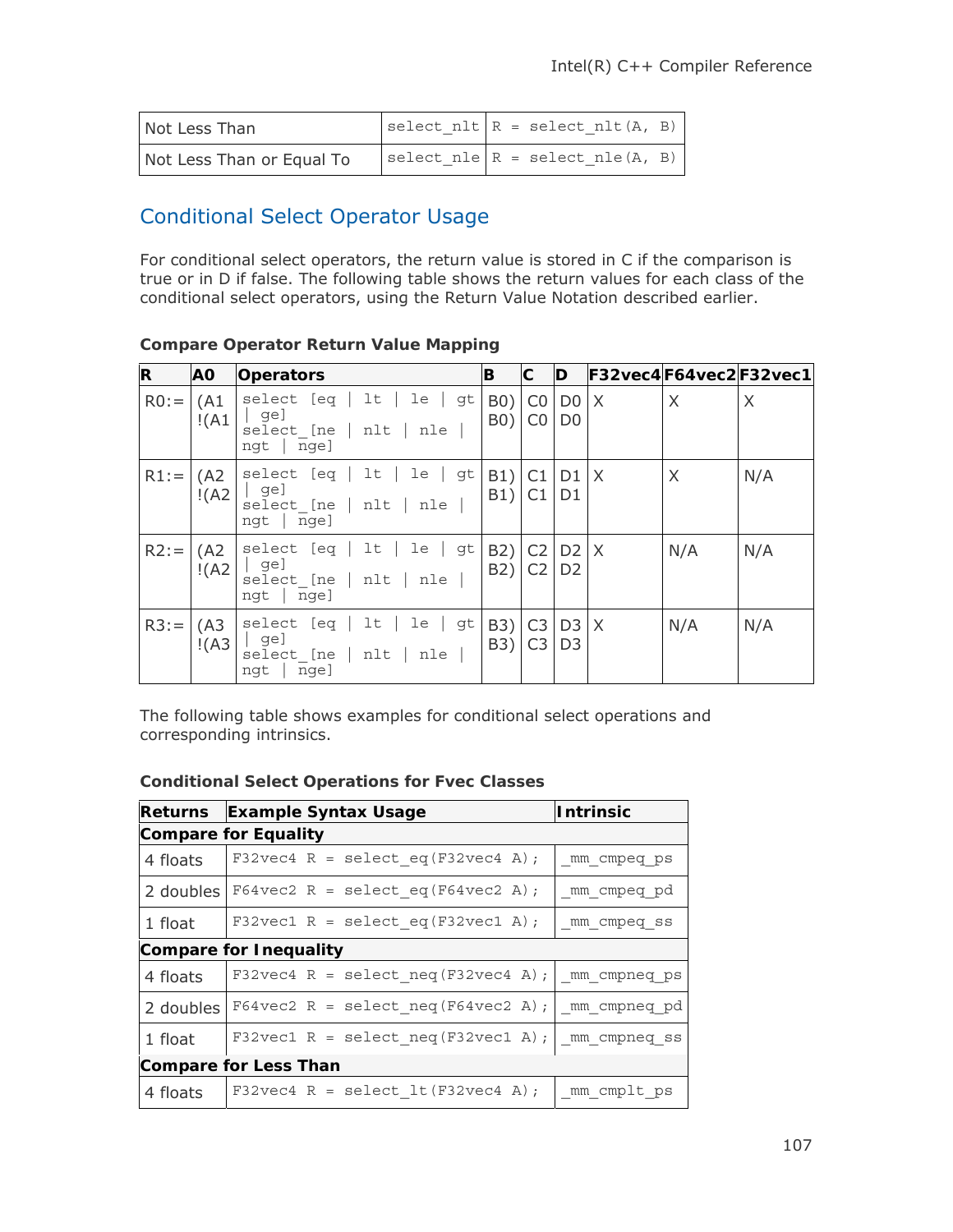|           | 2 doubles   $F64$ vec2 R = select_lt(F64vec2 A); | mm cmplt pd  |
|-----------|--------------------------------------------------|--------------|
| 1 float   | F32vec1 R = select $lt(F32vec1 A)$ ;             | mm_cmplt_ss  |
|           | <b>Compare for Less Than or Equal</b>            |              |
| 4 floats  | F32vec4 $R = select le(F32vec4 A);$              | mm cmple ps  |
| 2 doubles | F64vec2 $R = select_{le}(F64vec2 A);$            | mm cmple pd  |
| 1 float   | F32vec1 R = select le(F32vec1 A);                | mm cmple ps  |
|           | <b>Compare for Greater Than</b>                  |              |
| 4 floats  | F32vec4 $R = select gt(F32vec4 A);$              | mm cmpgt ps  |
| 2 doubles | $F64vec2$ R = select gt(F64vec2 A);              | _mm_cmpgt_pd |
| 1 float   | F32vec1 R = select gt (F32vec1 A) ;              | mm cmpgt ss  |
|           | <b>Compare for Greater Than or Equal To</b>      |              |
| 4 floats  | F32vec1 $R = select_{ge}(F32vec4 A);$            | mm_cmpge_ps  |
| 2 doubles | $F64vec2$ R = select ge(F64vec2 A);              | mm_cmpge_pd  |
| 1 float   | F32vec1 $R = select ge(F32vec1 A);$              | mm cmpge ss  |
|           | <b>Compare for Not Less Than</b>                 |              |
| 4 floats  | F32vec1 $R = select nlt(F32vec4 A);$             | mm cmpnlt ps |
| 2 doubles | F64vec2 $R = select nlt(F64vec2 A);$             | mm cmpnlt pd |
| 1 float   | F32vec1 $R = select nlt(F32vec1 A);$             | mm_cmpnlt_ss |
|           | Compare for Not Less Than or Equal               |              |
| 4 floats  | F32vec1 R = select nle(F32vec4 A);               | mm_cmpnle_ps |
| 2 doubles | F64vec2 $R =$ select nle(F64vec2 A);             | mm cmpnle pd |
| 1 float   | F32vec1 $R = select$ nle(F32vec1 A);             | mm cmpnle ss |
|           | <b>Compare for Not Greater Than</b>              |              |
| 4 floats  | F32vec1 R = select ngt (F32vec4 A) ;             | mm cmpngt ps |
| 2 doubles | F64vec2 $R = select ngt(F64vec2 A);$             | mm cmpngt pd |
| 1 float   | F32vec1 R = select ngt (F32vec1 A);              | mm cmpngt ss |
|           | <b>Compare for Not Greater Than or Equal</b>     |              |
| 4 floats  | F32vec1 $R = select nge(F32vec4 A);$             | mm cmpnge ps |
| 2 doubles | F64vec2 $R = select nge(F64vec2 A);$             | mm_cmpnge_pd |
| 1 float   | F32vec1 R = select nge(F32vec1 A);               | mm cmpnge ss |

# Cacheability Support Operations

Stores (non-temporal) the two double-precision, floating-point values of A. Requires a 16-byte aligned address.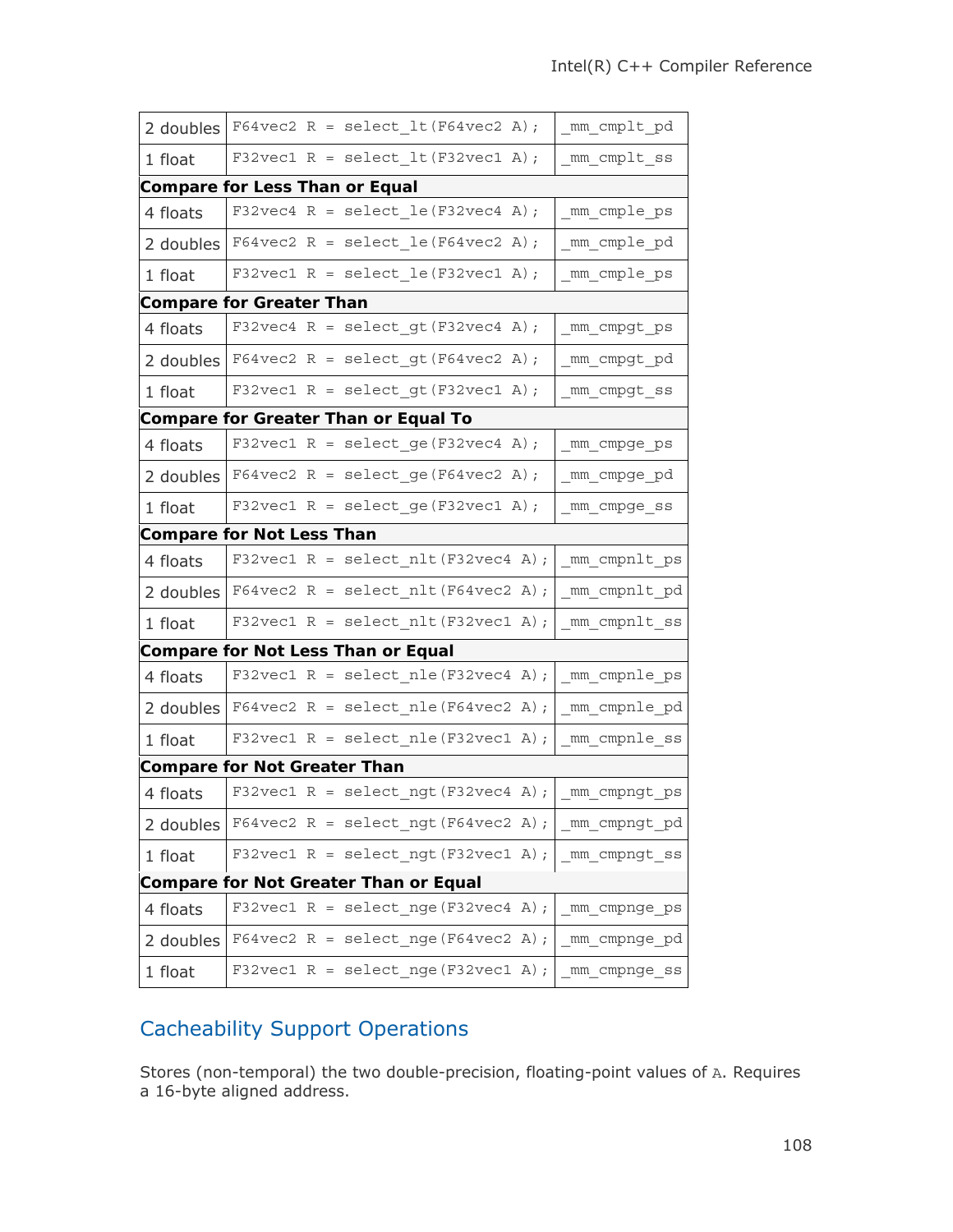void store nta(double \*p, F64vec2 A); Corresponding intrinsic: mm\_stream\_pd

Stores (non-temporal) the four single-precision, floating-point values of A. Requires a 16-byte aligned address.

void store nta(float \*p, F32vec4 A); Corresponding intrinsic: mm stream ps

## **Debugging**

The debug operations do not map to any compiler intrinsics for MMX(TM) technology or Streaming SIMD Extensions. They are provided for debugging programs only. Use of these operations may result in loss of performance, so you should not use them outside of debugging.

#### **Output Operations**

The two single, double-precision floating-point values of A are placed in the output buffer and printed in decimal format as follows:

cout << F64vec2 A; "[1]:A1 [0]:A0" Corresponding intrinsics: none

The four, single-precision floating-point values of A are placed in the output buffer and printed in decimal format as follows:

cout << F32vec4 A; "[3]:A3 [2]:A2 [1]:A1 [0]:A0" Corresponding intrinsics: none

The lowest, single-precision floating-point value of  $A$  is placed in the output buffer and printed.

cout << F32vec1 A; Corresponding intrinsics: none

#### **Element Access Operations**

double  $d = F64$ vec2 A[int i]

Read one of the two, double-precision floating-point values of A without modifying the corresponding floating-point value. Permitted values of  $\pm$  are 0 and 1. For example:

If DEBUG is enabled and  $\pm$  is not one of the permitted values (0 or 1), a diagnostic message is printed and the program aborts.

double  $d = F64$ vec2  $A[1]$ ; Corresponding intrinsics: none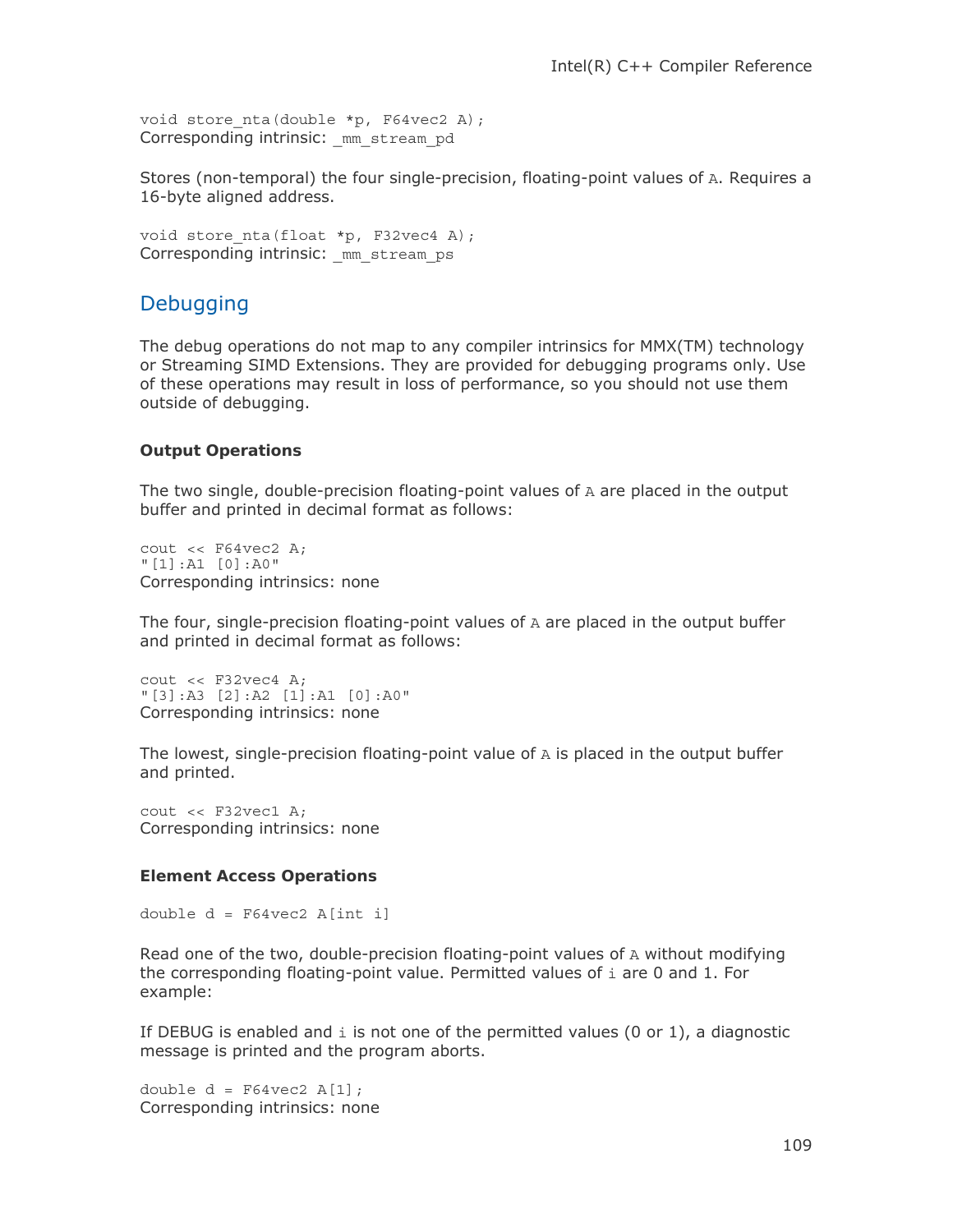Read one of the four, single-precision floating-point values of A without modifying the corresponding floating point value. Permitted values of  $i$  are 0, 1, 2, and 3. For example:

float  $f = F32 \text{vec4}$  A[int i]

If DEBUG is enabled and  $\pm$  is not one of the permitted values (0-3), a diagnostic message is printed and the program aborts.

float  $f = F32vec4 A[2];$ Corresponding intrinsics: none

#### **Element Assignment Operations**

 $F64vec4$  A[int i] = double d;

Modify one of the two, double-precision floating-point values of A. Permitted values of int i are 0 and 1. For example:

F32vec4 A[1] = double  $d_i$ F32vec4 A[int i] = float f;

Modify one of the four, single-precision floating-point values of A. Permitted values of int i are 0, 1, 2, and 3. For example:

If DEBUG is enabled and  $int$  is not one of the permitted values  $(0-3)$ , a diagnostic message is printed and the program aborts.

F32vec4 A[3] = float  $f$ ; Corresponding intrinsics: none.

### Load and Store Operators

Loads two, double-precision floating-point values, copying them into the two, floating-point values of A. No assumption is made for alignment.

void loadu(F64vec2 A, double \*p) Corresponding intrinsic: mm loadu pd

Stores the two, double-precision floating-point values of A. No assumption is made for alignment.

void storeu(float \*p, F64vec2 A); Corresponding intrinsic: mm\_storeu\_pd

Loads four, single-precision floating-point values, copying them into the four floating-point values of A. No assumption is made for alignment.

void loadu(F32vec4 A, double \*p) Corresponding intrinsic: mm loadu ps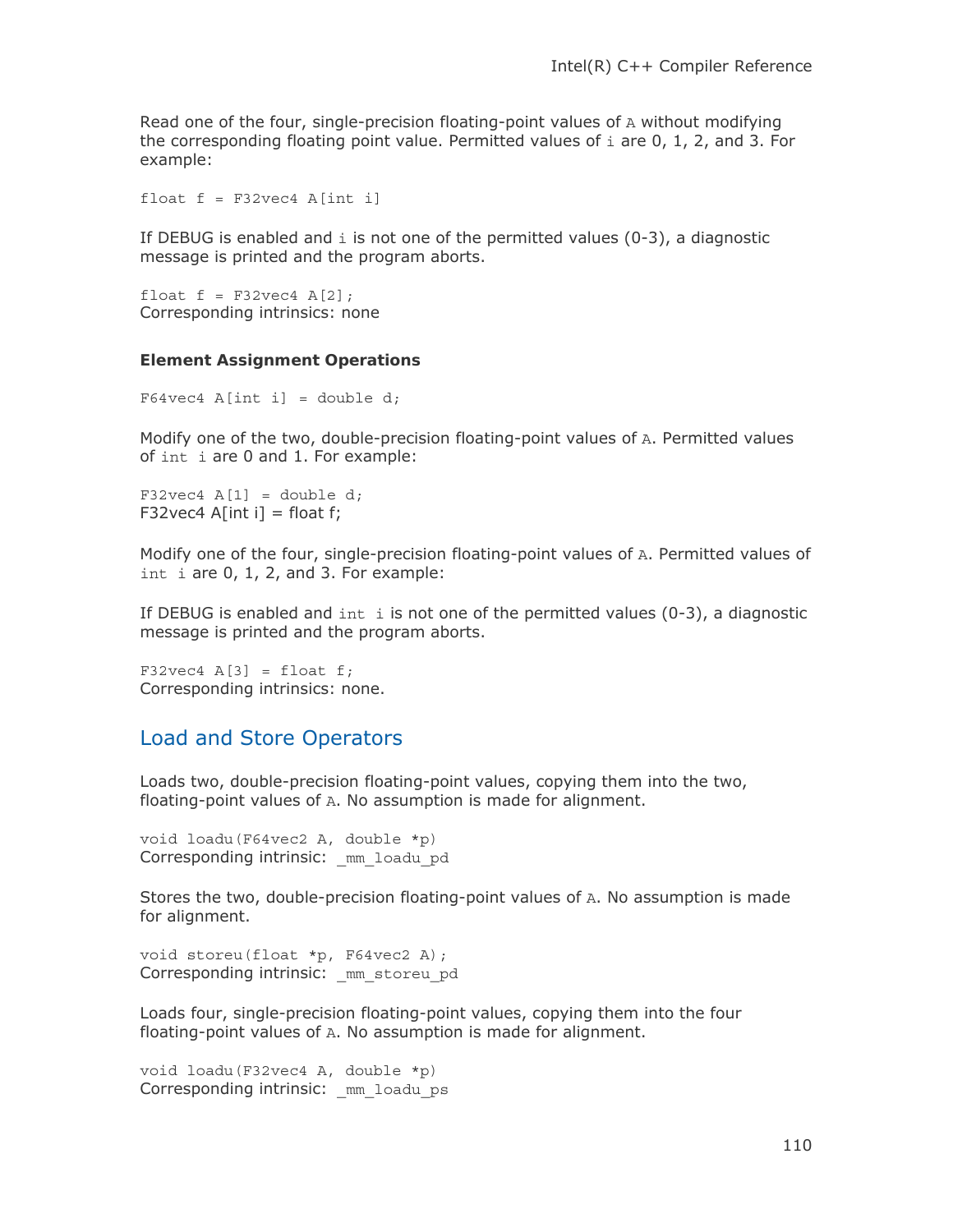Stores the four, single-precision floating-point values of A. No assumption is made for alignment.

void storeu(float \*p, F32vec4 A); Corresponding intrinsic: mm storeu ps

### Unpack Operators for Fvec Operators

Selects and interleaves the lower, double-precision floating-point values from A and B.

```
F64vec2 R = unpack low(F64vec2 A, F64vec2 B);
Corresponding intrinsic: mm unpacklo pd(a, b)
```
Selects and interleaves the higher, double-precision floating-point values from A and B.

```
F64vec2 R = unpack high(F64vec2 A, F64vec2 B);
Corresponding intrinsic: mm unpackhi pd(a, b)
```
Selects and interleaves the lower two, single-precision floating-point values from A and B.

```
F32vec4 R = unpack low(F32vec4 A, F32vec4 B);
Corresponding intrinsic: mm unpacklo ps(a, b)
```
Selects and interleaves the higher two, single-precision floating-point values from A and B.

```
F32vec4 R = unpack high(F32vec4 A, F32vec4 B);
Corresponding intrinsic: mm unpackhi ps(a, b)
```
### Move Mask Operator

Creates a 2-bit mask from the most significant bits of the two, double-precision floating-point values of A, as follows:

```
int i = move mask(F64vec2 A)
i := sign(a1) < 1 sign(a0) << 0
Corresponding intrinsic: mm movemask pd
```
Creates a 4-bit mask from the most significant bits of the four, single-precision floating-point values of A, as follows:

```
int i = move mask(F32vec4 A)
i := sign(a3) << 3 | sign(a2) << 2 | sign(a1) << 1 | sign(a0) << 0Corresponding intrinsic: mm movemask ps
```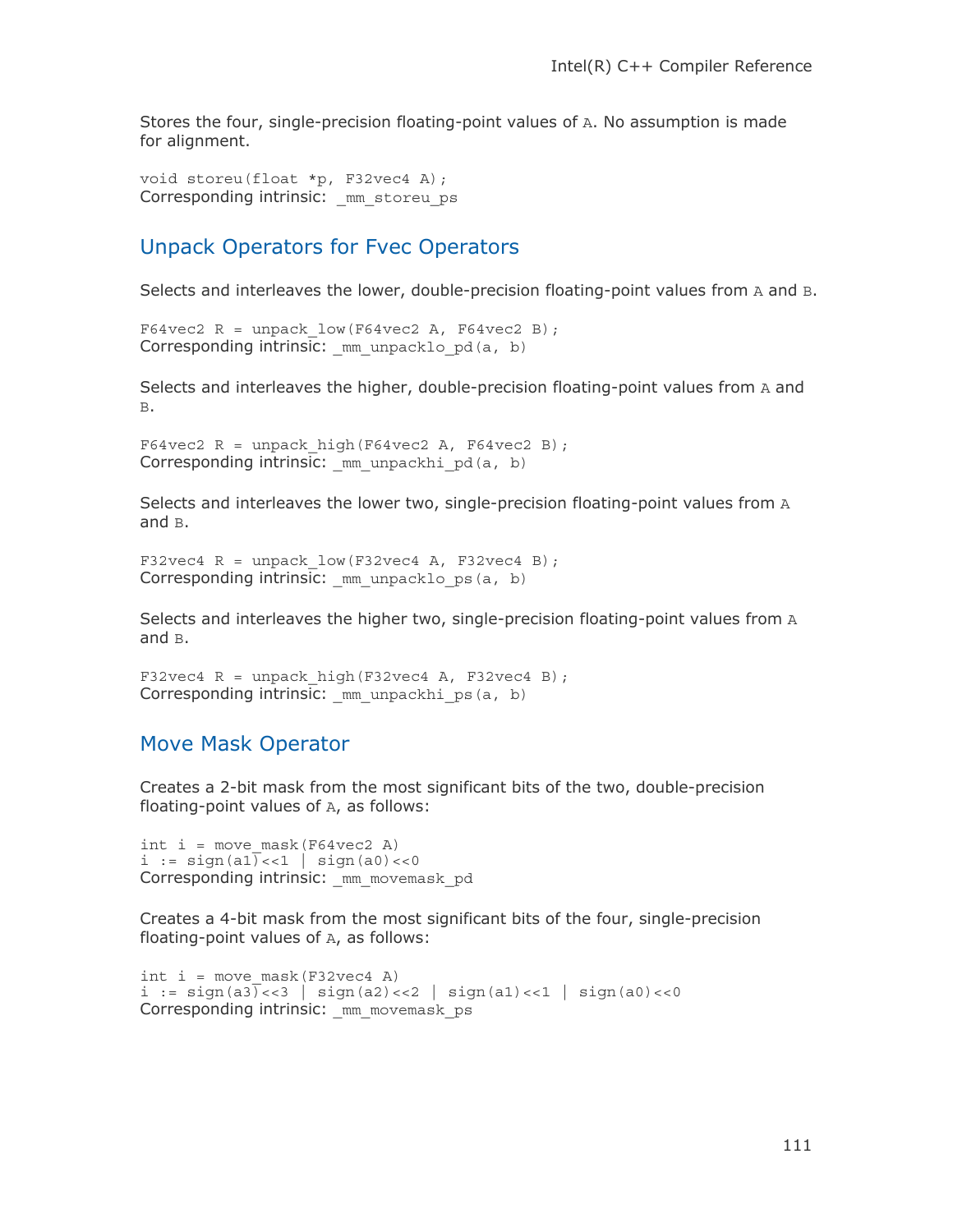# Classes Quick Reference

This appendix contains tables listing the class, functionality, and corresponding intrinsics for each class in the Intel C++ Class Libraries for SIMD Operations. The following table lists all Intel C++ Compiler intrinsics that are not implemented in the C++ SIMD classes.

|                       | OperatorsCorresponding<br><b>Intrinsic</b> | 128vec1, 164vec, F64vec2 F32vec4 F32vec1<br>$\vert$ 164 vec2, $\vert$ 132 vec,<br>132vec4, 116vec,<br>116vec8, 18vec8<br>$\vert$ I 8vec16 |      |    |     |     |
|-----------------------|--------------------------------------------|-------------------------------------------------------------------------------------------------------------------------------------------|------|----|-----|-----|
| $8, 8 =$              | $mm$ and $[x]$                             | si128                                                                                                                                     | si64 | pd | ps  | ps  |
| $ , =$                | $mm$ or $[x]$                              | si128                                                                                                                                     | si64 | pd | ps  | ps  |
| $\wedge$ . $\wedge$ = | mm xor [x]                                 | si128                                                                                                                                     | si64 | pd | ps  | ps  |
| Andnot                | mm andnot [x]                              | si128                                                                                                                                     | si64 | pd | N/A | N/A |

#### **Logical Operators: Corresponding Intrinsics and Classes**

#### **Arithmetic: Corresponding Intrinsics and Classes, Part 1**

|             | Operators Corresponding   64 vec2   32 vec4   16 vec8   8 vec 16<br><b>Intrinsic</b> |       |       |       |      |
|-------------|--------------------------------------------------------------------------------------|-------|-------|-------|------|
| $+, +=$     | mm_add_[x]                                                                           | epi64 | epi32 | epi16 | epi8 |
| $-$ , $ =$  | $\texttt{mm\_sub\_[x]}$                                                              | epi64 | epi32 | epi16 | epi8 |
| *, *=       | _mm_mullo_[x]                                                                        | N/A   | N/A   | epi16 | N/A  |
| $/$ , $/$ = | mm div [x]                                                                           | N/A   | N/A   | N/A   | N/A  |
| mul high    | mm mulhi [x]                                                                         | N/A   | N/A   | epi16 | N/A  |
| mul add     | mm madd [x]                                                                          | N/A   | N/A   | epi16 | N/A  |
| sqrt        | mm_sqrt_[x]                                                                          | N/A   | N/A   | N/A   | N/A  |
| rcp         | mm_rcp_[x]                                                                           | N/A   | N/A   | N/A   | N/A  |
| $rcp_nr$    | mm_rcp [x]<br>$mm$ add $[x]$<br>$mm$ sub $[x]$<br>$mm$ $mu1$ [x]                     | N/A   | N/A   | N/A   | N/A  |
| rsqrt       | $mm$ rsqrt $[x]$                                                                     | N/A   | N/A   | N/A   | N/A  |
| rsqrt nr    | $mm$ rsqrt $[x]$<br>$mm$ sub $[\overline{x}]$<br>mm mul [x]                          | N/A   | N/A   | N/A   | N/A  |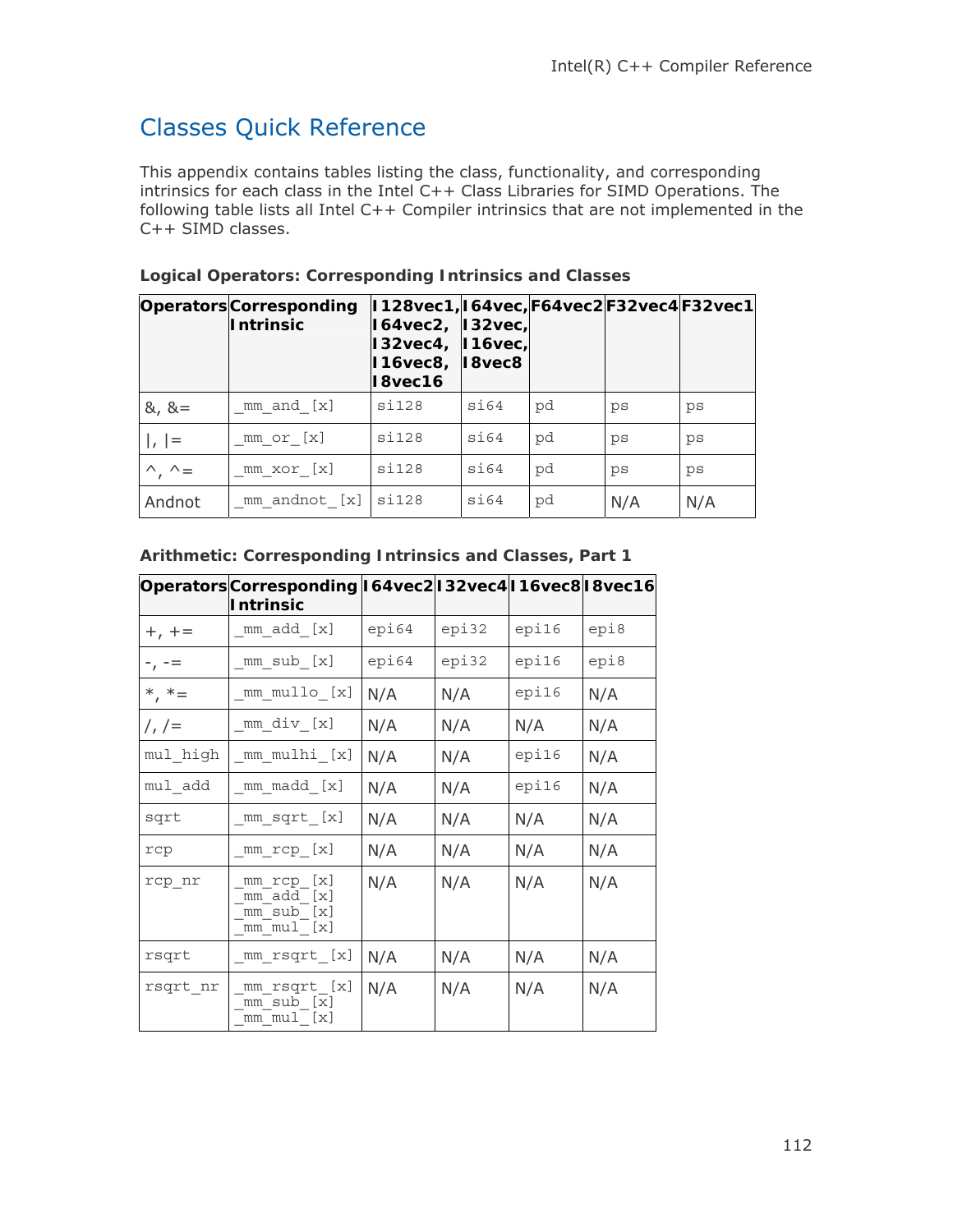|             | Operators Corresponding    32vec2   16vec4   8vec8 F64vec2 F32vec4 F32vec1 <br><b>Intrinsic</b> |      |      |     |     |     |     |
|-------------|-------------------------------------------------------------------------------------------------|------|------|-----|-----|-----|-----|
| $+, + =$    | _mm_add_[x]                                                                                     | pi32 | pi16 | pi8 | pd  | ps  | SS  |
| $-7 - 1 =$  | _mm_sub_[x]                                                                                     | pi32 | pi16 | pi8 | pd  | ps  | SS  |
| *, *=       | $mm_m$ ullo $[x]$                                                                               | N/A  | pi16 | N/A | pd  | ps  | SS  |
| $/$ , $/$ = | _mm_div_[x]                                                                                     | N/A  | N/A  | N/A | pd  | ps  | SS  |
| mul high    | mm mulhi [x]                                                                                    | N/A  | pi16 | N/A | N/A | N/A | N/A |
| mul add     | mm madd [x]                                                                                     | N/A  | pi16 | N/A | N/A | N/A | N/A |
|             |                                                                                                 |      |      |     |     |     |     |
| sqrt        | _mm_sqrt_[x]                                                                                    | N/A  | N/A  | N/A | pd  | ps  | SS  |
| rcp         | _mm_rcp_[x]                                                                                     | N/A  | N/A  | N/A | pd  | ps  | SS  |
| rcp nr      | $mm$ rcp $[x]$<br>$mm$ add $[x]$<br>$mm$ sub $[x]$<br>$mm$ $mul$ $[x]$                          | N/A  | N/A  | N/A | pd  | ps  | SS  |
| rsqrt       | _mm_rsqrt_[x]                                                                                   | N/A  | N/A  | N/A | pd  | ps  | SS  |
| rsqrt nr    | $mm$ rsqrt $[x]$<br>$\overline{mm}$ sub $[\overline{x}]$<br>$mm$ $mul$ $[x]$                    | N/A  | N/A  | N/A | pd  | ps  | SS  |

### **Arithmetic: Corresponding Intrinsics and Classes, Part 2**

**Shift Operators: Corresponding Intrinsics and Classes, Part 1** 

|               | Operators Corresponding   128 vec 1   64 vec 2   32 vec 4   16 vec 8   8 vec 16<br><b>Intrinsic</b>   |                          |                              |                                  |                                  |                          |
|---------------|-------------------------------------------------------------------------------------------------------|--------------------------|------------------------------|----------------------------------|----------------------------------|--------------------------|
| $>>$ , $>>$ = | $mm$ srl $[x]$<br>$mm$ srl $\overline{i}$ [x]<br>$\left[ \infty \right]$<br>mm sra<br>$mm$ srai $[x]$ | N/A<br>N/A<br>N/A<br>N/A | epi64<br>epi64<br>N/A<br>N/A | epi32<br>epi32<br>epi32<br>epi32 | epi16<br>epi16<br>epi16<br>epi16 | N/A<br>N/A<br>N/A<br>N/A |
| $<<, <<=$     | mm_sll_[x]<br>mm_slli [x]                                                                             | N/A<br>N/A               | epi64<br>epi64               | epi32<br>epi32                   | epi16<br>epi16                   | N/A<br>N/A               |

**Shift Operators: Corresponding Intrinsics and Classes, Part 2** 

|               | Operators Corresponding   64 vec 1   32 vec 2   16 vec 4   8 vec 8<br><b>Intrinsic</b>    |                            |                              |                              |                          |
|---------------|-------------------------------------------------------------------------------------------|----------------------------|------------------------------|------------------------------|--------------------------|
| $>>$ , $>>$ = | $mm$ srl $[x]$<br>$mm$ srli [x]<br>$\left[ \text{x} \right]$<br>mm sra<br>$mm$ srai $[x]$ | si64<br>si64<br>N/A<br>N/A | pi32<br>pi32<br>pi32<br>pi32 | pi16<br>pi16<br>pi16<br>pi16 | N/A<br>N/A<br>N/A<br>N/A |
| $<<, << =$    | $mm\_s11$ [x]<br>$mm$ sll $\overline{1}$ [x]                                              | si64<br>si64               | pi32<br>pi32                 | pi16<br>pi16                 | N/A<br>N/A               |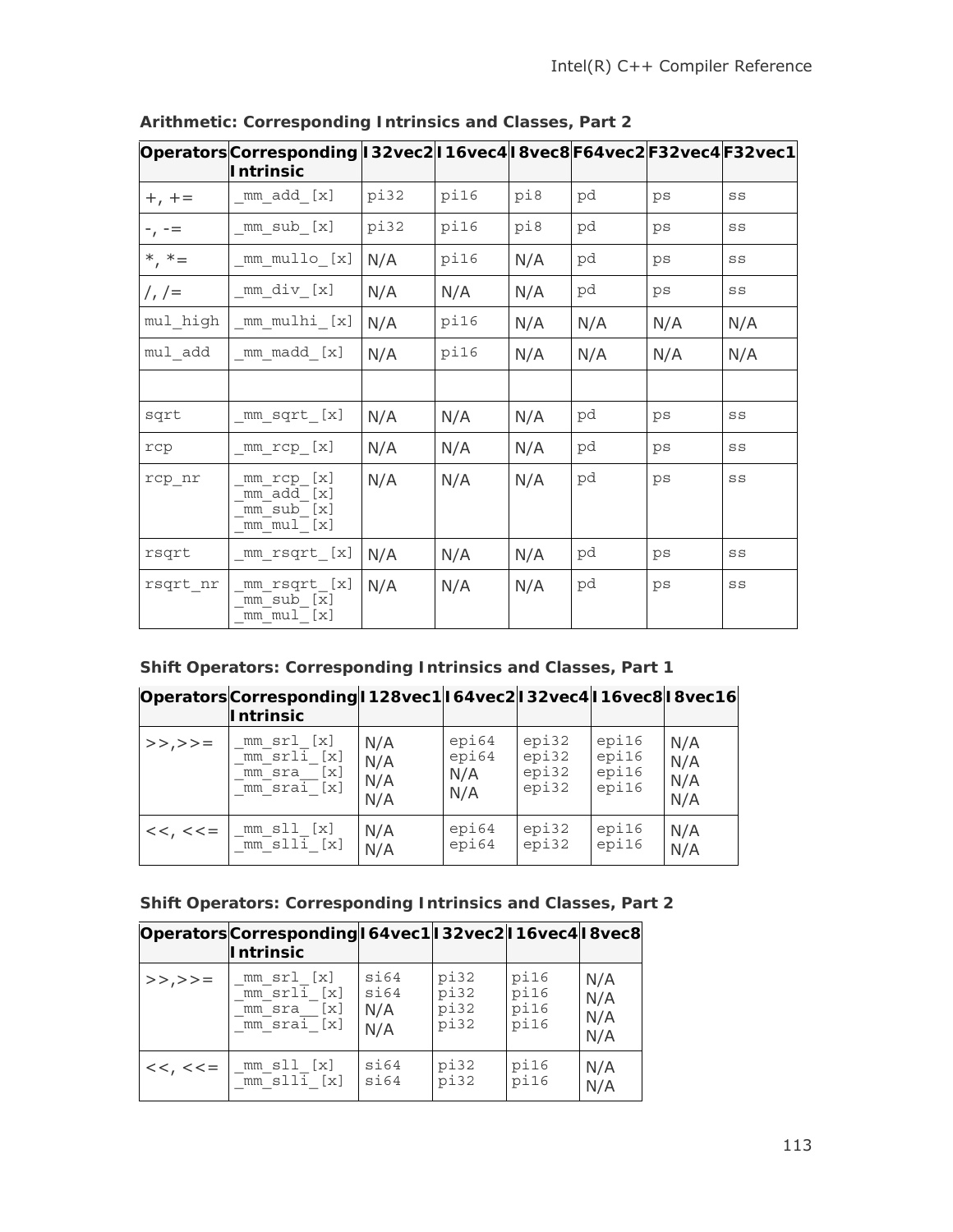|         | <b>Operators Corresponding</b><br><b>IIntrinsic</b> |                      |                      | 32vec4   16vec8   8vec16   32vec2   16vec4   8vec8 |              |              |             |
|---------|-----------------------------------------------------|----------------------|----------------------|----------------------------------------------------|--------------|--------------|-------------|
| cmpeq   | $\texttt{mm\_cmpeq\_[x]}$                           | epi32                | epi16                | epi8                                               | pi32         | pi16         | pi8         |
| cmpneq  | mm_cmpeq_[x]<br>mm andnot [y] *                     | epi32<br>si128       | epi16<br>si128       | epi8<br>si128                                      | pi32<br>si64 | pi16<br>si64 | pi8<br>si64 |
| cmpgt   | _mm_cmpgt_[x]                                       | epi32                | epi16                | epi8                                               | pi32         | pi16         | pi8         |
| cmpge   | _mm_cmpge_[x]<br>$mm$ andnot [y] $*$                | epi32<br>$s$ i $128$ | epi16<br>$s$ il28    | epi8<br>si128                                      | pi32<br>si64 | pi16<br>si64 | pi8<br>si64 |
| cmplt   | $mm$ cmplt $[x]$                                    | epi32                | epi16                | epi8                                               | pi32         | pi16         | pi8         |
| cmple   | mm cmple [x]<br>$mm$ and not [y] $*$                | epi32<br>$s$ i $128$ | epi16<br>$s$ i $128$ | epi8<br>si128                                      | pi32<br>si64 | pi16<br>si64 | pi8<br>si64 |
| cmpnqt  | mm_cmpngt_[x]                                       | epi32                | epi16                | epi8                                               | pi32         | pi16         | pi8         |
| cmpnge  | _mm_cmpnge_[x]                                      | N/A                  | N/A                  | N/A                                                | N/A          | N/A          | N/A         |
| cmnpnlt | $mm$ cmpnlt $[x]$                                   | N/A                  | N/A                  | N/A                                                | N/A          | N/A          | N/A         |
| cmpnle  | _mm_cmpnle_[x]                                      | N/A                  | N/A                  | N/A                                                | N/A          | N/A          | N/A         |

**Comparison Operators: Corresponding Intrinsics and Classes, Part 1** 

 $*$  Note that  $_{mm\_andnot\_[y]}$  intrinsics do not apply to the fvec classes.

|          | Operators Corresponding<br><b>IIntrinsic</b> | F64vec2F32vec4F32vec1 |    |    |
|----------|----------------------------------------------|-----------------------|----|----|
| cmpeq    | mm cmpeq [x]                                 | pd                    | ps | SS |
| cmpneq   | mm_cmpeq_[x]<br>mm and not [y] $*$           | pd                    | ps | SS |
| cmpgt    | mm cmpgt [x]                                 | pd                    | ps | SS |
| cmpge    | mm_cmpge_[x]<br>$mm$ and $n$ ot [y] *        | pd                    | ps | SS |
| $cm$ plt | mm cmplt [x]                                 | pd                    | ps | SS |
| cmple    | $mm$ cmple $[x]$<br>mm and not [y] $*$       | pd                    | ps | SS |
| cmpngt   | mm cmpngt [x]                                | pd                    | ps | SS |
| cmpnge   | mm_cmpnge_[x]                                | pd                    | ps | SS |
| cmnpnlt  | mm cmpnlt [x]                                | pd                    | ps | SS |
| cmpnle   | $mm$ cmpnle $[x]$                            | pd                    | ps | SS |

### **Comparison Operators: Corresponding Intrinsics and Classes, Part 2**

**Conditional Select Operators: Corresponding Intrinsics and Classes, Part 1** 

|           | Operators   Corresponding    32vec4   16vec8   8vec16   32vec2   16vec4   8vec8<br><b>Intrinsic</b> |       |       |      |      |      |     |
|-----------|-----------------------------------------------------------------------------------------------------|-------|-------|------|------|------|-----|
| select eq | mm cmpeg [x]                                                                                        | epi32 | epi16 | epi8 | pi32 | pi16 | pi8 |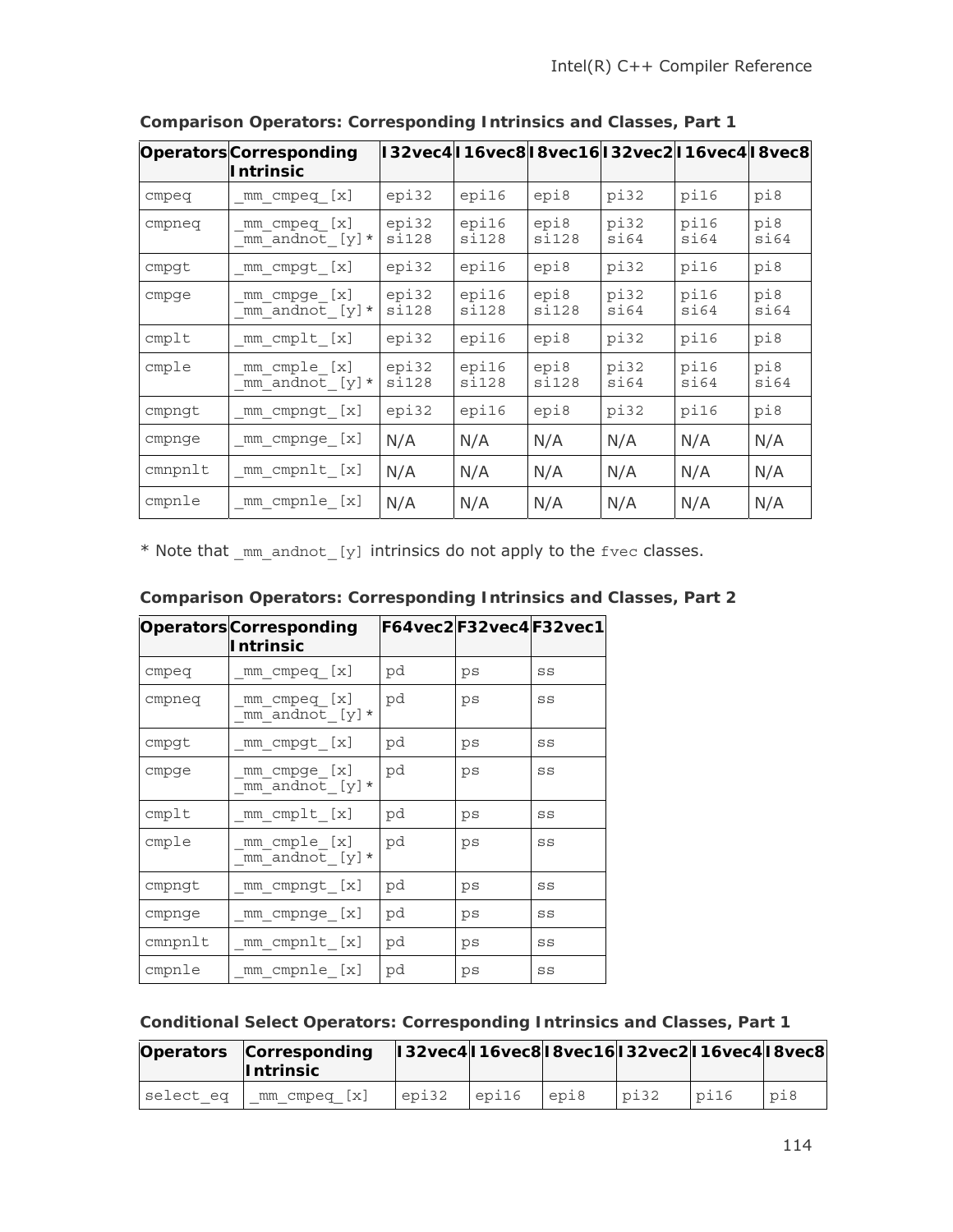|            | $mm$ and $[y]$     | si128 | si128 | si128  | si64 | si64 | si64 |
|------------|--------------------|-------|-------|--------|------|------|------|
|            | mm and not $[y]$ * | si128 | si128 | si128  | si64 | si64 | si64 |
|            | mm or [y]          | si128 | si128 | si128  | si64 | si64 | si64 |
| select neq | $mm$ cmpeq $[x]$   | epi32 | epi16 | epi8   | pi32 | pi16 | pi8  |
|            | mm and [y]         | si128 | si128 | si128  | si64 | si64 | si64 |
|            | mm andnot [y] *    | si128 | si128 | si128  | si64 | si64 | si64 |
|            | mm or [y]          | si128 | si128 | si128  | si64 | si64 | si64 |
| select gt  | mm cmpgt [x]       | epi32 | epi16 | epi8   | pi32 | pi16 | pi8  |
|            | mm and [y]         | si128 | si128 | si128  | si64 | si64 | si64 |
|            | $mm\_andnot_{y}$   | si128 | si128 | si128  | si64 | si64 | si64 |
|            | mm or [y]          | si128 | si128 | si128  | si64 | si64 | si64 |
| select ge  | $mm$ cmpqe $[x]$   | epi32 | epi16 | epi8   | pi32 | pi16 | pi8  |
|            | mm and [y]         | si128 | si128 | si128  | si64 | si64 | si64 |
|            | mm_andnot_[y]*     | si128 | si128 | si128  | si64 | si64 | si64 |
|            | mm or [y]          | si128 | si128 | si128  | si64 | si64 | si64 |
| select lt  | $mm$ cmplt $[x]$   | epi32 | epi16 | epi8   | pi32 | pi16 | pi8  |
|            | mm and [y]         | si128 | si128 | si128  | si64 | si64 | si64 |
|            | $mm\_andnot_{y}$   | si128 | si128 | si128  | si64 | si64 | si64 |
|            | mm or [y]          | si128 | si128 | si128  | si64 | si64 | si64 |
| select le  | $mm$ cmple $[x]$   | epi32 | epi16 | epi8   | pi32 | pi16 | pi8  |
|            | mm and [y]         | si128 | si128 | si128  | si64 | si64 | si64 |
|            | mm andnot [y] *    | si128 | si128 | sij128 | si64 | si64 | si64 |
|            | mm or [y]          | si128 | si128 | si128  | si64 | si64 | si64 |
| select ngt | mm cmpgt [x]       | N/A   | N/A   | N/A    | N/A  | N/A  | N/A  |
| select nge | $mm$ $cmpge$ $[x]$ | N/A   | N/A   | N/A    | N/A  | N/A  | N/A  |
| select nlt | mm cmplt [x]       | N/A   | N/A   | N/A    | N/A  | N/A  | N/A  |
| select nle | mm cmple [x]       | N/A   | N/A   | N/A    | N/A  | N/A  | N/A  |

 $*$  Note that  $\text{mm}$  andnot [y] intrinsics do not apply to the fvec classes.

| <b>Conditional Select Operators: Corresponding Intrinsics and Classes, Part 2</b> |  |  |
|-----------------------------------------------------------------------------------|--|--|
|                                                                                   |  |  |

|            | Operators Corresponding<br><b>Intrinsic</b>                            | F64vec2F32vec4F32vec1 |    |    |
|------------|------------------------------------------------------------------------|-----------------------|----|----|
| select eq  | $mm$ cmpeq $[x]$<br>mm and [y]<br>mm andnot [y] *<br>mm or [y]         | pd                    | ps | SS |
| select neq | $mm$ cmpeq $[x]$<br>$mm$ and $[y]$<br>$mm$ andnot [y] $*$<br>mm or [y] | pd                    | ps | SS |
| select qt  | mm cmpgt [x]<br>mm and [y]<br>mm and not [y] $*$<br>$mm$ or [y]        | pd                    | ps | SS |
| select qe  | mm_cmpge [x]<br>mm and [y]<br>mm and not $[y]$ *<br>mm or [y]          | pd                    | ps | SS |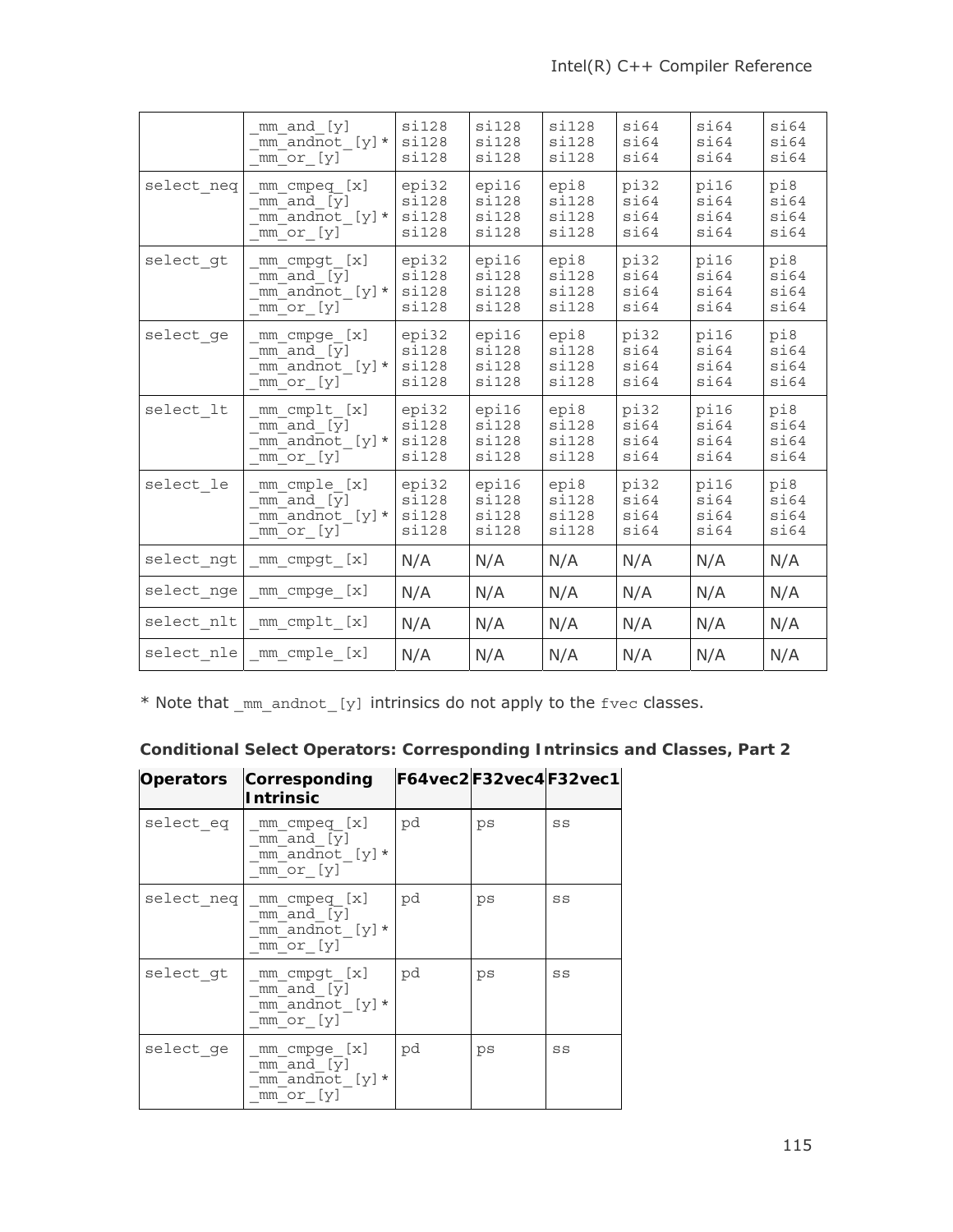| select lt  | $mm$ cmplt $[x]$<br>$mm$ and $[y]$<br>mm and not [y] $*$<br>mm or [y] | pd | ps | SS |
|------------|-----------------------------------------------------------------------|----|----|----|
| select le  | $mm$ cmple $[x]$<br>$mm$ and $[y]$<br>mm and not [y] $*$<br>mm or [y] | pd | ps | SS |
| select ngt | mm cmpqt [x]                                                          | pd | ps | SS |
| select nge | mm cmpqe [x]                                                          | pd | ps | SS |
| select nlt | mm cmplt [x]                                                          | pd | ps | SS |
|            | select nle   mm cmple [x]                                             | pd | ps | SS |

| Packing and Unpacking Operators: Corresponding Intrinsics and Classes, |  |
|------------------------------------------------------------------------|--|
| Part 1                                                                 |  |

| <b>Operators</b> | Corresponding<br><b>IIntrinsic</b> | 64 vec 2   32 vec 4   16 vec 8   8 vec 16   32 vec 2 |       |       |      |      |
|------------------|------------------------------------|------------------------------------------------------|-------|-------|------|------|
| unpack high      | mm unpackhi [x]                    | epi64                                                | epi32 | epi16 | epi8 | pi32 |
| unpack low       | mm unpacklo [x]                    | epi64                                                | epi32 | epi16 | epi8 | pi32 |
| pack sat         | mm packs [x]                       | N/A                                                  | epi32 | epi16 | N/A  | pi32 |
| packu sat        | mm_packus_[x]                      | N/A                                                  | N/A   | epi16 | N/A  | N/A  |
| sat add          | mm adds [x]                        | N/A                                                  | N/A   | epi16 | epi8 | N/A  |
| sat sub          | mm subs [x]                        | N/A                                                  | N/A   | epi16 | epi8 | N/A  |

**Packing and Unpacking Operators: Corresponding Intrinsics and Classes, Part 2** 

| <b>Operators</b> | Corresponding<br><b>Intrinsic</b> |      |     |      | I16vec4l8vec8F64vec2F32vec4F32vec1 |     |
|------------------|-----------------------------------|------|-----|------|------------------------------------|-----|
| unpack high      | mm unpackhi [x]                   | pi16 | pi8 | pd   | ps                                 | N/A |
| unpack low       | mm unpacklo [x]                   | pi16 | pi8 | pd   | ps                                 | N/A |
| pack sat         | mm packs [x]                      | pi16 | N/A | N/A  | N/A                                | N/A |
| packu sat        | mm packus [x]                     | pu16 | N/A | N/A  | N/A                                | N/A |
| sat add          | mm adds [x]                       | pi16 | pi8 | pd   | ps                                 | SS  |
| sat sub          | $mm\_subs$ $[x]$                  | pi16 | pi8 | pi16 | pi8                                | pd  |

**Conversions Operators: Corresponding Intrinsics and Classes** 

| <b>Operators</b> | Corresponding<br><b>Intrinsic</b> |  |  |  |
|------------------|-----------------------------------|--|--|--|
| F64yec2ToInt     | mm cvttsd si32                    |  |  |  |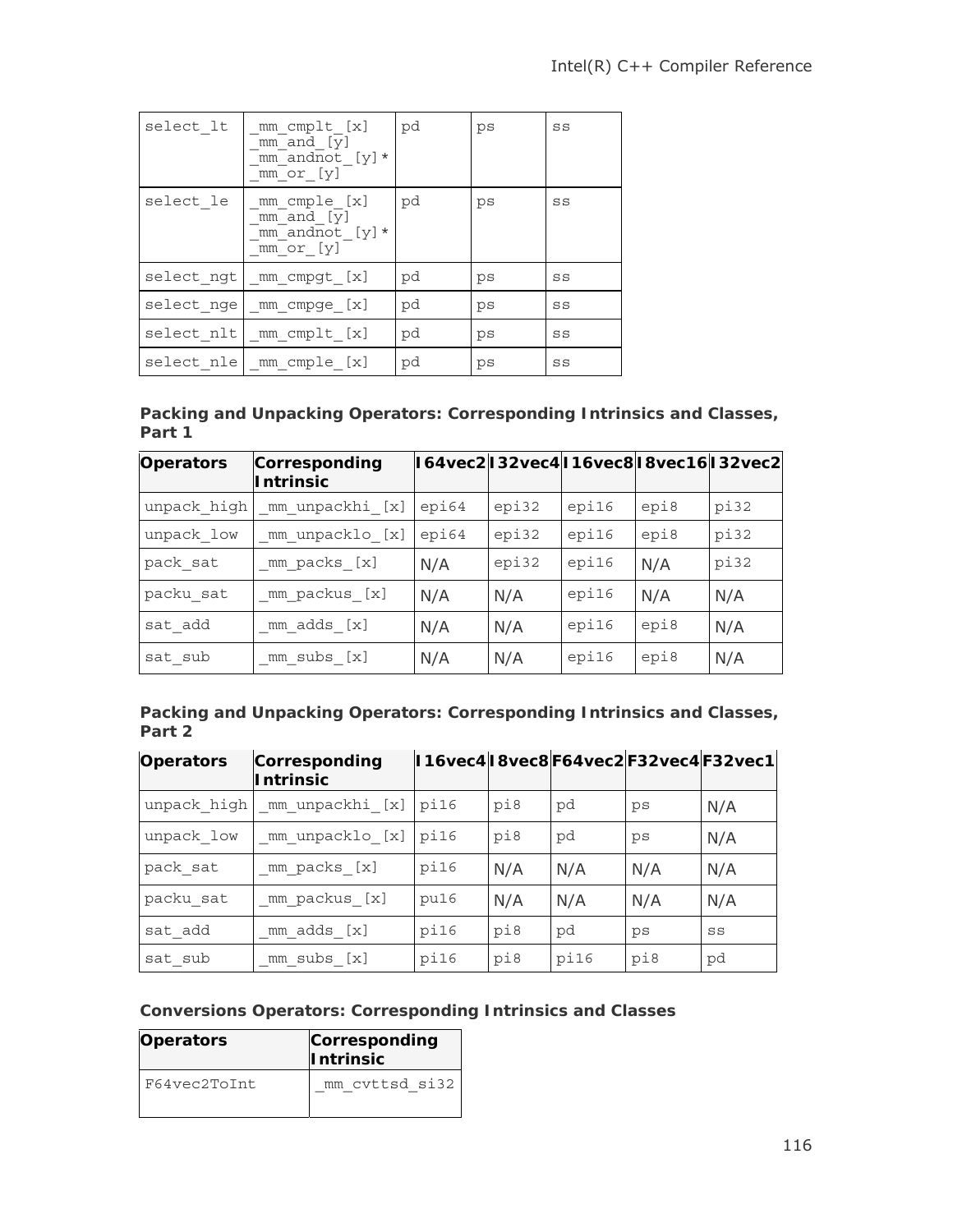| F32vec4ToF64vec2  | mm cvtps pd    |  |  |
|-------------------|----------------|--|--|
| F64vec2ToF32vec4  | mm cvtpd ps    |  |  |
| IntToF64vec2      | mm cvtsi32 sd  |  |  |
| F32vec4ToInt      | mm cvtt ss2si  |  |  |
| F32vec4ToIs32vec2 | mm cvttps pi32 |  |  |
| IntToF32vec4      | mm cvtsi32 ss  |  |  |
| Is32vec2ToF32vec4 | mm cvtpi32 ps  |  |  |